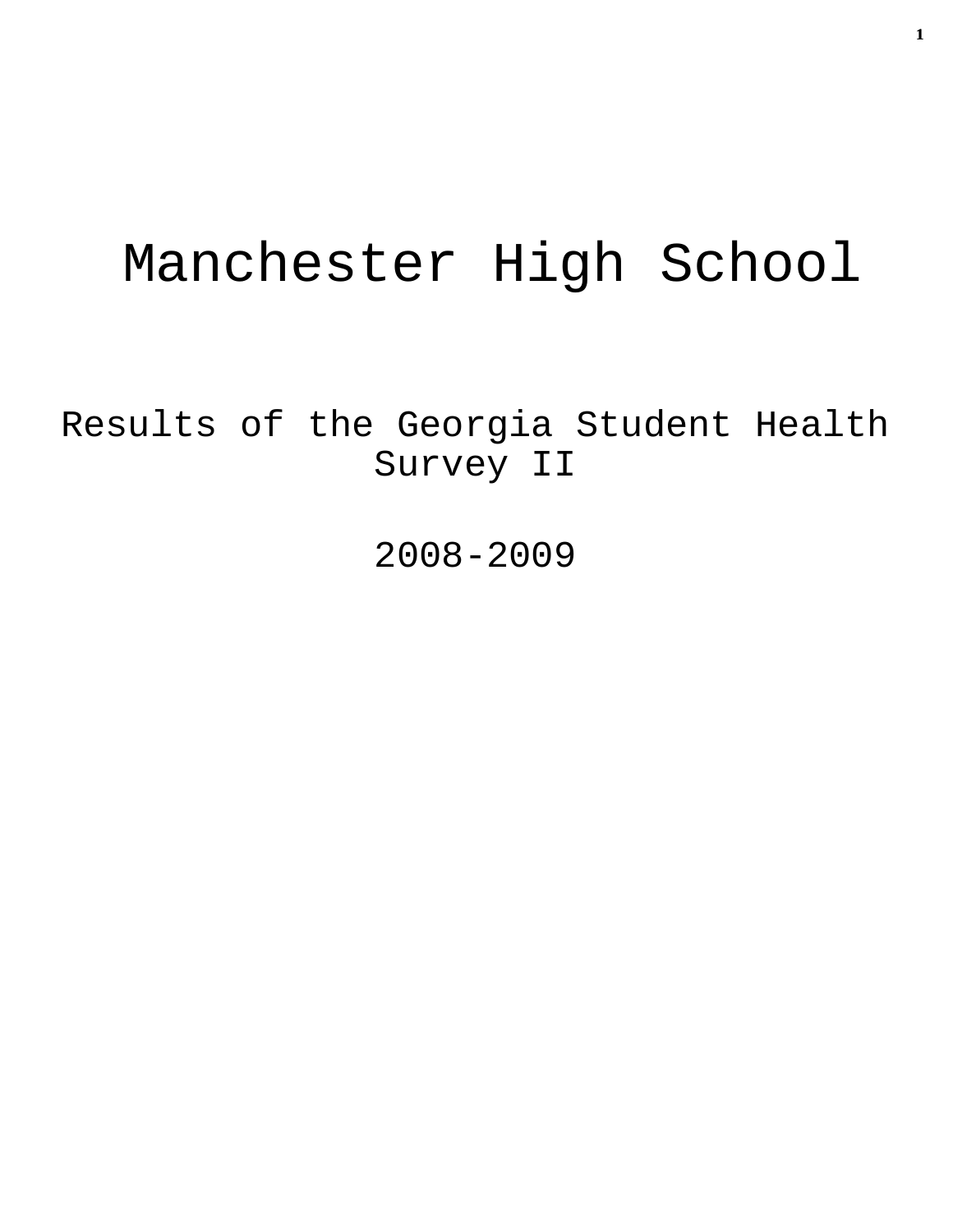# *Demographics* **2**

| Grade                    |     |  |  |
|--------------------------|-----|--|--|
| <b>Grade   Frequency</b> |     |  |  |
| 10                       | 105 |  |  |
| 12                       | 88  |  |  |

| Frequency      | <b>Table of Gender by Grade</b> |              |             |              |  |
|----------------|---------------------------------|--------------|-------------|--------------|--|
| <b>Col Pct</b> |                                 | Grade(Grade) |             |              |  |
|                | Gender(Gender)                  | 10           | 12          | <b>Total</b> |  |
|                | <b>Female</b>                   | 64<br>60.95  | 42<br>47.73 | 106          |  |
|                | <b>Male</b>                     | 41<br>39.05  | 46<br>52.27 | 87           |  |
|                | <b>Total</b>                    | 105          | 88          | 193          |  |

| <b>Frequency</b> |  |
|------------------|--|
| <b>Col Pct</b>   |  |

| <b>Table of Ethnicity by Grade</b> |                        |             |              |  |  |  |
|------------------------------------|------------------------|-------------|--------------|--|--|--|
|                                    | Grade(Grade)           |             |              |  |  |  |
| <b>Ethnicity</b> (Ethnicity)       | 10                     | 12          | <b>Total</b> |  |  |  |
| <b>Black</b>                       | 58<br>55.24            | 46<br>52.27 | 104          |  |  |  |
| <b>Hispanic</b>                    | 3<br>2.86              | 1.14        | 4            |  |  |  |
| White                              | 42<br>40.00            | 38<br>43.18 | 80           |  |  |  |
| <b>Asian</b>                       | 0<br>0.00              | 2<br>2.27   | 2            |  |  |  |
| <b>Other</b>                       | $\overline{2}$<br>1.90 | 1<br>1.14   | 3            |  |  |  |
| <b>Total</b>                       | 105                    | 88          | 193          |  |  |  |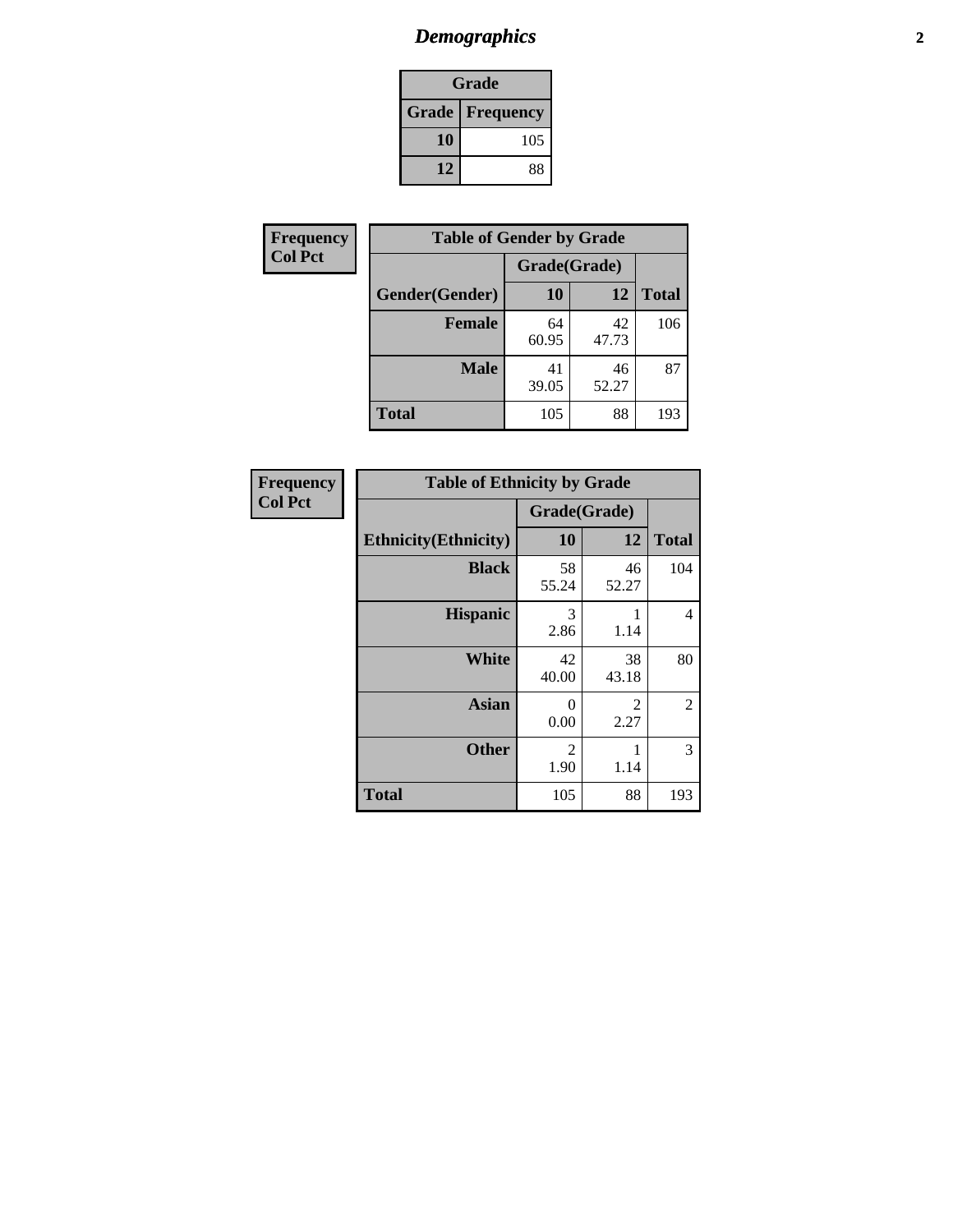#### *Title IV, Part A, Schedule A* **3** *Goal 1: Ensure that all schools are drug-free Baseline Data: Year 2008-2009 Prevalence of Drug Use*

| Frequency<br><b>Col Pct</b> | <b>Table of AlcoholAlt by Grade</b> |              |             |              |  |
|-----------------------------|-------------------------------------|--------------|-------------|--------------|--|
|                             | AlcoholAlt(Alcohol                  | Grade(Grade) |             |              |  |
|                             | use, past 30 days)                  | <b>10</b>    | 12          | <b>Total</b> |  |
|                             | Yes                                 | 13<br>12.38  | 28<br>31.82 | 41           |  |
|                             | N <sub>0</sub>                      | 92<br>87.62  | 60<br>68.18 | 152          |  |
|                             | <b>Total</b>                        | 105          | 88          | 193          |  |

| Frequency<br><b>Col Pct</b> | <b>Table of TobaccoAny by Grade</b> |              |             |              |  |
|-----------------------------|-------------------------------------|--------------|-------------|--------------|--|
|                             | <b>TobaccoAny(Tobacco</b>           | Grade(Grade) |             |              |  |
|                             | use, past 30 days)                  | <b>10</b>    | 12          | <b>Total</b> |  |
|                             | Yes                                 | 12<br>11.43  | 22<br>25.00 | 34           |  |
|                             | N <sub>0</sub>                      | 93<br>88.57  | 66<br>75.00 | 159          |  |
|                             | Total                               | 105          | 88          | 193          |  |

| Frequency<br><b>Col Pct</b> | <b>Table of MarijuanaAlt by Grade</b> |              |             |              |  |
|-----------------------------|---------------------------------------|--------------|-------------|--------------|--|
|                             | MarijuanaAlt(Marijuana                | Grade(Grade) |             |              |  |
|                             | use, past 30 days)                    | 10           | 12          | <b>Total</b> |  |
|                             | <b>Yes</b>                            | 11<br>10.48  | 14<br>15.91 | 25           |  |
|                             | N <sub>0</sub>                        | 94<br>89.52  | 74<br>84.09 | 168          |  |
|                             | <b>Total</b>                          | 105          | 88          | 193          |  |

| Frequency<br><b>Col Pct</b> | <b>Table of OtherDrugAny by Grade</b>                  |              |             |              |  |
|-----------------------------|--------------------------------------------------------|--------------|-------------|--------------|--|
|                             | <b>OtherDrugAny(Other</b><br>Grade(Grade)<br>drug use, |              |             |              |  |
|                             | past 30 days)                                          | 10           | 12          | <b>Total</b> |  |
|                             | Yes                                                    | 4.76         | 12<br>13.64 | 17           |  |
|                             | N <sub>0</sub>                                         | 100<br>95.24 | 76<br>86.36 | 176          |  |
|                             | <b>Total</b>                                           | 105          | 88          | 193          |  |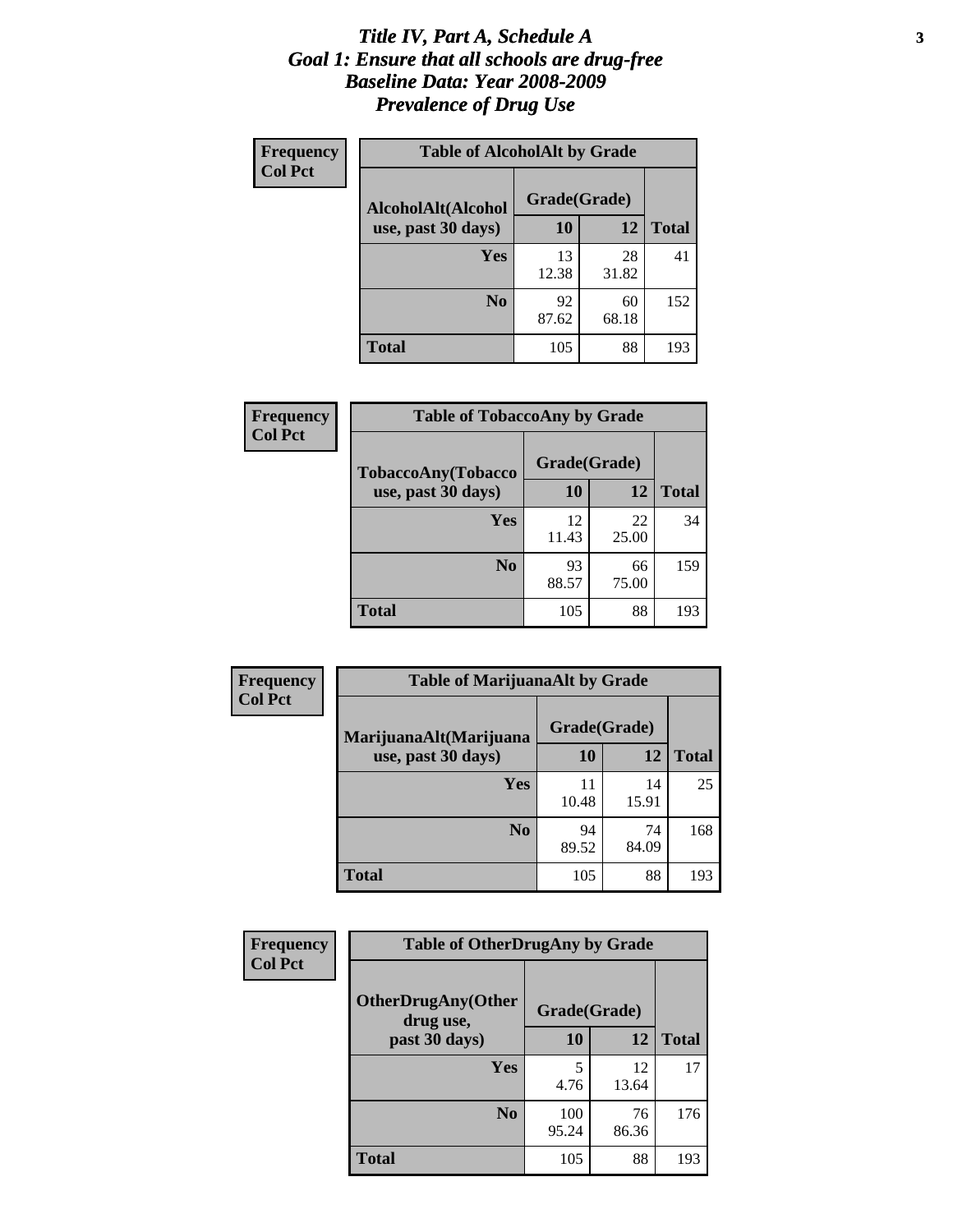### *Average Age of Onset of Use* **4** *Results for "Average Age of Onset of Use" questions exclude students who said they did not use that substance*

| <b>Variable</b>    | Label                                                              | <b>Mean</b> |
|--------------------|--------------------------------------------------------------------|-------------|
| Alcoholinit2       | I started using alcohol when I was                                 | 13.82       |
| Cigarettesinit2    | I started smoking tobacco when I was                               | 13.49       |
| Smokelessinit2     | I started chewing tobacco when I was                               | 13.27       |
| Marijuanainit2     | I started using marijuana when I was                               | 14.41       |
| Cocaineinit2       | I started using cocaine when I was                                 | 13.17       |
| Inhalantsinit2     | I started using inhalants when I was                               | 14.00       |
| Steroidsinit2      | I started using steroids when I was                                | 15.00       |
| Ecstasyinit2       | I started using ecstasy when I was                                 | 14.57       |
| Methinit2          | I started using methamphetamines when I was                        | 15.00       |
| Hallucinogensinit2 | I started using hallucinogens when I was                           | 14.25       |
| Prescriptioninit2  | I started using prescription drugs not prescribed to me when I was | 12.79       |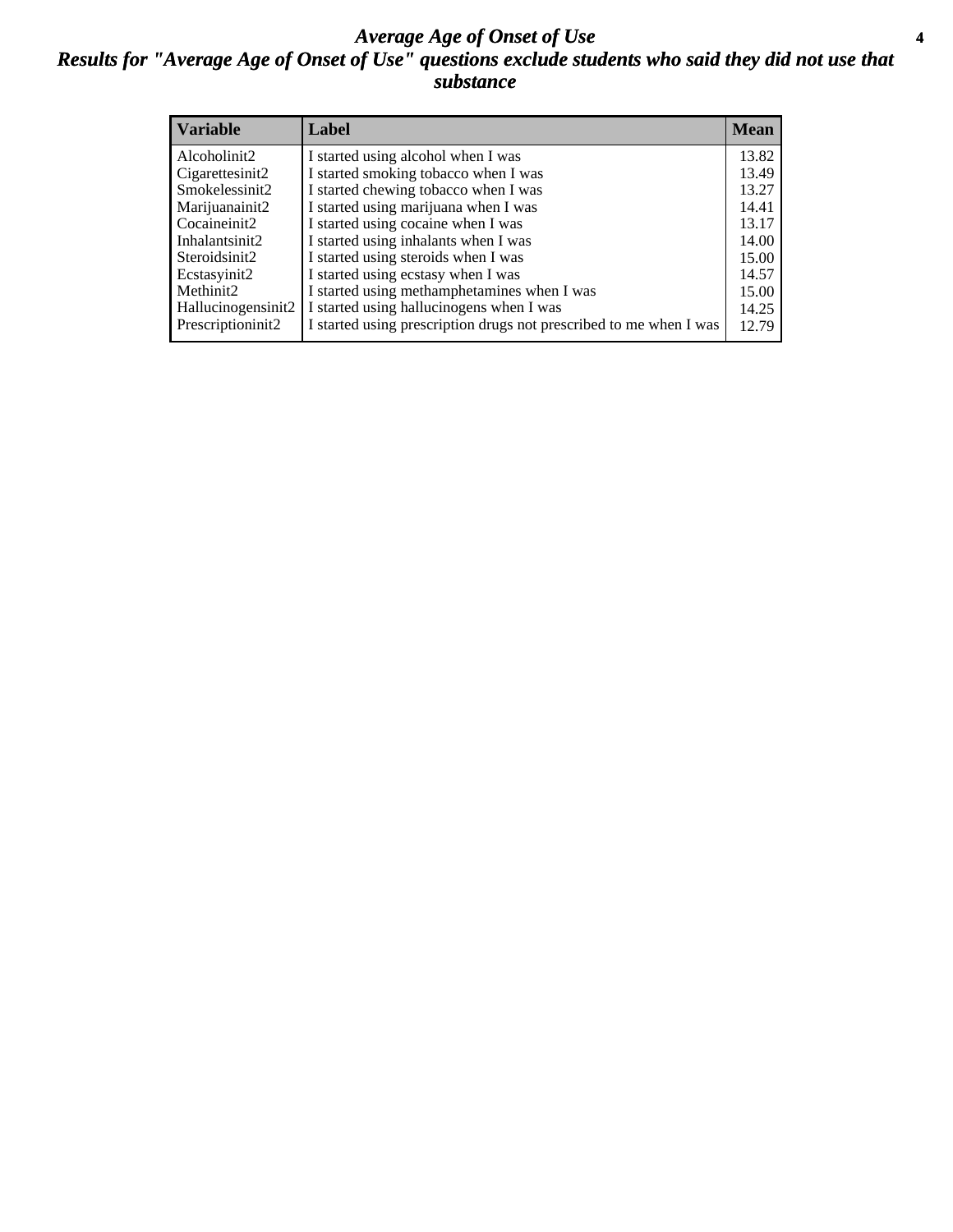# *Perception of Health Risk* **5**

| Frequency      | <b>Table of Alcoholharmdich by Grade</b> |              |             |              |  |
|----------------|------------------------------------------|--------------|-------------|--------------|--|
| <b>Col Pct</b> | Alcoholharmdich(I<br>think alcohol is    | Grade(Grade) |             |              |  |
|                | harmful)                                 | 10           | 12          | <b>Total</b> |  |
|                | <b>Yes</b>                               | 91<br>86.67  | 62<br>70.45 | 153          |  |
|                | N <sub>0</sub>                           | 14<br>13.33  | 26<br>29.55 | 40           |  |
|                | <b>Total</b>                             | 105          | 88          | 193          |  |

| Frequency<br><b>Col Pct</b> | <b>Table of Tobaccoharmdich by Grade</b> |              |             |              |  |
|-----------------------------|------------------------------------------|--------------|-------------|--------------|--|
|                             | Tobaccoharmdich(I<br>think tobacco is    | Grade(Grade) |             |              |  |
|                             | harmful)                                 | 10           | 12          | <b>Total</b> |  |
|                             | <b>Yes</b>                               | 99<br>94.29  | 82<br>93.18 | 181          |  |
|                             | N <sub>0</sub>                           | 6<br>5.71    | 6<br>6.82   | 12           |  |
|                             | <b>Total</b>                             | 105          | 88          | 193          |  |

| <b>Frequency</b> | <b>Table of Marijuanaharmdich by Grade</b>                |             |             |              |  |  |
|------------------|-----------------------------------------------------------|-------------|-------------|--------------|--|--|
| <b>Col Pct</b>   | Marijuanaharmdich(I<br>Grade(Grade)<br>think marijuana is |             |             |              |  |  |
|                  | harmful)                                                  | 10          | 12          | <b>Total</b> |  |  |
|                  | Yes                                                       | 82<br>78.10 | 63<br>71.59 | 145          |  |  |
|                  | N <sub>0</sub>                                            | 23<br>21.90 | 25<br>28.41 | 48           |  |  |
|                  | <b>Total</b>                                              | 105         | 88          | 193          |  |  |

| <b>Frequency</b> | <b>Table of Otherdrugharmdich by Grade</b>           |              |             |              |  |  |
|------------------|------------------------------------------------------|--------------|-------------|--------------|--|--|
| <b>Col Pct</b>   | <b>Otherdrugharmdich(I)</b><br>think other drugs are | Grade(Grade) |             |              |  |  |
|                  | harmful)                                             | 10           | 12          | <b>Total</b> |  |  |
|                  | <b>Yes</b>                                           | 100<br>95.24 | 83<br>94.32 | 183          |  |  |
|                  | N <sub>0</sub>                                       | 4.76         | 5<br>5.68   | 10           |  |  |
|                  | <b>Total</b>                                         | 105          | 88          | 193          |  |  |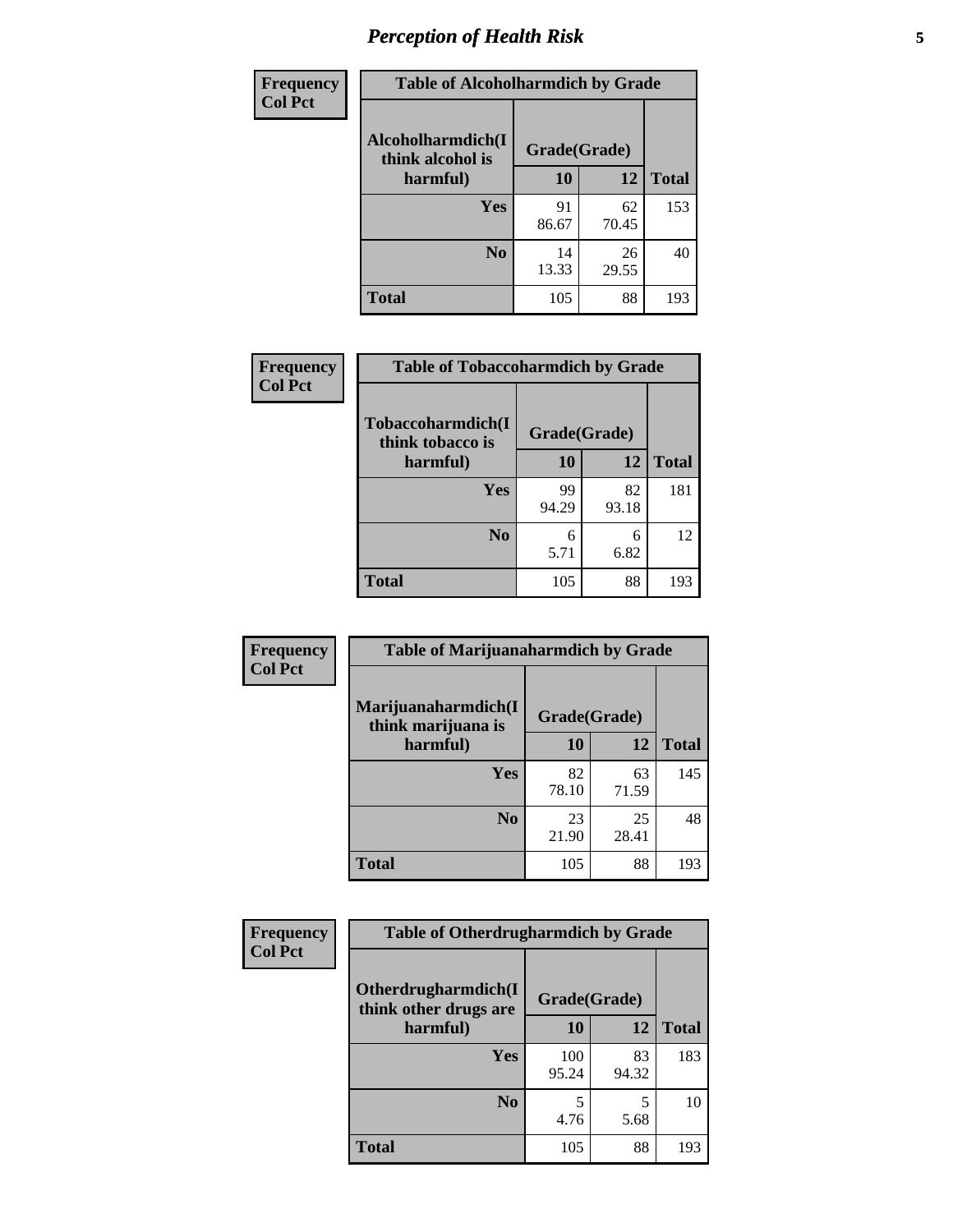# *Social Disapproval* **6**

| Frequency      | <b>Table of Alcoholpeerdich by Grade</b>                    |              |             |              |
|----------------|-------------------------------------------------------------|--------------|-------------|--------------|
| <b>Col Pct</b> | Alcoholpeerdich(My<br>friends would<br>disapprove if I used | Grade(Grade) |             |              |
|                | alcohol)                                                    | 10           | 12          | <b>Total</b> |
|                | <b>Yes</b>                                                  | 59<br>56.19  | 35<br>39.77 | 94           |
|                | N <sub>0</sub>                                              | 46<br>43.81  | 53<br>60.23 | 99           |
|                | <b>Total</b>                                                | 105          | 88          | 193          |

| <b>Frequency</b> |
|------------------|
| <b>Col Pct</b>   |

| <b>Table of Tobaccopeerdich by Grade</b>                    |              |             |              |  |  |
|-------------------------------------------------------------|--------------|-------------|--------------|--|--|
| Tobaccopeerdich(My<br>friends would<br>disapprove if I used | Grade(Grade) |             |              |  |  |
| tobacco)                                                    | 10           | 12          | <b>Total</b> |  |  |
| Yes                                                         | 67<br>63.81  | 48<br>54.55 | 115          |  |  |
| N <sub>0</sub>                                              | 38           | 40          | 78           |  |  |
|                                                             | 36.19        | 45.45       |              |  |  |
| <b>Total</b>                                                | 105          | 88          | 193          |  |  |

| Frequency      | <b>Table of Marijuanapeerdich by Grade</b>                    |              |             |              |  |  |
|----------------|---------------------------------------------------------------|--------------|-------------|--------------|--|--|
| <b>Col Pct</b> | Marijuanapeerdich(My<br>friends would<br>disapprove if I used | Grade(Grade) |             |              |  |  |
|                | marijuana)                                                    | 10           | 12          | <b>Total</b> |  |  |
|                | <b>Yes</b>                                                    | 73<br>69.52  | 51<br>57.95 | 124          |  |  |
|                | N <sub>0</sub>                                                | 32<br>30.48  | 37<br>42.05 | 69           |  |  |
|                | <b>Total</b>                                                  | 105          | 88          | 193          |  |  |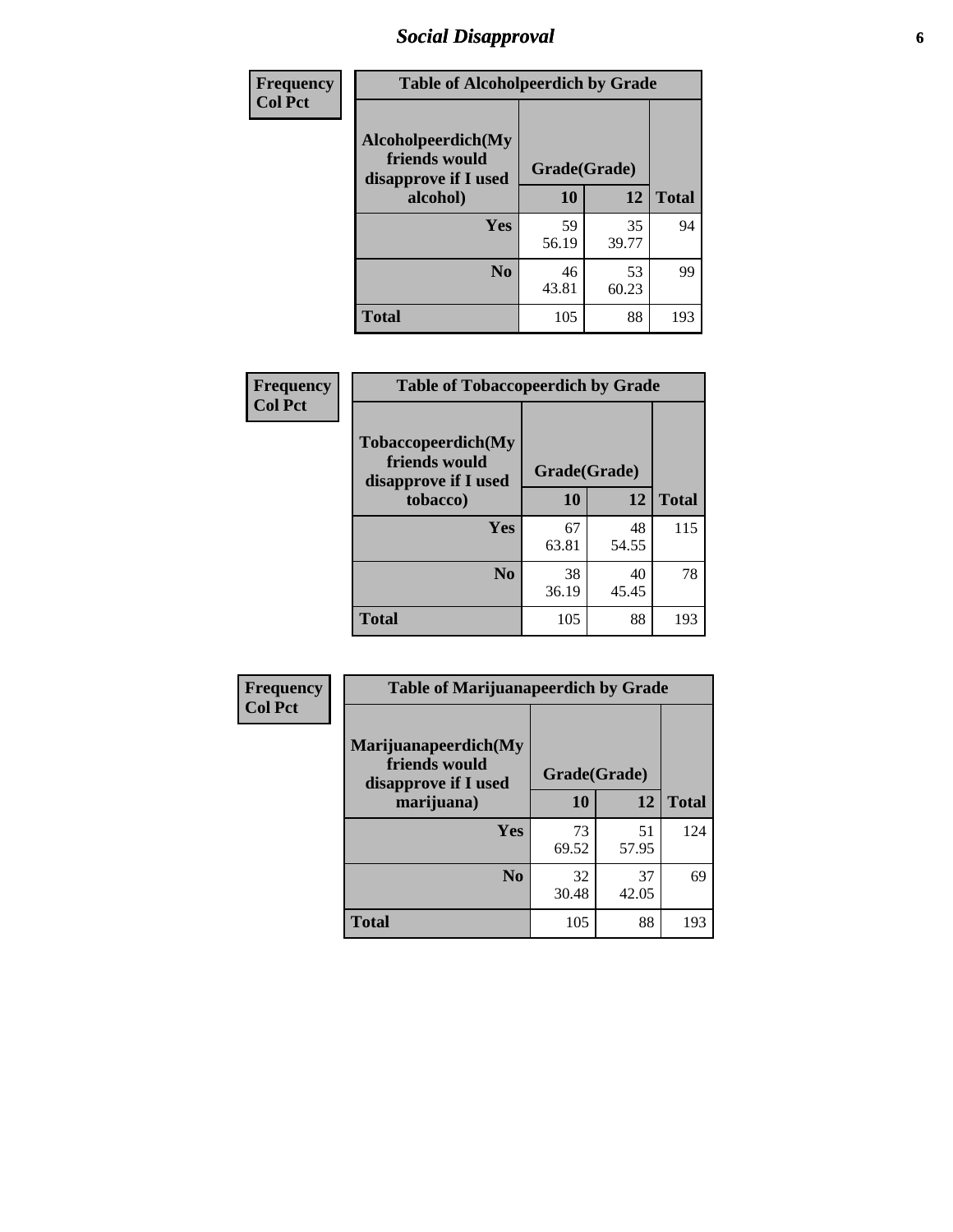# *Social Disapproval* **7**

| Frequency      | <b>Table of Otherdrugpeerdich by Grade</b>                    |              |             |              |  |
|----------------|---------------------------------------------------------------|--------------|-------------|--------------|--|
| <b>Col Pct</b> | Otherdrugpeerdich(My<br>friends would<br>disapprove if I used | Grade(Grade) |             |              |  |
|                | other drugs)                                                  | 10           | 12          | <b>Total</b> |  |
|                | Yes                                                           | 84<br>80.00  | 62<br>70.45 | 146          |  |
|                | N <sub>0</sub>                                                | 21<br>20.00  | 26<br>29.55 | 47           |  |
|                | <b>Total</b>                                                  | 105          | 88          | 193          |  |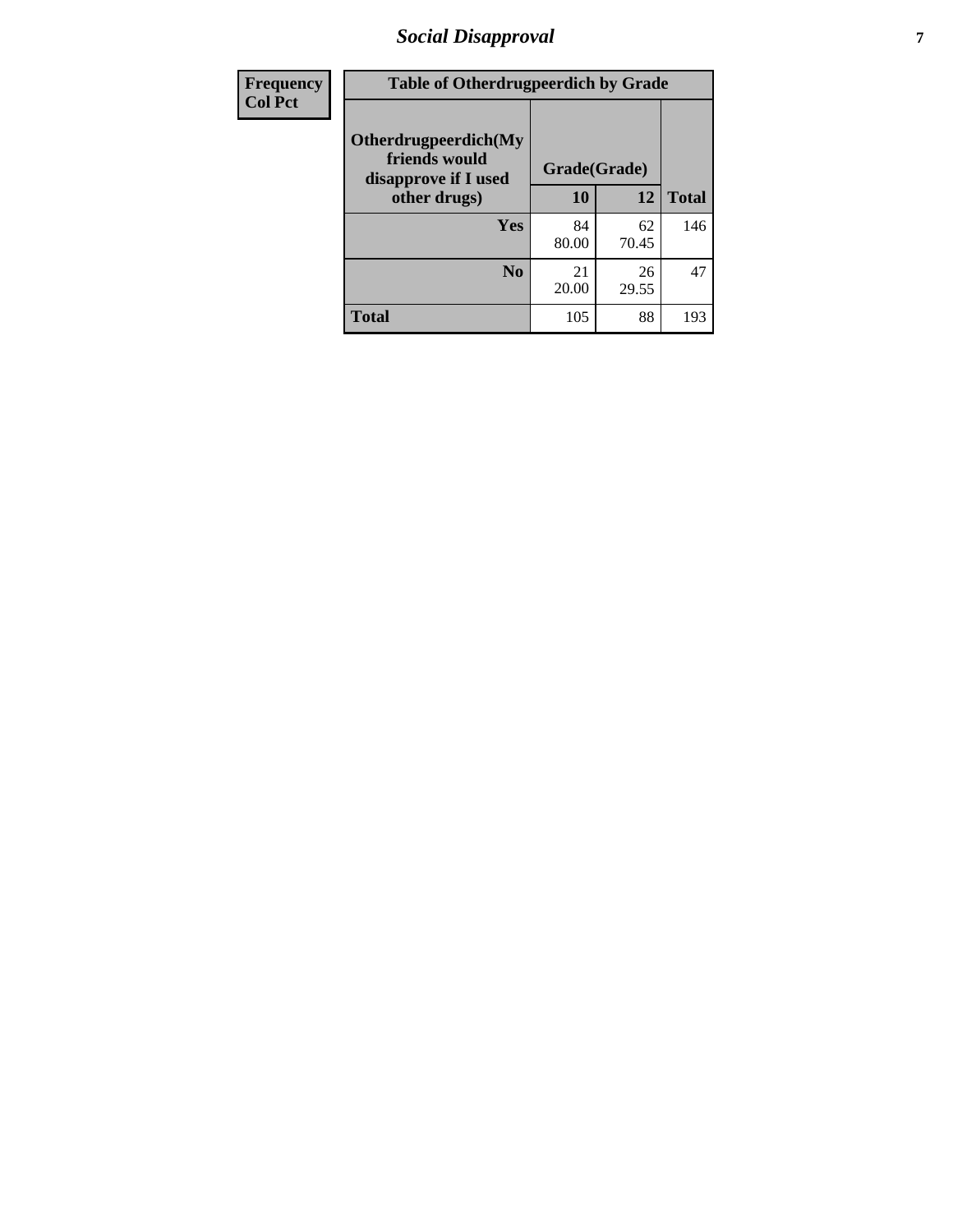### Title IV, Part A, Schedule A **8** *Goal 2: To help ensure that all schools are safe and disciplined Baseline Data: Year 2008-2009 Student Involvement in Gang Activity*

| Frequency      | <b>Table of Gangself by Grade</b>                                                                 |                    |             |              |
|----------------|---------------------------------------------------------------------------------------------------|--------------------|-------------|--------------|
| <b>Col Pct</b> | Gangself(I<br>have<br>participated<br>in illegal<br>gang<br>activities in<br>the past 30<br>days) | Grade(Grade)<br>10 | 12          | <b>Total</b> |
|                | Yes                                                                                               | 6<br>5.71          | 5<br>5.68   | 11           |
|                | N <sub>0</sub>                                                                                    | 99<br>94.29        | 83<br>94.32 | 182          |
|                | <b>Total</b>                                                                                      | 105                | 88          | 193          |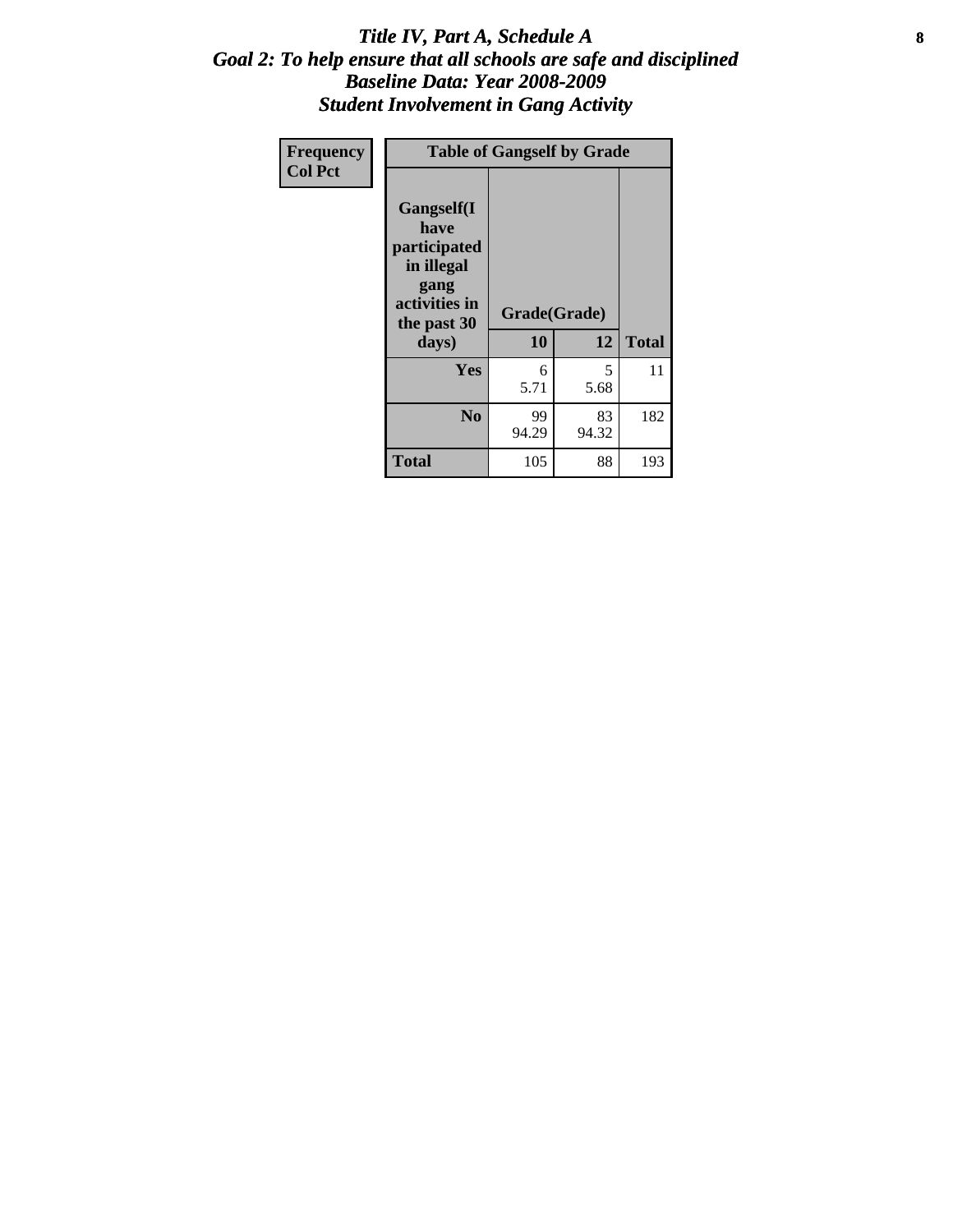# *Student Perception of School Safety* **9**

| <b>Frequency</b><br>Row Pct |
|-----------------------------|
|                             |

| <b>Table of Grade by Safeschool</b> |                                                                                                          |             |             |             |     |  |
|-------------------------------------|----------------------------------------------------------------------------------------------------------|-------------|-------------|-------------|-----|--|
|                                     | Safeschool (School is a place at which I feel<br>safe)                                                   |             |             |             |     |  |
| Grade(Grade)                        | Somewhat Somewhat<br><b>Strongly</b><br><b>Strongly</b><br><b>Disagree</b><br>Agree<br>Disagree<br>Agree |             |             |             |     |  |
| 10                                  | 13<br>12.38                                                                                              | 48<br>45.71 | 26<br>24.76 | 18<br>17.14 | 105 |  |
| 12                                  | 12.<br>13.64                                                                                             | 31<br>35.23 | 30<br>34.09 | 15<br>17.05 | 88  |  |
| <b>Total</b>                        | 25                                                                                                       | 79          | 56          | 33          | 193 |  |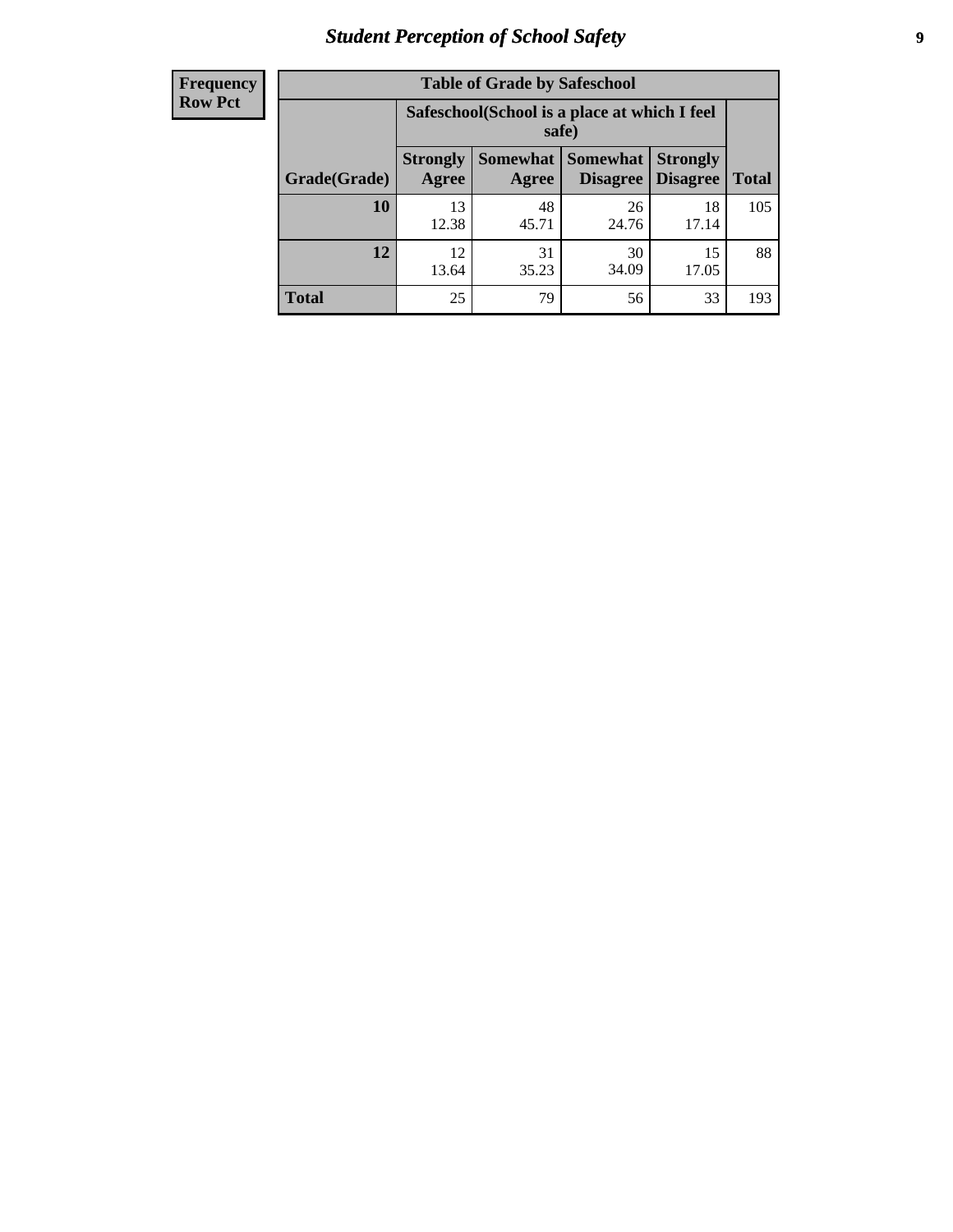### *Students Who Have Been Bullied* **10**

#### **Frequency Row Pct**

| <b>Table of Grade by Bullied</b>                                                                                                                                                          |             |                                                                               |                  |                  |                  |                        |           |     |
|-------------------------------------------------------------------------------------------------------------------------------------------------------------------------------------------|-------------|-------------------------------------------------------------------------------|------------------|------------------|------------------|------------------------|-----------|-----|
|                                                                                                                                                                                           |             | <b>Bullied</b> (I have been bullied by other<br>students in the past 30 days) |                  |                  |                  |                        |           |     |
| 10<br>20<br>All<br>3 <sub>to</sub><br>1 or<br>6 to<br>to<br>to<br>$\mathbf{0}$<br>19<br>29<br>30<br>9<br>5<br>Grade(Grade)<br>days<br>days<br>days<br>days<br>days<br><b>Days</b><br>days |             |                                                                               |                  |                  |                  | <b>Total</b>           |           |     |
| 10                                                                                                                                                                                        | 92<br>87.62 | 10<br>9.52                                                                    | 0.95             | 0.95             | $\Omega$<br>0.00 | $\theta$<br>0.00       | 0.95      | 105 |
| 12                                                                                                                                                                                        | 80<br>90.91 | $\overline{c}$<br>2.27                                                        | $\Omega$<br>0.00 | $\Omega$<br>0.00 | 1.14             | $\overline{2}$<br>2.27 | 3<br>3.41 | 88  |
| <b>Total</b>                                                                                                                                                                              | 172         | 12                                                                            | 1                |                  |                  | $\overline{2}$         | 4         | 193 |

 $\blacksquare$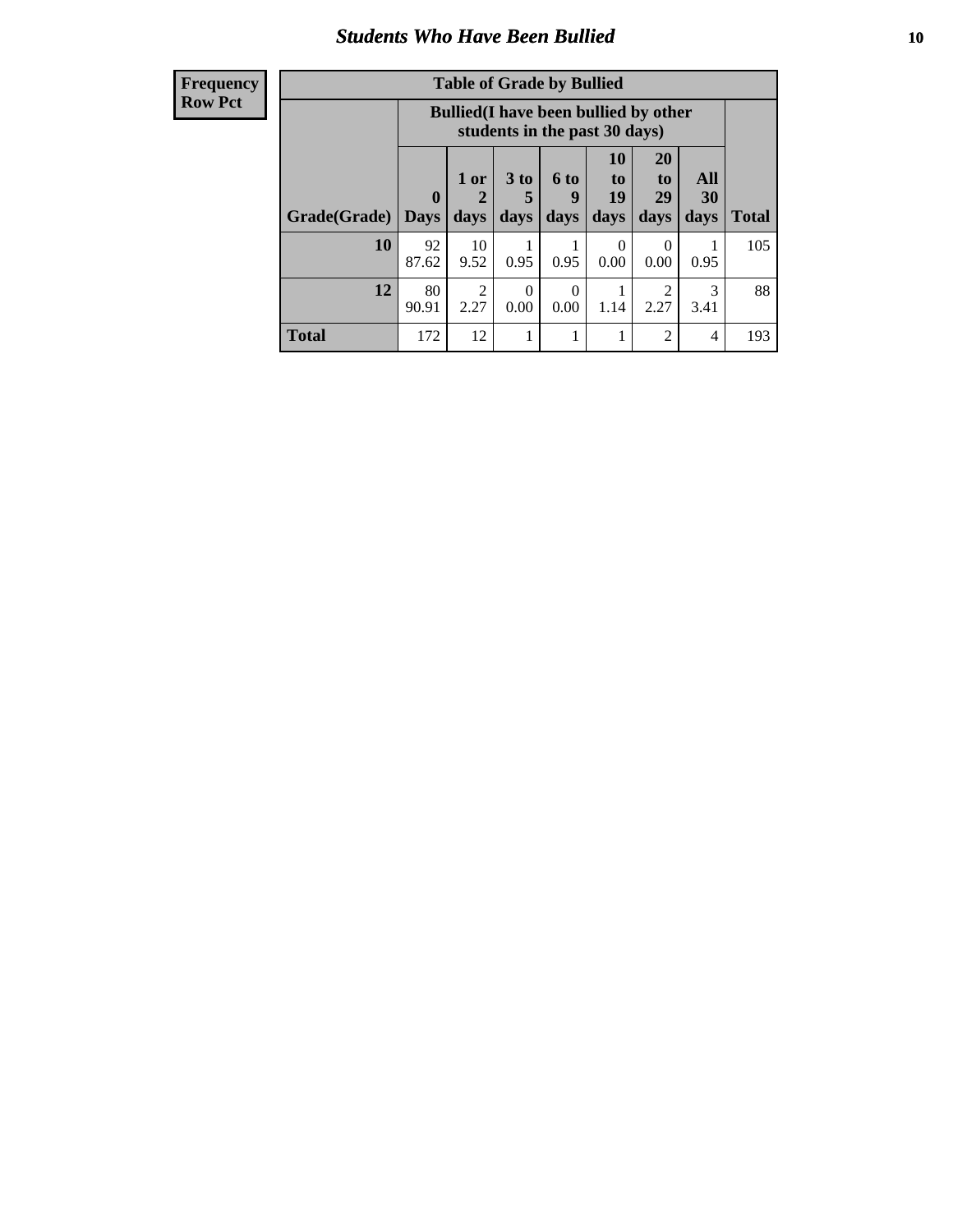### *School Climate* **11**

| <b>Frequency</b> | <b>Table of SchoolClimate1 by Grade</b> |                    |             |              |  |  |
|------------------|-----------------------------------------|--------------------|-------------|--------------|--|--|
| <b>Col Pct</b>   | SchoolClimate1(I<br>like school)        | Grade(Grade)<br>10 | 12          | <b>Total</b> |  |  |
|                  | <b>Strongly Agree</b>                   | 23<br>21.90        | 13<br>14.77 | 36           |  |  |
|                  | <b>Somewhat Agree</b>                   | 61<br>58.10        | 54<br>61.36 | 115          |  |  |
|                  | <b>Somewhat Disagree</b>                | 15<br>14.29        | 16<br>18.18 | 31           |  |  |
|                  | <b>Strongly Disagree</b>                | 6<br>5.71          | 5<br>5.68   | 11           |  |  |
|                  | <b>Total</b>                            | 105                | 88          | 193          |  |  |

| <b>Table of SchoolClimate2 by Grade</b>           |                    |             |              |  |  |
|---------------------------------------------------|--------------------|-------------|--------------|--|--|
| SchoolClimate2(I<br>feel successful at<br>school) | Grade(Grade)<br>10 | 12          | <b>Total</b> |  |  |
| <b>Strongly Agree</b>                             | 49<br>46.67        | 30<br>34.09 | 79           |  |  |
| <b>Somewhat Agree</b>                             | 45<br>42.86        | 51<br>57.95 | 96           |  |  |
| <b>Somewhat Disagree</b>                          | 7<br>6.67          | 4<br>4.55   | 11           |  |  |
| <b>Strongly Disagree</b>                          | 4<br>3.81          | 3<br>3.41   | 7            |  |  |
| <b>Total</b>                                      | 105                | 88          | 193          |  |  |

| Frequency      | <b>Table of SchoolClimate3 by Grade</b>                                      |                    |             |              |  |
|----------------|------------------------------------------------------------------------------|--------------------|-------------|--------------|--|
| <b>Col Pct</b> | <b>SchoolClimate3(My</b><br>school has high<br>standards for<br>achievement) | Grade(Grade)<br>10 | 12          | <b>Total</b> |  |
|                |                                                                              |                    |             |              |  |
|                | <b>Strongly Agree</b>                                                        | 26<br>24.76        | 15<br>17.05 | 41           |  |
|                | <b>Somewhat Agree</b>                                                        | 41<br>39.05        | 39<br>44.32 | 80           |  |
|                | <b>Somewhat Disagree</b>                                                     | 26<br>24.76        | 24<br>27.27 | 50           |  |
|                | <b>Strongly Disagree</b>                                                     | 12<br>11.43        | 10<br>11.36 | 22           |  |
|                | Total                                                                        | 105                | 88          | 193          |  |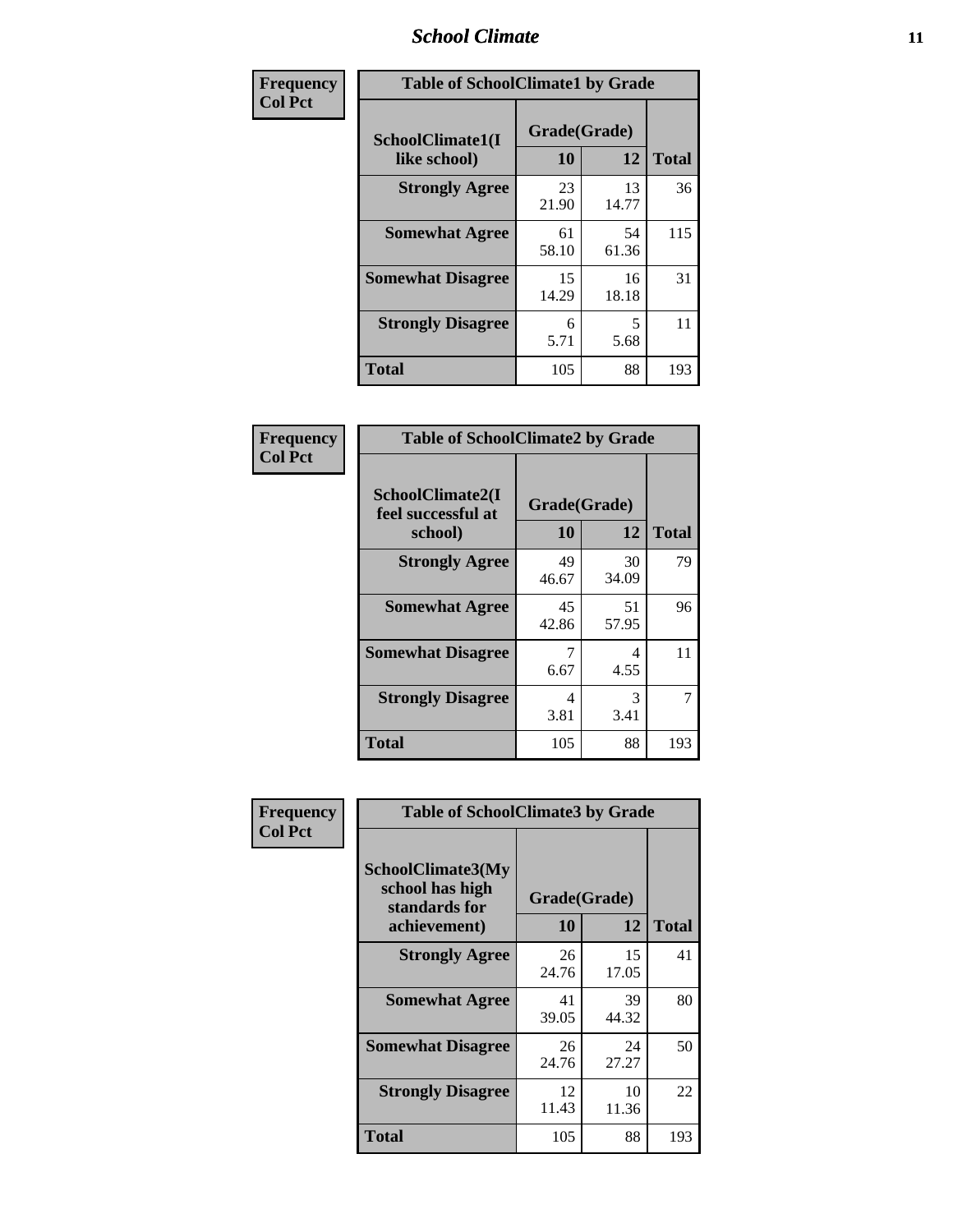### *School Climate* **12**

| Frequency      | <b>Table of SchoolClimate4 by Grade</b>                              |                    |             |              |
|----------------|----------------------------------------------------------------------|--------------------|-------------|--------------|
| <b>Col Pct</b> | <b>SchoolClimate4(My</b><br>school sets clear<br>rules for behavior) | Grade(Grade)<br>10 | 12          | <b>Total</b> |
|                | <b>Strongly Agree</b>                                                | 32<br>30.48        | 37<br>42.05 | 69           |
|                | <b>Somewhat Agree</b>                                                | 46<br>43.81        | 31<br>35.23 | 77           |
|                | <b>Somewhat Disagree</b>                                             | 19<br>18.10        | 15<br>17.05 | 34           |
|                | <b>Strongly Disagree</b>                                             | 8<br>7.62          | 5<br>5.68   | 13           |
|                | <b>Total</b>                                                         | 105                | 88          | 193          |

| <b>Table of SchoolClimate5 by Grade</b>                   |              |             |              |  |  |
|-----------------------------------------------------------|--------------|-------------|--------------|--|--|
| SchoolClimate5(I<br>know what to do in<br>an emergency at | Grade(Grade) |             |              |  |  |
| school)                                                   | 10           | 12          | <b>Total</b> |  |  |
| <b>Strongly Agree</b>                                     | 58<br>55.24  | 40<br>45.45 | 98           |  |  |
| <b>Somewhat Agree</b>                                     | 36<br>34.29  | 38<br>43.18 | 74           |  |  |
| <b>Somewhat Disagree</b>                                  | 4<br>3.81    | 4<br>4.55   | 8            |  |  |
| <b>Strongly Disagree</b>                                  | 7<br>6.67    | 6<br>6.82   | 13           |  |  |
| Total                                                     | 105          | 88          | 193          |  |  |

| <b>Frequency</b> | <b>Table of SchoolClimate6 by Grade</b>                  |                    |             |              |  |
|------------------|----------------------------------------------------------|--------------------|-------------|--------------|--|
| <b>Col Pct</b>   | <b>SchoolClimate6(Teachers</b><br>treat me with respect) | Grade(Grade)<br>10 | 12          | <b>Total</b> |  |
|                  | <b>Strongly Agree</b>                                    | 45<br>42.86        | 33<br>37.50 | 78           |  |
|                  | <b>Somewhat Agree</b>                                    | 46<br>43.81        | 29<br>32.95 | 75           |  |
|                  | <b>Somewhat Disagree</b>                                 | 9<br>8.57          | 19<br>21.59 | 28           |  |
|                  | <b>Strongly Disagree</b>                                 | 5<br>4.76          | 7.95        | 12           |  |
|                  | <b>Total</b>                                             | 105                | 88          | 193          |  |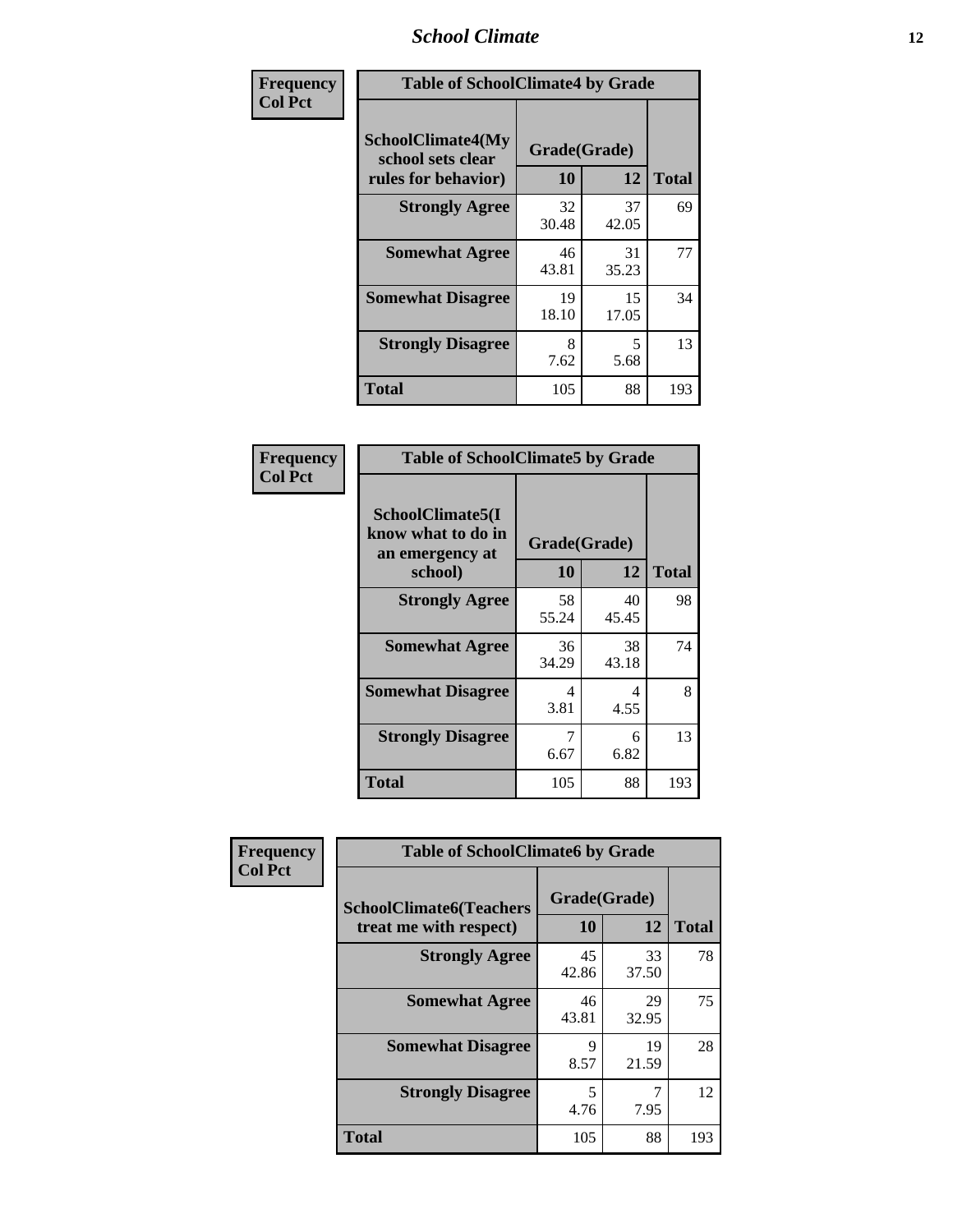### *School Climate* **13**

| Frequency      | <b>Table of SchoolClimate7 by Grade</b>                                       |                    |             |              |
|----------------|-------------------------------------------------------------------------------|--------------------|-------------|--------------|
| <b>Col Pct</b> | <b>SchoolClimate7(Behaviors</b><br>in my class allow the<br>teacher to teach) | Grade(Grade)<br>10 | 12          | <b>Total</b> |
|                | <b>Strongly Agree</b>                                                         | 19<br>18.10        | 13<br>14.77 | 32           |
|                | <b>Somewhat Agree</b>                                                         | 38<br>36.19        | 30<br>34.09 | 68           |
|                | <b>Somewhat Disagree</b>                                                      | 32<br>30.48        | 26<br>29.55 | 58           |
|                | <b>Strongly Disagree</b>                                                      | 16<br>15.24        | 19<br>21.59 | 35           |
|                | <b>Total</b>                                                                  | 105                | 88          | 193          |

| Frequency      | <b>Table of SchoolClimate8 by Grade</b>                                              |                    |             |              |
|----------------|--------------------------------------------------------------------------------------|--------------------|-------------|--------------|
| <b>Col Pct</b> | <b>SchoolClimate8(Students</b><br>are frequently<br>recognized for good<br>behavior) | Grade(Grade)<br>10 | 12          | <b>Total</b> |
|                | <b>Strongly Agree</b>                                                                | 25<br>23.81        | 13<br>14.77 | 38           |
|                | <b>Somewhat Agree</b>                                                                | 42<br>40.00        | 38<br>43.18 | 80           |
|                | <b>Somewhat Disagree</b>                                                             | 23<br>21.90        | 23<br>26.14 | 46           |
|                | <b>Strongly Disagree</b>                                                             | 15<br>14.29        | 14<br>15.91 | 29           |
|                | <b>Total</b>                                                                         | 105                | 88          | 193          |

| Frequency      | <b>Table of SchoolClimate9 by Grade</b>                                           |                    |             |              |
|----------------|-----------------------------------------------------------------------------------|--------------------|-------------|--------------|
| <b>Col Pct</b> | SchoolClimate9(School<br>counselor would be<br>helpful if I needed<br>assistance) | Grade(Grade)<br>10 | 12          | <b>Total</b> |
|                | <b>Strongly Agree</b>                                                             | 59<br>56.19        | 54<br>61.36 | 113          |
|                | <b>Somewhat Agree</b>                                                             | 31<br>29.52        | 28<br>31.82 | 59           |
|                | <b>Somewhat Disagree</b>                                                          | 6<br>5.71          | 4<br>4.55   | 10           |
|                | <b>Strongly Disagree</b>                                                          | 9<br>8.57          | 2<br>2.27   | 11           |
|                | <b>Total</b>                                                                      | 105                | 88          | 193          |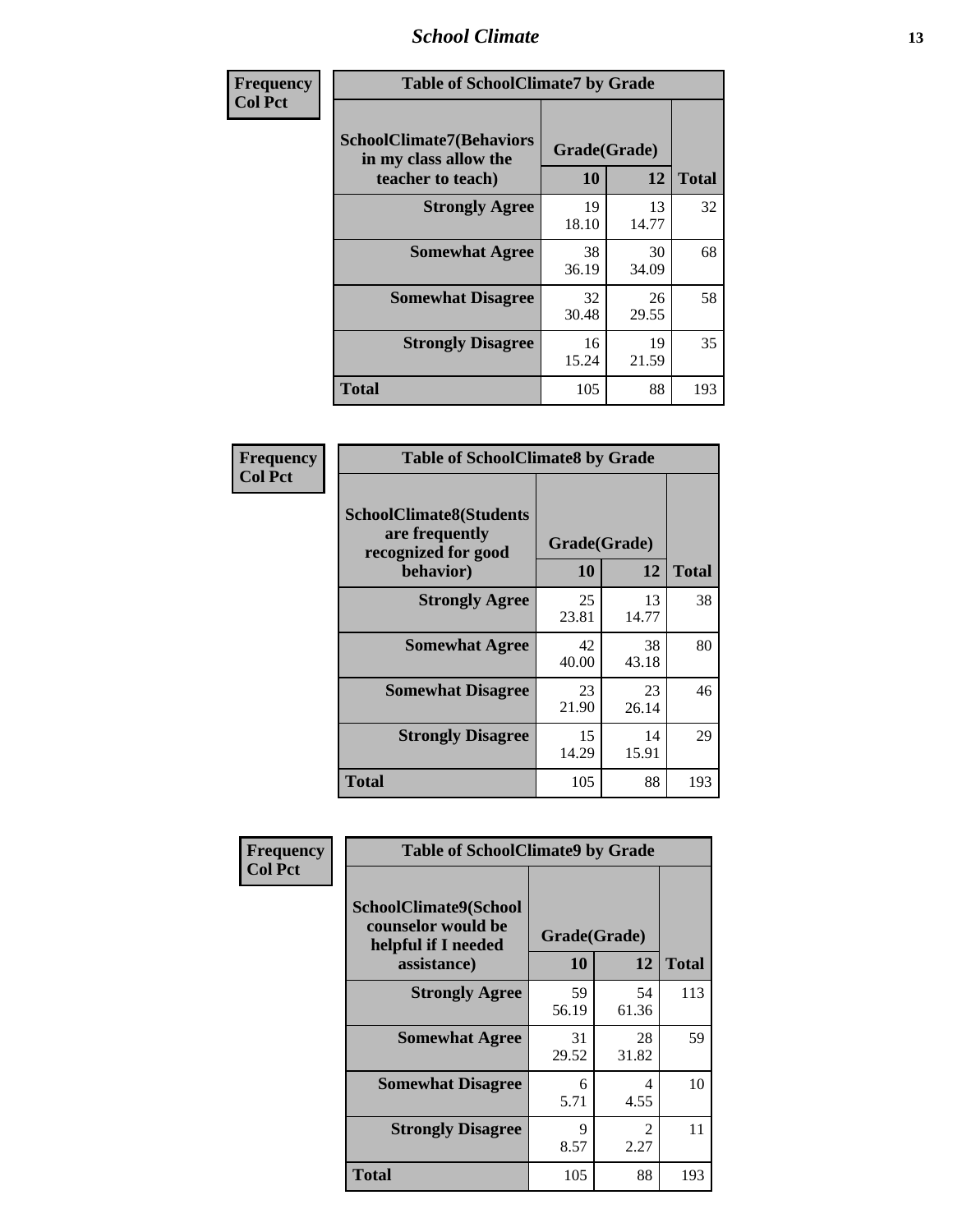### *Reasons for Dropping Out* **14**

| Frequency      | <b>Table of Dropoutreason by Grade</b>                                   |                           |                        |              |
|----------------|--------------------------------------------------------------------------|---------------------------|------------------------|--------------|
| <b>Col Pct</b> | Dropoutreason(If<br>I dropped out the<br>reason would<br>most likely be) | Grade(Grade)<br><b>10</b> | 12                     | <b>Total</b> |
|                | Won't Drop out                                                           | 47<br>44.76               | 55<br>62.50            | 102          |
|                | <b>Bored</b>                                                             | 20<br>19.05               | 10<br>11.36            | 30           |
|                | <b>Family Reasons</b>                                                    | 11<br>10.48               | $\mathfrak{D}$<br>2.27 | 13           |
|                | <b>Being Bullied</b>                                                     | 5<br>4.76                 | 2<br>2.27              | 7            |
|                | <b>Other</b>                                                             | 22<br>20.95               | 19<br>21.59            | 41           |
|                | <b>Total</b>                                                             | 105                       | 88                     | 193          |

| Frequency      |                                                                        |                    | <b>Table of Dropout by Grade</b> |              |  |  |
|----------------|------------------------------------------------------------------------|--------------------|----------------------------------|--------------|--|--|
| <b>Col Pct</b> | Dropout(I<br>have<br>thought<br>about<br>dropping<br>out of<br>school) | Grade(Grade)<br>10 | 12                               | <b>Total</b> |  |  |
|                | Yes                                                                    | 42<br>40.00        | 23<br>26.14                      | 65           |  |  |
|                | N <sub>0</sub>                                                         | 63<br>60.00        | 65<br>73.86                      | 128          |  |  |
|                | <b>Total</b>                                                           | 105                | 88                               | 193          |  |  |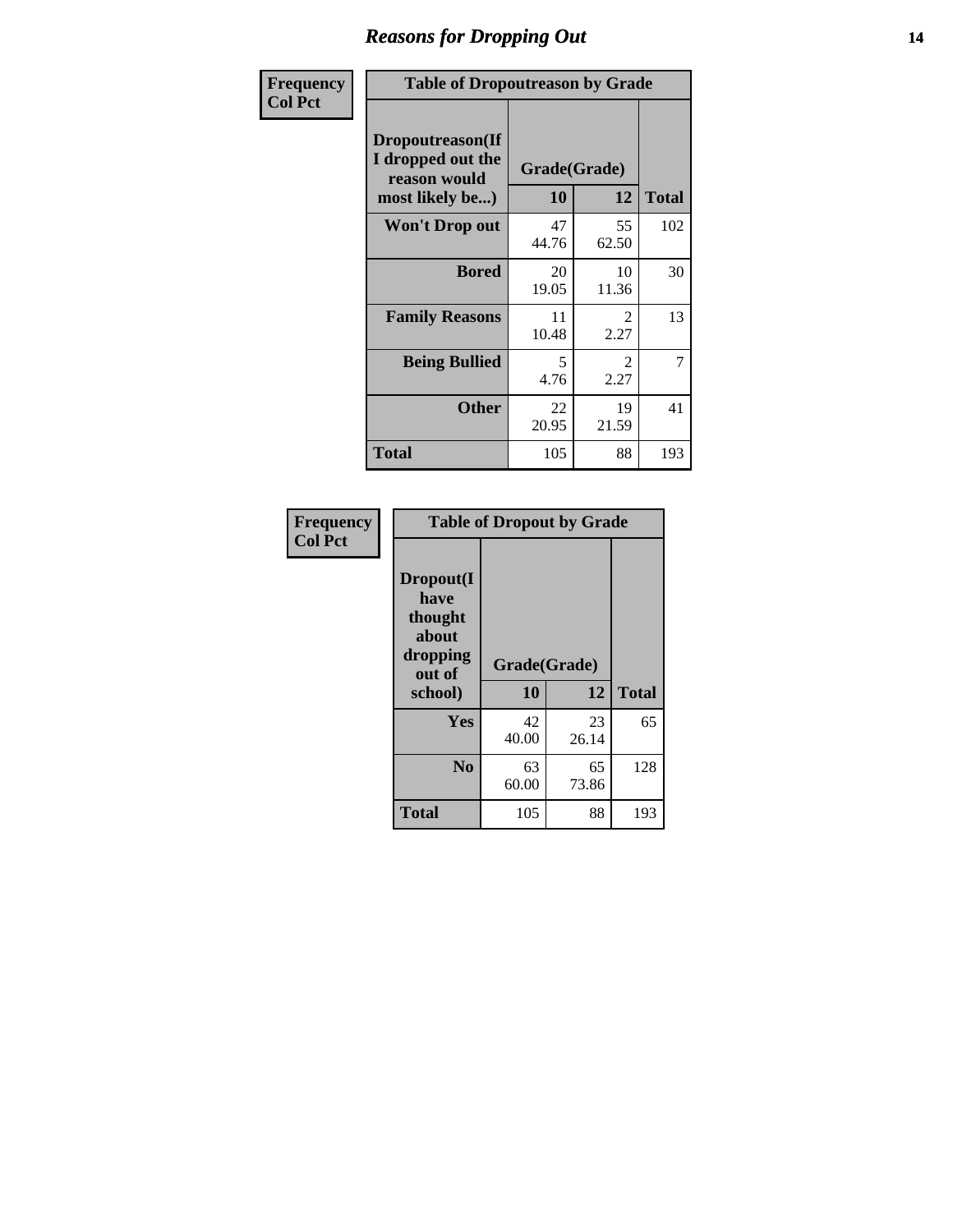*School Safety* **15**

| Frequency      | <b>Table of Gangself by Grade</b>                                                                 |                    |             |              |
|----------------|---------------------------------------------------------------------------------------------------|--------------------|-------------|--------------|
| <b>Col Pct</b> | Gangself(I<br>have<br>participated<br>in illegal<br>gang<br>activities in<br>the past 30<br>days) | Grade(Grade)<br>10 | 12          | <b>Total</b> |
|                | Yes                                                                                               | 6                  | 5           | 11           |
|                |                                                                                                   | 5.71               | 5.68        |              |
|                | N <sub>o</sub>                                                                                    | 99<br>94.29        | 83<br>94.32 | 182          |
|                | <b>Total</b>                                                                                      | 105                | 88          | 193          |

| Frequency<br><b>Col Pct</b> | <b>Table of Gangpeers by Grade</b>                                                                                             |                    |             |              |
|-----------------------------|--------------------------------------------------------------------------------------------------------------------------------|--------------------|-------------|--------------|
|                             | <b>Gangpeers</b> (I<br>have friends<br>who have<br>participated<br>in illegal<br>gang<br>activities in<br>the past 30<br>days) | Grade(Grade)<br>10 | 12          | <b>Total</b> |
|                             | <b>Yes</b>                                                                                                                     | 24<br>22.86        | 17<br>19.32 | 41           |
|                             | N <sub>0</sub>                                                                                                                 | 81<br>77.14        | 71<br>80.68 | 152          |
|                             | <b>Total</b>                                                                                                                   | 105                | 88          | 193          |

| Frequency      | <b>Table of Pickedon by Grade</b>                                  |              |             |              |
|----------------|--------------------------------------------------------------------|--------------|-------------|--------------|
| <b>Col Pct</b> | <b>Pickedon(I have</b><br>been picked on or<br>teased at school in | Grade(Grade) |             |              |
|                | the past 30 days)                                                  | 10           | 12          | <b>Total</b> |
|                | <b>Strongly Agree</b>                                              | 20<br>19.05  | Q<br>10.23  | 29           |
|                | <b>Somewhat Agree</b>                                              | 21<br>20.00  | 27<br>30.68 | 48           |
|                | <b>Somewhat Disagree</b>                                           | 15<br>14.29  | 11<br>12.50 | 26           |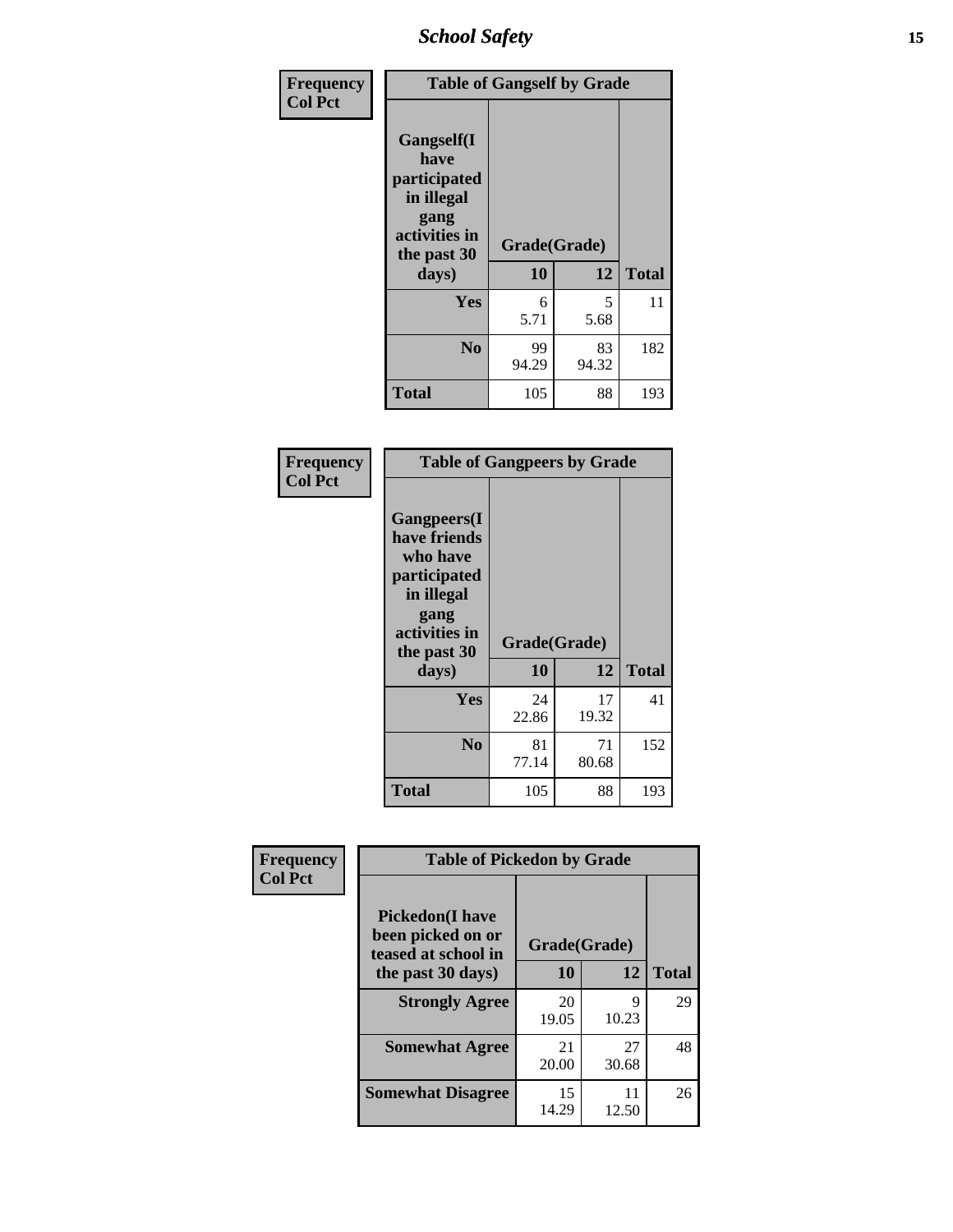# *School Safety* **16**

| <b>Frequency</b> | <b>Table of Pickedon by Grade</b>                                                       |                    |              |     |
|------------------|-----------------------------------------------------------------------------------------|--------------------|--------------|-----|
| <b>Col Pct</b>   | <b>Pickedon(I have</b><br>been picked on or<br>teased at school in<br>the past 30 days) | Grade(Grade)<br>10 | <b>Total</b> |     |
|                  | <b>Strongly Disagree</b>                                                                | 49<br>46.67        | 41<br>46.59  | 90  |
|                  | Total                                                                                   | 105                | 88           | 193 |

| Frequency      |                                                          | <b>Table of Safeschool by Grade</b> |             |              |  |  |  |  |  |  |  |
|----------------|----------------------------------------------------------|-------------------------------------|-------------|--------------|--|--|--|--|--|--|--|
| <b>Col Pct</b> | Safeschool(School<br>is a place at which I<br>feel safe) | Grade(Grade)<br>10                  | 12          | <b>Total</b> |  |  |  |  |  |  |  |
|                | <b>Strongly Agree</b>                                    | 13<br>12.38                         | 12<br>13.64 | 25           |  |  |  |  |  |  |  |
|                | <b>Somewhat Agree</b>                                    | 48<br>45.71                         | 31<br>35.23 | 79           |  |  |  |  |  |  |  |
|                | <b>Somewhat Disagree</b>                                 | 26<br>24.76                         | 30<br>34.09 | 56           |  |  |  |  |  |  |  |
|                | <b>Strongly Disagree</b>                                 | 18<br>17.14                         | 15<br>17.05 | 33           |  |  |  |  |  |  |  |
|                | <b>Total</b>                                             | 105                                 | 88          | 193          |  |  |  |  |  |  |  |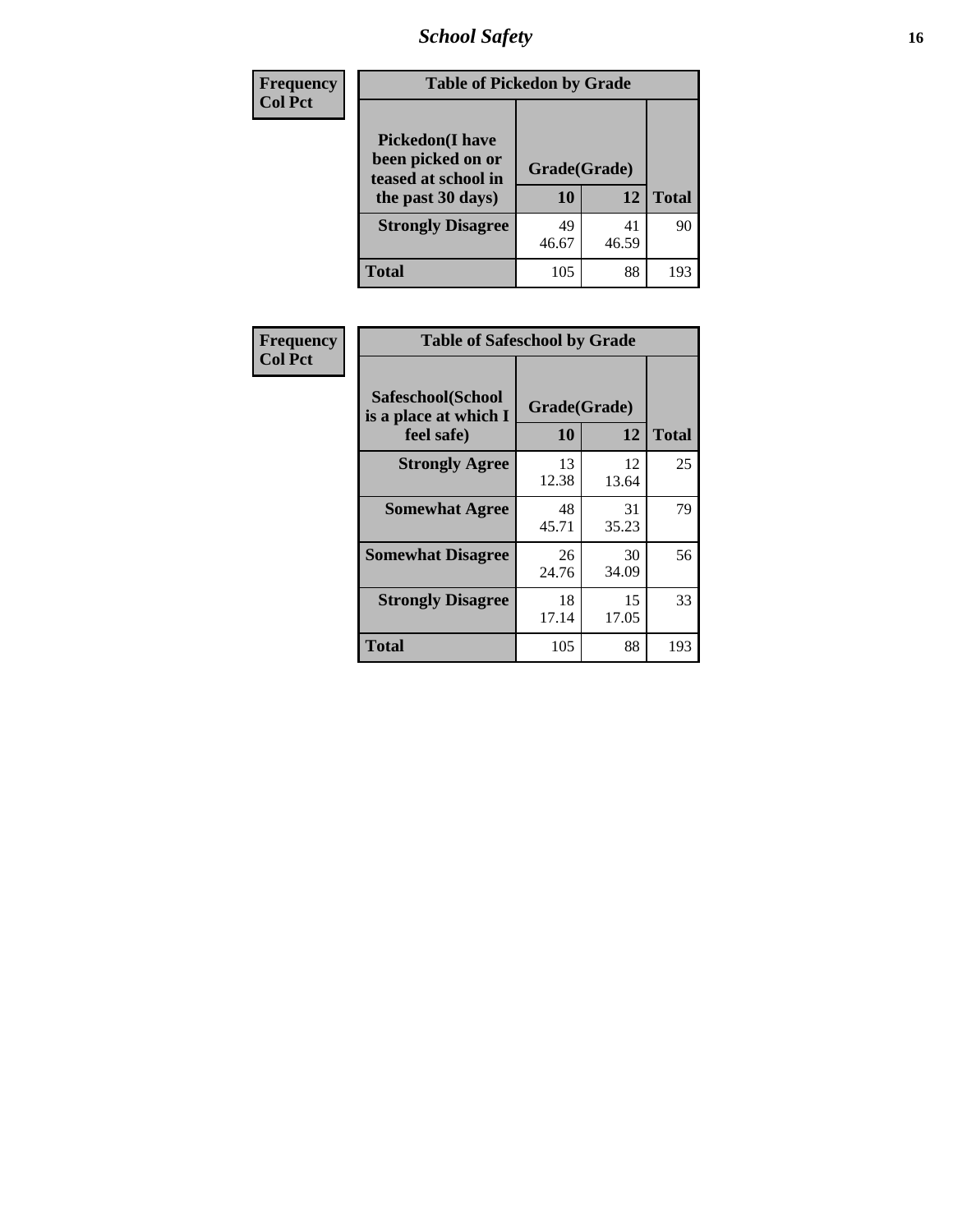*School Safety* **17**

| <b>Frequend</b><br>Row Pct |
|----------------------------|

| $\mathbf{c}\mathbf{v}$ |                     | <b>Table of Grade by Bullied</b> |                                                                               |                 |                      |                  |                       |           |              |  |
|------------------------|---------------------|----------------------------------|-------------------------------------------------------------------------------|-----------------|----------------------|------------------|-----------------------|-----------|--------------|--|
|                        |                     |                                  | <b>Bullied</b> (I have been bullied by other<br>students in the past 30 days) |                 |                      |                  |                       |           |              |  |
|                        |                     | $\bf{0}$                         | $1$ or                                                                        | 3 <sub>to</sub> | 6 <sup>to</sup><br>9 | 10<br>to<br>19   | <b>20</b><br>to<br>29 | All<br>30 |              |  |
|                        | Grade(Grade)   Days |                                  | days                                                                          | days            | days                 | days             | days                  | days      | <b>Total</b> |  |
|                        | <b>10</b>           | 92<br>87.62                      | 10<br>9.52                                                                    | 0.95            | 0.95                 | $\Omega$<br>0.00 | 0<br>0.00             | 0.95      | 105          |  |
|                        | 12                  | 80<br>90.91                      | $\mathfrak{D}$<br>2.27                                                        | 0<br>0.00       | $\Omega$<br>0.00     | 1.14             | 2.27                  | 3<br>3.41 | 88           |  |
|                        | <b>Total</b>        | 172                              | 12                                                                            | 1               | 1                    |                  | $\mathfrak{D}$        | 4         | 193          |  |

| <b>Frequency</b> |                           | <b>Table of Grade by Bulliedothers</b> |                                               |                         |                        |                                           |                   |              |  |  |  |  |
|------------------|---------------------------|----------------------------------------|-----------------------------------------------|-------------------------|------------------------|-------------------------------------------|-------------------|--------------|--|--|--|--|
| <b>Row Pct</b>   |                           |                                        | <b>Bulliedothers</b> (I bullied others in the |                         | past 30 days)          |                                           |                   |              |  |  |  |  |
|                  | <b>Grade</b> (Grade) Days | $\mathbf{0}$                           | 1 or<br>days                                  | 3 <sub>to</sub><br>days | 10<br>to<br>19<br>days | <b>20</b><br>t <sub>o</sub><br>29<br>days | All<br>30<br>days | <b>Total</b> |  |  |  |  |
|                  | 10                        | 100<br>95.24                           | $\overline{2}$<br>1.90                        | 0.95                    | $\Omega$<br>0.00       | 0.95                                      | 0.95              | 105          |  |  |  |  |
|                  | 12                        | 81<br>92.05                            | 1.14                                          | 1.14                    | 1.14                   | 3<br>3.41                                 | 1.14              | 88           |  |  |  |  |
|                  | <b>Total</b>              | 181                                    | 3                                             | $\overline{2}$          |                        | 4                                         | $\overline{2}$    | 193          |  |  |  |  |

| <b>Frequency</b> | <b>Table of Grade by Weaponschool</b> |                                                           |                   |                              |                               |                          |              |  |  |  |
|------------------|---------------------------------------|-----------------------------------------------------------|-------------------|------------------------------|-------------------------------|--------------------------|--------------|--|--|--|
| <b>Row Pct</b>   |                                       | Weaponschool (I brought a<br>weapon to school in the past |                   |                              |                               |                          |              |  |  |  |
|                  | <b>Grade</b> (Grade) Days             | $\bf{0}$                                                  | 1 or<br>2<br>days | 3 <sub>to</sub><br>5<br>days | <b>10</b><br>to<br>19<br>days | All<br><b>30</b><br>days | <b>Total</b> |  |  |  |
|                  | 10                                    | 102<br>97.14                                              | 2<br>1.90         | 0<br>0.00                    | 0<br>0.00                     | 0.95                     | 105          |  |  |  |
|                  | 12                                    | 85<br>96.59                                               | $\Omega$<br>0.00  | 1.14                         | 1.14                          | 1.14                     | 88           |  |  |  |
|                  | <b>Total</b>                          | 187                                                       | $\overline{2}$    |                              |                               | 2                        | 193          |  |  |  |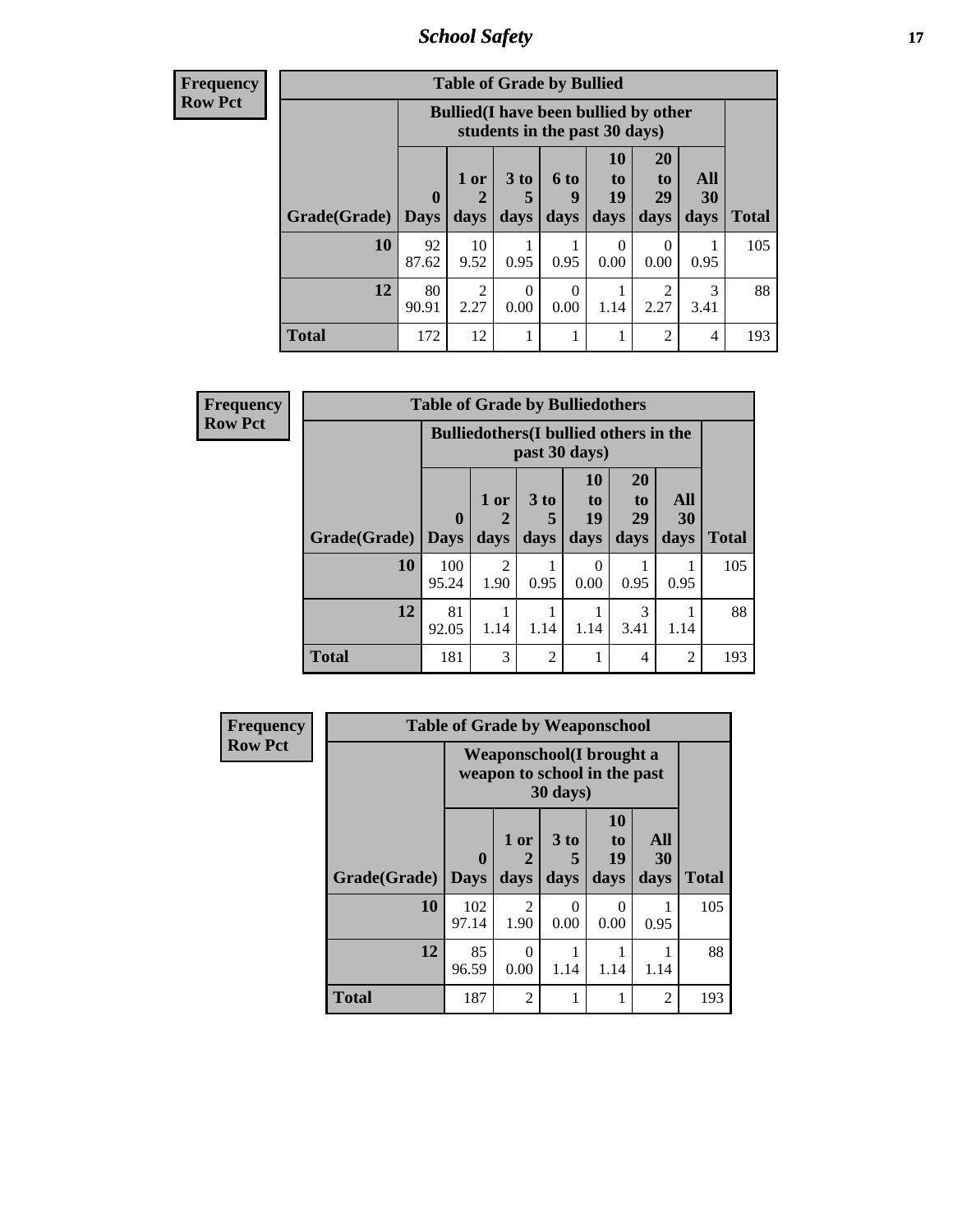*School Safety* **18**

| <b>Frequency</b> | <b>Table of Grade by Absentunsafe</b> |                                                                                           |                   |                   |              |  |  |  |  |
|------------------|---------------------------------------|-------------------------------------------------------------------------------------------|-------------------|-------------------|--------------|--|--|--|--|
| <b>Row Pct</b>   |                                       | Absentunsafe(I)<br>have missed<br>school because I<br>felt unsafe in the<br>past 30 days) |                   |                   |              |  |  |  |  |
|                  | Grade(Grade)                          | $\mathbf{0}$<br><b>Days</b>                                                               | 1 or<br>2<br>days | 3 to<br>5<br>days | <b>Total</b> |  |  |  |  |
|                  | 10                                    | 101<br>96.19                                                                              | 4<br>3.81         | 0<br>0.00         | 105          |  |  |  |  |
|                  | 12                                    | 82<br>93.18                                                                               | 2<br>2.27         | 4<br>4.55         | 88           |  |  |  |  |
|                  | <b>Total</b>                          | 183                                                                                       | 6                 | 4                 | 193          |  |  |  |  |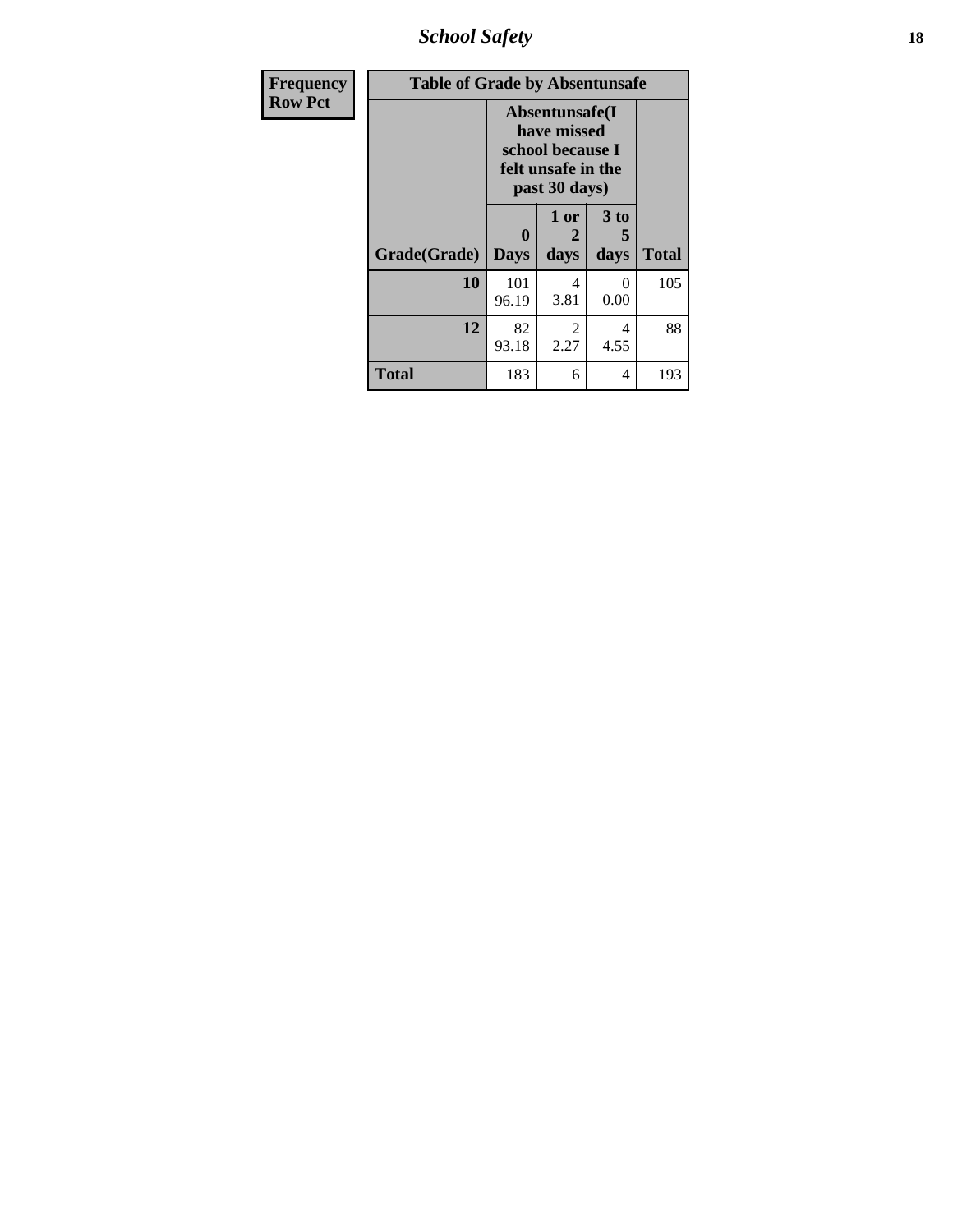# *Drug Use During Last 30 Days* **19**

#### **Frequency Row Pct**

| <b>Table of Grade by Alcohol</b> |                                 |                                    |                 |               |                 |                   |              |       |  |  |
|----------------------------------|---------------------------------|------------------------------------|-----------------|---------------|-----------------|-------------------|--------------|-------|--|--|
|                                  |                                 | Alcohol(Alcohol use, past 30 days) |                 |               |                 |                   |              |       |  |  |
| Grade(Grade)                     | <b>Did</b><br>not<br><b>use</b> | $1 - 2$<br>days                    | $3 - 5$<br>days | $6-9$<br>days | $10-19$<br>days | $20 - 29$<br>days | Every<br>day | Total |  |  |
| 10                               | 92<br>87.62                     | 2<br>1.90                          | 6<br>5.71       | 0<br>0.00     | 2<br>1.90       | 0.95              | 2<br>1.90    | 105   |  |  |
| 12                               | 60<br>68.18                     | 10<br>11.36                        | 5<br>5.68       | 3<br>3.41     | 3<br>3.41       | 3<br>3.41         | 4<br>4.55    | 88    |  |  |
| <b>Total</b>                     | 152                             | 12                                 | 11              | 3             | 5               | 4                 | 6            | 193   |  |  |

#### **Frequency Row Pct**

| <b>Table of Grade by Cigarettes</b> |                                 |                                                   |                 |                 |                 |                        |                        |              |  |  |
|-------------------------------------|---------------------------------|---------------------------------------------------|-----------------|-----------------|-----------------|------------------------|------------------------|--------------|--|--|
|                                     |                                 | Cigarettes (Smoking tobacco use,<br>past 30 days) |                 |                 |                 |                        |                        |              |  |  |
| Grade(Grade)                        | <b>Did</b><br>not<br><b>use</b> | $1 - 2$<br>days                                   | $3 - 5$<br>days | $6 - 9$<br>days | $10-19$<br>days | $20 - 29$<br>days      | Every<br>day           | <b>Total</b> |  |  |
| 10                                  | 94<br>89.52                     | 5<br>4.76                                         | 0.95            | 0<br>0.00       | 0.95            | $\mathfrak{D}$<br>1.90 | $\overline{2}$<br>1.90 | 105          |  |  |
| 12                                  | 68<br>77.27                     | $\mathcal{R}$<br>3.41                             | 3<br>3.41       | 3<br>3.41       | 1.14            | 3<br>3.41              | 7<br>7.95              | 88           |  |  |
| <b>Total</b>                        | 162                             | 8                                                 | 4               | 3               | $\overline{c}$  | 5                      | 9                      | 193          |  |  |

**Frequency Row Pct**

| <b>Table of Grade by Smokeless</b> |                                 |                                                         |                 |                  |                 |                   |                  |              |  |  |
|------------------------------------|---------------------------------|---------------------------------------------------------|-----------------|------------------|-----------------|-------------------|------------------|--------------|--|--|
|                                    |                                 | <b>Smokeless</b> (Chewing tobacco use,<br>past 30 days) |                 |                  |                 |                   |                  |              |  |  |
| Grade(Grade)                       | <b>Did</b><br>not<br><b>use</b> | $1 - 2$<br>days                                         | $3 - 5$<br>days | $6-9$<br>days    | $10-19$<br>days | $20 - 29$<br>days | Every<br>day     | <b>Total</b> |  |  |
| 10                                 | 101<br>96.19                    | 0<br>0.00                                               | 0.95            | $\Omega$<br>0.00 | 2<br>1.90       | 0.95              | $\theta$<br>0.00 | 105          |  |  |
| 12                                 | 78<br>88.64                     | 4<br>4.55                                               | 1.14            | 1.14             | 0<br>0.00       | 1.14              | 3<br>3.41        | 88           |  |  |
| <b>Total</b>                       | 179                             | 4                                                       | $\overline{2}$  |                  | $\overline{2}$  | $\overline{2}$    | 3                | 193          |  |  |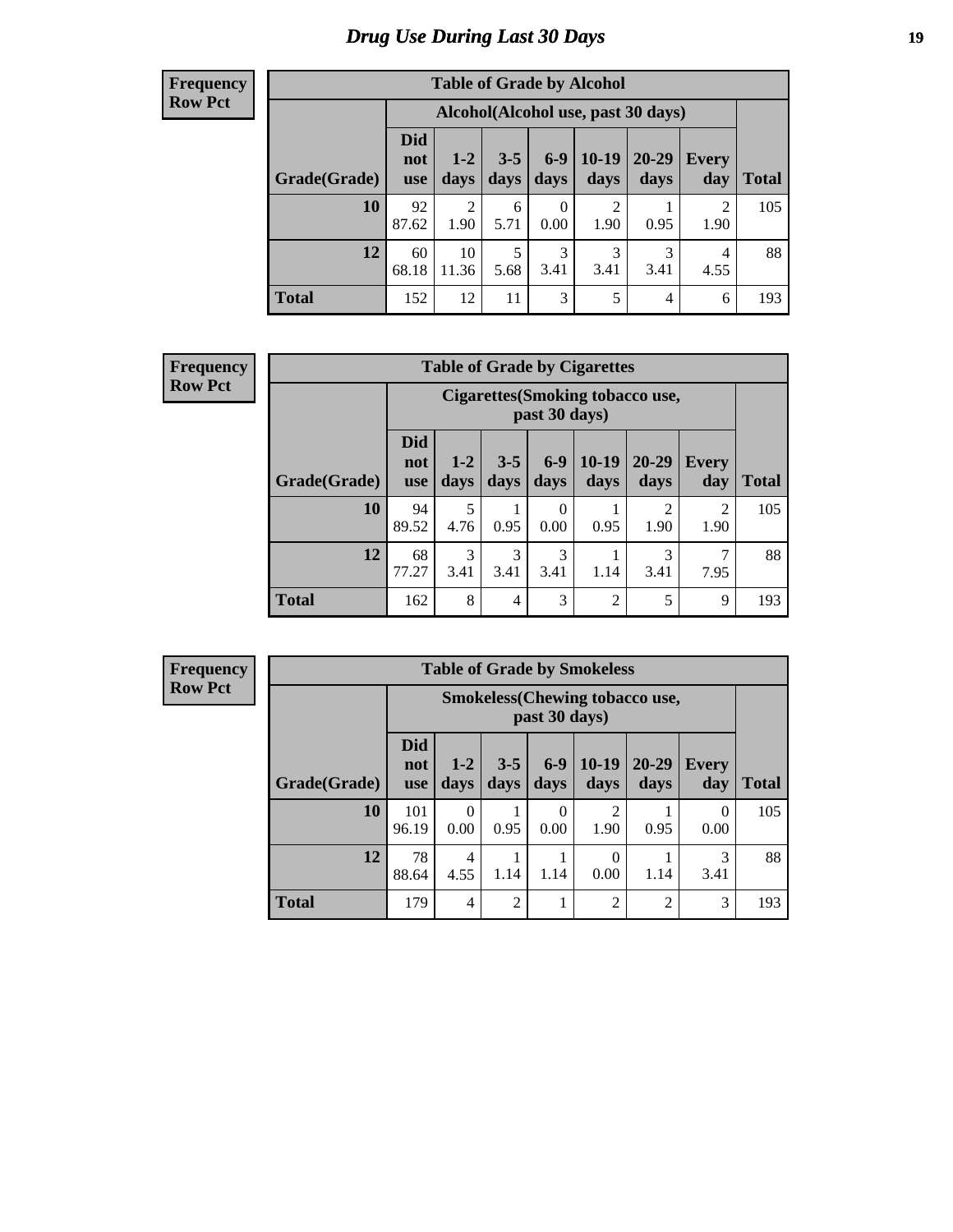**Frequency Row Pct**

| <b>Table of Grade by Marijuana</b> |                                 |                 |                 |                 |                           |                        |              |  |  |
|------------------------------------|---------------------------------|-----------------|-----------------|-----------------|---------------------------|------------------------|--------------|--|--|
|                                    |                                 |                 |                 | past 30 days)   | Marijuana (Marijuana use, |                        |              |  |  |
| Grade(Grade)                       | <b>Did</b><br>not<br><b>use</b> | $1 - 2$<br>days | $3 - 5$<br>days | $6 - 9$<br>days | 20-29<br>days             | Every<br>day           | <b>Total</b> |  |  |
| 10                                 | 94<br>89.52                     | 0.95            | 5<br>4.76       | 0.95            | 2<br>1.90                 | $\overline{c}$<br>1.90 | 105          |  |  |
| 12                                 | 74<br>84.09                     | 4<br>4.55       | 2<br>2.27       | 3<br>3.41       | $\mathfrak{D}$<br>2.27    | 3<br>3.41              | 88           |  |  |
| <b>Total</b>                       | 168                             | 5               | 7               | 4               | 4                         | 5                      | 193          |  |  |

| Frequency      | <b>Table of Grade by Cocaine</b> |                                               |                 |               |              |
|----------------|----------------------------------|-----------------------------------------------|-----------------|---------------|--------------|
| <b>Row Pct</b> |                                  | <b>Cocaine</b> (Cocaine<br>use, past 30 days) |                 |               |              |
|                | Grade(Grade)                     | <b>Did</b><br>not<br><b>use</b>               | $3 - 5$<br>days | $6-9$<br>days | <b>Total</b> |
|                | 10                               | 104<br>99.05                                  | 0<br>0.00       | 0.95          | 105          |
|                | 12                               | 86<br>97.73                                   | 1.14            | 1.14          | 88           |
|                | <b>Total</b>                     | 190                                           |                 | 2             | 193          |

| <b>Frequency</b> | <b>Table of Grade by Inhalants</b> |                       |                                                  |              |  |
|------------------|------------------------------------|-----------------------|--------------------------------------------------|--------------|--|
| <b>Row Pct</b>   |                                    |                       | <b>Inhalants</b> (Inhalant<br>use, past 30 days) |              |  |
|                  | Grade(Grade)                       | Did not<br><b>use</b> | $3-5$ days                                       | <b>Total</b> |  |
|                  | 10                                 | 104<br>99.05          | 0.95                                             | 105          |  |
|                  | 12                                 | 88<br>100.00          | 0<br>0.00                                        | 88           |  |
|                  | <b>Total</b>                       | 192                   |                                                  | 193          |  |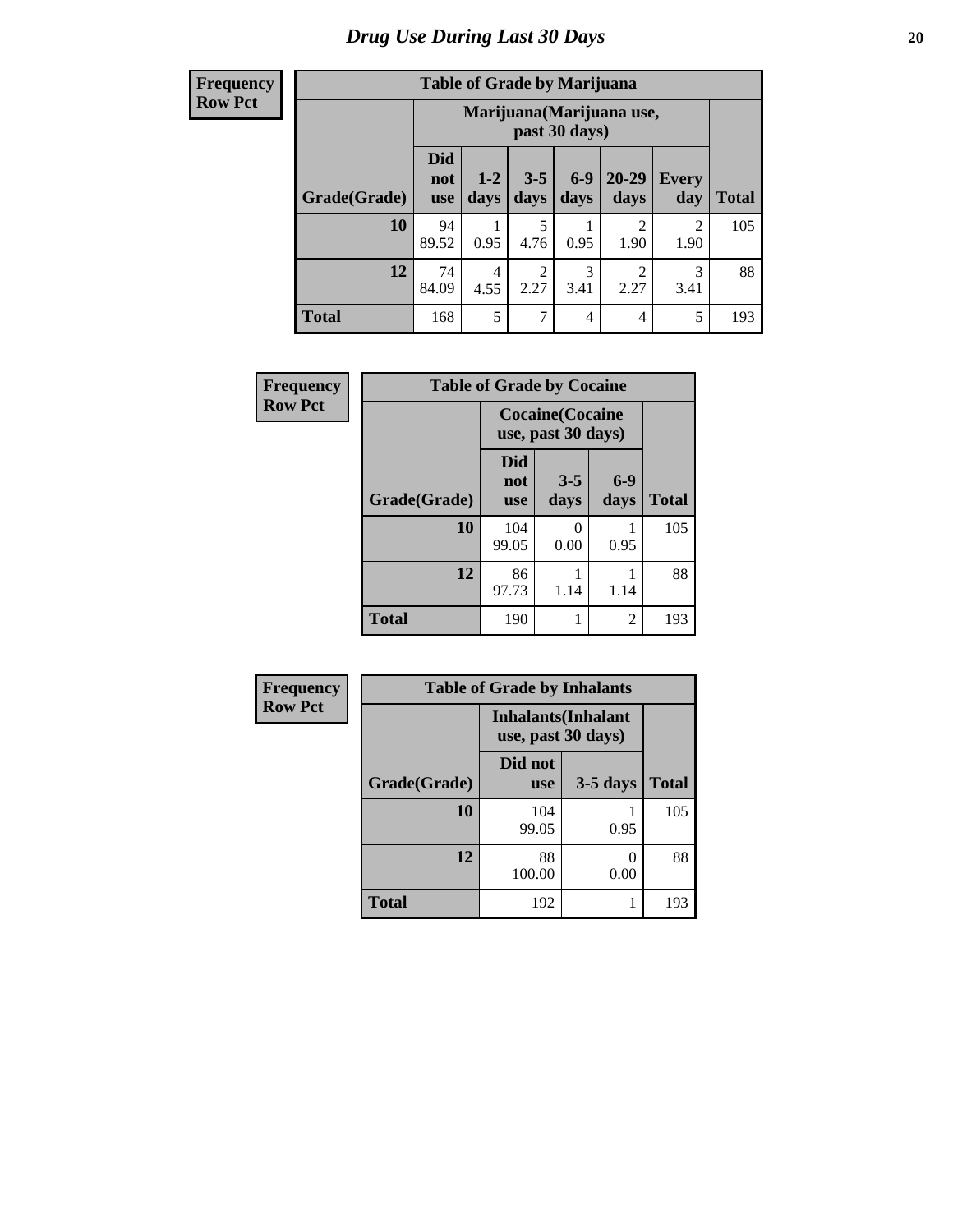| <b>Frequency</b> | <b>Table of Grade by Steroids</b> |                                                |                           |              |  |
|------------------|-----------------------------------|------------------------------------------------|---------------------------|--------------|--|
| <b>Row Pct</b>   |                                   | <b>Steroids</b> (Steroid<br>use, past 30 days) |                           |              |  |
|                  | Grade(Grade)                      | Did not<br><b>use</b>                          | $1 - 2$<br>days           | <b>Total</b> |  |
|                  | 10                                | 105<br>100.00                                  | $\mathbf{\Omega}$<br>0.00 | 105          |  |
|                  | 12                                | 87<br>98.86                                    | 1.14                      | 88           |  |
|                  | <b>Total</b>                      | 192                                            |                           | 193          |  |

| <b>Frequency</b> | <b>Table of Grade by Ecstasy</b> |                                 |                                        |                  |                 |              |
|------------------|----------------------------------|---------------------------------|----------------------------------------|------------------|-----------------|--------------|
| <b>Row Pct</b>   |                                  |                                 | Ecstasy (Ecstasy use,<br>past 30 days) |                  |                 |              |
|                  | Grade(Grade)                     | <b>Did</b><br>not<br><b>use</b> | $1 - 2$<br>days                        | $3 - 5$<br>days  | $10-19$<br>days | <b>Total</b> |
|                  | 10                               | 104<br>99.05                    | 0<br>0.00                              | $\theta$<br>0.00 | 0.95            | 105          |
|                  | 12                               | 85<br>96.59                     | $\overline{2}$<br>2.27                 | 1.14             | 0<br>0.00       | 88           |
|                  | <b>Total</b>                     | 189                             | $\overline{2}$                         |                  |                 | 193          |

| Frequency      | <b>Table of Grade by Meth</b> |                                                    |                |              |  |  |
|----------------|-------------------------------|----------------------------------------------------|----------------|--------------|--|--|
| <b>Row Pct</b> |                               | <b>Meth</b> (Methamphetamine<br>use, past 30 days) |                |              |  |  |
|                | Grade(Grade)                  | Did not use                                        | $10-19$ days   | <b>Total</b> |  |  |
|                | <b>10</b>                     | 104<br>99.05                                       | 0.95           | 105          |  |  |
|                | 12                            | 87<br>98.86                                        | 1.14           | 88           |  |  |
|                | <b>Total</b>                  | 191                                                | $\overline{c}$ | 193          |  |  |

| Frequency      | <b>Table of Grade by Hallucinogens</b> |                                                   |                 |                  |               |                 |              |
|----------------|----------------------------------------|---------------------------------------------------|-----------------|------------------|---------------|-----------------|--------------|
| <b>Row Pct</b> |                                        | Hallucinogens (Hallucinogen use,<br>past 30 days) |                 |                  |               |                 |              |
|                | Grade(Grade)                           | <b>Did</b><br>not<br><b>use</b>                   | $1 - 2$<br>days | $3 - 5$<br>days  | $6-9$<br>days | $10-19$<br>days | <b>Total</b> |
|                | <b>10</b>                              | 104<br>99.05                                      | 0.00            | $\Omega$<br>0.00 | 0<br>0.00     | 0.95            | 105          |
|                | 12                                     | 85<br>96.59                                       | 1.14            | 1.14             | 1.14          | 0<br>0.00       | 88           |
|                | <b>Total</b>                           | 189                                               |                 |                  | 1             |                 | 193          |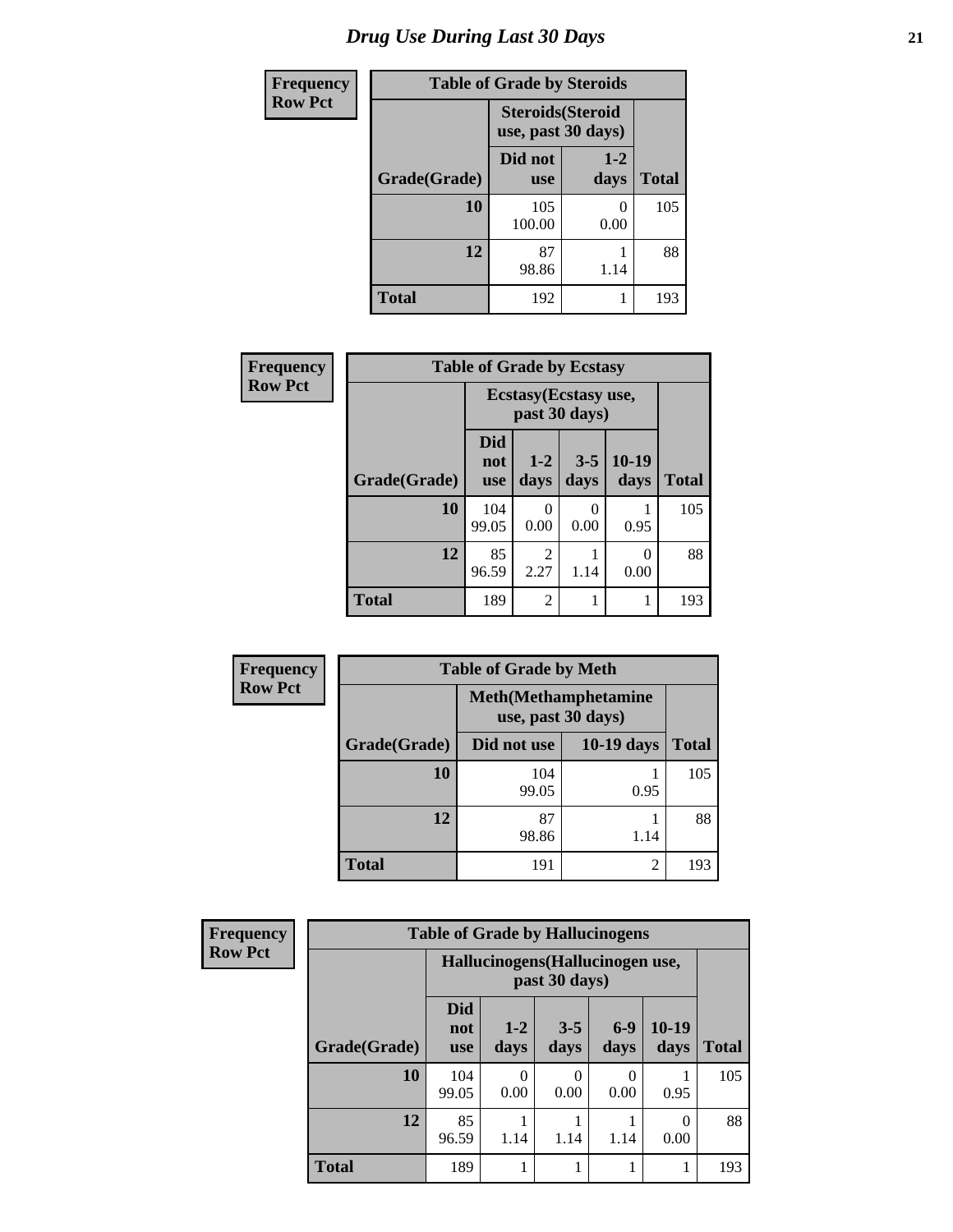#### **Frequency Row Pct**

| <b>Table of Grade by Prescription</b> |                          |                                                                                |                                     |                  |                |                     |              |
|---------------------------------------|--------------------------|--------------------------------------------------------------------------------|-------------------------------------|------------------|----------------|---------------------|--------------|
|                                       |                          | <b>Prescription</b> (Prescription drugs not<br>prescribed to me, past 30 days) |                                     |                  |                |                     |              |
| Grade(Grade)                          | Did<br>not<br><b>use</b> | $1 - 2$<br>days                                                                | $3 - 5$<br>days                     | $10-19$<br>days  | 20-29<br>days  | <b>Every</b><br>day | <b>Total</b> |
| 10                                    | 101<br>96.19             | 2<br>1.90                                                                      | $\mathcal{D}_{\mathcal{A}}$<br>1.90 | $\Omega$<br>0.00 | 0<br>0.00      | $\Omega$<br>0.00    | 105          |
| 12                                    | 78<br>88.64              | 4<br>4.55                                                                      | 0.00                                | 3<br>3.41        | 2<br>2.27      | 1.14                | 88           |
| <b>Total</b>                          | 179                      | 6                                                                              | $\mathfrak{D}$                      | 3                | $\overline{2}$ |                     | 193          |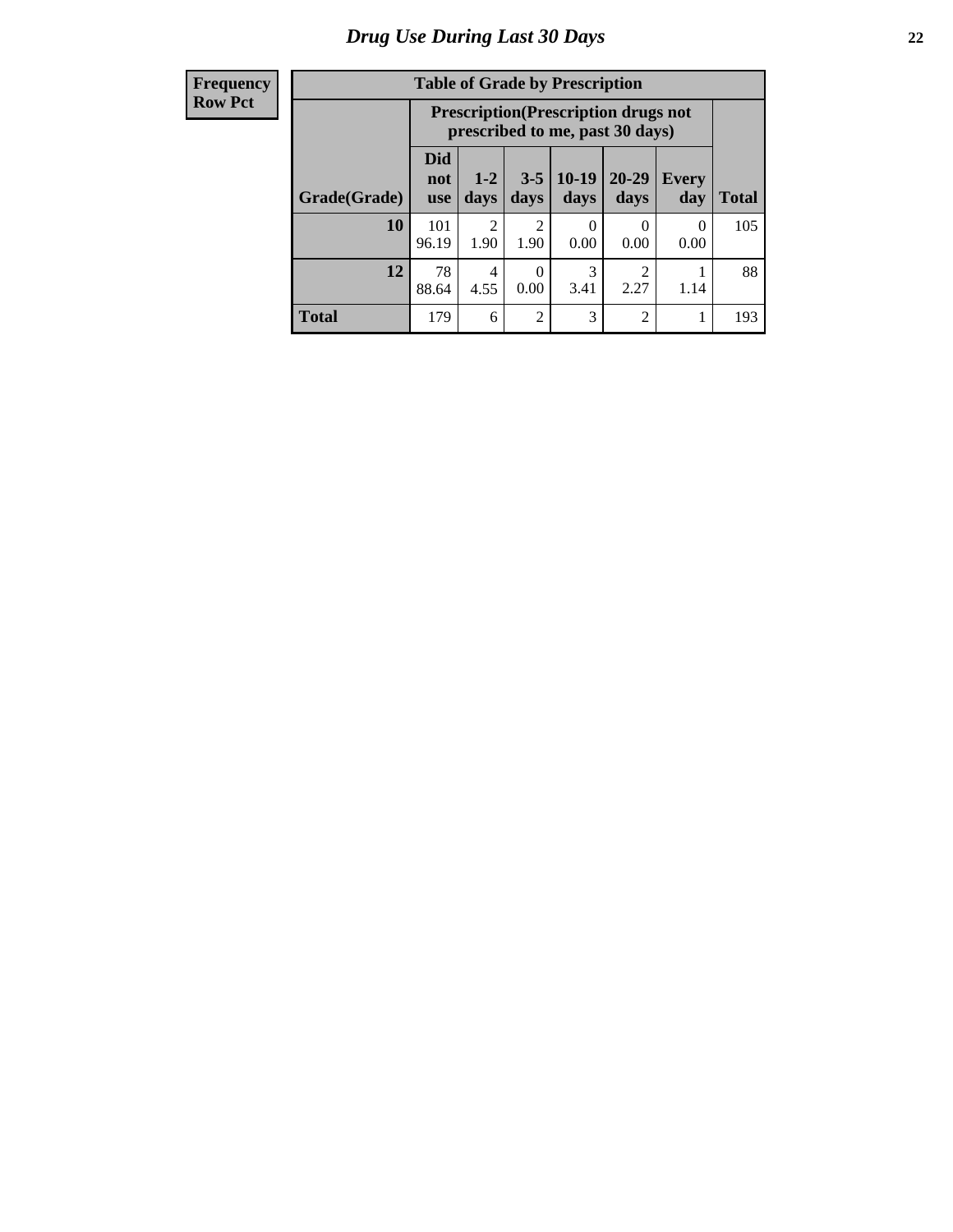| Frequency      | <b>Table of Alcoholease by Grade</b>              |                    |             |              |  |
|----------------|---------------------------------------------------|--------------------|-------------|--------------|--|
| <b>Col Pct</b> | <b>Alcoholease</b> (It is<br>easy to get alcohol) | Grade(Grade)<br>10 | 12          | <b>Total</b> |  |
|                | <b>Strongly Agree</b>                             | 34<br>32.38        | 35<br>39.77 | 69           |  |
|                | <b>Somewhat Agree</b>                             | 33<br>31.43        | 31<br>35.23 | 64           |  |
|                | <b>Somewhat Disagree</b>                          | 14<br>13.33        | 11<br>12.50 | 25           |  |
|                | <b>Strongly Disagree</b>                          | 24<br>22.86        | 11<br>12.50 | 35           |  |
|                | <b>Total</b>                                      | 105                | 88          | 193          |  |

| Frequency      | <b>Table of Cigarettesease by Grade</b>                  |                    |             |              |  |
|----------------|----------------------------------------------------------|--------------------|-------------|--------------|--|
| <b>Col Pct</b> | Cigarettesease (It is<br>easy to get smoking<br>tobacco) | Grade(Grade)<br>10 | 12          | <b>Total</b> |  |
|                | <b>Strongly Agree</b>                                    | 42<br>40.00        | 47<br>53.41 | 89           |  |
|                | <b>Somewhat Agree</b>                                    | 26<br>24.76        | 18<br>20.45 | 44           |  |
|                | <b>Somewhat Disagree</b>                                 | 6<br>5.71          | 7.95        | 13           |  |
|                | <b>Strongly Disagree</b>                                 | 31<br>29.52        | 16<br>18.18 | 47           |  |
|                | <b>Total</b>                                             | 105                | 88          | 193          |  |

| Frequency      | <b>Table of Smokelessease by Grade</b>             |              |             |              |  |  |
|----------------|----------------------------------------------------|--------------|-------------|--------------|--|--|
| <b>Col Pct</b> | <b>Smokelessease</b> (It is<br>easy to get chewing | Grade(Grade) |             |              |  |  |
|                | tobacco)                                           | <b>10</b>    | 12          | <b>Total</b> |  |  |
|                | <b>Strongly Agree</b>                              | 36<br>34.29  | 38<br>43.18 | 74           |  |  |
|                | <b>Somewhat Agree</b>                              | 22<br>20.95  | 19<br>21.59 | 41           |  |  |
|                | <b>Somewhat Disagree</b>                           | 10<br>9.52   | 6<br>6.82   | 16           |  |  |
|                | <b>Strongly Disagree</b>                           | 37<br>35.24  | 25<br>28.41 | 62           |  |  |
|                | Total                                              | 105          | 88          | 193          |  |  |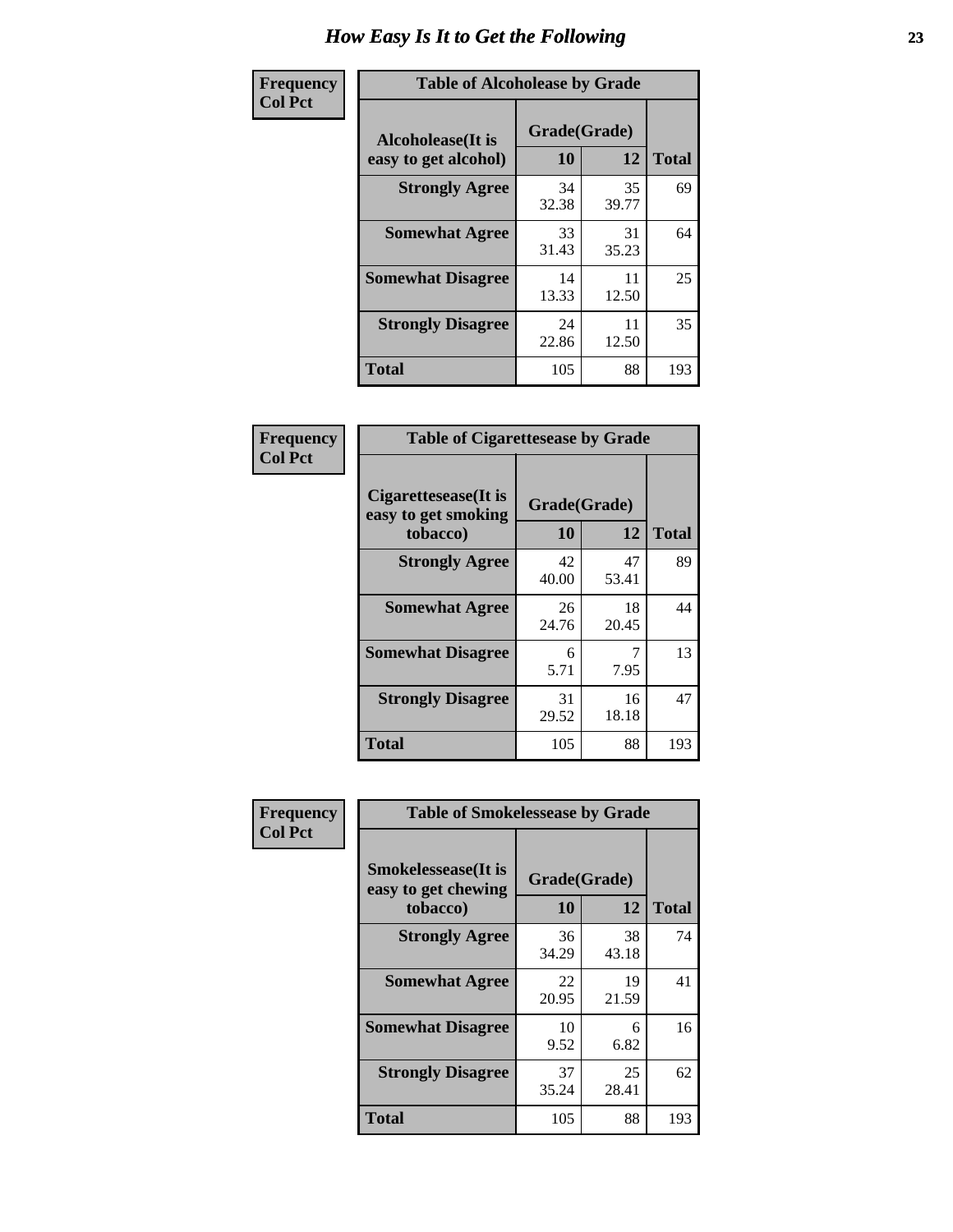| Frequency      | <b>Table of Marijuanaease by Grade</b>            |                           |             |              |
|----------------|---------------------------------------------------|---------------------------|-------------|--------------|
| <b>Col Pct</b> | Marijuanaease (It is<br>easy to get<br>marijuana) | Grade(Grade)<br><b>10</b> | 12          | <b>Total</b> |
|                | <b>Strongly Agree</b>                             | 42<br>40.00               | 40<br>45.45 | 82           |
|                | <b>Somewhat Agree</b>                             | 20<br>19.05               | 17<br>19.32 | 37           |
|                | <b>Somewhat Disagree</b>                          | 9<br>8.57                 | 7.95        | 16           |
|                | <b>Strongly Disagree</b>                          | 34<br>32.38               | 24<br>27.27 | 58           |
|                | <b>Total</b>                                      | 105                       | 88          | 193          |

| <b>Table of Cocaineease by Grade</b>              |                    |              |     |  |  |  |
|---------------------------------------------------|--------------------|--------------|-----|--|--|--|
| <b>Cocaineease</b> (It is<br>easy to get cocaine) | Grade(Grade)<br>10 | <b>Total</b> |     |  |  |  |
| <b>Strongly Agree</b>                             | 20<br>19.05        | 15<br>17.05  | 35  |  |  |  |
| <b>Somewhat Agree</b>                             | 23<br>21.90        | 20<br>22.73  | 43  |  |  |  |
| <b>Somewhat Disagree</b>                          | 14<br>13.33        | 14<br>15.91  | 28  |  |  |  |
| <b>Strongly Disagree</b>                          | 48<br>45.71        | 39<br>44.32  | 87  |  |  |  |
| <b>Total</b>                                      | 105                | 88           | 193 |  |  |  |

| Frequency      | <b>Table of Inhalantsease by Grade</b>                   |                           |             |              |  |
|----------------|----------------------------------------------------------|---------------------------|-------------|--------------|--|
| <b>Col Pct</b> | <b>Inhalantsease</b> (It is<br>easy to get<br>inhalants) | Grade(Grade)<br><b>10</b> | 12          | <b>Total</b> |  |
|                | <b>Strongly Agree</b>                                    | 36<br>34.29               | 23<br>26.14 | 59           |  |
|                | <b>Somewhat Agree</b>                                    | 22<br>20.95               | 20<br>22.73 | 42           |  |
|                | <b>Somewhat Disagree</b>                                 | 10<br>9.52                | 7.95        | 17           |  |
|                | <b>Strongly Disagree</b>                                 | 37<br>35.24               | 38<br>43.18 | 75           |  |
|                | <b>Total</b>                                             | 105                       | 88          | 193          |  |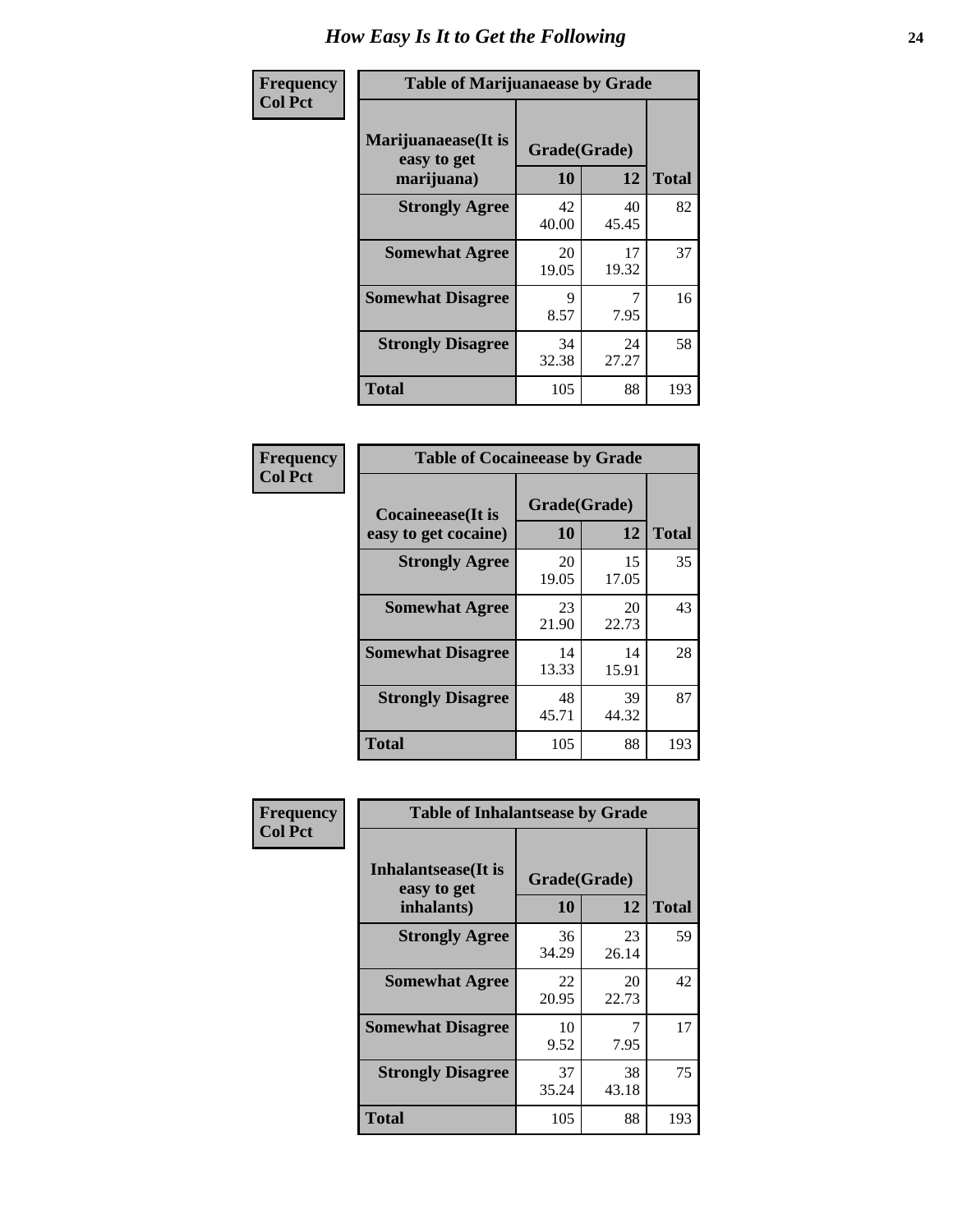| Frequency      | <b>Table of Steroidsease by Grade</b>               |                    |              |     |  |  |  |  |  |  |
|----------------|-----------------------------------------------------|--------------------|--------------|-----|--|--|--|--|--|--|
| <b>Col Pct</b> | <b>Steroidsease</b> (It is<br>easy to get steroids) | Grade(Grade)<br>10 | <b>Total</b> |     |  |  |  |  |  |  |
|                | <b>Strongly Agree</b>                               | 13<br>12.38        | 8<br>9.09    | 21  |  |  |  |  |  |  |
|                | <b>Somewhat Agree</b>                               | 21<br>20.00        | 17<br>19.32  | 38  |  |  |  |  |  |  |
|                | <b>Somewhat Disagree</b>                            | 17<br>16.19        | 19<br>21.59  | 36  |  |  |  |  |  |  |
|                | <b>Strongly Disagree</b>                            | 54<br>51.43        | 44<br>50.00  | 98  |  |  |  |  |  |  |
|                | <b>Total</b>                                        | 105                | 88           | 193 |  |  |  |  |  |  |

| Frequency      | <b>Table of Ecstasyease by Grade</b>              |                    |              |     |  |  |  |  |  |  |  |
|----------------|---------------------------------------------------|--------------------|--------------|-----|--|--|--|--|--|--|--|
| <b>Col Pct</b> | <b>Ecstasyease</b> (It is<br>easy to get ecstasy) | Grade(Grade)<br>10 | <b>Total</b> |     |  |  |  |  |  |  |  |
|                | <b>Strongly Agree</b>                             | 17<br>16.19        | 12<br>13.64  | 29  |  |  |  |  |  |  |  |
|                | <b>Somewhat Agree</b>                             | 11<br>10.48        | 15<br>17.05  | 26  |  |  |  |  |  |  |  |
|                | <b>Somewhat Disagree</b>                          | 22<br>20.95        | 14<br>15.91  | 36  |  |  |  |  |  |  |  |
|                | <b>Strongly Disagree</b>                          | 55<br>52.38        | 47<br>53.41  | 102 |  |  |  |  |  |  |  |
|                | Total                                             | 105                | 88           | 193 |  |  |  |  |  |  |  |

| Frequency      |                                                            | <b>Table of Methease by Grade</b> |              |     |  |  |  |  |  |  |  |
|----------------|------------------------------------------------------------|-----------------------------------|--------------|-----|--|--|--|--|--|--|--|
| <b>Col Pct</b> | <b>Methease</b> (It is easy<br>to get<br>methamphetamines) | Grade(Grade)<br>10                | <b>Total</b> |     |  |  |  |  |  |  |  |
|                | <b>Strongly Agree</b>                                      | 17<br>16.19                       | 13<br>14.77  | 30  |  |  |  |  |  |  |  |
|                | <b>Somewhat Agree</b>                                      | 14<br>13.33                       | 15<br>17.05  | 29  |  |  |  |  |  |  |  |
|                | <b>Somewhat Disagree</b>                                   | 22<br>20.95                       | 11<br>12.50  | 33  |  |  |  |  |  |  |  |
|                | <b>Strongly Disagree</b>                                   | 52<br>49.52                       | 49<br>55.68  | 101 |  |  |  |  |  |  |  |
|                | Total                                                      | 105                               | 88           | 193 |  |  |  |  |  |  |  |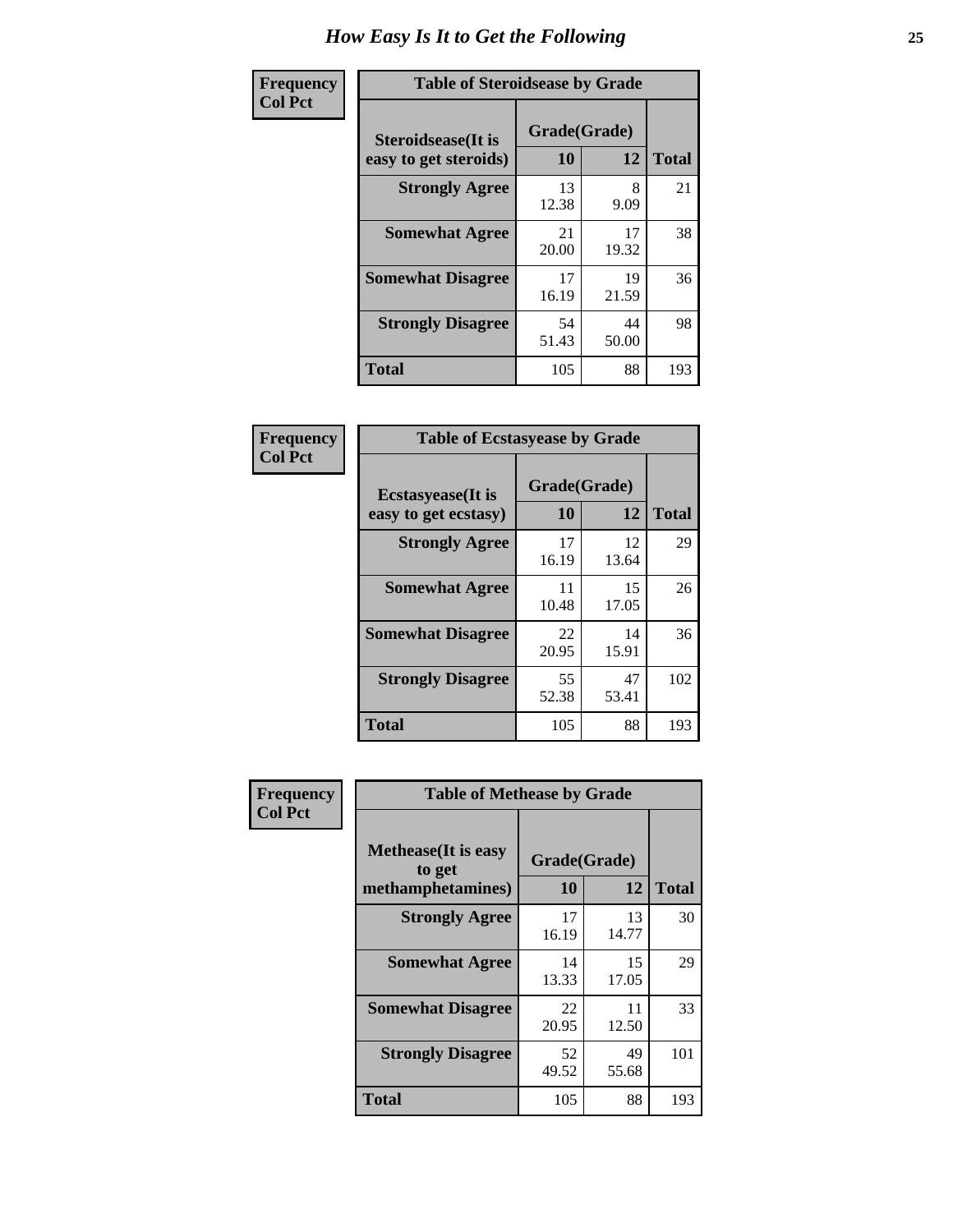| <b>Frequency</b> | <b>Table of Hallucinogensease by Grade</b>               |                    |              |     |  |  |  |  |  |  |  |
|------------------|----------------------------------------------------------|--------------------|--------------|-----|--|--|--|--|--|--|--|
| <b>Col Pct</b>   | Hallucinogensease(It<br>is easy to get<br>hallucinogens) | Grade(Grade)<br>10 | <b>Total</b> |     |  |  |  |  |  |  |  |
|                  | <b>Strongly Agree</b>                                    | 13<br>12.38        | 10<br>11.36  | 23  |  |  |  |  |  |  |  |
|                  | <b>Somewhat Agree</b>                                    | 16<br>15.24        | 14<br>15.91  | 30  |  |  |  |  |  |  |  |
|                  | <b>Somewhat Disagree</b>                                 | 21<br>20.00        | 11<br>12.50  | 32  |  |  |  |  |  |  |  |
|                  | <b>Strongly Disagree</b>                                 | 55<br>52.38        | 53<br>60.23  | 108 |  |  |  |  |  |  |  |
|                  | <b>Total</b>                                             | 105                | 88           | 193 |  |  |  |  |  |  |  |

| <b>Frequency</b><br>Col Pct |
|-----------------------------|
|                             |

| <b>Table of Prescriptionease by Grade</b>                                                |             |              |              |  |  |  |  |  |  |
|------------------------------------------------------------------------------------------|-------------|--------------|--------------|--|--|--|--|--|--|
| <b>Prescriptionease</b> (It<br>is easy to get<br>prescription drugs<br>not prescribed to |             | Grade(Grade) |              |  |  |  |  |  |  |
| me)                                                                                      | 10          | 12           | <b>Total</b> |  |  |  |  |  |  |
| <b>Strongly Agree</b>                                                                    | 40<br>38.10 | 30<br>34.09  | 70           |  |  |  |  |  |  |
| <b>Somewhat Agree</b>                                                                    | 19<br>18.10 | 27<br>30.68  | 46           |  |  |  |  |  |  |
| <b>Somewhat Disagree</b>                                                                 | Q<br>8.57   | 5<br>5.68    | 14           |  |  |  |  |  |  |
| <b>Strongly Disagree</b>                                                                 | 37<br>35.24 | 26<br>29.55  | 63           |  |  |  |  |  |  |
| Total                                                                                    | 105         | 88           | 193          |  |  |  |  |  |  |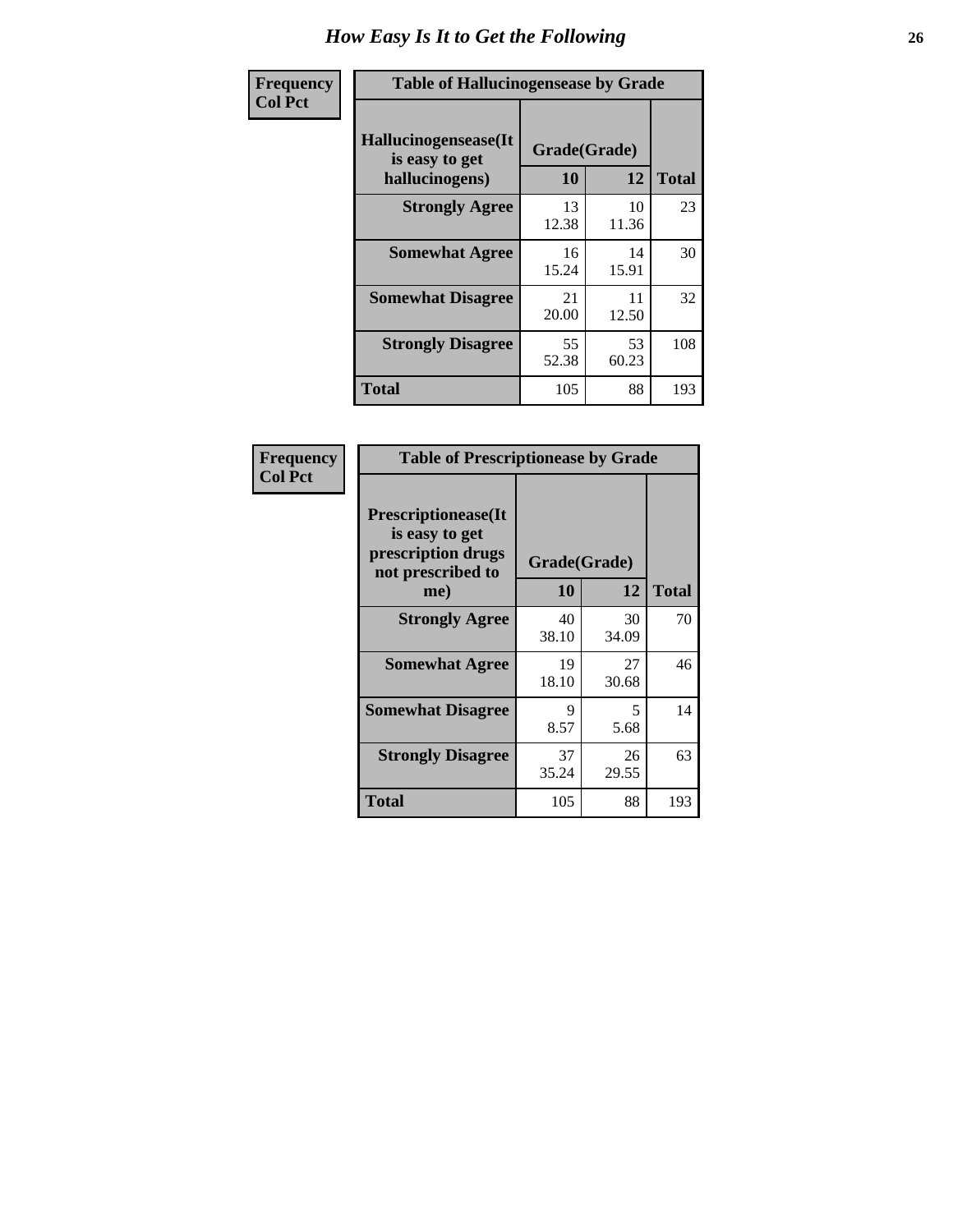### *Age at Onset of Use* **27** *Results for "Age at Onset of Use" questions exclude students who said they did not use that substance*

| Frequency      | <b>Table of Grade by Alcoholinit</b> |                        |                                                  |           |      |           |           |                                    |             |            |                      |                       |              |
|----------------|--------------------------------------|------------------------|--------------------------------------------------|-----------|------|-----------|-----------|------------------------------------|-------------|------------|----------------------|-----------------------|--------------|
| <b>Row Pct</b> |                                      |                        | Alcoholinit (I started using alcohol when I was) |           |      |           |           |                                    |             |            |                      |                       |              |
|                | Grade(Grade)                         | <b>8 or</b><br>younger | 9                                                | 10        | 11   | 12        | 13        | 14                                 | 15          | 16         | 17                   | <b>18 or</b><br>older | <b>Total</b> |
|                | 10                                   | 12.20                  | 2.44                                             | 2<br>4.88 | 2    |           |           | 16<br>$4.88$   2.44   2.44   39.02 | 8<br>19.51  | 12.20      | $\mathbf{0}$<br>0.00 | $\theta$<br>0.00      | 41           |
|                | 12                                   | 3<br>6.52              | $\theta$<br>0.00                                 | 2.17      | 2.17 | 4<br>8.70 | 3<br>6.52 | 6<br>13.04                         | 12<br>26.09 | 8<br>17.39 | 6<br>13.04           | 2<br>4.35             | 46           |
|                | <b>Total</b>                         | 8                      | Τ.                                               | 3         | 3    | 5         | 4         | 22                                 | 20          | 13         | 6                    | 2                     | 87           |
|                |                                      |                        |                                                  |           |      |           |           | Frequency Missing $= 106$          |             |            |                      |                       |              |

| <b>Frequency</b> |
|------------------|
| <b>Row Pct</b>   |

| <b>Table of Grade by Cigarettesinit</b> |                                                                                                                     |                |                        |           |                                             |            |            |      |                |                       |              |
|-----------------------------------------|---------------------------------------------------------------------------------------------------------------------|----------------|------------------------|-----------|---------------------------------------------|------------|------------|------|----------------|-----------------------|--------------|
|                                         | Cigarettesinit (I started smoking tobacco when I was)                                                               |                |                        |           |                                             |            |            |      |                |                       |              |
| Grade(Grade)                            | 8 or<br>younger                                                                                                     | <b>10</b>      | <b>11</b>              | <b>12</b> | 13                                          | 14         | <b>15</b>  | 16   | 17             | <b>18 or</b><br>older | <b>Total</b> |
| 10                                      | ↑<br>8.70                                                                                                           | 8.70           | $\overline{2}$<br>8.70 | 0.00      | 30.43                                       | 3<br>13.04 | 6<br>26.09 | 4.35 | 0.00           | 0.00                  | 23           |
| 12                                      | 8<br>7<br>2<br>26<br>0<br>◠<br>4<br>30.77<br>0.00<br>0.00<br>3.85<br>15.38<br>3.85<br>7.69<br>3.85<br>26.92<br>7.69 |                |                        |           |                                             |            |            |      |                |                       |              |
| <b>Total</b>                            | $\overline{2}$                                                                                                      | $\overline{c}$ | 3                      | 4         | 15                                          | 5          | 13         | 2    | $\overline{2}$ |                       | 49           |
|                                         |                                                                                                                     |                |                        |           | <b>Frequency Missing <math>= 144</math></b> |            |            |      |                |                       |              |

| <b>Frequency</b> |                        | <b>Table of Grade by Smokelessinit</b> |                                                           |                           |       |            |            |              |  |  |  |  |  |
|------------------|------------------------|----------------------------------------|-----------------------------------------------------------|---------------------------|-------|------------|------------|--------------|--|--|--|--|--|
| <b>Row Pct</b>   |                        |                                        | Smokelessinit (I started chewing tobacco<br>when $I$ was) |                           |       |            |            |              |  |  |  |  |  |
|                  | Grade(Grade)   younger | 8 or                                   | 9                                                         | 12                        | 13    | 14         | <b>15</b>  | <b>Total</b> |  |  |  |  |  |
|                  | 10                     | 0<br>0.00                              | 10.00                                                     | 10.00                     | 10.00 | 20.00      | 5<br>50.00 | 10           |  |  |  |  |  |
|                  | 12                     | $\mathcal{D}$<br>16.67                 | 8.33                                                      | $\Omega$<br>0.00          | 8.33  | 3<br>25.00 | 5<br>41.67 | 12           |  |  |  |  |  |
|                  | <b>Total</b>           | $\overline{c}$                         | 2                                                         |                           | 2     | 5          | 10         | 22           |  |  |  |  |  |
|                  |                        |                                        |                                                           | Frequency Missing $= 171$ |       |            |            |              |  |  |  |  |  |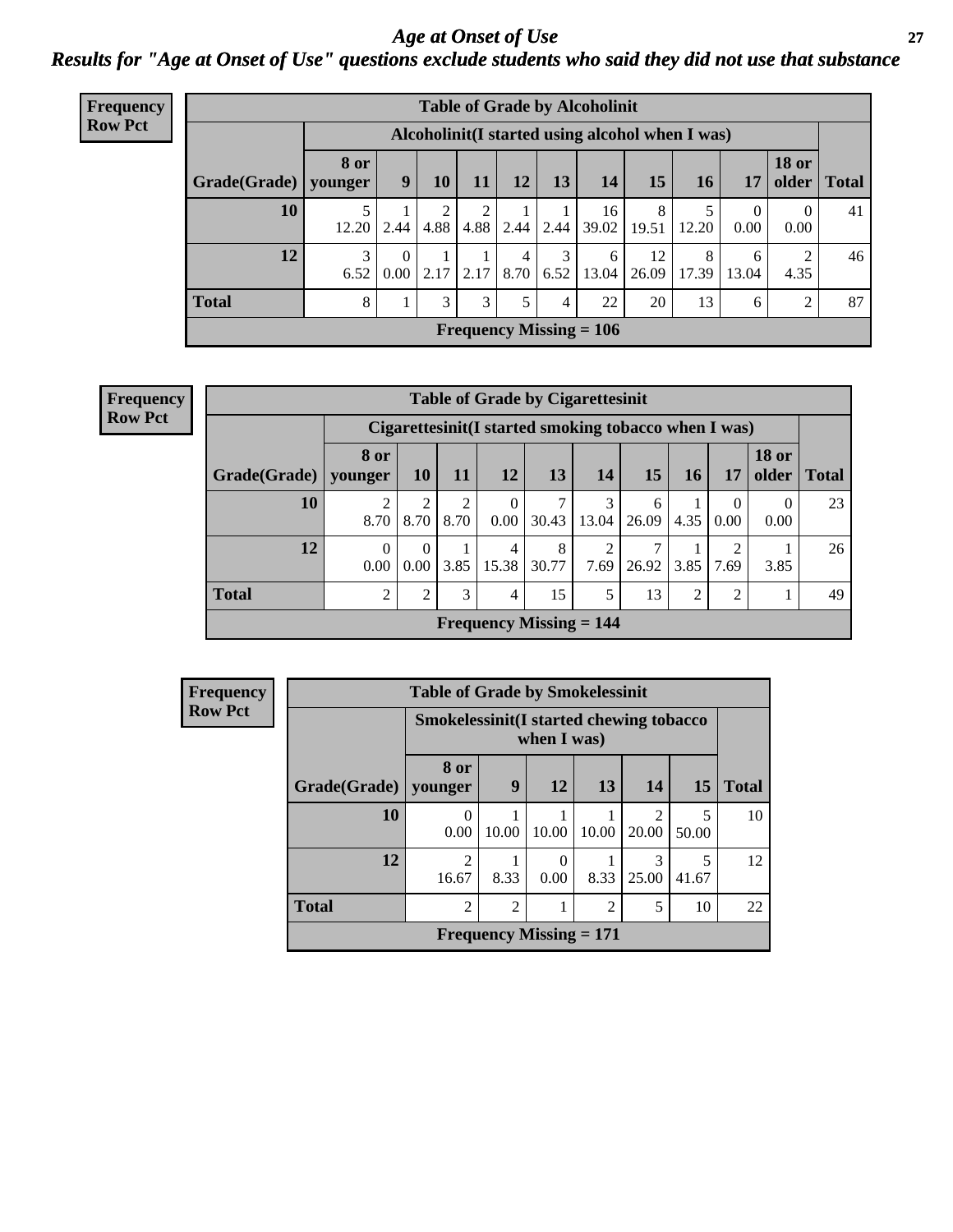#### *Age at Onset of Use* **28**

*Results for "Age at Onset of Use" questions exclude students who said they did not use that substance*

| <b>Frequency</b> | <b>Table of Grade by Marijuanainit</b> |                                                     |                  |                |                                  |                                |            |            |                  |                       |              |
|------------------|----------------------------------------|-----------------------------------------------------|------------------|----------------|----------------------------------|--------------------------------|------------|------------|------------------|-----------------------|--------------|
| <b>Row Pct</b>   |                                        | Marijuanainit(I started using marijuana when I was) |                  |                |                                  |                                |            |            |                  |                       |              |
|                  | Grade(Grade)                           | 9                                                   | 11               | 12             | 13 <sup>1</sup>                  | 14                             | 15         | 16         | 17               | <b>18 or</b><br>older | <b>Total</b> |
|                  | <b>10</b>                              | $\theta$<br>$0.00^{\circ}$                          | 5.88             | 5.88           | 2<br>11.76                       | $\overline{4}$<br>23.53        | 7<br>41.18 | 2<br>11.76 | $\Omega$<br>0.00 | $\Omega$<br>0.00      | 17           |
|                  | 12                                     | 4.17                                                | $\Omega$<br>0.00 | 3              | 3<br>$12.50$   $12.50$   $25.00$ | 6                              | 2<br>8.33  | 4<br>16.67 | 3<br>12.50       | 2<br>8.33             | 24           |
|                  | <b>Total</b>                           |                                                     |                  | $\overline{4}$ | 5                                | 10                             | 9          | 6          | 3                | $\overline{2}$        | 41           |
|                  |                                        |                                                     |                  |                |                                  | <b>Frequency Missing = 152</b> |            |            |                  |                       |              |

| Frequency      |              | <b>Table of Grade by Cocaineinit</b> |                                                       |           |        |           |              |  |  |  |  |
|----------------|--------------|--------------------------------------|-------------------------------------------------------|-----------|--------|-----------|--------------|--|--|--|--|
| <b>Row Pct</b> |              |                                      | Cocaine in it (I started using cocaine<br>when I was) |           |        |           |              |  |  |  |  |
|                | Grade(Grade) | 8 or<br>vounger                      | 13                                                    | 14        | 15     | <b>16</b> | <b>Total</b> |  |  |  |  |
|                | 10           | $\Omega$<br>0.00                     | 0.00                                                  | 0<br>0.00 | 100.00 | 0<br>0.00 |              |  |  |  |  |
|                | 12           | 20.00                                | $\mathcal{D}_{\mathcal{L}}$<br>40.00                  | 20.00     | 0.00   | 20.00     | 5            |  |  |  |  |
|                | <b>Total</b> |                                      | $\overline{2}$                                        |           |        |           | 6            |  |  |  |  |
|                |              | Frequency Missing $= 187$            |                                                       |           |        |           |              |  |  |  |  |

| Frequency      | <b>Table of Grade by Inhalantsinit</b> |                                                              |                           |                           |              |
|----------------|----------------------------------------|--------------------------------------------------------------|---------------------------|---------------------------|--------------|
| <b>Row Pct</b> |                                        | Inhalantsinit(I<br>started using<br>inhalants when I<br>was) |                           |                           |              |
|                | Grade(Grade)                           | 12                                                           | 15                        | 17                        | <b>Total</b> |
|                | 10                                     | $\Omega$<br>0.00                                             | 100.00                    | $\mathbf{\Omega}$<br>0.00 |              |
|                | 12                                     | $\mathfrak{D}$<br>66.67                                      | 0<br>0.00                 | 33.33                     | 3            |
|                | <b>Total</b>                           | 2                                                            |                           |                           | 4            |
|                |                                        |                                                              | Frequency Missing $= 189$ |                           |              |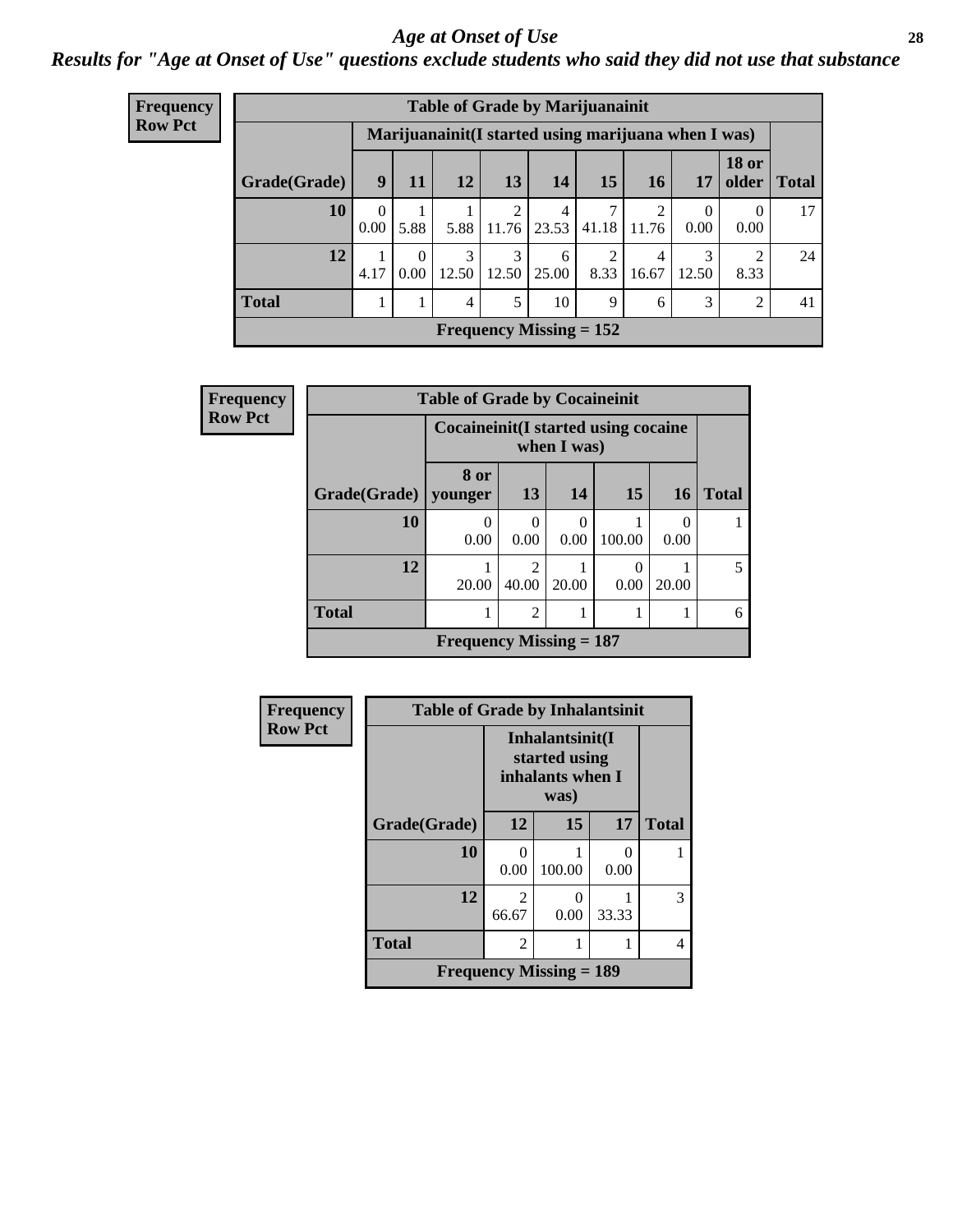#### *Age at Onset of Use* **29**

*Results for "Age at Onset of Use" questions exclude students who said they did not use that substance*

| <b>Frequency</b> | <b>Table of Grade by Steroidsinit</b> |                                                            |           |                |  |
|------------------|---------------------------------------|------------------------------------------------------------|-----------|----------------|--|
| <b>Row Pct</b>   |                                       | Steroidsinit(I<br>started using<br>steroids when<br>I was) |           |                |  |
|                  | Grade(Grade)                          | 14                                                         | 16        | <b>Total</b>   |  |
|                  | 10                                    | 100.00                                                     | 0<br>0.00 |                |  |
|                  | 12                                    | 0<br>0.00                                                  | 100.00    | 1              |  |
|                  | <b>Total</b>                          | 1                                                          |           | $\overline{2}$ |  |
|                  | <b>Frequency Missing = 191</b>        |                                                            |           |                |  |

| <b>Frequency</b> | <b>Table of Grade by Ecstasyinit</b> |                                                               |                         |                           |           |                          |
|------------------|--------------------------------------|---------------------------------------------------------------|-------------------------|---------------------------|-----------|--------------------------|
| <b>Row Pct</b>   |                                      | <b>Ecstasyinit</b> (I started<br>using ecstasy when I<br>was) |                         |                           |           |                          |
|                  | Grade(Grade)                         | 13                                                            | 15                      | <b>16</b>                 | 17        | <b>Total</b>             |
|                  | 10                                   | 33.33                                                         | $\overline{2}$<br>66.67 | $\theta$<br>0.00          | 0<br>0.00 | 3                        |
|                  | 12                                   | $\mathfrak{D}$<br>50.00                                       | 0<br>0.00               | 25.00                     | 25.00     | $\overline{\mathcal{A}}$ |
|                  | <b>Total</b>                         | 3                                                             | $\mathfrak{D}$          |                           |           | 7                        |
|                  |                                      |                                                               |                         | Frequency Missing $= 186$ |           |                          |

| Frequency      |              | <b>Table of Grade by Methinit</b>                                      |        |       |              |  |  |
|----------------|--------------|------------------------------------------------------------------------|--------|-------|--------------|--|--|
| <b>Row Pct</b> |              | <b>Methinit</b> (I started<br>using<br>methamphetamines<br>when I was) |        |       |              |  |  |
|                | Grade(Grade) | 14                                                                     | 15     | 16    | <b>Total</b> |  |  |
|                | 10           | 0.00                                                                   | 100.00 | 0.00  |              |  |  |
|                | 12           | 33.33                                                                  | 33.33  | 33.33 | 3            |  |  |
|                | <b>Total</b> |                                                                        | 2      |       | 4            |  |  |
|                |              | <b>Frequency Missing = 189</b>                                         |        |       |              |  |  |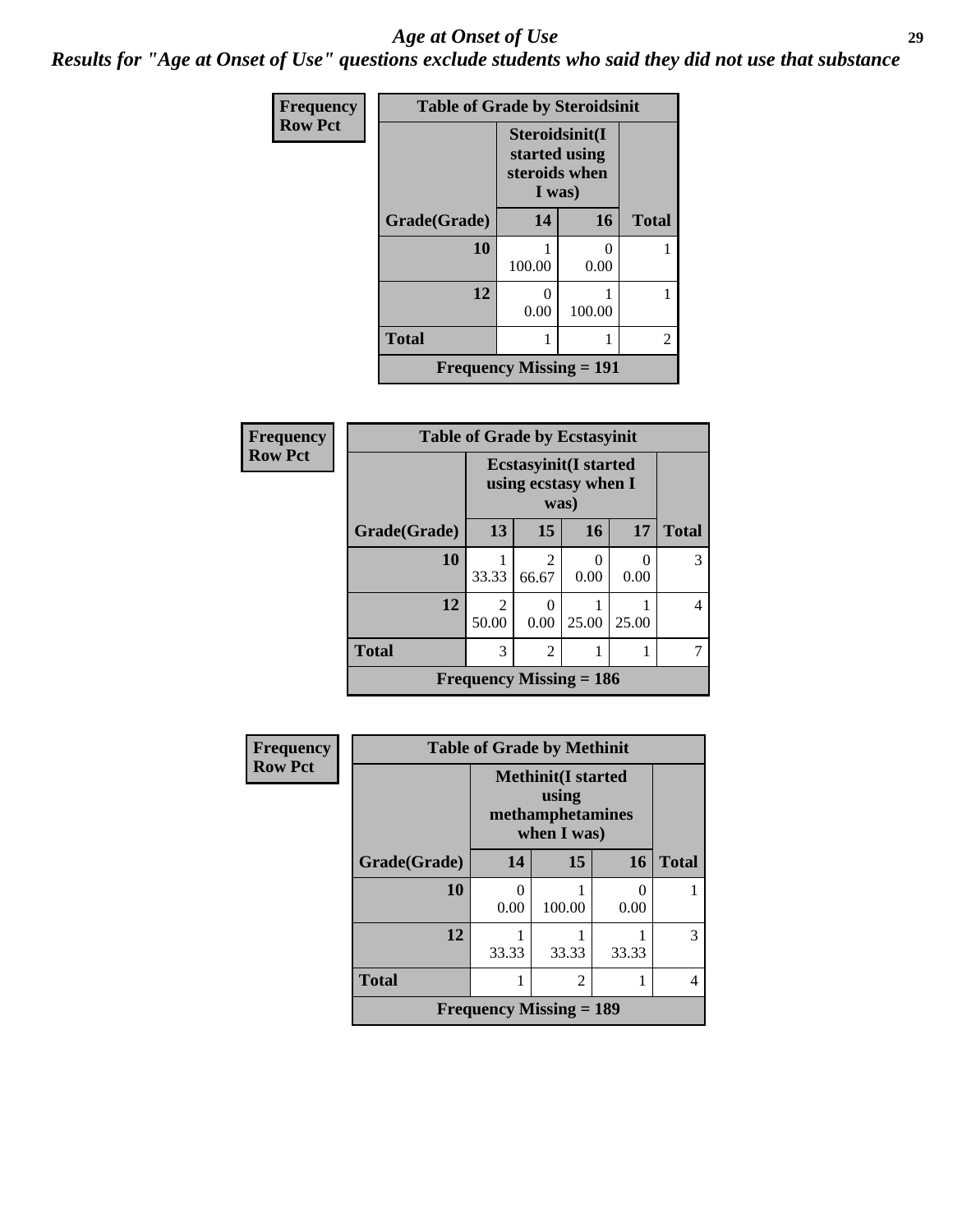#### Age at Onset of Use **30**

*Results for "Age at Onset of Use" questions exclude students who said they did not use that substance*

| Frequency      | <b>Table of Grade by Hallucinogensinit</b> |                                                                      |           |            |              |  |
|----------------|--------------------------------------------|----------------------------------------------------------------------|-----------|------------|--------------|--|
| <b>Row Pct</b> |                                            | Hallucinogensinit(I<br>started using<br>hallucinogens when I<br>was) |           |            |              |  |
|                | Grade(Grade)                               | 10                                                                   | 15        | 16         | <b>Total</b> |  |
|                | 10                                         | 0<br>0.00                                                            | 100.00    | 0<br>0.00  |              |  |
|                | 12                                         | 33.33                                                                | 0<br>0.00 | 2<br>66.67 | 3            |  |
|                | <b>Total</b>                               |                                                                      |           | 2          | 4            |  |
|                | <b>Frequency Missing = 189</b>             |                                                                      |           |            |              |  |

| <b>Frequency</b> | <b>Table of Grade by Prescriptioninit</b> |                        |                                                                                         |                           |                  |                         |                         |                  |                  |              |
|------------------|-------------------------------------------|------------------------|-----------------------------------------------------------------------------------------|---------------------------|------------------|-------------------------|-------------------------|------------------|------------------|--------------|
| <b>Row Pct</b>   |                                           |                        | Prescriptioninit(I started using prescription drugs<br>not prescribed to me when I was) |                           |                  |                         |                         |                  |                  |              |
|                  | Grade(Grade)                              | 8 or<br>younger        | <b>10</b>                                                                               | <b>12</b>                 | <b>13</b>        | <b>14</b>               | 15                      | <b>16</b>        | 17               | <b>Total</b> |
|                  | <b>10</b>                                 | 11.11                  | $\Omega$<br>0.00                                                                        | 2<br>22.22                | 11.11            | 4<br>44.44              | 11.11                   | $\theta$<br>0.00 | $\Omega$<br>0.00 | 9            |
|                  | 12                                        | $\mathcal{R}$<br>20.00 | $\mathcal{D}_{\mathcal{L}}$<br>13.33                                                    | ↑<br>13.33                | $\Omega$<br>0.00 | $\mathfrak{D}$<br>13.33 | $\overline{c}$<br>13.33 | 3<br>20.00       | 6.67             | 15           |
|                  | <b>Total</b>                              | 4                      | 2                                                                                       | $\overline{4}$            |                  | 6                       | 3                       | 3                |                  | 24           |
|                  |                                           |                        |                                                                                         | Frequency Missing $= 169$ |                  |                         |                         |                  |                  |              |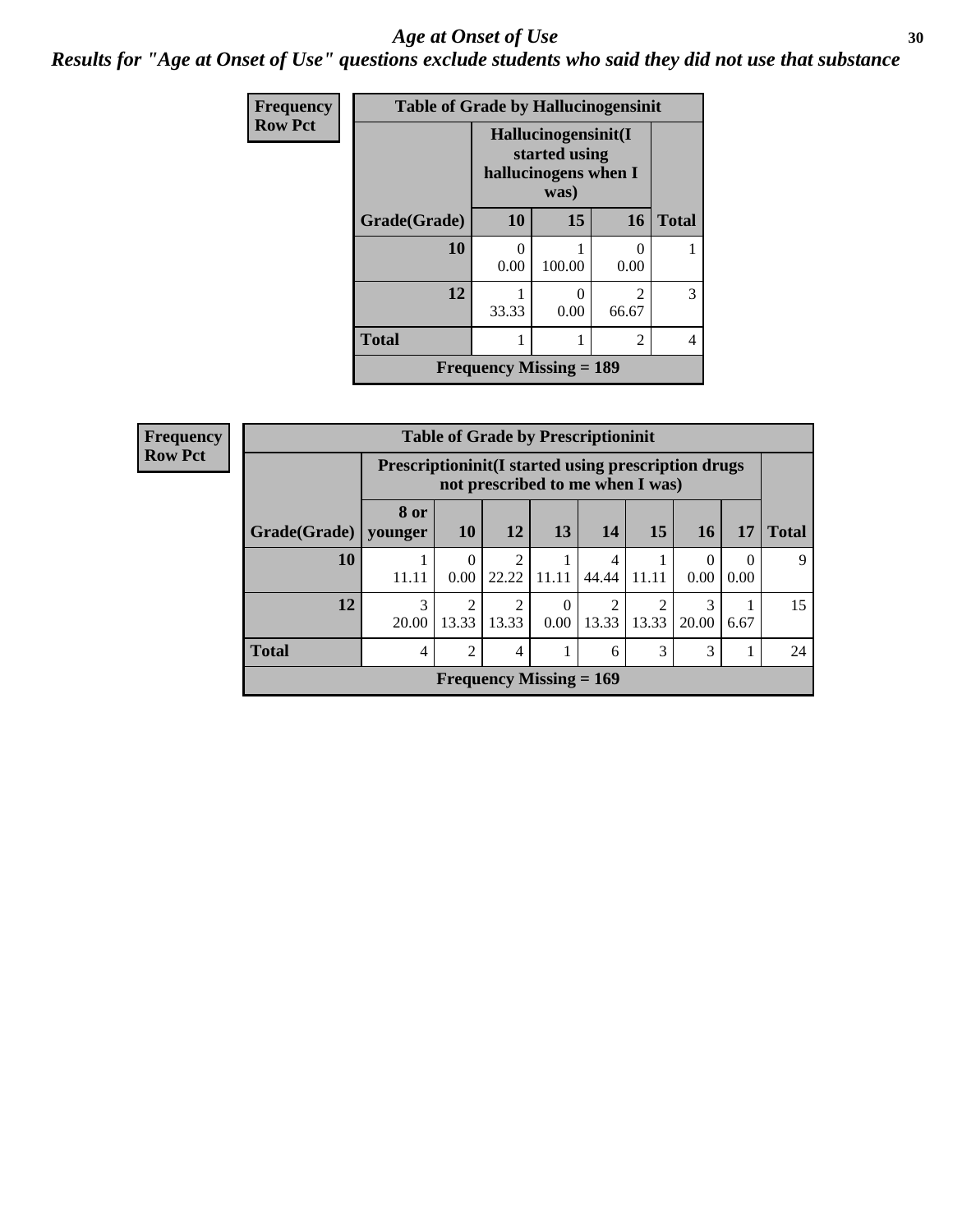| Frequency      | <b>Table of Alcoholharm by Grade</b>          |                    |             |              |  |  |
|----------------|-----------------------------------------------|--------------------|-------------|--------------|--|--|
| <b>Col Pct</b> | Alcoholharm(I<br>think alcohol is<br>harmful) | Grade(Grade)<br>10 | 12          | <b>Total</b> |  |  |
|                | <b>Strongly Agree</b>                         | 62<br>59.05        | 42<br>47.73 | 104          |  |  |
|                | <b>Somewhat Agree</b>                         | 29<br>27.62        | 20<br>22.73 | 49           |  |  |
|                | <b>Somewhat Disagree</b>                      | 8<br>7.62          | 14<br>15.91 | 22           |  |  |
|                | <b>Strongly Disagree</b>                      | 6<br>5.71          | 12<br>13.64 | 18           |  |  |
|                | <b>Total</b>                                  | 105                | 88          | 193          |  |  |

| <b>Table of Cigarettesharm by Grade</b>                  |                        |             |              |  |  |  |  |
|----------------------------------------------------------|------------------------|-------------|--------------|--|--|--|--|
| Cigarettesharm(I<br>think smoking<br>tobacco is harmful) | Grade(Grade)<br>10     | 12          | <b>Total</b> |  |  |  |  |
| <b>Strongly Agree</b>                                    | 85<br>80.95            | 71<br>80.68 | 156          |  |  |  |  |
| <b>Somewhat Agree</b>                                    | 14<br>13.33            | 10<br>11.36 | 24           |  |  |  |  |
| <b>Somewhat Disagree</b>                                 | $\mathfrak{D}$<br>1.90 | 1.14        | 3            |  |  |  |  |
| <b>Strongly Disagree</b>                                 | 4<br>3.81              | 6<br>6.82   | 10           |  |  |  |  |
| <b>Total</b>                                             | 105                    | 88          | 193          |  |  |  |  |

| Frequency      | <b>Table of Smokelessharm by Grade</b>                  |                    |                        |              |  |
|----------------|---------------------------------------------------------|--------------------|------------------------|--------------|--|
| <b>Col Pct</b> | Smokelessharm(I<br>think chewing<br>tobacco is harmful) | Grade(Grade)<br>10 | 12                     | <b>Total</b> |  |
|                | <b>Strongly Agree</b>                                   | 85<br>80.95        | 72<br>81.82            | 157          |  |
|                | <b>Somewhat Agree</b>                                   | 11<br>10.48        | 8<br>9.09              | 19           |  |
|                | <b>Somewhat Disagree</b>                                | 6<br>5.71          | $\mathfrak{D}$<br>2.27 | 8            |  |
|                | <b>Strongly Disagree</b>                                | 3<br>2.86          | 6<br>6.82              | 9            |  |
|                | <b>Total</b>                                            | 105                | 88                     | 193          |  |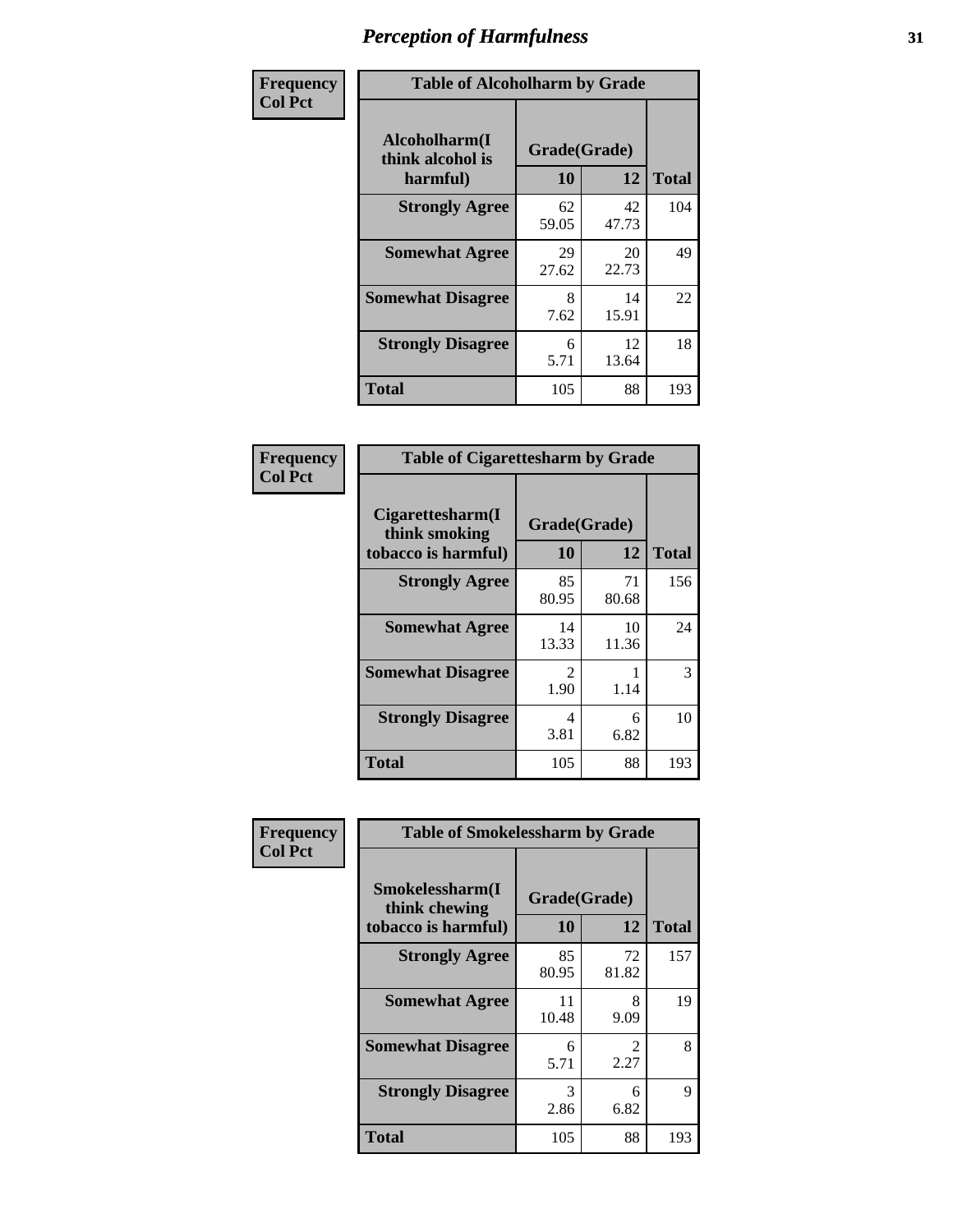| Frequency      |                                                   | <b>Table of Marijuanaharm by Grade</b> |             |              |  |  |
|----------------|---------------------------------------------------|----------------------------------------|-------------|--------------|--|--|
| <b>Col Pct</b> | Marijuanaharm(I<br>think marijuana is<br>harmful) | Grade(Grade)<br>10                     | 12          | <b>Total</b> |  |  |
|                | <b>Strongly Agree</b>                             | 74<br>70.48                            | 52<br>59.09 | 126          |  |  |
|                | <b>Somewhat Agree</b>                             | 8<br>7.62                              | 11<br>12.50 | 19           |  |  |
|                | <b>Somewhat Disagree</b>                          | 6<br>5.71                              | 7.95        | 13           |  |  |
|                | <b>Strongly Disagree</b>                          | 17<br>16.19                            | 18<br>20.45 | 35           |  |  |
|                | <b>Total</b>                                      | 105                                    | 88          | 193          |  |  |

| <b>Table of Cocaineharm by Grade</b>          |                    |             |              |  |  |  |
|-----------------------------------------------|--------------------|-------------|--------------|--|--|--|
| Cocaineharm(I<br>think cocaine is<br>harmful) | Grade(Grade)<br>10 | 12          | <b>Total</b> |  |  |  |
| <b>Strongly Agree</b>                         | 93<br>88.57        | 80<br>90.91 | 173          |  |  |  |
| <b>Somewhat Agree</b>                         | 5<br>4.76          | 1.14        | 6            |  |  |  |
| <b>Somewhat Disagree</b>                      | 0.95               | 1.14        | 2            |  |  |  |
| <b>Strongly Disagree</b>                      | 6<br>5.71          | 6<br>6.82   | 12           |  |  |  |
| <b>Total</b>                                  | 105                | 88          | 193          |  |  |  |

| Frequency      | <b>Table of Inhalantsharm by Grade</b>             |                    |             |              |  |
|----------------|----------------------------------------------------|--------------------|-------------|--------------|--|
| <b>Col Pct</b> | Inhalantsharm(I<br>think inhalants are<br>harmful) | Grade(Grade)<br>10 | 12          | <b>Total</b> |  |
|                | <b>Strongly Agree</b>                              | 94<br>89.52        | 80<br>90.91 | 174          |  |
|                | <b>Somewhat Agree</b>                              | 5<br>4.76          | 1.14        | 6            |  |
|                | <b>Somewhat Disagree</b>                           | 2<br>1.90          | 1.14        | 3            |  |
|                | <b>Strongly Disagree</b>                           | 4<br>3.81          | 6<br>6.82   | 10           |  |
|                | <b>Total</b>                                       | 105                | 88          | 193          |  |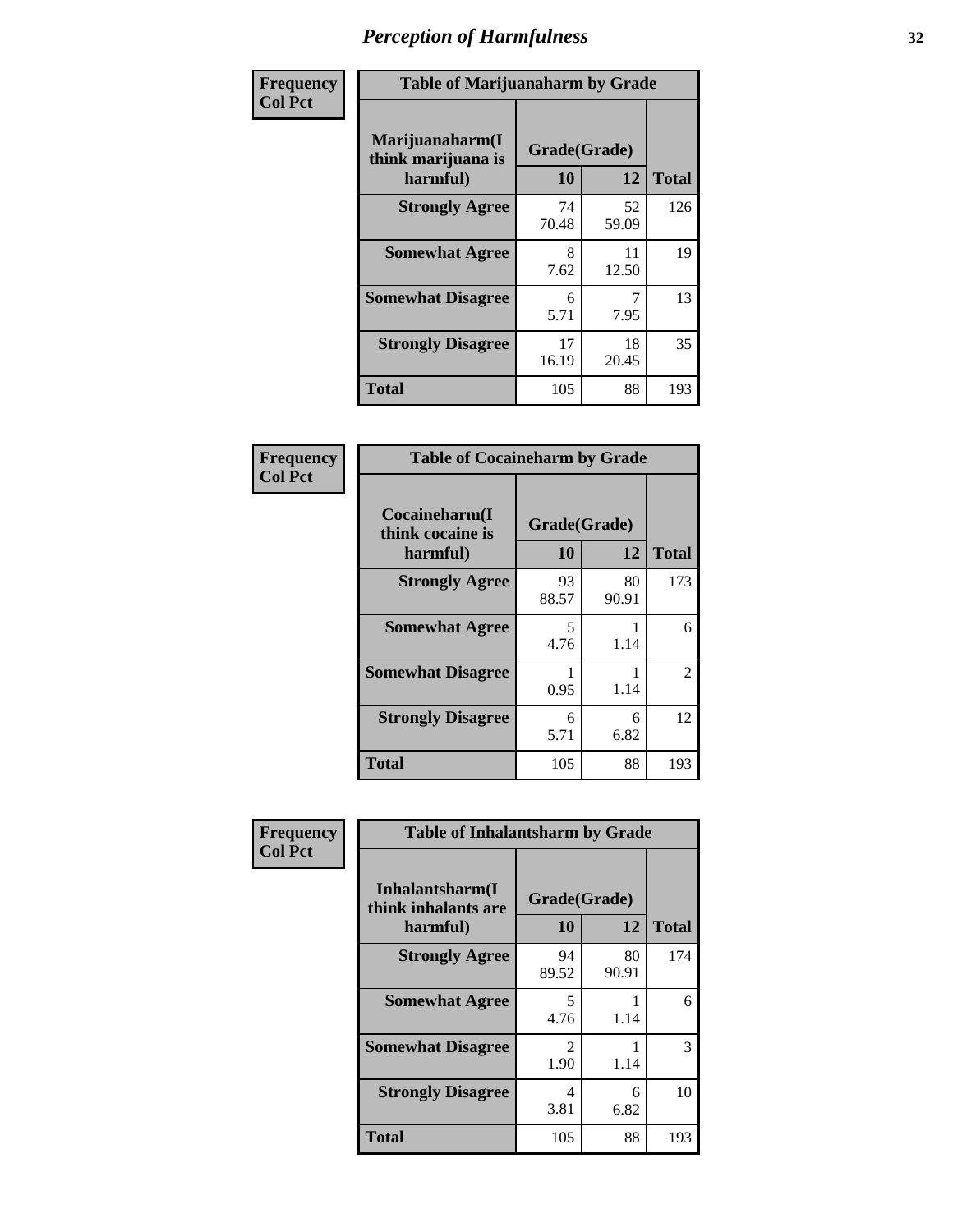| Frequency      | <b>Table of Steroidsharm by Grade</b>            |                    |             |              |
|----------------|--------------------------------------------------|--------------------|-------------|--------------|
| <b>Col Pct</b> | Steroidsharm(I<br>think steroids are<br>harmful) | Grade(Grade)<br>10 | 12          | <b>Total</b> |
|                | <b>Strongly Agree</b>                            | 92<br>87.62        | 72<br>81.82 | 164          |
|                | <b>Somewhat Agree</b>                            | 5<br>4.76          | 7.95        | 12           |
|                | <b>Somewhat Disagree</b>                         | 3<br>2.86          | 3<br>3.41   | 6            |
|                | <b>Strongly Disagree</b>                         | 5<br>4.76          | 6<br>6.82   | 11           |
|                | <b>Total</b>                                     | 105                | 88          | 193          |

| <b>Table of Ecstasyharm by Grade</b>          |                    |                        |     |  |  |
|-----------------------------------------------|--------------------|------------------------|-----|--|--|
| Ecstasyharm(I<br>think ecstasy is<br>harmful) | Grade(Grade)<br>10 | <b>Total</b>           |     |  |  |
| <b>Strongly Agree</b>                         | 91<br>86.67        | 77<br>87.50            | 168 |  |  |
| <b>Somewhat Agree</b>                         | 5<br>4.76          | 4<br>4.55              | 9   |  |  |
| <b>Somewhat Disagree</b>                      | 3<br>2.86          | $\mathfrak{D}$<br>2.27 | 5   |  |  |
| <b>Strongly Disagree</b>                      | 6<br>5.71          | 5<br>5.68              | 11  |  |  |
| <b>Total</b>                                  | 105                | 88                     | 193 |  |  |

| Frequency      | <b>Table of Methharm by Grade</b>                            |                        |                       |              |
|----------------|--------------------------------------------------------------|------------------------|-----------------------|--------------|
| <b>Col Pct</b> | <b>Methharm</b> (I think<br>methamphetamines<br>are harmful) | Grade(Grade)<br>10     | 12                    | <b>Total</b> |
|                | <b>Strongly Agree</b>                                        | 95<br>90.48            | 81<br>92.05           | 176          |
|                | <b>Somewhat Agree</b>                                        | 2<br>1.90              | $\mathcal{L}$<br>2.27 | 4            |
|                | <b>Somewhat Disagree</b>                                     | $\mathfrak{D}$<br>1.90 | 1.14                  | 3            |
|                | <b>Strongly Disagree</b>                                     | 6<br>5.71              | 4<br>4.55             | 10           |
|                | <b>Total</b>                                                 | 105                    | 88                    | 193          |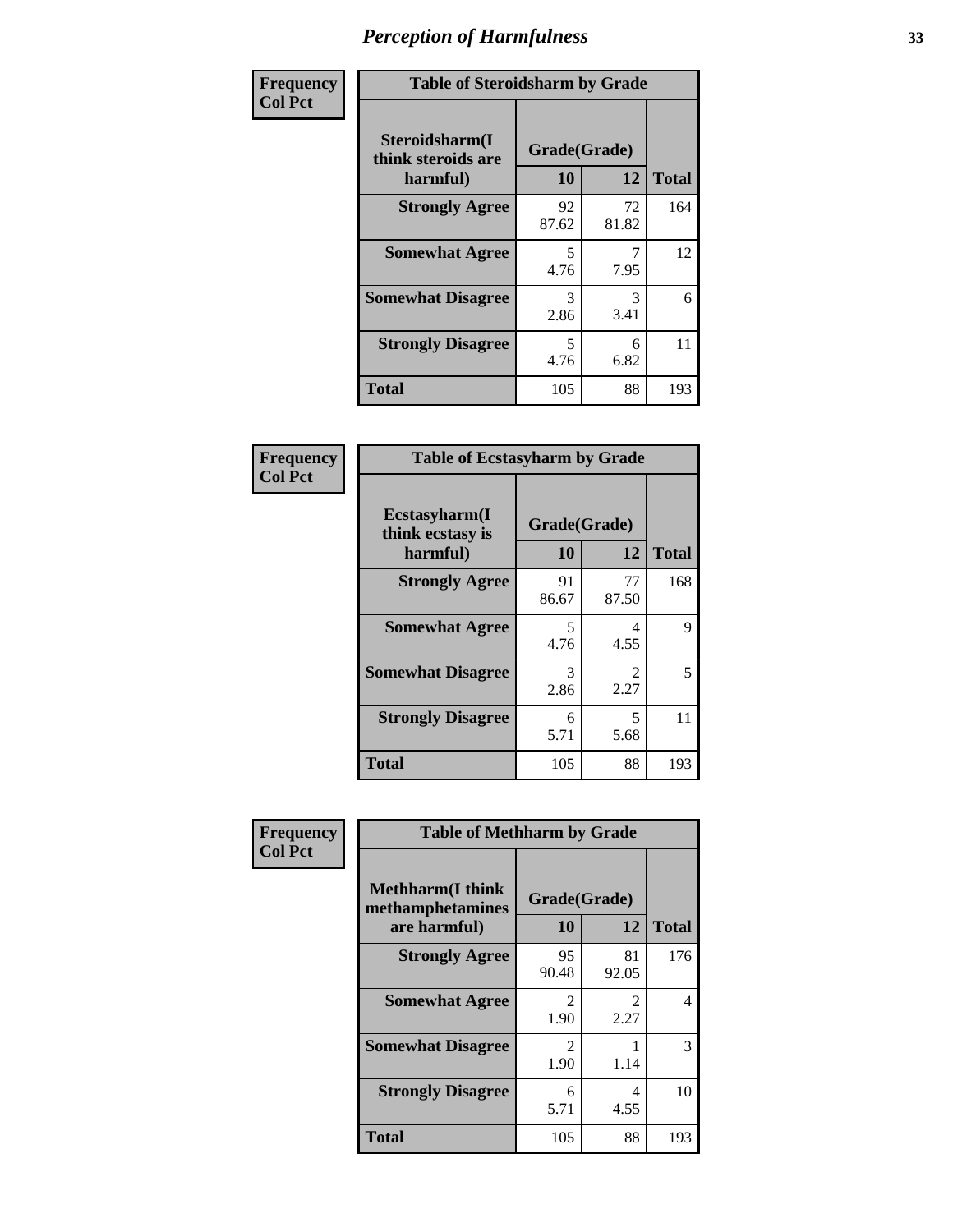| Frequency      | <b>Table of Hallucinogensharm by Grade</b>                 |                    |                                  |              |
|----------------|------------------------------------------------------------|--------------------|----------------------------------|--------------|
| <b>Col Pct</b> | Hallucinogensharm(I<br>think hallucinogens<br>are harmful) | Grade(Grade)<br>10 | 12                               | <b>Total</b> |
|                | <b>Strongly Agree</b>                                      | 93<br>88.57        | 75<br>85.23                      | 168          |
|                | <b>Somewhat Agree</b>                                      | 3<br>2.86          | 4<br>4.55                        | 7            |
|                | <b>Somewhat Disagree</b>                                   | 3<br>2.86          | 4<br>4.55                        | 7            |
|                | <b>Strongly Disagree</b>                                   | 6<br>5.71          | $\overline{\phantom{0}}$<br>5.68 | 11           |
|                | <b>Total</b>                                               | 105                | 88                               | 193          |

| <b>Table of Prescriptionharm by Grade</b>                                         |              |             |              |  |
|-----------------------------------------------------------------------------------|--------------|-------------|--------------|--|
| <b>Prescriptionharm</b> (I<br>think prescription<br>drugs not<br>prescribed to me | Grade(Grade) |             |              |  |
| are harmful)                                                                      | 10           | 12          | <b>Total</b> |  |
| <b>Strongly Agree</b>                                                             | 82<br>78.10  | 67<br>76.14 | 149          |  |
| <b>Somewhat Agree</b>                                                             | 10<br>9.52   | 10<br>11.36 | 20           |  |
| <b>Somewhat Disagree</b>                                                          | 7<br>6.67    | 4<br>4.55   | 11           |  |
| <b>Strongly Disagree</b>                                                          | 6<br>5.71    | 7<br>7.95   | 13           |  |
| <b>Total</b>                                                                      | 105          | 88          | 193          |  |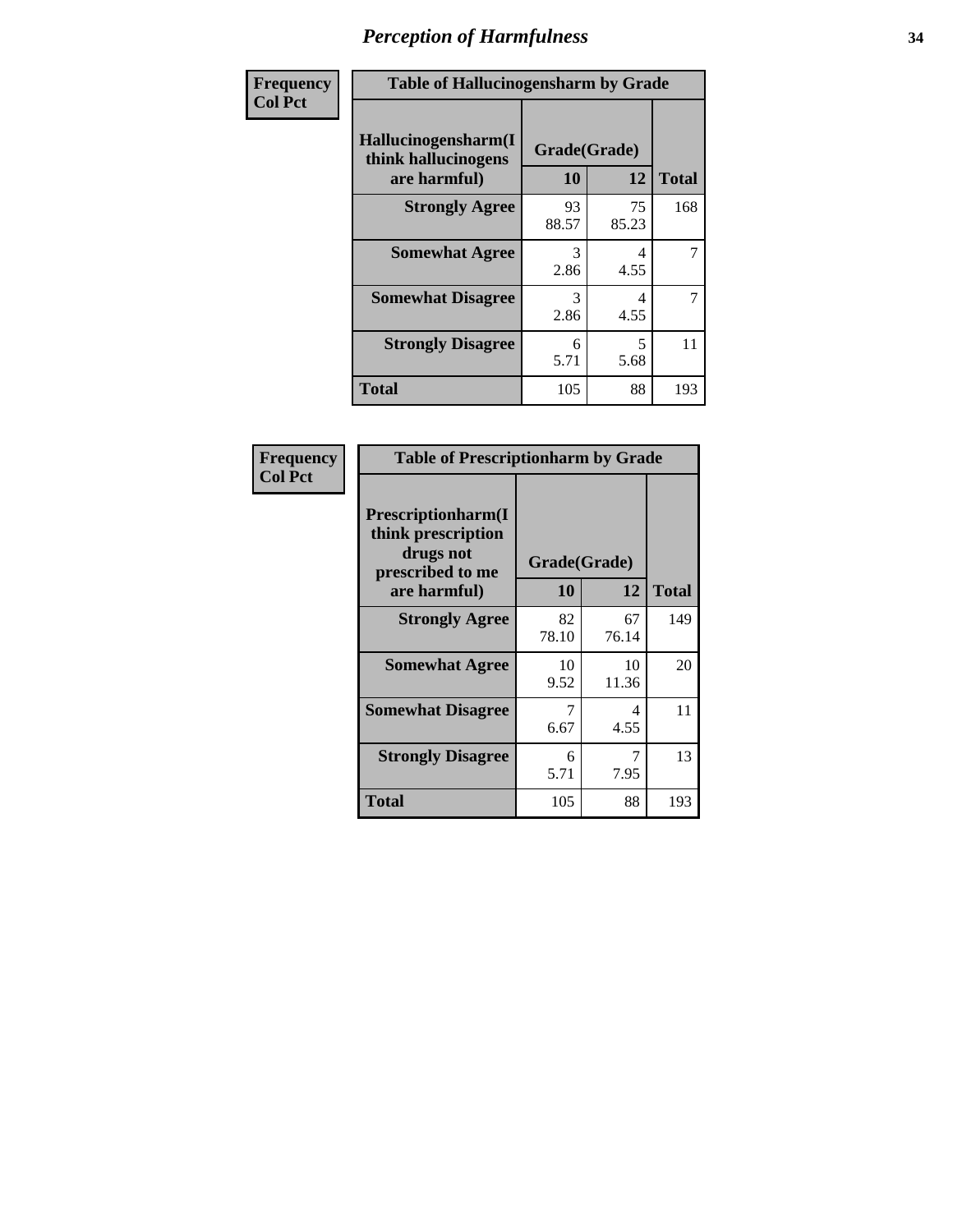# *Disapproval by Adults* **35**

| Frequency      | <b>Table of Alcoholadult by Grade</b>                                 |                    |             |              |
|----------------|-----------------------------------------------------------------------|--------------------|-------------|--------------|
| <b>Col Pct</b> | <b>Alcoholadult</b> (Adults<br>would disapprove if<br>I used alcohol) | Grade(Grade)<br>10 | 12          | <b>Total</b> |
|                | <b>Strongly Agree</b>                                                 | 62<br>59.05        | 49<br>55.68 | 111          |
|                | <b>Somewhat Agree</b>                                                 | 23<br>21.90        | 21<br>23.86 | 44           |
|                | <b>Somewhat Disagree</b>                                              | 10<br>9.52         | 12<br>13.64 | 22           |
|                | <b>Strongly Disagree</b>                                              | 10<br>9.52         | 6<br>6.82   | 16           |
|                | <b>Total</b>                                                          | 105                | 88          | 193          |

| <b>Table of Tobaccoadult by Grade</b>                                |                    |             |              |  |  |
|----------------------------------------------------------------------|--------------------|-------------|--------------|--|--|
| <b>Tobaccoadult(Adults</b><br>would disapprove if<br>I used tobacco) | Grade(Grade)<br>10 | 12          | <b>Total</b> |  |  |
| <b>Strongly Agree</b>                                                | 78<br>74.29        | 62<br>70.45 | 140          |  |  |
| <b>Somewhat Agree</b>                                                | 12<br>11.43        | 10<br>11.36 | 22           |  |  |
| <b>Somewhat Disagree</b>                                             | 7<br>6.67          | 6<br>6.82   | 13           |  |  |
| <b>Strongly Disagree</b>                                             | 8<br>7.62          | 10<br>11.36 | 18           |  |  |
| <b>Total</b>                                                         | 105                | 88          | 193          |  |  |

| Frequency      | <b>Table of Marijuanaadult by Grade</b>                           |                    |             |              |
|----------------|-------------------------------------------------------------------|--------------------|-------------|--------------|
| <b>Col Pct</b> | Marijuanaadult(Adults<br>would disapprove if I<br>used marijuana) | Grade(Grade)<br>10 | 12          | <b>Total</b> |
|                | <b>Strongly Agree</b>                                             | 83<br>79.05        | 68<br>77.27 | 151          |
|                | <b>Somewhat Agree</b>                                             | 5<br>4.76          | 10<br>11.36 | 15           |
|                | <b>Somewhat Disagree</b>                                          | 6<br>5.71          | 4<br>4.55   | 10           |
|                | <b>Strongly Disagree</b>                                          | 11<br>10.48        | 6<br>6.82   | 17           |
|                | <b>Total</b>                                                      | 105                | 88          | 193          |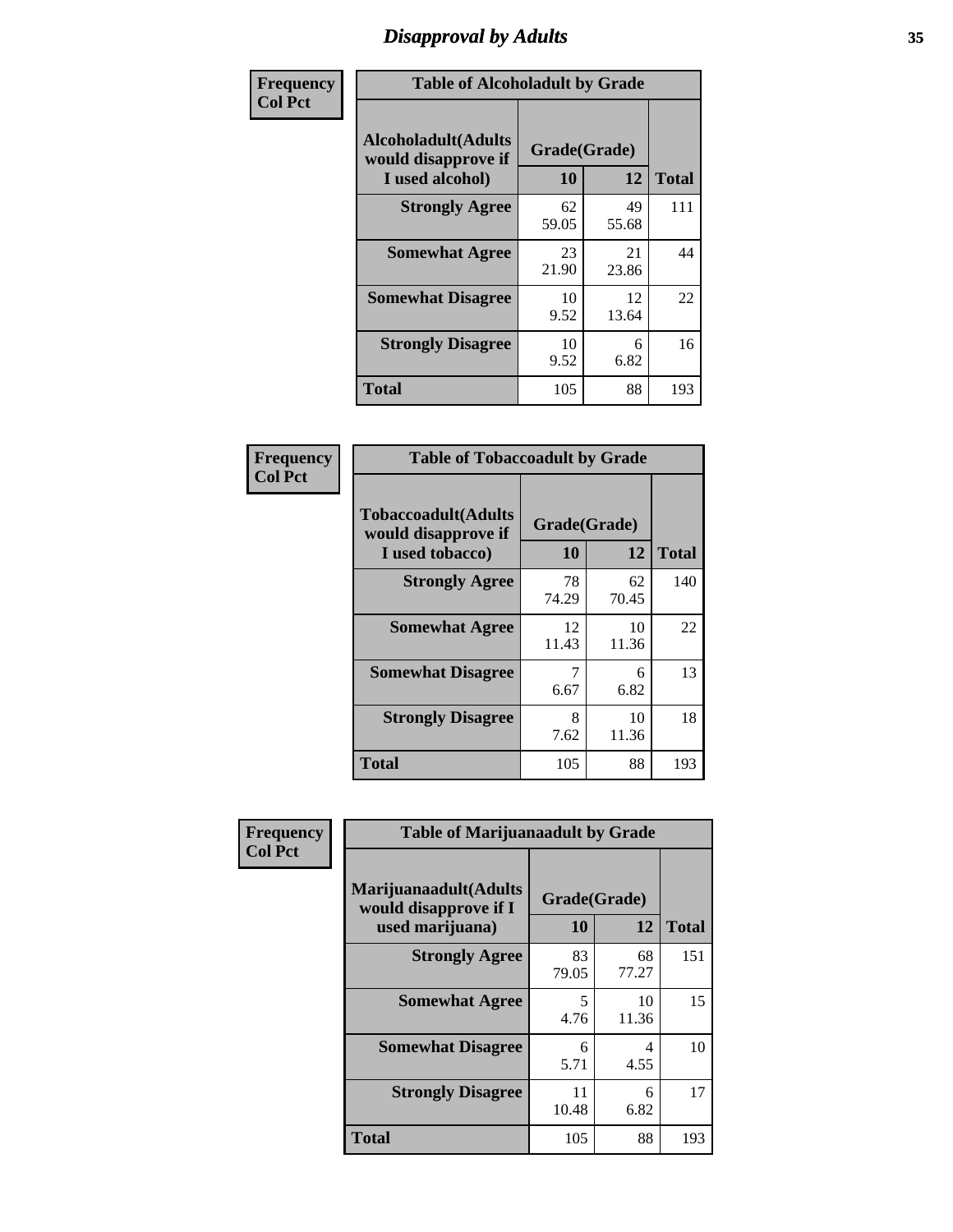# *Disapproval by Adults* **36**

| Frequency      | <b>Table of Otherdrugadult by Grade</b>                                     |                                     |                       |              |
|----------------|-----------------------------------------------------------------------------|-------------------------------------|-----------------------|--------------|
| <b>Col Pct</b> | <b>Otherdrugadult</b> (Adults<br>would disapprove if I<br>used other drugs) | Grade(Grade)<br>10                  | 12                    | <b>Total</b> |
|                | <b>Strongly Agree</b>                                                       | 90<br>85.71                         | 76<br>86.36           | 166          |
|                | <b>Somewhat Agree</b>                                                       | $\mathcal{D}_{\mathcal{L}}$<br>1.90 | $\mathcal{R}$<br>3.41 | 5            |
|                | <b>Somewhat Disagree</b>                                                    | 3<br>2.86                           | 3<br>3.41             | 6            |
|                | <b>Strongly Disagree</b>                                                    | 10<br>9.52                          | 6<br>6.82             | 16           |
|                | <b>Total</b>                                                                | 105                                 | 88                    | 193          |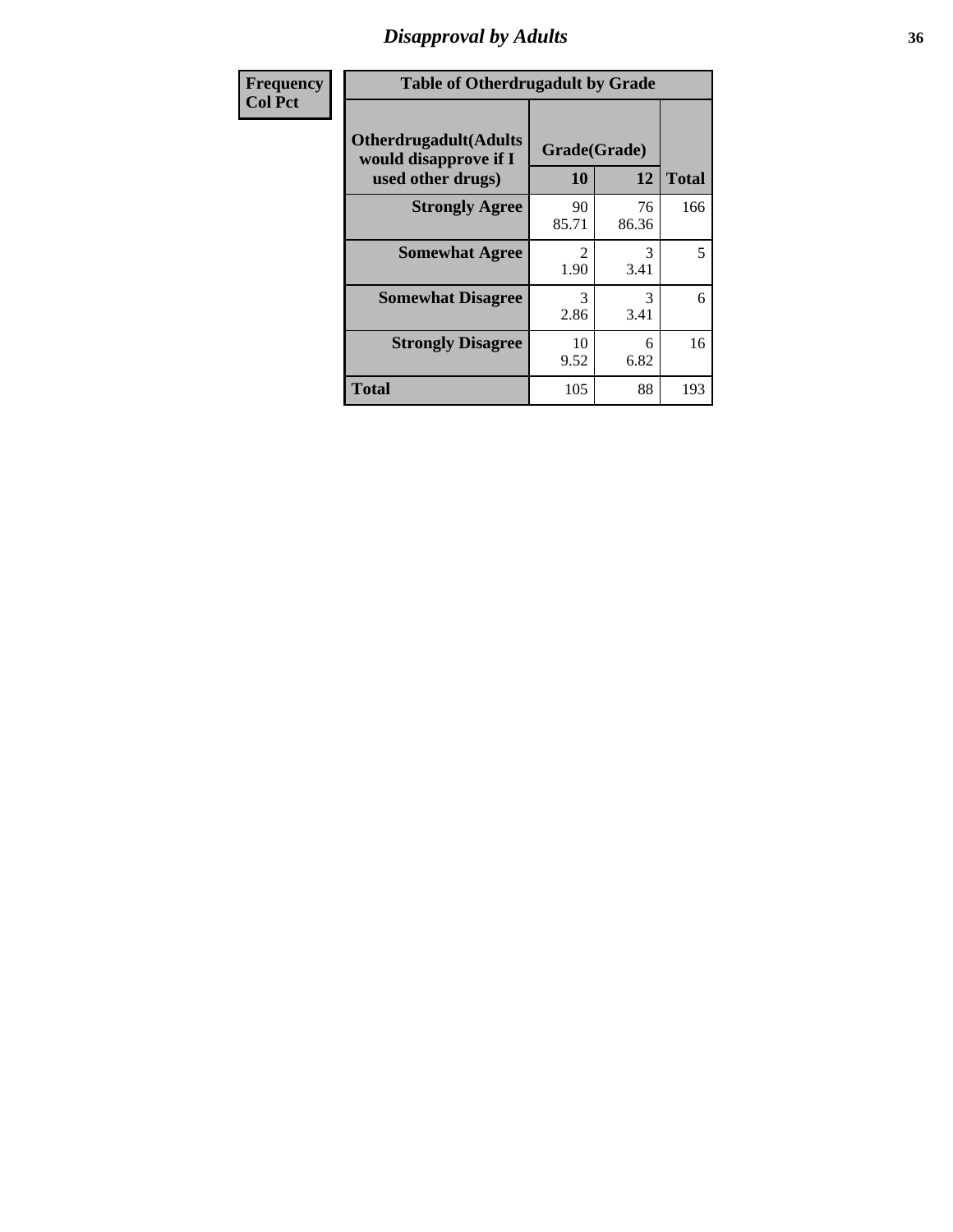# *Disapproval by Peers* **37**

| Frequency      | <b>Table of Alcoholpeer by Grade</b>                    |              |             |              |
|----------------|---------------------------------------------------------|--------------|-------------|--------------|
| <b>Col Pct</b> | Alcoholpeer(My<br>friends would<br>disapprove if I used | Grade(Grade) |             |              |
|                | alcohol)                                                | 10           | 12          | <b>Total</b> |
|                | <b>Strongly Agree</b>                                   | 35<br>33.33  | 17<br>19.32 | 52           |
|                | <b>Somewhat Agree</b>                                   | 24<br>22.86  | 18<br>20.45 | 42           |
|                | <b>Somewhat Disagree</b>                                | 21<br>20.00  | 22<br>25.00 | 43           |
|                | <b>Strongly Disagree</b>                                | 25<br>23.81  | 31<br>35.23 | 56           |
|                | Total                                                   | 105          | 88          | 193          |

| Frequency      | <b>Table of Tobaccopeer by Grade</b>                                |                    |             |              |
|----------------|---------------------------------------------------------------------|--------------------|-------------|--------------|
| <b>Col Pct</b> | Tobaccopeer(My<br>friends would<br>disapprove if I used<br>tobacco) | Grade(Grade)<br>10 | 12          | <b>Total</b> |
|                | <b>Strongly Agree</b>                                               | 51<br>48.57        | 35<br>39.77 | 86           |
|                | <b>Somewhat Agree</b>                                               | 16<br>15.24        | 13<br>14.77 | 29           |
|                | <b>Somewhat Disagree</b>                                            | 15<br>14.29        | 14<br>15.91 | 29           |
|                | <b>Strongly Disagree</b>                                            | 23<br>21.90        | 26<br>29.55 | 49           |
|                | Total                                                               | 105                | 88          | 193          |

| Frequency<br><b>Col Pct</b> | <b>Table of Marijuanapeer by Grade</b> |              |             |              |
|-----------------------------|----------------------------------------|--------------|-------------|--------------|
|                             | Marijuanapeer(My<br>friends would      | Grade(Grade) |             |              |
|                             | disapprove if I used<br>marijuana)     | 10           | 12          | <b>Total</b> |
|                             | <b>Strongly Agree</b>                  | 58<br>55.24  | 38<br>43.18 | 96           |
|                             | <b>Somewhat Agree</b>                  | 15<br>14.29  | 13<br>14.77 | 28           |
|                             | <b>Somewhat Disagree</b>               | 12<br>11.43  | 7.95        | 19           |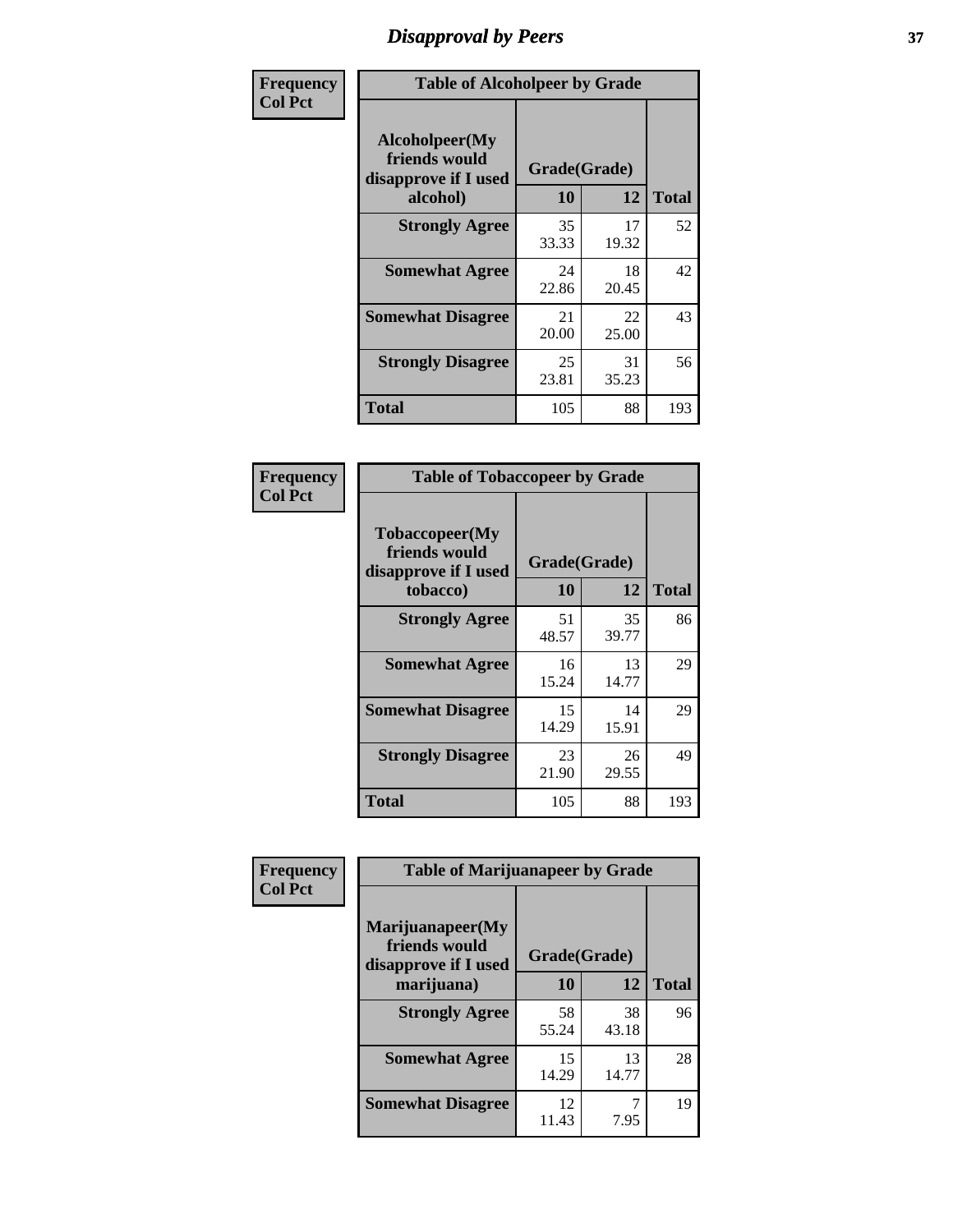# *Disapproval by Peers* **38**

| Frequency<br><b>Col Pct</b> | <b>Table of Marijuanapeer by Grade</b>                                  |                    |             |              |
|-----------------------------|-------------------------------------------------------------------------|--------------------|-------------|--------------|
|                             | Marijuanapeer(My<br>friends would<br>disapprove if I used<br>marijuana) | Grade(Grade)<br>10 | 12          | <b>Total</b> |
|                             | <b>Strongly Disagree</b>                                                | 20<br>19.05        | 30<br>34.09 | 50           |
|                             | Total                                                                   | 105                | 88          | 193          |

| Frequency      | <b>Table of Otherdrugpeer by Grade</b>                                    |             |                    |              |
|----------------|---------------------------------------------------------------------------|-------------|--------------------|--------------|
| <b>Col Pct</b> | Otherdrugpeer(My<br>friends would<br>disapprove if I used<br>other drugs) | 10          | Grade(Grade)<br>12 | <b>Total</b> |
|                | <b>Strongly Agree</b>                                                     | 72<br>68.57 | 53<br>60.23        | 125          |
|                | <b>Somewhat Agree</b>                                                     | 12<br>11.43 | 9<br>10.23         | 21           |
|                | <b>Somewhat Disagree</b>                                                  | 4<br>3.81   | 8<br>9.09          | 12           |
|                | <b>Strongly Disagree</b>                                                  | 17<br>16.19 | 18<br>20.45        | 35           |
|                | Total                                                                     | 105         | 88                 | 193          |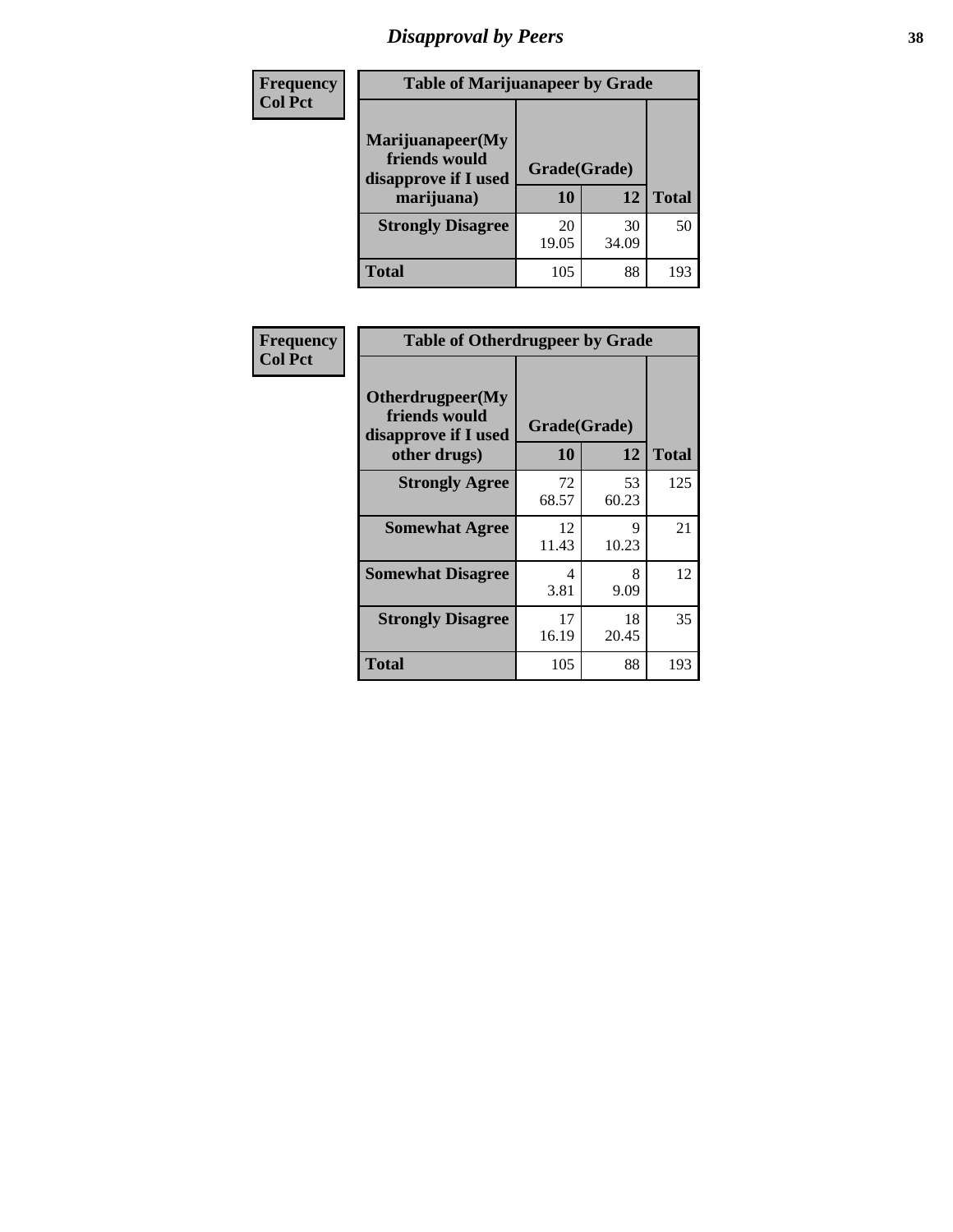| Frequency<br><b>Col Pct</b> | <b>Table of Alcohollocation1 by Grade</b> |              |             |              |
|-----------------------------|-------------------------------------------|--------------|-------------|--------------|
|                             | <b>Alcohollocation1(Places</b>            | Grade(Grade) |             |              |
|                             | <b>Friends Use Alcohol)</b>               | 10           | 12          | <b>Total</b> |
|                             |                                           | 53<br>50.48  | 65<br>73.86 | 118          |
|                             | Do Not Use                                | 52<br>49.52  | 23<br>26.14 | 75           |
|                             | <b>Total</b>                              | 105          | 88          | 193          |

| Frequency      | <b>Table of Alcohollocation2 by Grade</b>                     |                    |             |              |
|----------------|---------------------------------------------------------------|--------------------|-------------|--------------|
| <b>Col Pct</b> | <b>Alcohollocation2(Places</b><br><b>Friends Use Alcohol)</b> | Grade(Grade)<br>10 | 12          | <b>Total</b> |
|                |                                                               |                    |             |              |
|                |                                                               | 66<br>62.86        | 50<br>56.82 | 116          |
|                | Home                                                          | 39<br>37.14        | 38<br>43.18 | 77           |
|                | <b>Total</b>                                                  | 105                | 88          | 193          |

| Frequency<br><b>Col Pct</b> | <b>Table of Alcohollocation 3 by Grade</b>                    |                    |             |              |
|-----------------------------|---------------------------------------------------------------|--------------------|-------------|--------------|
|                             | <b>Alcohollocation3(Places</b><br><b>Friends Use Alcohol)</b> | Grade(Grade)<br>10 | 12          | <b>Total</b> |
|                             |                                                               | 99<br>94.29        | 80<br>90.91 | 179          |
|                             | <b>School</b>                                                 | 6<br>5.71          | 8<br>9.09   | 14           |
|                             | <b>Total</b>                                                  | 105                | 88          | 193          |

| Frequency      | <b>Table of Alcohollocation4 by Grade</b> |              |             |              |  |
|----------------|-------------------------------------------|--------------|-------------|--------------|--|
| <b>Col Pct</b> | <b>Alcohollocation4(Places</b>            | Grade(Grade) |             |              |  |
|                | <b>Friends Use Alcohol)</b>               | 10           | 12          | <b>Total</b> |  |
|                |                                           | 88<br>83.81  | 76<br>86.36 | 164          |  |
|                | Car                                       | 17<br>16.19  | 12<br>13.64 | 29           |  |
|                | <b>Total</b>                              | 105          | 88          | 193          |  |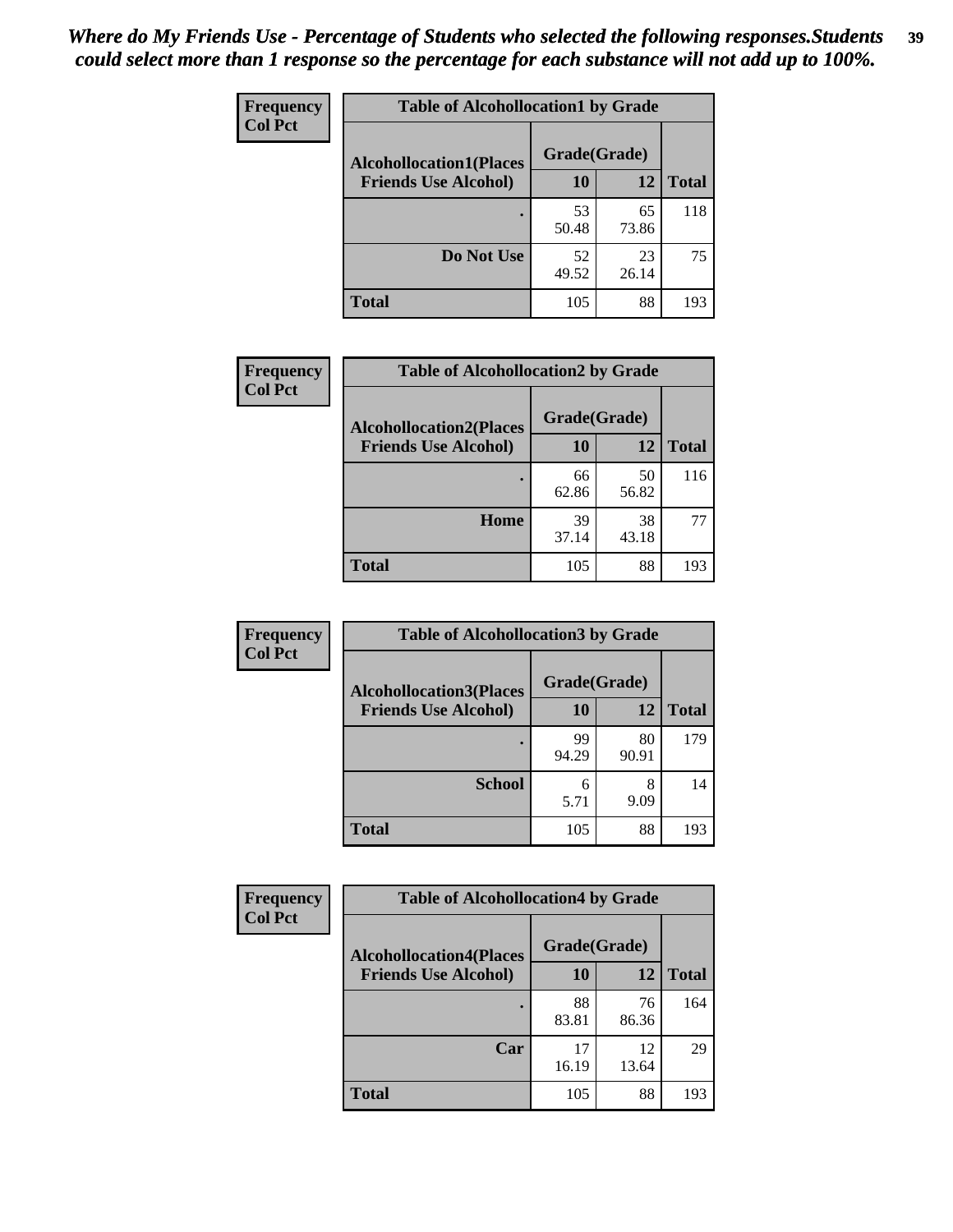| Frequency<br><b>Col Pct</b> | <b>Table of Alcohollocation5 by Grade</b> |              |             |              |  |
|-----------------------------|-------------------------------------------|--------------|-------------|--------------|--|
|                             | <b>Alcohollocation5(Places</b>            | Grade(Grade) |             |              |  |
|                             | <b>Friends Use Alcohol)</b>               | 10           | 12          | <b>Total</b> |  |
|                             |                                           | 59<br>56.19  | 38<br>43.18 | 97           |  |
|                             | <b>Friend's House</b>                     | 46<br>43.81  | 50<br>56.82 | 96           |  |
|                             | Total                                     | 105          | 88          | 193          |  |

| <b>Frequency</b> | <b>Table of Alcohollocation6 by Grade</b>                     |                           |             |              |
|------------------|---------------------------------------------------------------|---------------------------|-------------|--------------|
| <b>Col Pct</b>   | <b>Alcohollocation6(Places</b><br><b>Friends Use Alcohol)</b> | Grade(Grade)<br><b>10</b> | 12          | <b>Total</b> |
|                  |                                                               | 77<br>73.33               | 52<br>59.09 | 129          |
|                  | <b>Other</b>                                                  | 28<br>26.67               | 36<br>40.91 | 64           |
|                  | <b>Total</b>                                                  | 105                       | 88          | 193          |

| Frequency      | <b>Table of Tobaccolocation1 by Grade</b> |              |             |              |
|----------------|-------------------------------------------|--------------|-------------|--------------|
| <b>Col Pct</b> | <b>Tobaccolocation1(Places</b>            | Grade(Grade) |             |              |
|                | <b>Friends Use Tobacco)</b>               | 10           | <b>12</b>   | <b>Total</b> |
|                |                                           | 37<br>35.24  | 45<br>51.14 | 82           |
|                | Do Not Use                                | 68<br>64.76  | 43<br>48.86 | 111          |
|                | <b>Total</b>                              | 105          | 88          | 193          |

| Frequency      | <b>Table of Tobaccolocation2 by Grade</b> |              |             |              |  |
|----------------|-------------------------------------------|--------------|-------------|--------------|--|
| <b>Col Pct</b> | <b>Tobaccolocation2(Places</b>            | Grade(Grade) |             |              |  |
|                | <b>Friends Use Tobacco)</b>               | 10           | 12          | <b>Total</b> |  |
|                |                                           | 74<br>70.48  | 52<br>59.09 | 126          |  |
|                | Home                                      | 31<br>29.52  | 36<br>40.91 | 67           |  |
|                | <b>Total</b>                              | 105          | 88          | 193          |  |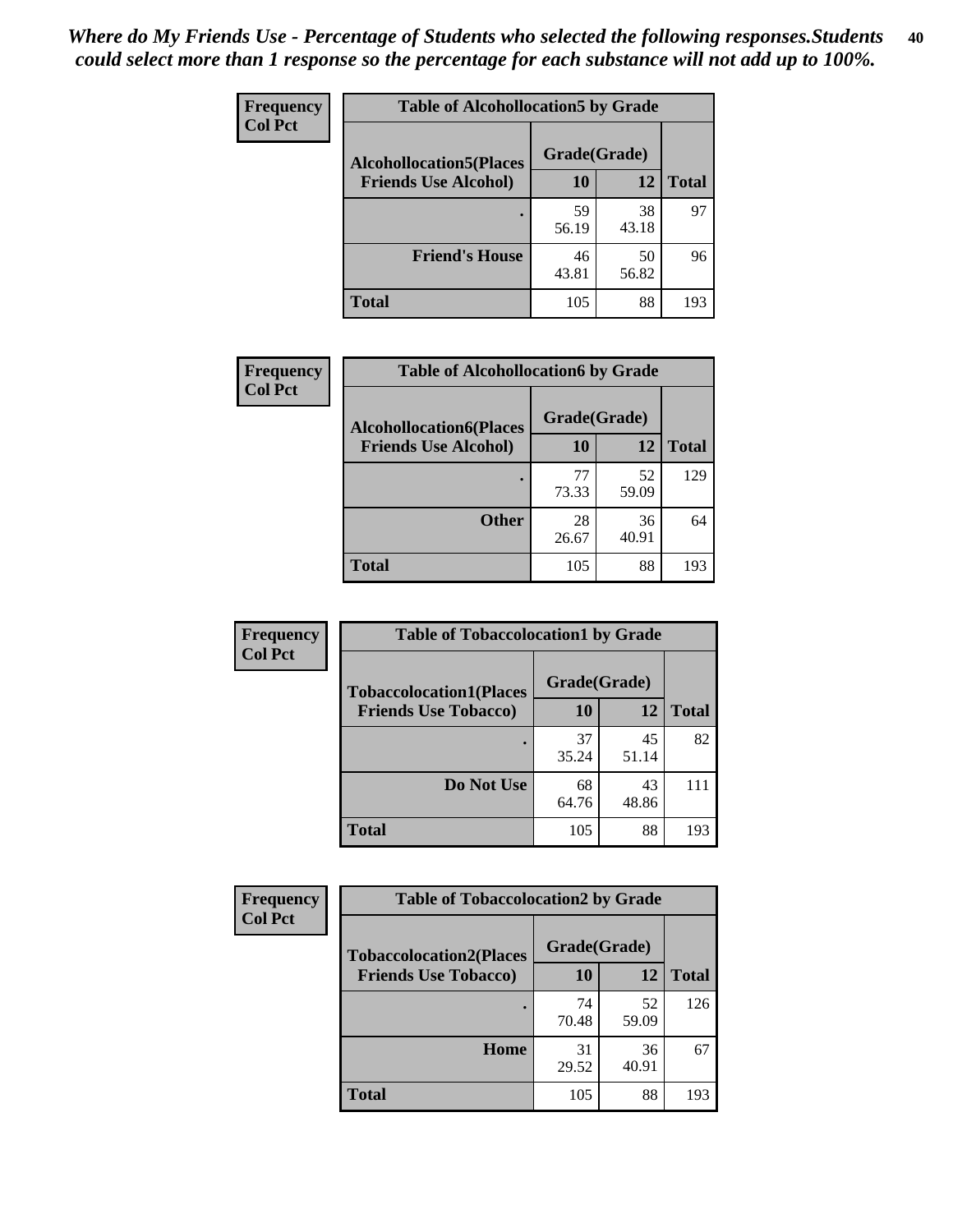| Frequency      | <b>Table of Tobaccolocation 3 by Grade</b> |              |             |              |  |
|----------------|--------------------------------------------|--------------|-------------|--------------|--|
| <b>Col Pct</b> | <b>Tobaccolocation3(Places</b>             | Grade(Grade) |             |              |  |
|                | <b>Friends Use Tobacco)</b>                | 10           | <b>12</b>   | <b>Total</b> |  |
|                | ٠                                          | 86<br>81.90  | 67<br>76.14 | 153          |  |
|                | <b>School</b>                              | 19<br>18.10  | 21<br>23.86 | 40           |  |
|                | <b>Total</b>                               | 105          | 88          | 193          |  |

| Frequency<br><b>Col Pct</b> | <b>Table of Tobaccolocation4 by Grade</b> |              |             |              |  |
|-----------------------------|-------------------------------------------|--------------|-------------|--------------|--|
|                             | <b>Tobaccolocation4(Places</b>            | Grade(Grade) |             |              |  |
|                             | <b>Friends Use Tobacco)</b>               | 10           | 12          | <b>Total</b> |  |
|                             |                                           | 80<br>76.19  | 56<br>63.64 | 136          |  |
|                             | Car                                       | 25<br>23.81  | 32<br>36.36 | 57           |  |
|                             | <b>Total</b>                              | 105          | 88          | 193          |  |

| Frequency      | <b>Table of Tobaccolocation5 by Grade</b> |              |             |              |  |
|----------------|-------------------------------------------|--------------|-------------|--------------|--|
| <b>Col Pct</b> | <b>Tobaccolocation5(Places</b>            | Grade(Grade) |             |              |  |
|                | <b>Friends Use Tobacco)</b>               | 10           | <b>12</b>   | <b>Total</b> |  |
|                |                                           | 72<br>68.57  | 50<br>56.82 | 122          |  |
|                | <b>Friend's House</b>                     | 33<br>31.43  | 38<br>43.18 | 71           |  |
|                | <b>Total</b>                              | 105          | 88          | 193          |  |

| Frequency      | <b>Table of Tobaccolocation6 by Grade</b> |              |             |              |  |  |
|----------------|-------------------------------------------|--------------|-------------|--------------|--|--|
| <b>Col Pct</b> | <b>Tobaccolocation6(Places</b>            | Grade(Grade) |             |              |  |  |
|                | <b>Friends Use Tobacco)</b>               | 10           | 12          | <b>Total</b> |  |  |
|                |                                           | 79<br>75.24  | 59<br>67.05 | 138          |  |  |
|                | <b>Other</b>                              | 26<br>24.76  | 29<br>32.95 | 55           |  |  |
|                | <b>Total</b>                              | 105          | 88          | 193          |  |  |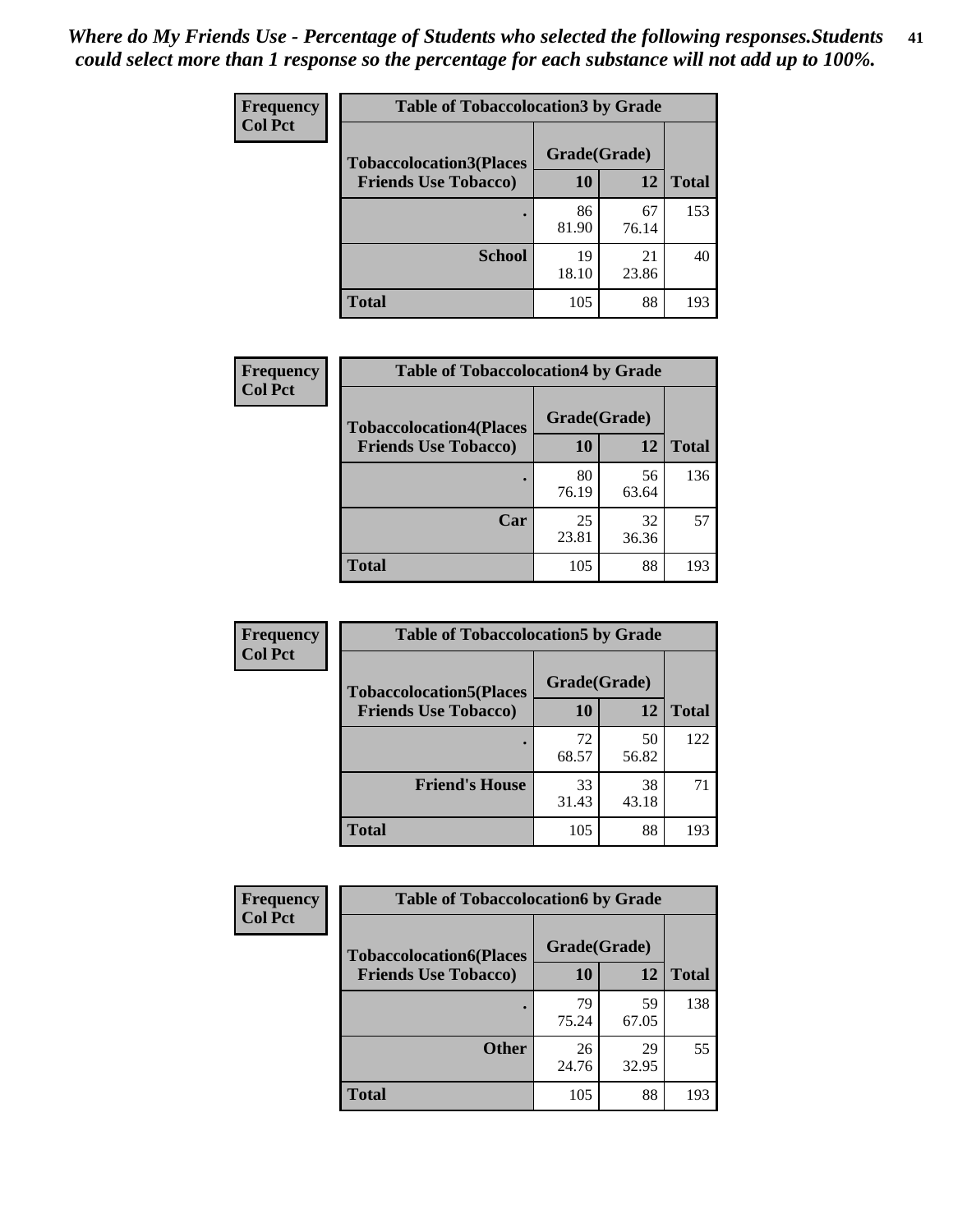| <b>Frequency</b> | <b>Table of Marijuanalocation1 by Grade</b> |              |             |              |
|------------------|---------------------------------------------|--------------|-------------|--------------|
| <b>Col Pct</b>   | <b>Marijuanalocation1(Places</b>            | Grade(Grade) |             |              |
|                  | <b>Friends Use Marijuana</b> )              | 10           | 12          | <b>Total</b> |
|                  |                                             | 40<br>38.10  | 39<br>44.32 | 79           |
|                  | Do Not Use                                  | 65<br>61.90  | 49<br>55.68 | 114          |
|                  | <b>Total</b>                                | 105          | 88          | 193          |

| Frequency      | <b>Table of Marijuanalocation2 by Grade</b>                        |                    |             |              |
|----------------|--------------------------------------------------------------------|--------------------|-------------|--------------|
| <b>Col Pct</b> | <b>Marijuanalocation2(Places</b><br><b>Friends Use Marijuana</b> ) | Grade(Grade)<br>10 | 12          | <b>Total</b> |
|                |                                                                    |                    |             |              |
|                |                                                                    | 79<br>75.24        | 63<br>71.59 | 142          |
|                | Home                                                               | 26<br>24.76        | 25<br>28.41 | 51           |
|                | <b>Total</b>                                                       | 105                | 88          | 193          |

| Frequency      | <b>Table of Marijuanalocation3 by Grade</b> |              |             |              |
|----------------|---------------------------------------------|--------------|-------------|--------------|
| <b>Col Pct</b> | <b>Marijuanalocation3</b> (Places           | Grade(Grade) |             |              |
|                | <b>Friends Use Marijuana</b> )              | 10           | 12          | <b>Total</b> |
|                |                                             | 95           | 77          | 172          |
|                |                                             | 90.48        | 87.50       |              |
|                | <b>School</b>                               | 10<br>9.52   | 11<br>12.50 | 21           |
|                | <b>Total</b>                                | 105          | 88          | 193          |

| <b>Frequency</b> | <b>Table of Marijuanalocation4 by Grade</b> |              |             |              |  |
|------------------|---------------------------------------------|--------------|-------------|--------------|--|
| <b>Col Pct</b>   | <b>Marijuanalocation4(Places</b>            | Grade(Grade) |             |              |  |
|                  | <b>Friends Use Marijuana</b> )              | <b>10</b>    | 12          | <b>Total</b> |  |
|                  |                                             | 80<br>76.19  | 67<br>76.14 | 147          |  |
|                  | Car                                         | 25<br>23.81  | 21<br>23.86 | 46           |  |
|                  | <b>Total</b>                                | 105          | 88          | 193          |  |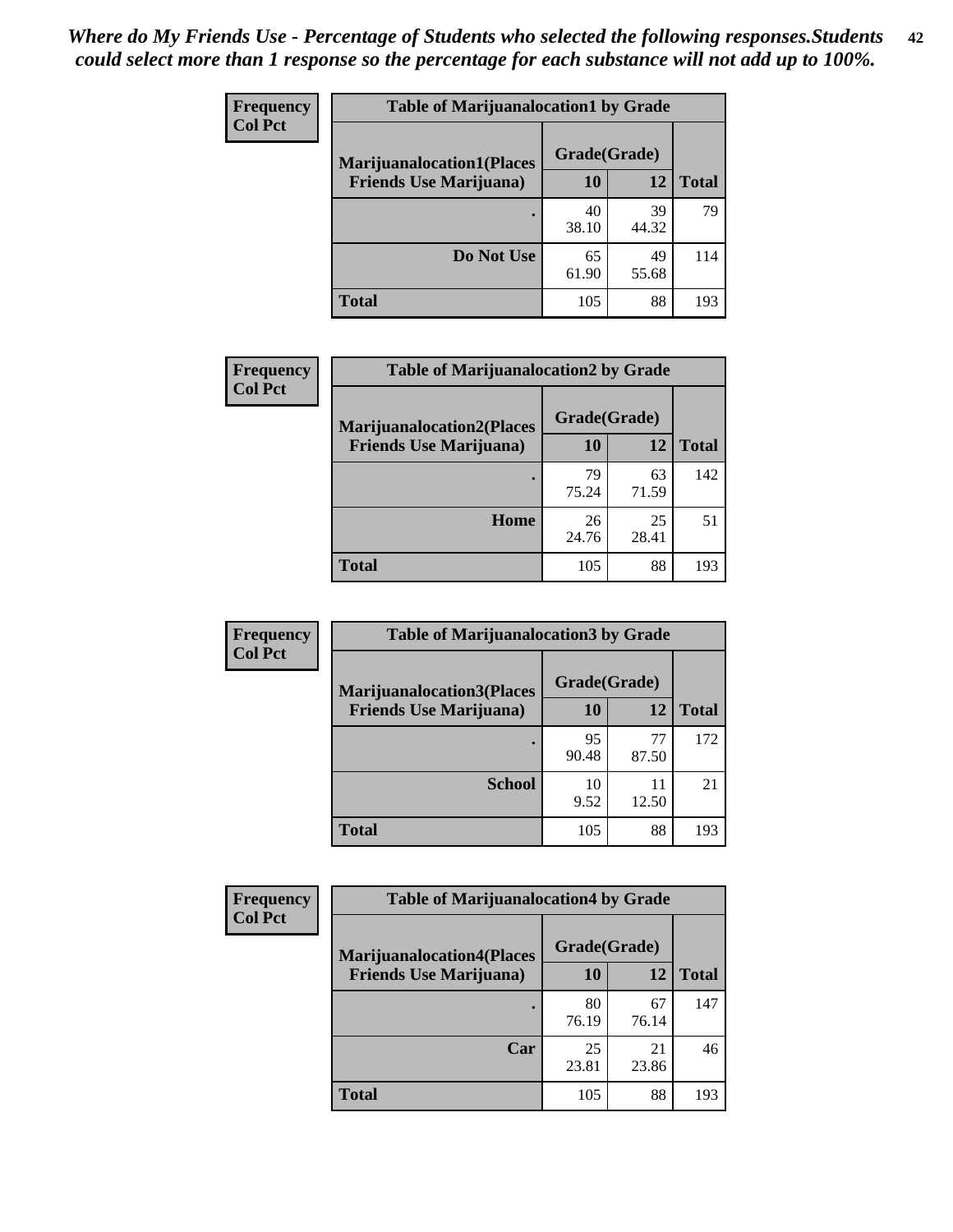| <b>Frequency</b> | <b>Table of Marijuanalocation5 by Grade</b> |              |             |              |  |
|------------------|---------------------------------------------|--------------|-------------|--------------|--|
| <b>Col Pct</b>   | <b>Marijuanalocation5</b> (Places           | Grade(Grade) |             |              |  |
|                  | <b>Friends Use Marijuana</b> )              | 10           | 12          | <b>Total</b> |  |
|                  |                                             | 70<br>66.67  | 57<br>64.77 | 127          |  |
|                  | <b>Friend's House</b>                       | 35<br>33.33  | 31<br>35.23 | 66           |  |
|                  | <b>Total</b>                                | 105          | 88          | 193          |  |

| <b>Frequency</b> | <b>Table of Marijuanalocation6 by Grade</b>                        |                    |             |              |
|------------------|--------------------------------------------------------------------|--------------------|-------------|--------------|
| <b>Col Pct</b>   | <b>Marijuanalocation6(Places</b><br><b>Friends Use Marijuana</b> ) | Grade(Grade)<br>10 | 12          | <b>Total</b> |
|                  |                                                                    | 83<br>79.05        | 65<br>73.86 | 148          |
|                  | <b>Other</b>                                                       | 22<br>20.95        | 23<br>26.14 | 45           |
|                  | <b>Total</b>                                                       | 105                | 88          | 193          |

| <b>Frequency</b> | <b>Table of Otherdruglocation1 by Grade</b>                          |              |             |              |
|------------------|----------------------------------------------------------------------|--------------|-------------|--------------|
| <b>Col Pct</b>   | <b>Otherdruglocation1(Places</b><br><b>Friends Use Other Illegal</b> | Grade(Grade) |             |              |
|                  | Drugs)                                                               | 10           | 12          | <b>Total</b> |
|                  |                                                                      | 19<br>18.10  | 21<br>23.86 | 40           |
|                  | Do Not Use                                                           | 86<br>81.90  | 67<br>76.14 | 153          |
|                  | <b>Total</b>                                                         | 105          | 88          | 193          |

| <b>Frequency</b> | <b>Table of Otherdruglocation2 by Grade</b>                           |              |             |              |
|------------------|-----------------------------------------------------------------------|--------------|-------------|--------------|
| <b>Col Pct</b>   | <b>Otherdruglocation2(Places)</b><br><b>Friends Use Other Illegal</b> | Grade(Grade) |             |              |
|                  | Drugs)                                                                | 10           | 12          | <b>Total</b> |
|                  |                                                                       | 91<br>86.67  | 76<br>86.36 | 167          |
|                  | Home                                                                  | 14<br>13.33  | 12<br>13.64 | 26           |
|                  | <b>Total</b>                                                          | 105          | 88          | 193          |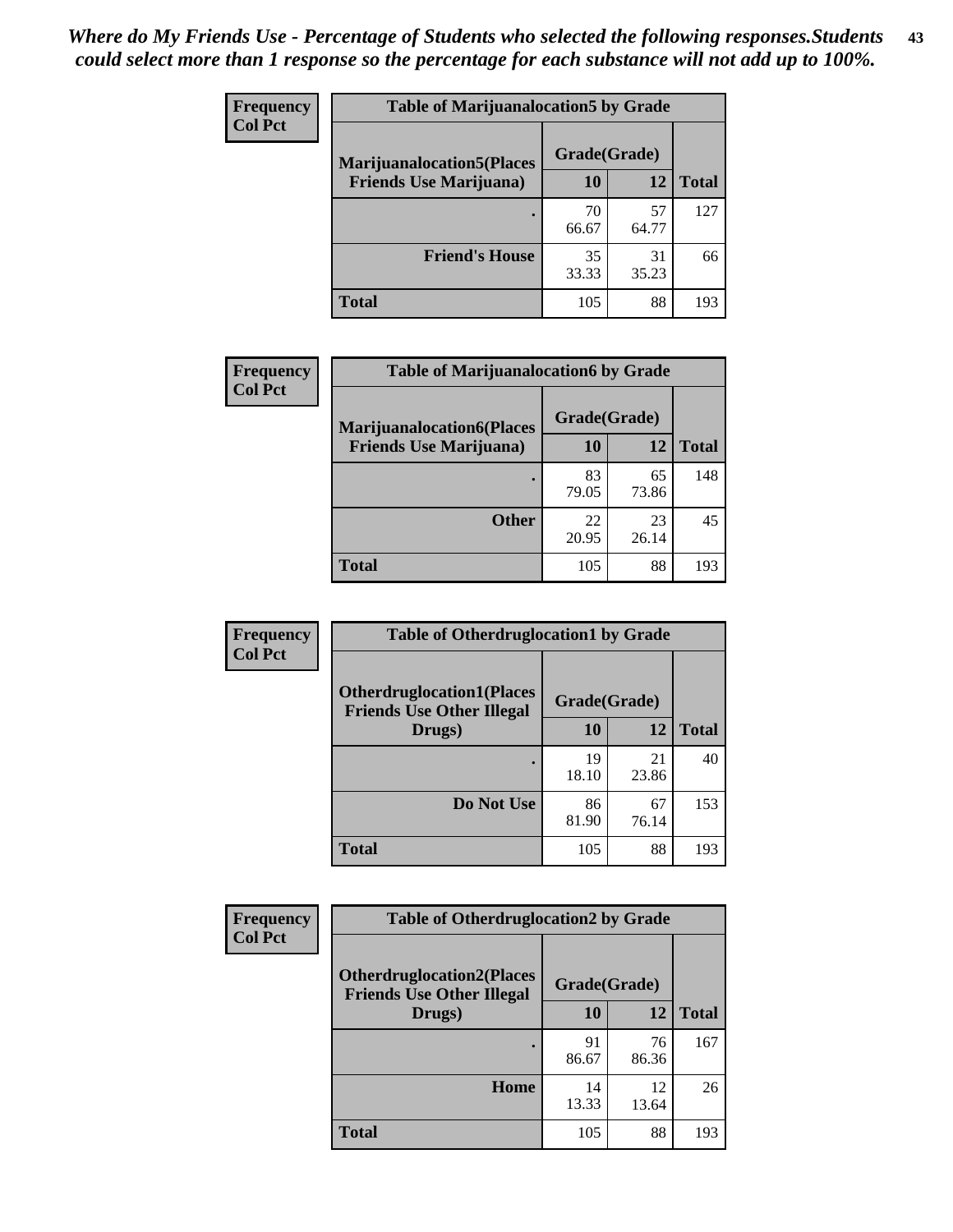| <b>Frequency</b> | <b>Table of Otherdruglocation 3 by Grade</b> |              |             |              |
|------------------|----------------------------------------------|--------------|-------------|--------------|
| <b>Col Pct</b>   | <b>Otherdruglocation3(Places</b>             | Grade(Grade) |             |              |
|                  | <b>Friends Use Other Illegal</b><br>Drugs)   | 10           | 12          | <b>Total</b> |
|                  |                                              | 97<br>92.38  | 80<br>90.91 | 177          |
|                  | <b>School</b>                                | 8<br>7.62    | 8<br>9.09   | 16           |
|                  | <b>Total</b>                                 | 105          | 88          | 193          |

| <b>Frequency</b> | <b>Table of Otherdruglocation4 by Grade</b>                          |              |             |              |
|------------------|----------------------------------------------------------------------|--------------|-------------|--------------|
| <b>Col Pct</b>   | <b>Otherdruglocation4(Places</b><br><b>Friends Use Other Illegal</b> | Grade(Grade) |             |              |
|                  | Drugs)                                                               | <b>10</b>    | 12          | <b>Total</b> |
|                  |                                                                      | 93<br>88.57  | 77<br>87.50 | 170          |
|                  | Car                                                                  | 12<br>11.43  | 11<br>12.50 | 23           |
|                  | <b>Total</b>                                                         | 105          | 88          | 193          |

| Frequency      | <b>Table of Otherdruglocation5 by Grade</b>                          |              |             |              |
|----------------|----------------------------------------------------------------------|--------------|-------------|--------------|
| <b>Col Pct</b> | <b>Otherdruglocation5(Places</b><br><b>Friends Use Other Illegal</b> | Grade(Grade) |             |              |
|                | Drugs)                                                               | 10           | 12          | <b>Total</b> |
|                |                                                                      | 91<br>86.67  | 73<br>82.95 | 164          |
|                | <b>Friend's House</b>                                                | 14<br>13.33  | 15<br>17.05 | 29           |
|                | <b>Total</b>                                                         | 105          | 88          | 193          |

| <b>Frequency</b> | <b>Table of Otherdruglocation6 by Grade</b>                          |              |             |              |
|------------------|----------------------------------------------------------------------|--------------|-------------|--------------|
| <b>Col Pct</b>   | <b>Otherdruglocation6(Places</b><br><b>Friends Use Other Illegal</b> | Grade(Grade) |             |              |
|                  | Drugs)                                                               | 10           | 12          | <b>Total</b> |
|                  |                                                                      | 93<br>88.57  | 75<br>85.23 | 168          |
|                  | <b>Other</b>                                                         | 12<br>11.43  | 13<br>14.77 | 25           |
|                  | <b>Total</b>                                                         | 105          | 88          | 193          |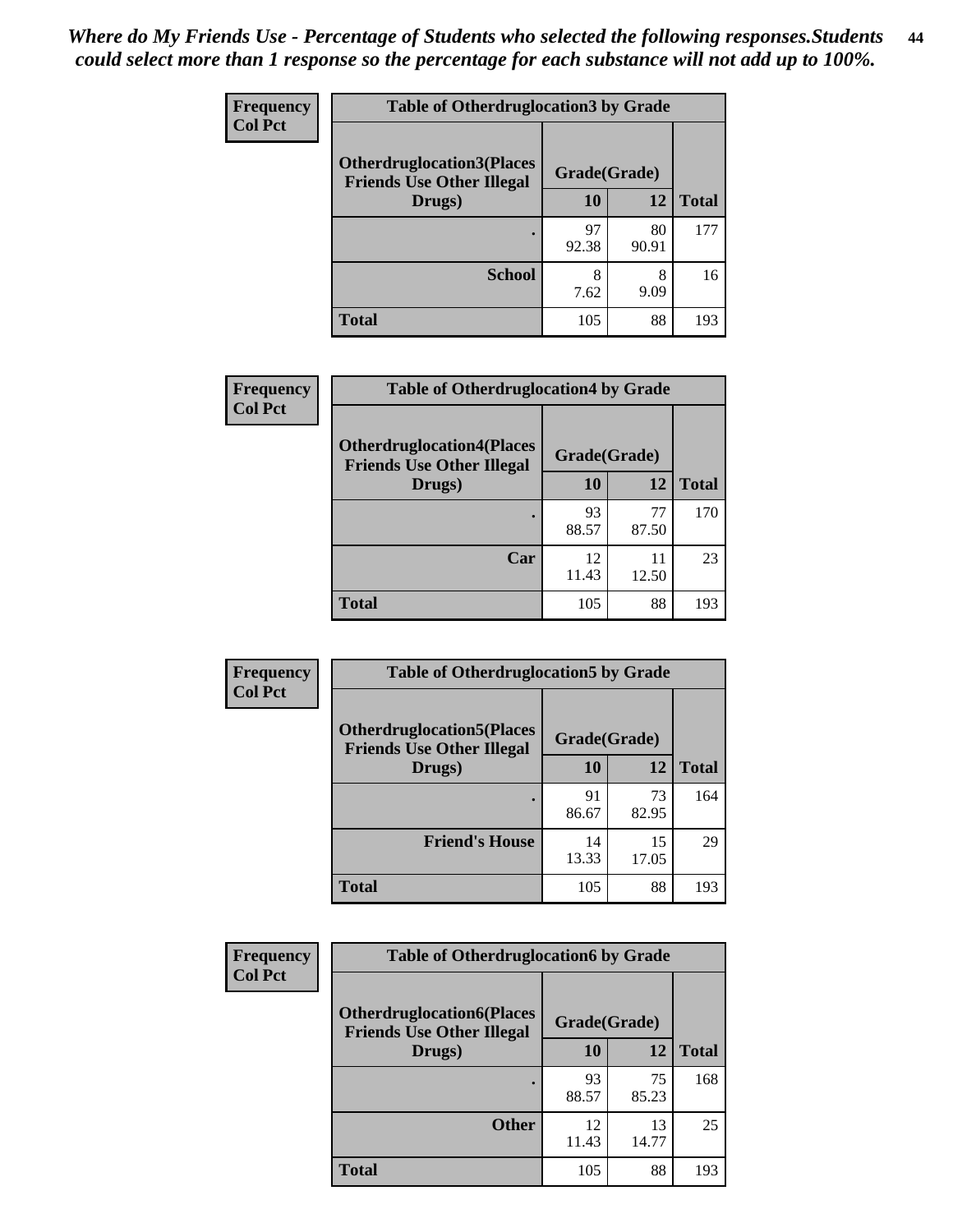| Frequency      | <b>Table of Alcoholtime1 by Grade</b>           |              |             |              |
|----------------|-------------------------------------------------|--------------|-------------|--------------|
| <b>Col Pct</b> | <b>Alcoholtime1(Times</b><br><b>Friends Use</b> | Grade(Grade) |             |              |
|                | Alcohol)                                        | 10           | 12          | <b>Total</b> |
|                |                                                 | 55<br>52.38  | 65<br>73.86 | 120          |
|                | Do Not Use                                      | 50<br>47.62  | 23<br>26.14 | 73           |
|                | <b>Total</b>                                    | 105          | 88          | 193          |

| Frequency      | <b>Table of Alcoholtime2 by Grade</b>           |              |             |              |
|----------------|-------------------------------------------------|--------------|-------------|--------------|
| <b>Col Pct</b> | <b>Alcoholtime2(Times</b><br><b>Friends Use</b> | Grade(Grade) |             |              |
|                | Alcohol)                                        | 10           | 12          | <b>Total</b> |
|                |                                                 | 101<br>96.19 | 78<br>88.64 | 179          |
|                | <b>On Way to School</b>                         | 4<br>3.81    | 10<br>11.36 | 14           |
|                | <b>Total</b>                                    | 105          | 88          | 193          |

| Frequency<br><b>Col Pct</b> | <b>Table of Alcoholtime3 by Grade</b>    |              |             |              |
|-----------------------------|------------------------------------------|--------------|-------------|--------------|
|                             | Alcoholtime3(Times<br><b>Friends Use</b> | Grade(Grade) |             |              |
|                             | Alcohol)                                 | 10           | 12          | <b>Total</b> |
|                             |                                          | 100<br>95.24 | 79<br>89.77 | 179          |
|                             | <b>During School</b>                     | 5<br>4.76    | 9<br>10.23  | 14           |
|                             | <b>Total</b>                             | 105          | 88          | 193          |

| Frequency<br><b>Col Pct</b> | <b>Table of Alcoholtime4 by Grade</b> |              |             |              |  |
|-----------------------------|---------------------------------------|--------------|-------------|--------------|--|
|                             | <b>Alcoholtime4(Times</b>             | Grade(Grade) |             |              |  |
|                             | <b>Friends Use Alcohol)</b>           | <b>10</b>    | 12          | <b>Total</b> |  |
|                             |                                       | 99<br>94.29  | 78<br>88.64 | 177          |  |
|                             | <b>On Way Home From School</b>        | 6<br>5.71    | 10<br>11.36 | 16           |  |
|                             | <b>Total</b>                          | 105          | 88          | 193          |  |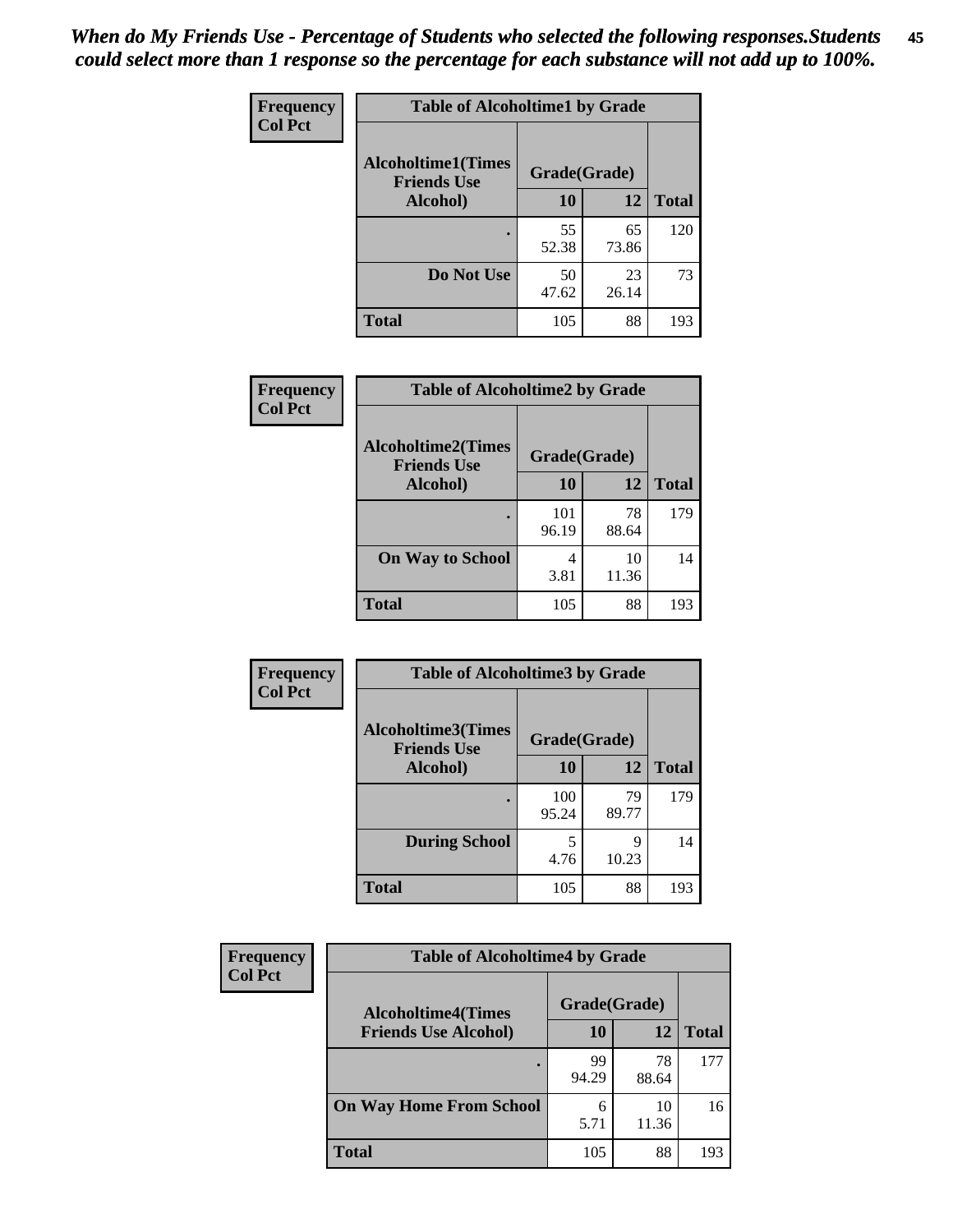*When do My Friends Use - Percentage of Students who selected the following responses.Students could select more than 1 response so the percentage for each substance will not add up to 100%.* **46**

| Frequency      | <b>Table of Alcoholtime5 by Grade</b>           |              |             |              |
|----------------|-------------------------------------------------|--------------|-------------|--------------|
| <b>Col Pct</b> | <b>Alcoholtime5(Times</b><br><b>Friends Use</b> | Grade(Grade) |             |              |
|                | Alcohol)                                        | 10           | 12          | <b>Total</b> |
|                |                                                 | 81<br>77.14  | 63<br>71.59 | 144          |
|                | Weeknights                                      | 24<br>22.86  | 25<br>28.41 | 49           |
|                | <b>Total</b>                                    | 105          | 88          | 193          |

| <b>Frequency</b> | <b>Table of Alcoholtime6 by Grade</b>           |              |             |              |
|------------------|-------------------------------------------------|--------------|-------------|--------------|
| <b>Col Pct</b>   | <b>Alcoholtime6(Times</b><br><b>Friends Use</b> | Grade(Grade) |             |              |
|                  | Alcohol)                                        | 10           | 12          | <b>Total</b> |
|                  |                                                 | 50<br>47.62  | 24<br>27.27 | 74           |
|                  | Weekends                                        | 55<br>52.38  | 64<br>72.73 | 119          |
|                  | <b>Total</b>                                    | 105          | 88          | 193          |

| Frequency      | <b>Table of Tobaccotime1 by Grade</b>           |              |             |              |
|----------------|-------------------------------------------------|--------------|-------------|--------------|
| <b>Col Pct</b> | <b>Tobaccotime1(Times</b><br><b>Friends Use</b> | Grade(Grade) |             |              |
|                | <b>Tobacco</b> )                                | 10           | 12          | <b>Total</b> |
|                | $\bullet$                                       | 39<br>37.14  | 45<br>51.14 | 84           |
|                | Do Not Use                                      | 66<br>62.86  | 43<br>48.86 | 109          |
|                | <b>Total</b>                                    | 105          | 88          | 193          |

| <b>Frequency</b> | <b>Table of Tobaccotime2 by Grade</b>           |              |             |              |
|------------------|-------------------------------------------------|--------------|-------------|--------------|
| <b>Col Pct</b>   | <b>Tobaccotime2(Times</b><br><b>Friends Use</b> | Grade(Grade) |             |              |
|                  | <b>Tobacco</b> )                                | <b>10</b>    | 12          | <b>Total</b> |
|                  |                                                 | 84<br>80.00  | 61<br>69.32 | 145          |
|                  | <b>On Way to School</b>                         | 21<br>20.00  | 27<br>30.68 | 48           |
|                  | <b>Total</b>                                    | 105          | 88          | 193          |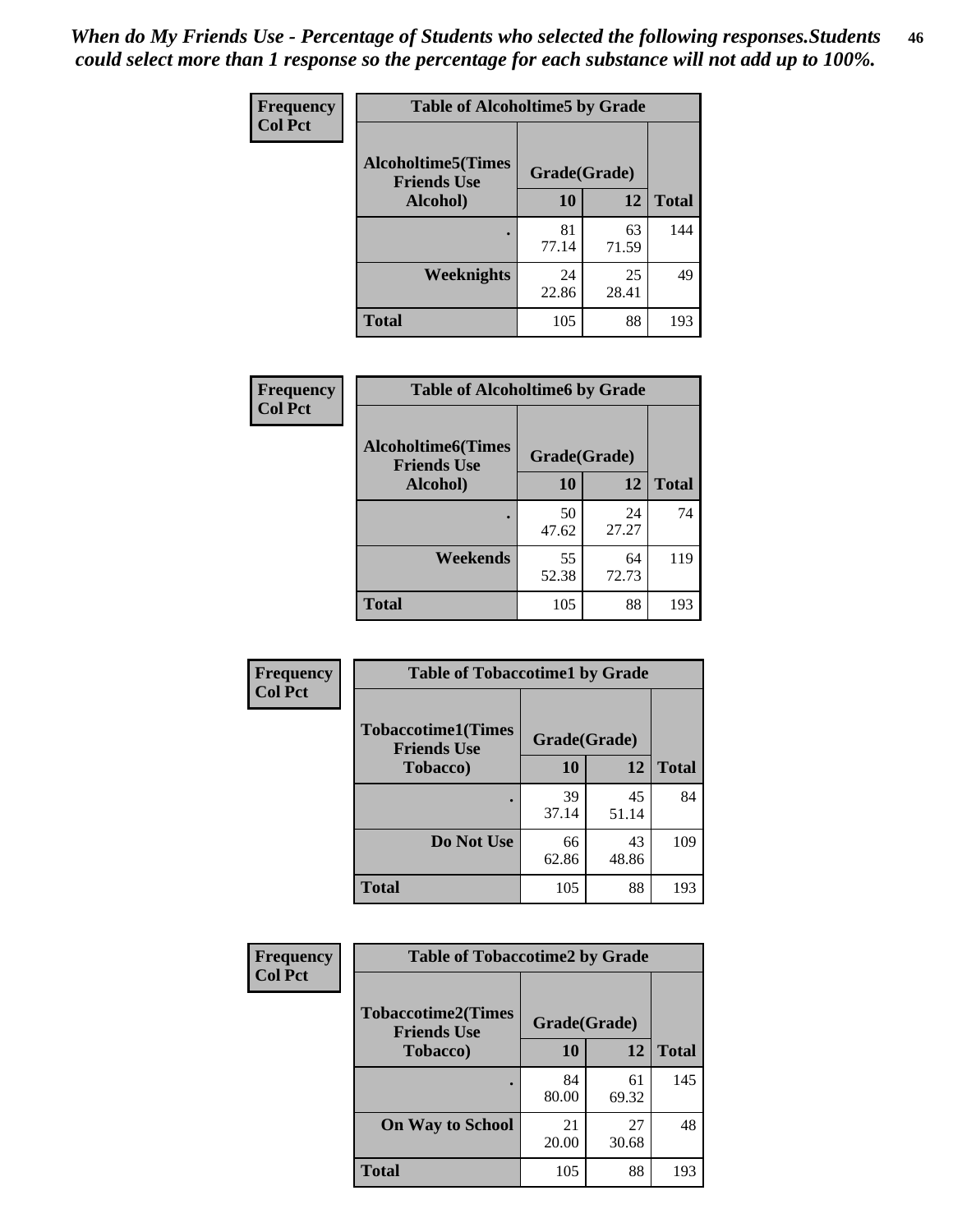| Frequency      | <b>Table of Tobaccotime3 by Grade</b>           |              |             |              |
|----------------|-------------------------------------------------|--------------|-------------|--------------|
| <b>Col Pct</b> | <b>Tobaccotime3(Times</b><br><b>Friends Use</b> | Grade(Grade) |             |              |
|                | <b>Tobacco</b> )                                | 10           | 12          | <b>Total</b> |
|                | ٠                                               | 94<br>89.52  | 69<br>78.41 | 163          |
|                | <b>During School</b>                            | 11<br>10.48  | 19<br>21.59 | 30           |
|                | <b>Total</b>                                    | 105          | 88          | 193          |

| Frequency<br><b>Col Pct</b> | <b>Table of Tobaccotime4 by Grade</b> |              |             |              |
|-----------------------------|---------------------------------------|--------------|-------------|--------------|
|                             | <b>Tobaccotime4(Times</b>             | Grade(Grade) |             |              |
|                             | <b>Friends Use Tobacco)</b>           | 10           | 12          | <b>Total</b> |
|                             |                                       | 99<br>94.29  | 78<br>88.64 | 177          |
|                             | <b>On Way Home From School</b>        | 6<br>5.71    | 10<br>11.36 | 16           |
|                             | <b>Total</b>                          | 105          | 88          | 193          |

| Frequency      | <b>Table of Tobaccotime5 by Grade</b>           |              |             |              |
|----------------|-------------------------------------------------|--------------|-------------|--------------|
| <b>Col Pct</b> | <b>Tobaccotime5(Times</b><br><b>Friends Use</b> | Grade(Grade) |             |              |
|                | <b>Tobacco</b> )                                | 10           | 12          | <b>Total</b> |
|                |                                                 | 69<br>65.71  | 50<br>56.82 | 119          |
|                | Weeknights                                      | 36<br>34.29  | 38<br>43.18 | 74           |
|                | <b>Total</b>                                    | 105          | 88          | 193          |

| Frequency      | <b>Table of Tobaccotime6 by Grade</b>                           |             |             |              |  |
|----------------|-----------------------------------------------------------------|-------------|-------------|--------------|--|
| <b>Col Pct</b> | <b>Tobaccotime6(Times</b><br>Grade(Grade)<br><b>Friends Use</b> |             |             |              |  |
|                | <b>Tobacco</b> )                                                | 10          | 12          | <b>Total</b> |  |
|                | ٠                                                               | 70<br>66.67 | 46<br>52.27 | 116          |  |
|                | Weekends                                                        | 35<br>33.33 | 42<br>47.73 | 77           |  |
|                | <b>Total</b>                                                    | 105         | 88          | 193          |  |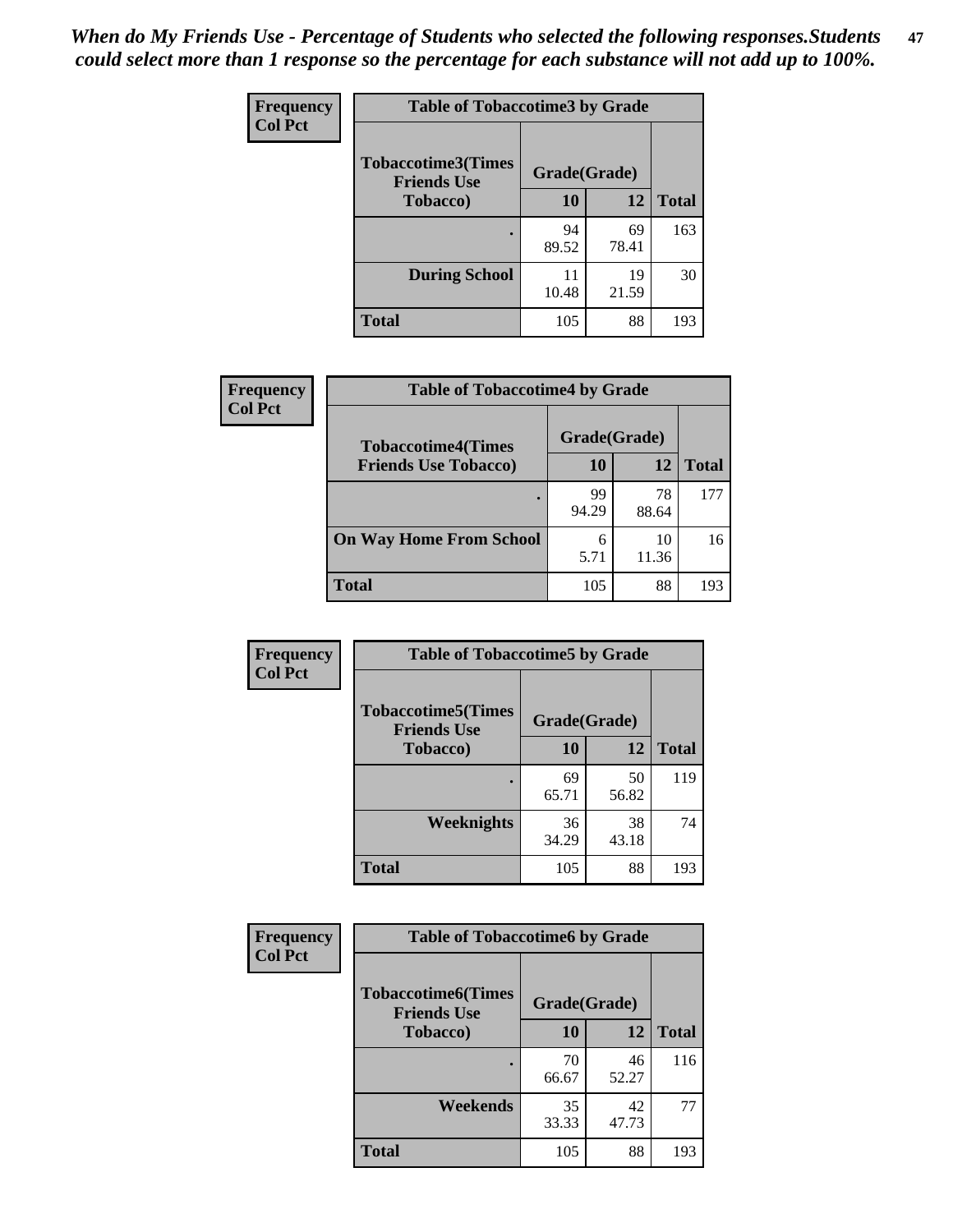| Frequency      | <b>Table of Marijuanatime1 by Grade</b>           |              |             |              |
|----------------|---------------------------------------------------|--------------|-------------|--------------|
| <b>Col Pct</b> | <b>Marijuanatime1(Times</b><br><b>Friends Use</b> | Grade(Grade) |             |              |
|                | Marijuana)                                        | 10           | 12          | <b>Total</b> |
|                |                                                   | 40<br>38.10  | 41<br>46.59 | 81           |
|                | Do Not Use                                        | 65<br>61.90  | 47<br>53.41 | 112          |
|                | <b>Total</b>                                      | 105          | 88          | 193          |

| <b>Frequency</b> |                                                   | <b>Table of Marijuanatime2 by Grade</b> |             |              |  |
|------------------|---------------------------------------------------|-----------------------------------------|-------------|--------------|--|
| <b>Col Pct</b>   | <b>Marijuanatime2(Times</b><br><b>Friends Use</b> | Grade(Grade)                            |             |              |  |
|                  | Marijuana)                                        | 10                                      | 12          | <b>Total</b> |  |
|                  |                                                   | 94<br>89.52                             | 68<br>77.27 | 162          |  |
|                  | <b>On Way to School</b>                           | 11<br>10.48                             | 20<br>22.73 | 31           |  |
|                  | <b>Total</b>                                      | 105                                     | 88          | 193          |  |

| Frequency<br><b>Col Pct</b> | <b>Table of Marijuanatime3 by Grade</b>                    |              |             |              |  |
|-----------------------------|------------------------------------------------------------|--------------|-------------|--------------|--|
|                             | Marijuanatime3(Times<br>Grade(Grade)<br><b>Friends Use</b> |              |             |              |  |
|                             | Marijuana)                                                 | 10           | 12          | <b>Total</b> |  |
|                             |                                                            | 101<br>96.19 | 80<br>90.91 | 181          |  |
|                             | <b>During School</b>                                       | 4<br>3.81    | 8<br>9.09   | 12           |  |
|                             | <b>Total</b>                                               | 105          | 88          | 193          |  |

| <b>Frequency</b><br><b>Col Pct</b> | <b>Table of Marijuanatime4 by Grade</b> |              |             |              |
|------------------------------------|-----------------------------------------|--------------|-------------|--------------|
|                                    | <b>Marijuanatime4</b> (Times            | Grade(Grade) |             |              |
|                                    | <b>Friends Use Marijuana</b> )          | 10           | 12          | <b>Total</b> |
|                                    |                                         | 91<br>86.67  | 66<br>75.00 | 157          |
|                                    | <b>On Way Home From School</b>          | 14<br>13.33  | 22<br>25.00 | 36           |
|                                    | <b>Total</b>                            | 105          | 88          | 193          |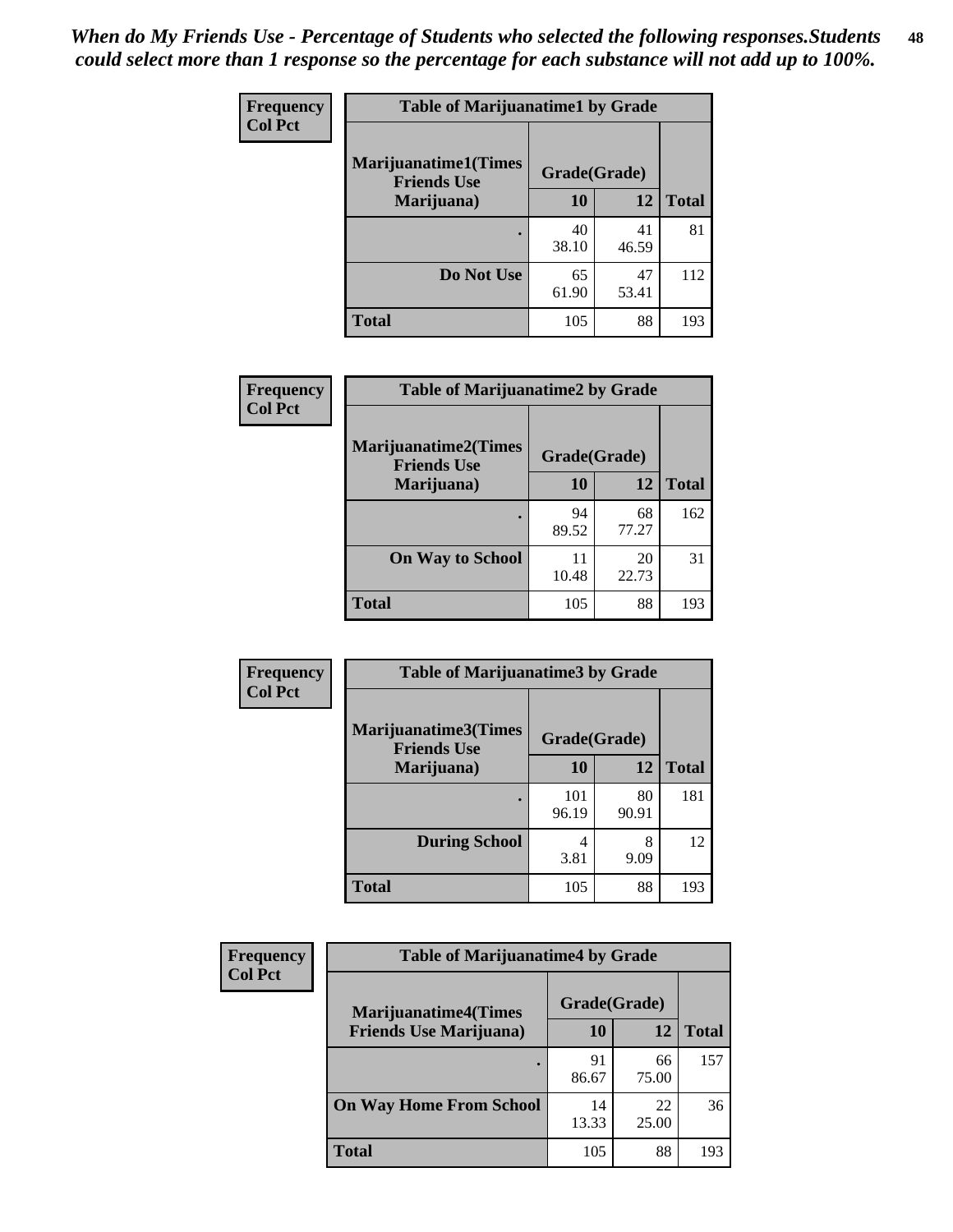| Frequency      | <b>Table of Marijuanatime5 by Grade</b>            |              |             |              |
|----------------|----------------------------------------------------|--------------|-------------|--------------|
| <b>Col Pct</b> | <b>Marijuanatime5</b> (Times<br><b>Friends Use</b> | Grade(Grade) |             |              |
|                | Marijuana)                                         | 10           | 12          | <b>Total</b> |
|                |                                                    | 78<br>74.29  | 59<br>67.05 | 137          |
|                | Weeknights                                         | 27<br>25.71  | 29<br>32.95 | 56           |
|                | <b>Total</b>                                       | 105          | 88          | 193          |

| <b>Frequency</b> | <b>Table of Marijuanatime6 by Grade</b>            |              |             |              |
|------------------|----------------------------------------------------|--------------|-------------|--------------|
| <b>Col Pct</b>   | <b>Marijuanatime6</b> (Times<br><b>Friends Use</b> | Grade(Grade) |             |              |
|                  | Marijuana)                                         | 10           | 12          | <b>Total</b> |
|                  |                                                    | 67<br>63.81  | 51<br>57.95 | 118          |
|                  | Weekends                                           | 38<br>36.19  | 37<br>42.05 | 75           |
|                  | <b>Total</b>                                       | 105          | 88          | 193          |

| <b>Frequency</b> | <b>Table of Otherdrugtime1 by Grade</b>                 |              |             |              |
|------------------|---------------------------------------------------------|--------------|-------------|--------------|
| <b>Col Pct</b>   | <b>Otherdrugtime1(Times</b><br><b>Friends Use Other</b> | Grade(Grade) |             |              |
|                  | <b>Illegal Drugs</b> )                                  | 10           | 12          | <b>Total</b> |
|                  |                                                         | 22<br>20.95  | 17<br>19.32 | 39           |
|                  | Do Not Use                                              | 83<br>79.05  | 71<br>80.68 | 154          |
|                  | <b>Total</b>                                            | 105          | 88          | 193          |

| <b>Frequency</b> | <b>Table of Otherdrugtime2 by Grade</b>                 |              |             |              |  |  |  |
|------------------|---------------------------------------------------------|--------------|-------------|--------------|--|--|--|
| <b>Col Pct</b>   | <b>Otherdrugtime2(Times</b><br><b>Friends Use Other</b> | Grade(Grade) |             |              |  |  |  |
|                  | <b>Illegal Drugs</b> )                                  |              | 12          | <b>Total</b> |  |  |  |
|                  |                                                         | 99<br>94.29  | 79<br>89.77 | 178          |  |  |  |
|                  | <b>On Way to School</b>                                 | 6<br>5.71    | Q<br>10.23  | 15           |  |  |  |
|                  | Total                                                   | 105          | 88          | 193          |  |  |  |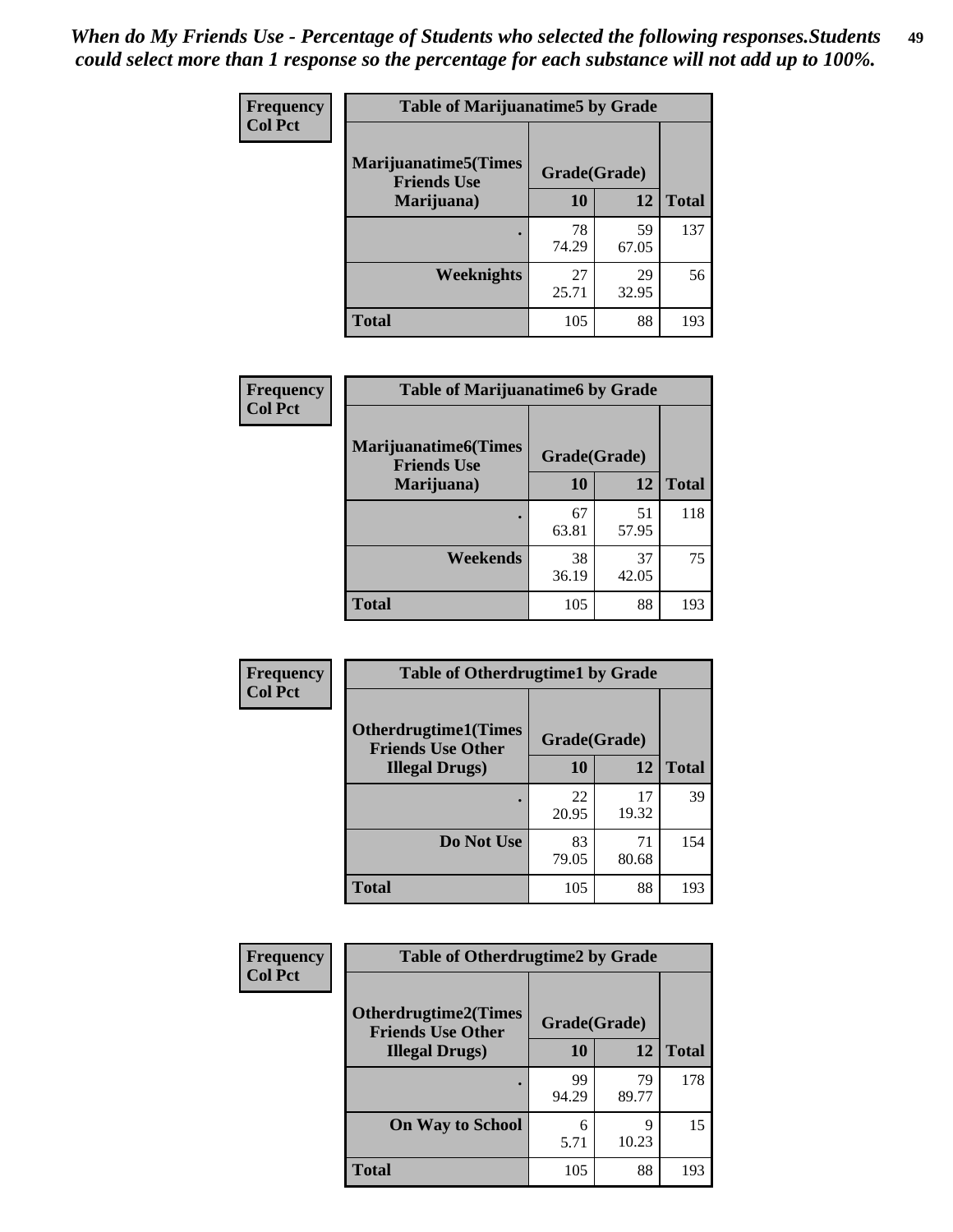| <b>Frequency</b> | <b>Table of Otherdrugtime3 by Grade</b>                 |              |             |              |  |  |  |
|------------------|---------------------------------------------------------|--------------|-------------|--------------|--|--|--|
| <b>Col Pct</b>   | <b>Otherdrugtime3(Times</b><br><b>Friends Use Other</b> | Grade(Grade) |             |              |  |  |  |
|                  | <b>Illegal Drugs</b> )                                  | 10           | 12          | <b>Total</b> |  |  |  |
|                  |                                                         | 100<br>95.24 | 81<br>92.05 | 181          |  |  |  |
|                  | <b>During School</b>                                    | 5<br>4.76    | 7.95        | 12           |  |  |  |
|                  | <b>Total</b>                                            | 105          | 88          | 193          |  |  |  |

| Frequency<br><b>Col Pct</b> | <b>Table of Otherdrugtime4 by Grade</b>                         |              |             |              |  |  |  |
|-----------------------------|-----------------------------------------------------------------|--------------|-------------|--------------|--|--|--|
|                             | <b>Otherdrugtime4(Times</b><br><b>Friends Use Other Illegal</b> | Grade(Grade) |             |              |  |  |  |
|                             | Drugs)                                                          | 10           | 12          | <b>Total</b> |  |  |  |
|                             |                                                                 | 99<br>94.29  | 80<br>90.91 | 179          |  |  |  |
|                             | <b>On Way Home From School</b>                                  | 6<br>5.71    | 8<br>9.09   | 14           |  |  |  |
|                             | <b>Total</b>                                                    | 105          | 88          | 193          |  |  |  |

| <b>Frequency</b> | <b>Table of Otherdrugtime5 by Grade</b>                  |              |             |              |  |  |
|------------------|----------------------------------------------------------|--------------|-------------|--------------|--|--|
| <b>Col Pct</b>   | <b>Otherdrugtime5</b> (Times<br><b>Friends Use Other</b> | Grade(Grade) |             |              |  |  |
|                  | <b>Illegal Drugs)</b>                                    | 10           | 12          | <b>Total</b> |  |  |
|                  |                                                          | 86<br>81.90  | 75<br>85.23 | 161          |  |  |
|                  | Weeknights                                               | 19<br>18.10  | 13<br>14.77 | 32           |  |  |
|                  | <b>Total</b>                                             | 105          | 88          | 193          |  |  |

| <b>Frequency</b> | <b>Table of Otherdrugtime6 by Grade</b>                 |              |             |              |  |  |
|------------------|---------------------------------------------------------|--------------|-------------|--------------|--|--|
| <b>Col Pct</b>   | <b>Otherdrugtime6(Times</b><br><b>Friends Use Other</b> | Grade(Grade) |             |              |  |  |
|                  | <b>Illegal Drugs</b> )                                  | 10           | 12          | <b>Total</b> |  |  |
|                  |                                                         | 84<br>80.00  | 72<br>81.82 | 156          |  |  |
|                  | Weekends                                                | 21<br>20.00  | 16<br>18.18 | 37           |  |  |
|                  | Total                                                   | 105          | 88          | 193          |  |  |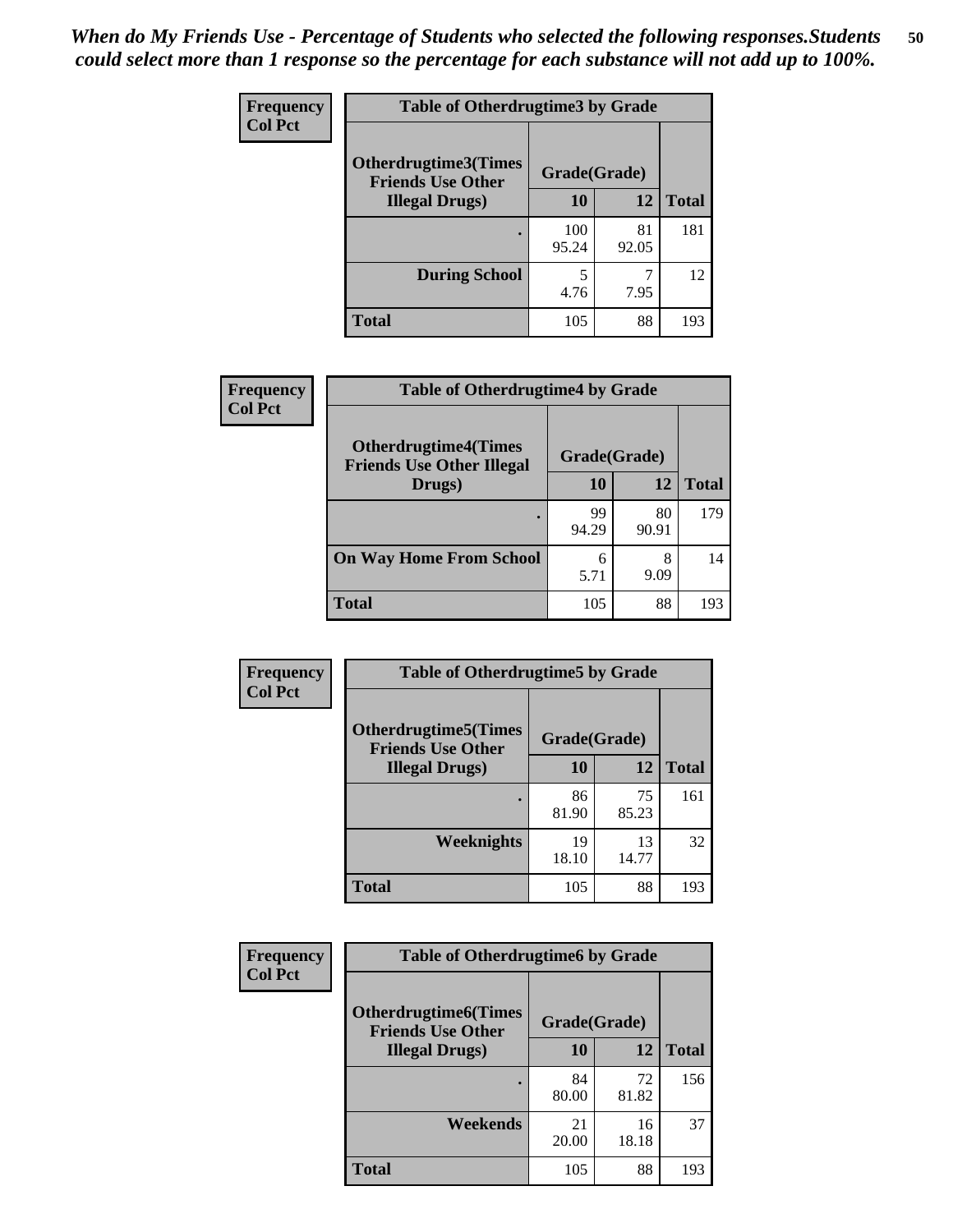| Frequency      | <b>Table of Educationalcohol by Grade</b>                                                                  |              |             |              |  |  |
|----------------|------------------------------------------------------------------------------------------------------------|--------------|-------------|--------------|--|--|
| <b>Col Pct</b> | Educationalcohol(I<br>have been taught<br>about alcohol,<br>tobacco,<br>and other drugs<br>within the last | Grade(Grade) |             |              |  |  |
|                | year at school)                                                                                            | 10           | 12          | <b>Total</b> |  |  |
|                | Yes                                                                                                        | 78<br>74.29  | 45<br>51.14 | 123          |  |  |
|                | N <sub>0</sub>                                                                                             | 27<br>25.71  | 43<br>48.86 | 70           |  |  |
|                | <b>Total</b>                                                                                               | 105          | 88          | 193          |  |  |

| Frequency      | <b>Table of Eversmoked by Grade</b> |              |             |              |  |  |  |
|----------------|-------------------------------------|--------------|-------------|--------------|--|--|--|
| <b>Col Pct</b> | Eversmoked(I<br>have smoked         | Grade(Grade) |             |              |  |  |  |
|                | a cigarette)                        | 10           | 12          | <b>Total</b> |  |  |  |
|                | <b>Yes</b>                          | 46<br>43.81  | 29<br>32.95 | 75           |  |  |  |
|                | N <sub>0</sub>                      | 59<br>56.19  | 59<br>67.05 | 118          |  |  |  |
|                | <b>Total</b>                        | 105          | 88          | 193          |  |  |  |

| Frequency      | <b>Table of Drovedrinking by Grade</b>                                                                              |                    |              |     |  |  |
|----------------|---------------------------------------------------------------------------------------------------------------------|--------------------|--------------|-----|--|--|
| <b>Col Pct</b> | Drovedrinking(In<br>the past 30 days I<br>have driven a car<br>or other vehicle<br>while I was<br>drinking alcohol) | Grade(Grade)<br>10 | <b>Total</b> |     |  |  |
|                | <b>Yes</b>                                                                                                          | 0.95               | 5<br>5.68    | 6   |  |  |
|                | N <sub>0</sub>                                                                                                      | 104<br>99.05       | 83<br>94.32  | 187 |  |  |
|                | <b>Total</b>                                                                                                        | 105                | 88           | 193 |  |  |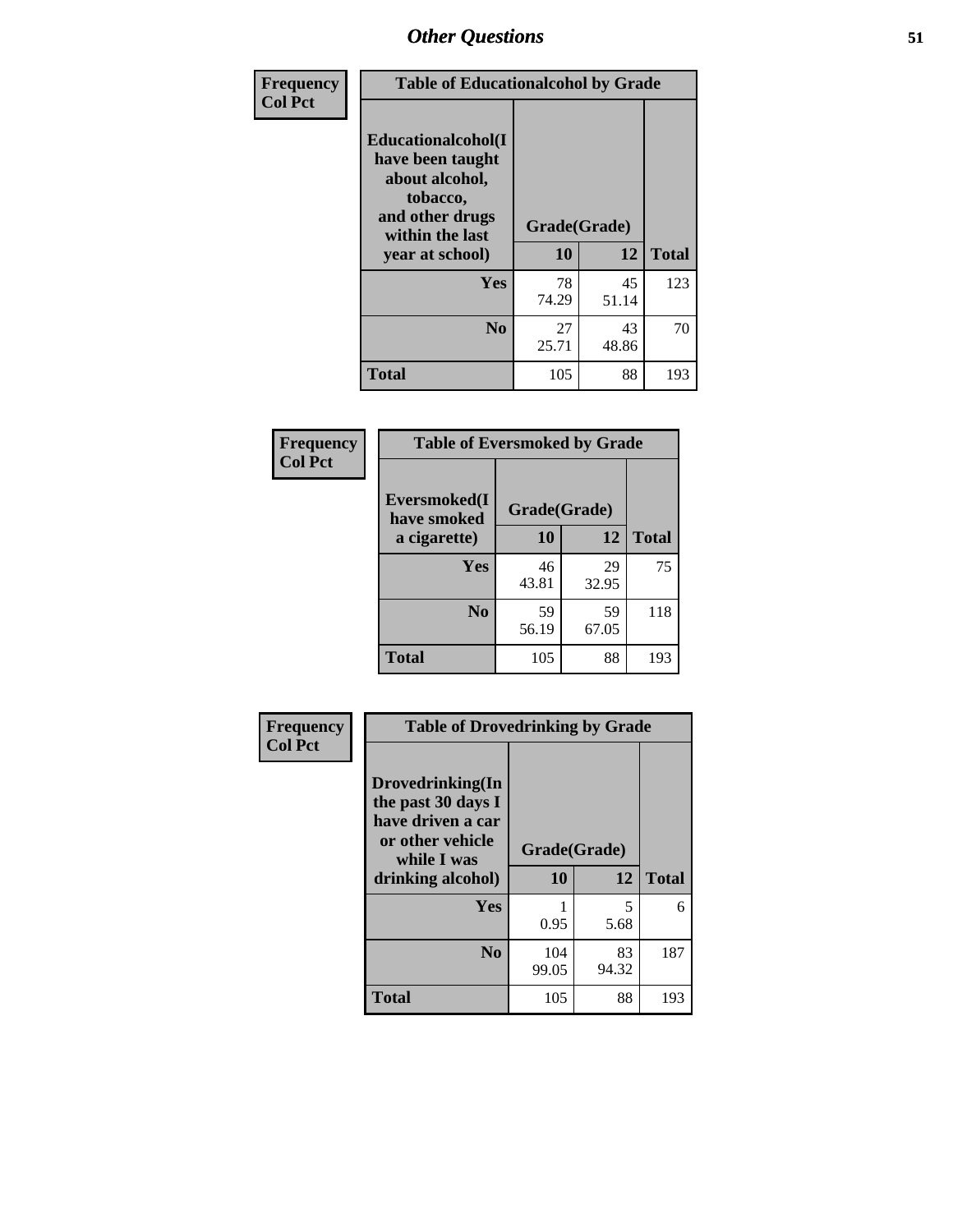| Frequency      | <b>Table of Rodedrinking by Grade</b>                                                                      |              |             |              |  |  |  |
|----------------|------------------------------------------------------------------------------------------------------------|--------------|-------------|--------------|--|--|--|
| <b>Col Pct</b> | Rodedrinking(In<br>the past 30 days<br>I have ridden in<br>a car with a<br>driver who had<br>been drinking | Grade(Grade) |             |              |  |  |  |
|                | alcohol)                                                                                                   | 10           | 12          | <b>Total</b> |  |  |  |
|                | <b>Yes</b>                                                                                                 | 31<br>29.52  | 15<br>17.05 | 46           |  |  |  |
|                | N <sub>0</sub>                                                                                             | 74<br>70.48  | 73<br>82.95 | 147          |  |  |  |
|                | <b>Total</b>                                                                                               | 105          | 88          | 193          |  |  |  |

#### **Frequency Col Pct**

| <b>Table of Drugsschool by Grade</b>                                                                                      |              |             |              |  |  |  |  |
|---------------------------------------------------------------------------------------------------------------------------|--------------|-------------|--------------|--|--|--|--|
| <b>Drugsschool</b> (During<br>the past 12 months,<br>I have been offered,<br>sold,<br>or given illegal<br>drugs on school | Grade(Grade) |             |              |  |  |  |  |
| property)                                                                                                                 | 10           | 12          | <b>Total</b> |  |  |  |  |
| Yes                                                                                                                       | 20<br>19.05  | 20<br>22.73 | 40           |  |  |  |  |
| N <sub>0</sub>                                                                                                            | 85<br>80.95  | 68<br>77.27 | 153          |  |  |  |  |
| <b>Total</b>                                                                                                              | 105          | 88          | 193          |  |  |  |  |

| Frequency      | <b>Table of Helpbullied by Grade</b>                 |                    |             |              |  |  |  |
|----------------|------------------------------------------------------|--------------------|-------------|--------------|--|--|--|
| <b>Col Pct</b> | $Helpb$ ullied $(I$<br>would help<br>someone who was | Grade(Grade)<br>10 |             |              |  |  |  |
|                | being bullied)                                       |                    | 12          | <b>Total</b> |  |  |  |
|                | <b>Strongly Agree</b>                                | 43<br>40.95        | 46<br>52.27 | 89           |  |  |  |
|                | <b>Somewhat Agree</b>                                | 49<br>46.67        | 31<br>35.23 | 80           |  |  |  |
|                | <b>Somewhat Disagree</b>                             | 9<br>8.57          | 7<br>7.95   | 16           |  |  |  |
|                | <b>Strongly Disagree</b>                             | 4<br>3.81          | 4<br>4.55   | 8            |  |  |  |
|                | Total                                                | 105                | 88          | 193          |  |  |  |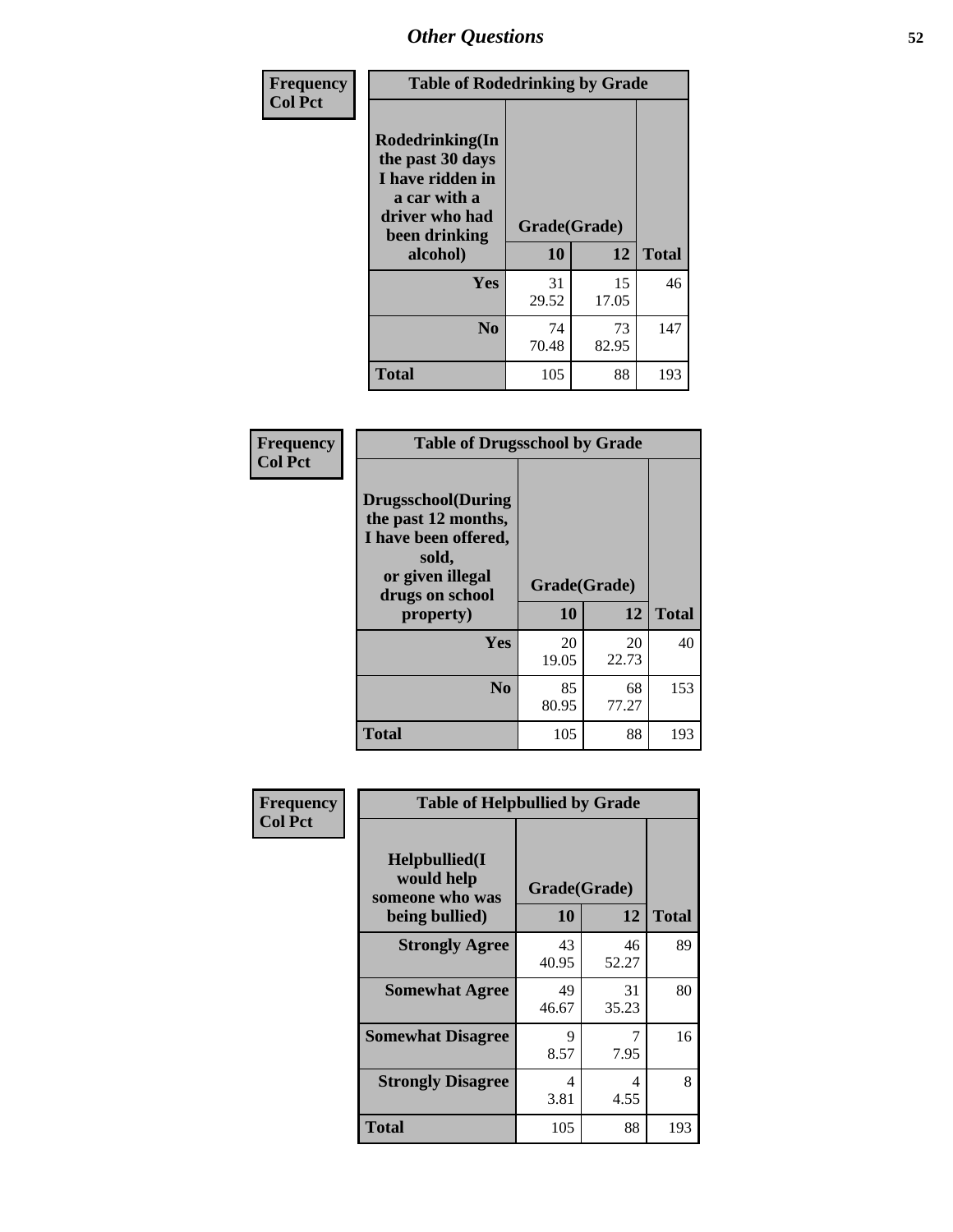| Frequency      | <b>Table of Grade by Bingedrinking</b> |                                                                                                         |              |                              |                   |                               |                               |                          |              |
|----------------|----------------------------------------|---------------------------------------------------------------------------------------------------------|--------------|------------------------------|-------------------|-------------------------------|-------------------------------|--------------------------|--------------|
| <b>Row Pct</b> |                                        | Bingedrinking(I have drunk five or more<br>drinks of alcohol at one sitting during the<br>last 30 days) |              |                              |                   |                               |                               |                          |              |
|                | Grade(Grade)                           | $\boldsymbol{0}$<br><b>Days</b>                                                                         | 1 or<br>days | 3 <sub>to</sub><br>5<br>days | 6 to<br>q<br>days | <b>10</b><br>to<br>19<br>days | <b>20</b><br>to<br>29<br>days | <b>All</b><br>30<br>days | <b>Total</b> |
|                | 10                                     | 97<br>92.38                                                                                             | 0.95         | 4<br>3.81                    | 0.95              | 0.95                          | 0.95                          | $\Omega$<br>0.00         | 105          |
|                | 12                                     | 68<br>77.27                                                                                             | 2<br>2.27    | 4<br>4.55                    | 6<br>6.82         | 4<br>4.55                     | 3<br>3.41                     | 1.14                     | 88           |
|                | <b>Total</b>                           | 165                                                                                                     | 3            | 8                            | 7                 | 5                             | $\overline{4}$                |                          | 193          |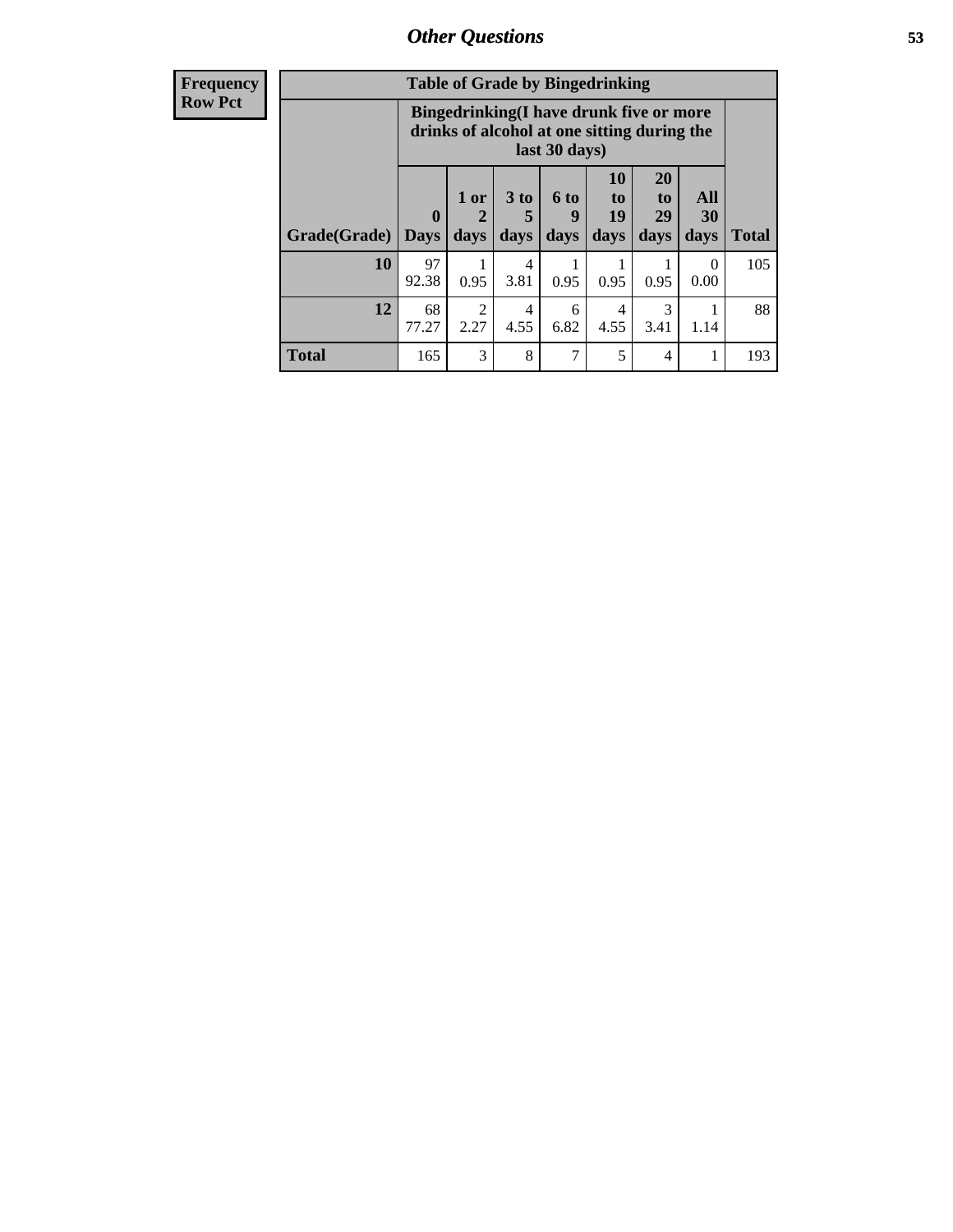## *Nutrition* **54**

| <b>Frequency</b> |
|------------------|
| <b>Row Pct</b>   |

| <b>Table of Grade by Dairy</b> |                          |                                                                 |                                    |                                    |              |  |
|--------------------------------|--------------------------|-----------------------------------------------------------------|------------------------------------|------------------------------------|--------------|--|
|                                |                          | Dairy (I eat at least 3 servings of dairy<br>products each day) |                                    |                                    |              |  |
| Grade(Grade)                   | <b>Strongly</b><br>Agree | Somewhat<br>Agree                                               | <b>Somewhat</b><br><b>Disagree</b> | <b>Strongly</b><br><b>Disagree</b> | <b>Total</b> |  |
| 10                             | 33<br>31.43              | 36<br>34.29                                                     | 22<br>20.95                        | 14<br>13.33                        | 105          |  |
| 12                             | 25<br>28.41              | 35<br>39.77                                                     | 19<br>21.59                        | 9<br>10.23                         | 88           |  |
| <b>Total</b>                   | 58                       | 71                                                              | 41                                 | 23                                 | 193          |  |

| <b>Frequency</b> |  |
|------------------|--|
| <b>Row Pct</b>   |  |

| <b>Table of Grade by Fruitveg</b> |                          |                                                                          |                                    |                                    |              |
|-----------------------------------|--------------------------|--------------------------------------------------------------------------|------------------------------------|------------------------------------|--------------|
|                                   |                          | Fruitveg(I eat at least 5 servings of fruits<br>and vegetables each day) |                                    |                                    |              |
| Grade(Grade)                      | <b>Strongly</b><br>Agree | Somewhat  <br>Agree                                                      | <b>Somewhat</b><br><b>Disagree</b> | <b>Strongly</b><br><b>Disagree</b> | <b>Total</b> |
| 10                                | 23<br>21.90              | 33<br>31.43                                                              | 29<br>27.62                        | 20<br>19.05                        | 105          |
| 12                                | 8<br>9.09                | 29<br>32.95                                                              | 37<br>42.05                        | 14<br>15.91                        | 88           |
| <b>Total</b>                      | 31                       | 62                                                                       | 66                                 | 34                                 | 193          |

| <b>Frequency</b> | <b>Table of Grade by Cafeteriahealthy</b> |                                                                       |                     |                             |                                    |              |
|------------------|-------------------------------------------|-----------------------------------------------------------------------|---------------------|-----------------------------|------------------------------------|--------------|
| <b>Row Pct</b>   |                                           | Cafeteriahealthy (School meals in my<br>school cafeteria are healthy) |                     |                             |                                    |              |
|                  | Grade(Grade)                              | <b>Strongly</b><br>Agree                                              | Somewhat  <br>Agree | Somewhat<br><b>Disagree</b> | <b>Strongly</b><br><b>Disagree</b> | <b>Total</b> |
|                  | 10                                        | 14<br>13.33                                                           | 38<br>36.19         | 16<br>15.24                 | 37<br>35.24                        | 105          |
|                  | 12                                        | 3<br>3.41                                                             | 15<br>17.05         | 22<br>25.00                 | 48<br>54.55                        | 88           |
|                  | Total                                     | 17                                                                    | 53                  | 38                          | 85                                 | 193          |

| <b>Frequency</b> |
|------------------|
| <b>Row Pct</b>   |

| <b>Table of Grade by Cafeterianutrition</b>                                               |                          |                     |                                    |                                    |              |
|-------------------------------------------------------------------------------------------|--------------------------|---------------------|------------------------------------|------------------------------------|--------------|
| <b>Cafeterianutrition</b> (Facts about nutrition<br>are available in my school cafeteria) |                          |                     |                                    |                                    |              |
| Grade(Grade)                                                                              | <b>Strongly</b><br>Agree | Somewhat  <br>Agree | <b>Somewhat</b><br><b>Disagree</b> | <b>Strongly</b><br><b>Disagree</b> | <b>Total</b> |
| 10                                                                                        | 32<br>30.48              | 35<br>33.33         | 17<br>16.19                        | 21<br>20.00                        | 105          |
| 12                                                                                        | 18<br>20.45              | 34<br>38.64         | 19<br>21.59                        | 17<br>19.32                        | 88           |
| <b>Total</b>                                                                              | 50                       | 69                  | 36                                 | 38                                 | 193          |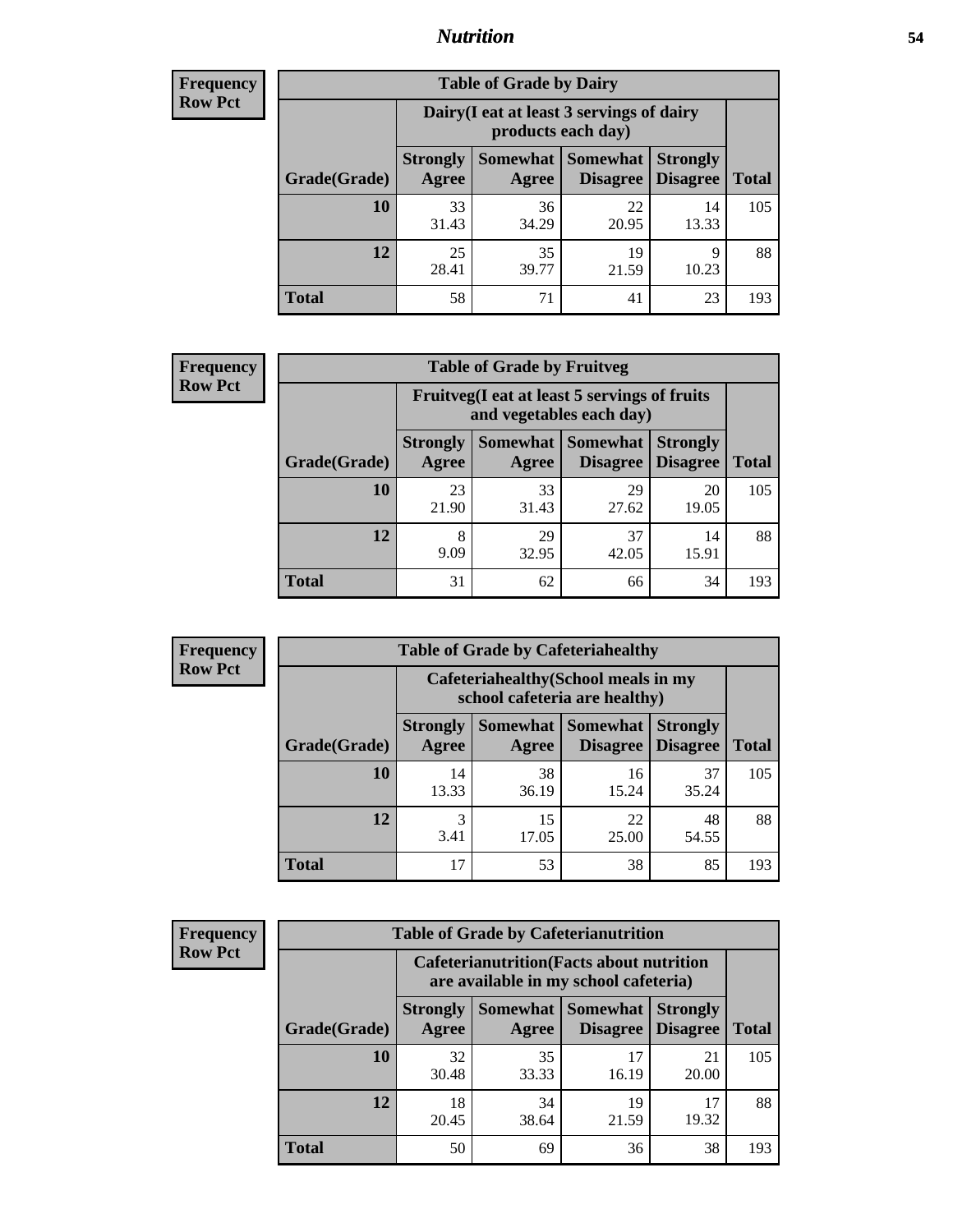## *Nutrition* **55**

| Frequency |
|-----------|
| Row Pct   |

| <b>Table of Grade by Schoollunch</b> |                                                                                                                               |                                                                 |             |             |     |  |
|--------------------------------------|-------------------------------------------------------------------------------------------------------------------------------|-----------------------------------------------------------------|-------------|-------------|-----|--|
|                                      |                                                                                                                               | Schoollunch(I eat school lunch three or<br>more times per week) |             |             |     |  |
| Grade(Grade)                         | Somewhat  <br><b>Somewhat</b><br><b>Strongly</b><br><b>Strongly</b><br><b>Disagree</b><br>Disagree<br>Agree<br>Total<br>Agree |                                                                 |             |             |     |  |
| 10                                   | 61<br>58.10                                                                                                                   | 25<br>23.81                                                     | 8<br>7.62   | 10.48       | 105 |  |
| 12                                   | 44<br>50.00                                                                                                                   | 21<br>23.86                                                     | 10<br>11.36 | 13<br>14.77 | 88  |  |
| <b>Total</b>                         | 105                                                                                                                           | 46                                                              | 18          | 24          | 193 |  |

| <b>Frequency</b> |  |
|------------------|--|
| <b>Row Pct</b>   |  |

| <b>Table of Grade by Foodchoices</b> |                          |                                                                     |                                               |                                    |              |
|--------------------------------------|--------------------------|---------------------------------------------------------------------|-----------------------------------------------|------------------------------------|--------------|
|                                      |                          | Foodchoices (I make healthy food choices in<br>my school cafeteria) |                                               |                                    |              |
| Grade(Grade)                         | <b>Strongly</b><br>Agree | Agree                                                               | <b>Somewhat   Somewhat</b><br><b>Disagree</b> | <b>Strongly</b><br><b>Disagree</b> | <b>Total</b> |
| 10                                   | 31<br>29.52              | 38<br>36.19                                                         | 19<br>18.10                                   | 17<br>16.19                        | 105          |
| 12                                   | 14<br>15.91              | 34<br>38.64                                                         | 15<br>17.05                                   | 25<br>28.41                        | 88           |
| <b>Total</b>                         | 45                       | 72                                                                  | 34                                            | 42                                 | 193          |

| <b>Frequency</b><br>Row Pct |
|-----------------------------|
|                             |

| <b>Table of Grade by Wholewheat</b> |                                                                                                             |             |                                               |                                    |              |  |
|-------------------------------------|-------------------------------------------------------------------------------------------------------------|-------------|-----------------------------------------------|------------------------------------|--------------|--|
|                                     | Wholewheat (There are whole wheat and<br>multigrain breads and cereals available in<br>my school cafeteria) |             |                                               |                                    |              |  |
| Grade(Grade)                        | <b>Strongly</b><br>Agree                                                                                    | Agree       | <b>Somewhat   Somewhat</b><br><b>Disagree</b> | <b>Strongly</b><br><b>Disagree</b> | <b>Total</b> |  |
| 10                                  | 32<br>30.48                                                                                                 | 29<br>27.62 | 12<br>11.43                                   | 32<br>30.48                        | 105          |  |
| 12                                  | 23<br>26.14                                                                                                 | 27<br>30.68 | 14<br>15.91                                   | 24<br>27.27                        | 88           |  |
| Total                               | 55                                                                                                          | 56          | 26                                            | 56                                 | 193          |  |

٦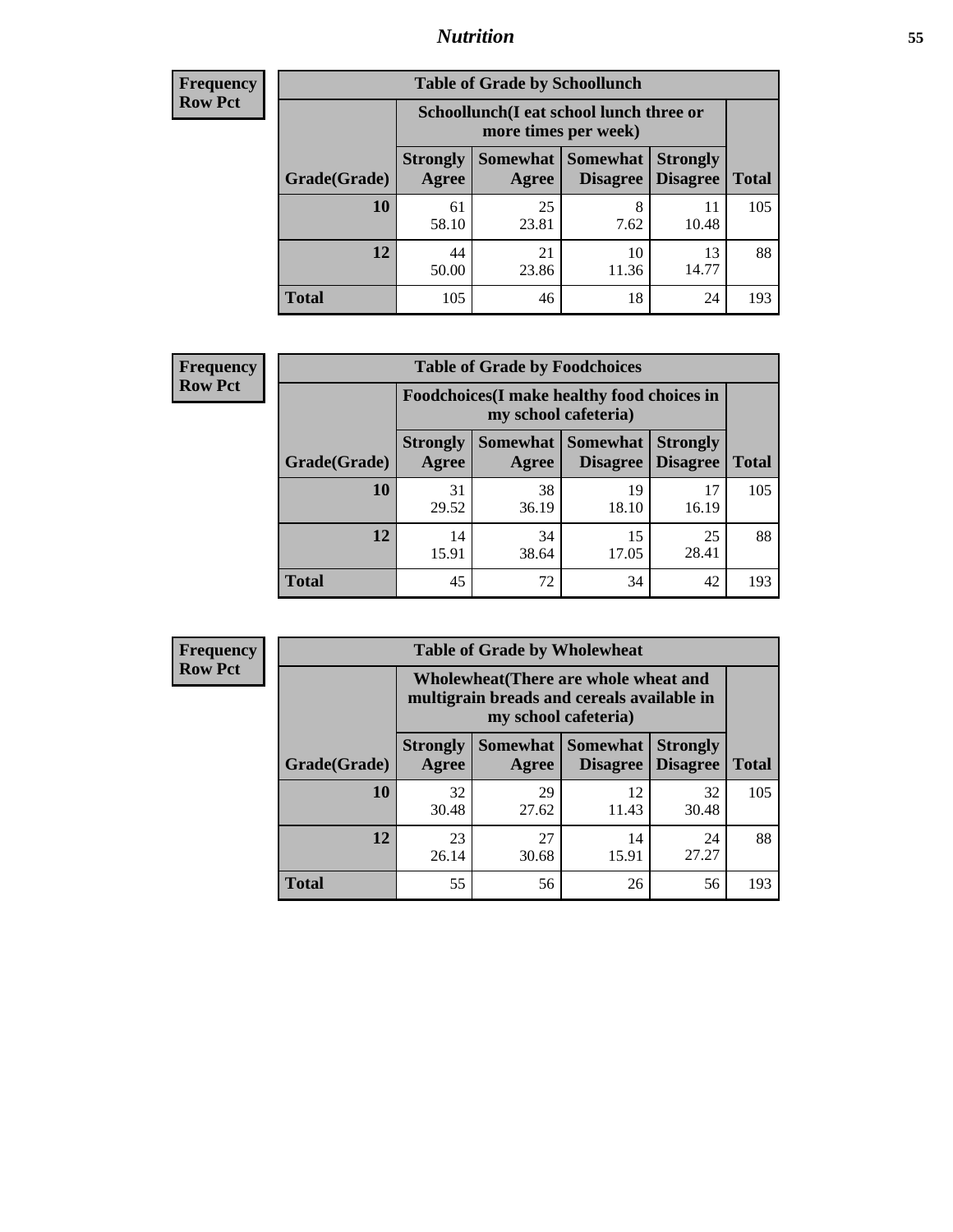## *Nutrition* **56**

**Frequency Row Pct**

| <b>Table of Grade by Healthyvending</b> |                                                                                                                                               |             |                                        |                                    |              |  |
|-----------------------------------------|-----------------------------------------------------------------------------------------------------------------------------------------------|-------------|----------------------------------------|------------------------------------|--------------|--|
|                                         | Healthyvending (If only healthy snacks and<br>beverages were available in the vending<br>machines during the school day,<br>I would buy them) |             |                                        |                                    |              |  |
| Grade(Grade)                            | <b>Strongly</b><br>Agree                                                                                                                      | Agree       | Somewhat   Somewhat<br><b>Disagree</b> | <b>Strongly</b><br><b>Disagree</b> | <b>Total</b> |  |
| 10                                      | 25<br>23.81                                                                                                                                   | 31<br>29.52 | 15<br>14.29                            | 34<br>32.38                        | 105          |  |
| 12                                      | 14<br>15.91                                                                                                                                   | 17<br>19.32 | 20<br>22.73                            | 37<br>42.05                        | 88           |  |
| <b>Total</b>                            | 39                                                                                                                                            | 48          | 35                                     | 71                                 | 193          |  |

**Frequency Row Pct**

| <b>Table of Grade by Schoolbreakfast</b> |                                                                                                                                        |             |                                        |                                    |              |  |
|------------------------------------------|----------------------------------------------------------------------------------------------------------------------------------------|-------------|----------------------------------------|------------------------------------|--------------|--|
|                                          | Schoolbreakfast(If breakfast were<br>available at school,<br>but outside the cafeteria,<br>I would eat breakfast at school more often) |             |                                        |                                    |              |  |
| Grade(Grade)                             | <b>Strongly</b><br>Agree                                                                                                               | Agree       | Somewhat   Somewhat<br><b>Disagree</b> | <b>Strongly</b><br><b>Disagree</b> | <b>Total</b> |  |
| 10                                       | 30<br>28.57                                                                                                                            | 37<br>35.24 | 16<br>15.24                            | 22<br>20.95                        | 105          |  |
| 12                                       | 23<br>26.14                                                                                                                            | 28<br>31.82 | 16<br>18.18                            | 21<br>23.86                        | 88           |  |
| <b>Total</b>                             | 53                                                                                                                                     | 65          | 32                                     | 43                                 | 193          |  |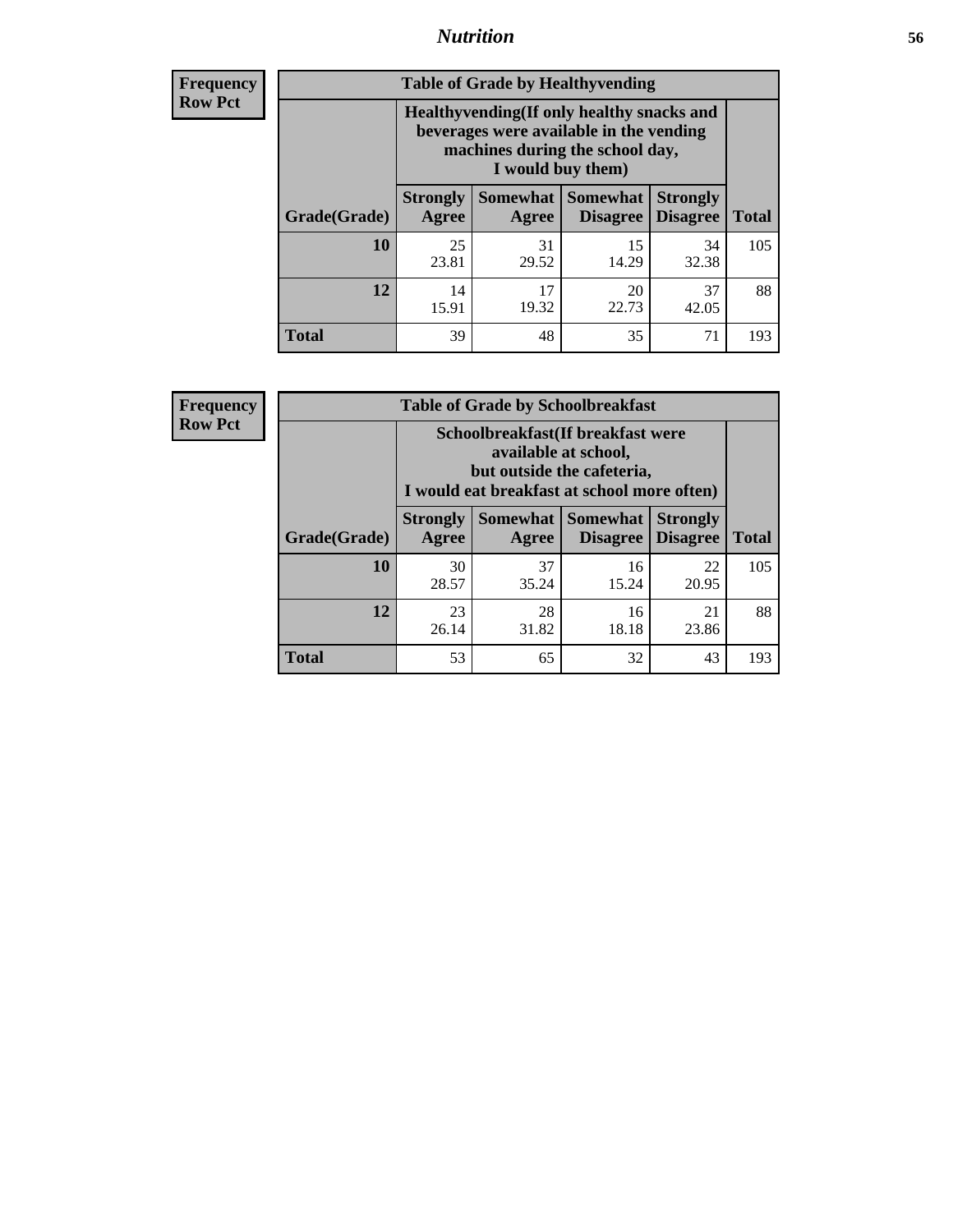| Frequency<br><b>Col Pct</b> | <b>Table of Educationaids by Grade</b>                                                                    |                    |             |              |
|-----------------------------|-----------------------------------------------------------------------------------------------------------|--------------------|-------------|--------------|
|                             | <b>Educationaids</b> (I<br>have been<br>taught about<br><b>HIV/AIDS</b> at<br>school in the<br>past year) | Grade(Grade)<br>10 | 12          | <b>Total</b> |
|                             | <b>Yes</b>                                                                                                | 67<br>63.81        | 48<br>54.55 | 115          |
|                             | N <sub>0</sub>                                                                                            | 38<br>36.19        | 40<br>45.45 | 78           |
|                             | <b>Total</b>                                                                                              | 105                | 88          | 193          |

| <b>Frequency</b> | <b>Table of Educationcharacter by Grade</b>                                                             |              |             |              |
|------------------|---------------------------------------------------------------------------------------------------------|--------------|-------------|--------------|
| <b>Col Pct</b>   | Educationcharacter(I<br>have been taught<br>about character<br>education in the past<br>year at school) | Grade(Grade) |             |              |
|                  |                                                                                                         | 10           | 12          | <b>Total</b> |
|                  | <b>Yes</b>                                                                                              | 70<br>66.67  | 45<br>51.14 | 115          |
|                  | N <sub>0</sub>                                                                                          | 35<br>33.33  | 43<br>48.86 | 78           |
|                  | <b>Total</b>                                                                                            | 105          | 88          | 193          |

| <b>Frequency</b> | <b>Table of Gradcoach1 by Grade</b>              |              |             |              |
|------------------|--------------------------------------------------|--------------|-------------|--------------|
| <b>Col Pct</b>   | Gradcoach1(I<br>know who my<br><b>Graduation</b> | Grade(Grade) |             |              |
|                  | Coach is)                                        | 10           | 12          | <b>Total</b> |
|                  | Yes                                              | 27<br>25.71  | 66<br>75.00 | 93           |
|                  | N <sub>0</sub>                                   | 78<br>74.29  | 22<br>25.00 | 100          |
|                  | <b>Total</b>                                     | 105          | 88          | 193          |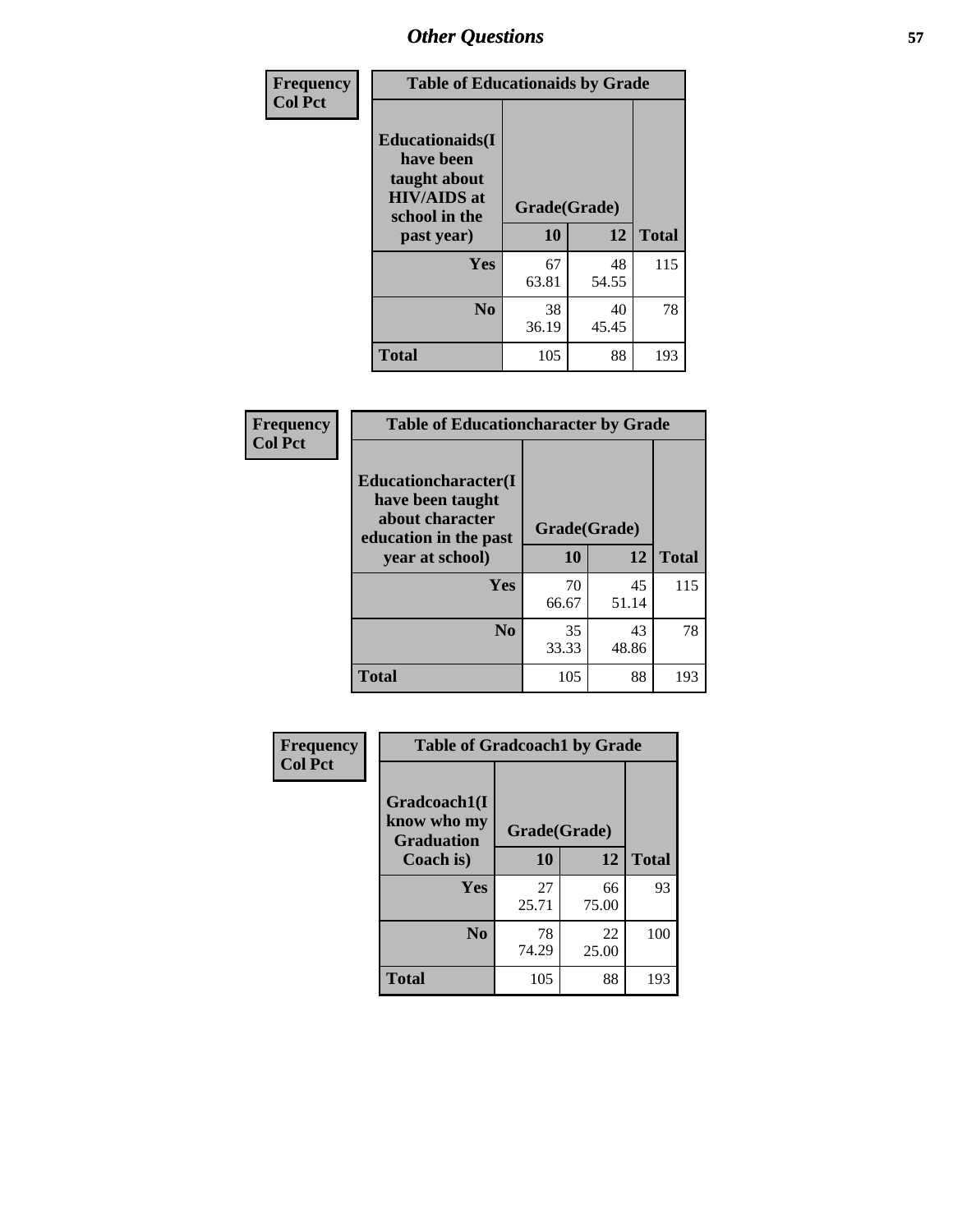| Frequency      | <b>Table of Gradcoach2 by Grade</b> |              |             |              |
|----------------|-------------------------------------|--------------|-------------|--------------|
| <b>Col Pct</b> |                                     |              |             |              |
|                | Gradcoach2(I<br>have                |              |             |              |
|                | contacted my<br><b>Graduation</b>   | Grade(Grade) |             |              |
|                | Coach)                              | 10           | 12          | <b>Total</b> |
|                | Yes                                 | 7<br>6.67    | 30<br>34.09 | 37           |
|                | N <sub>0</sub>                      | 98<br>93.33  | 58<br>65.91 | 156          |
|                | <b>Total</b>                        | 105          | 88          | 193          |

| <b>Frequency</b><br><b>Col Pct</b> | <b>Table of Gradcoach3 by Grade</b>                                         |              |             |              |  |
|------------------------------------|-----------------------------------------------------------------------------|--------------|-------------|--------------|--|
|                                    | Gradcoach3(I<br>have received<br>assistance<br>from my<br><b>Graduation</b> | Grade(Grade) |             |              |  |
|                                    | Coach)                                                                      | 10           | 12          | <b>Total</b> |  |
|                                    | Yes                                                                         | 5<br>4.76    | 24<br>27.27 | 29           |  |
|                                    | N <sub>0</sub>                                                              | 35<br>33.33  | 29<br>32.95 | 64           |  |
|                                    | Don't know                                                                  | 65<br>61.90  | 35<br>39.77 | 100          |  |
|                                    | <b>Total</b>                                                                | 105          | 88          | 193          |  |

| Frequency<br><b>Col Pct</b> | <b>Table of Selfharm by Grade</b>                                                                                                                                                      |                    |             |              |
|-----------------------------|----------------------------------------------------------------------------------------------------------------------------------------------------------------------------------------|--------------------|-------------|--------------|
|                             | <b>Selfharm</b> (During<br>the past 12<br>months,<br>I harmed myself<br>on purpose<br><b>Suicideconsider</b><br>During the past<br>12 months,<br>I seriously<br>considered<br>suicide) | Grade(Grade)<br>10 | 12          | <b>Total</b> |
|                             | Yes                                                                                                                                                                                    | 13<br>12.38        | 8<br>9.09   | 21           |
|                             | N <sub>0</sub>                                                                                                                                                                         | 92<br>87.62        | 80<br>90.91 | 172          |
|                             | Total                                                                                                                                                                                  | 105                | 88          | 193          |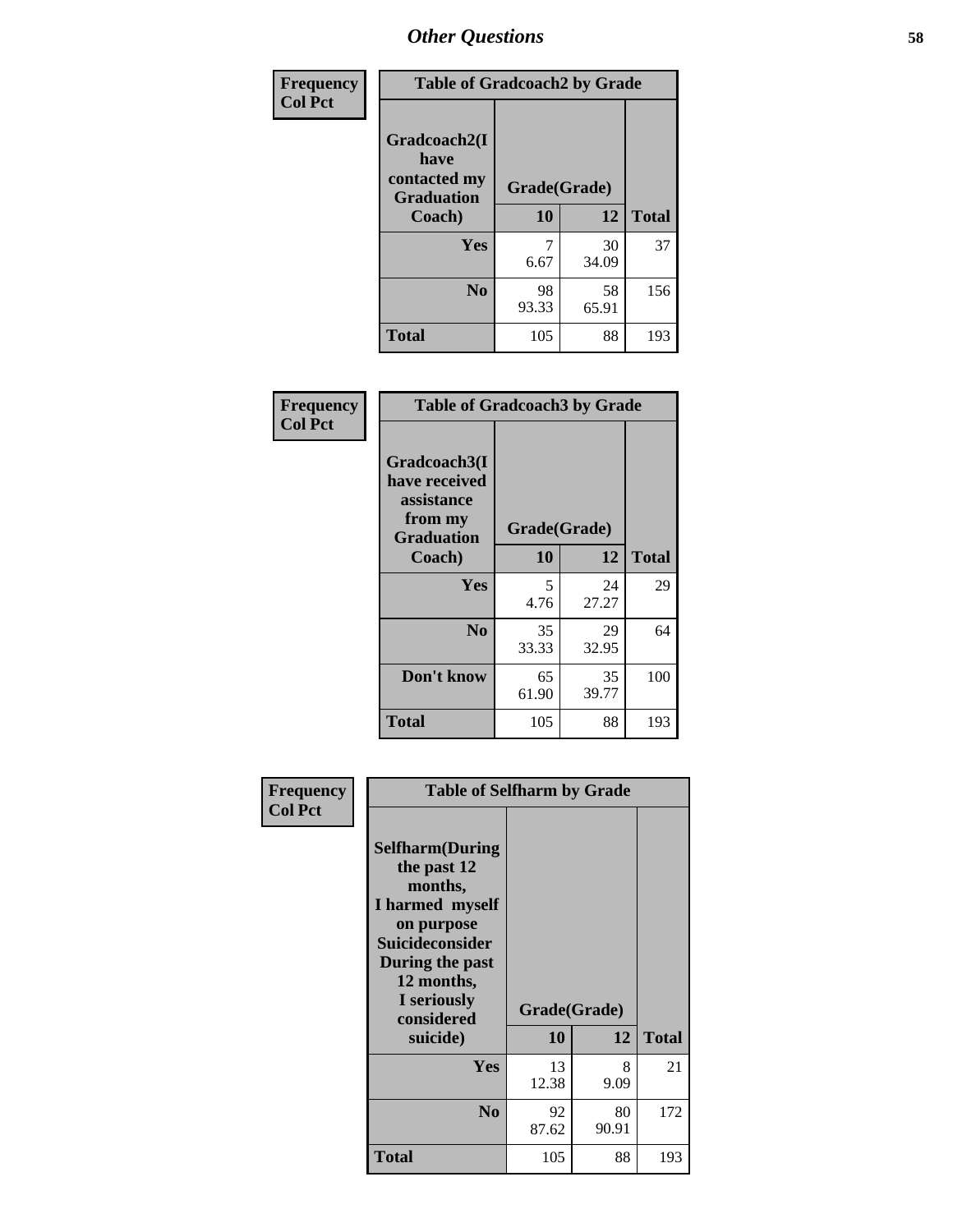| <b>Frequency</b> | <b>Table of Suicideconsider by Grade</b> |              |             |              |  |
|------------------|------------------------------------------|--------------|-------------|--------------|--|
| <b>Col Pct</b>   |                                          | Grade(Grade) |             |              |  |
|                  | Suicideconsider                          | <b>10</b>    | 12          | <b>Total</b> |  |
|                  | Yes                                      | 17<br>16.19  | 11<br>12.50 | 28           |  |
|                  | N <sub>0</sub>                           | 88<br>83.81  | 77<br>87.50 | 165          |  |
|                  | <b>Total</b>                             | 105          | 88          | 193          |  |

| Frequency      | <b>Table of Suicideattempt by Grade</b>              |              |             |              |
|----------------|------------------------------------------------------|--------------|-------------|--------------|
| <b>Col Pct</b> | Suicideattempt(I<br>have attempted<br>suicide in the | Grade(Grade) |             |              |
|                | last year)                                           | <b>10</b>    | 12          | <b>Total</b> |
|                | Yes                                                  | 3<br>2.86    | 5<br>5.68   | 8            |
|                | $\bf No$                                             | 102<br>97.14 | 83<br>94.32 | 185          |
|                | <b>Total</b>                                         | 105          | 88          | 193          |

| Frequency      | <b>Table of Instantmessaged by Grade</b>               |              |             |              |
|----------------|--------------------------------------------------------|--------------|-------------|--------------|
| <b>Col Pct</b> | Instantmessaged(I<br>have instant<br>messaged people I | Grade(Grade) |             |              |
|                | do not even know)                                      | 10           | 12          | <b>Total</b> |
|                | <b>Yes</b>                                             | 38<br>36.19  | 38<br>43.18 | 76           |
|                | N <sub>0</sub>                                         | 67<br>63.81  | 50<br>56.82 | 117          |
|                | <b>Total</b>                                           | 105          | 88          | 193          |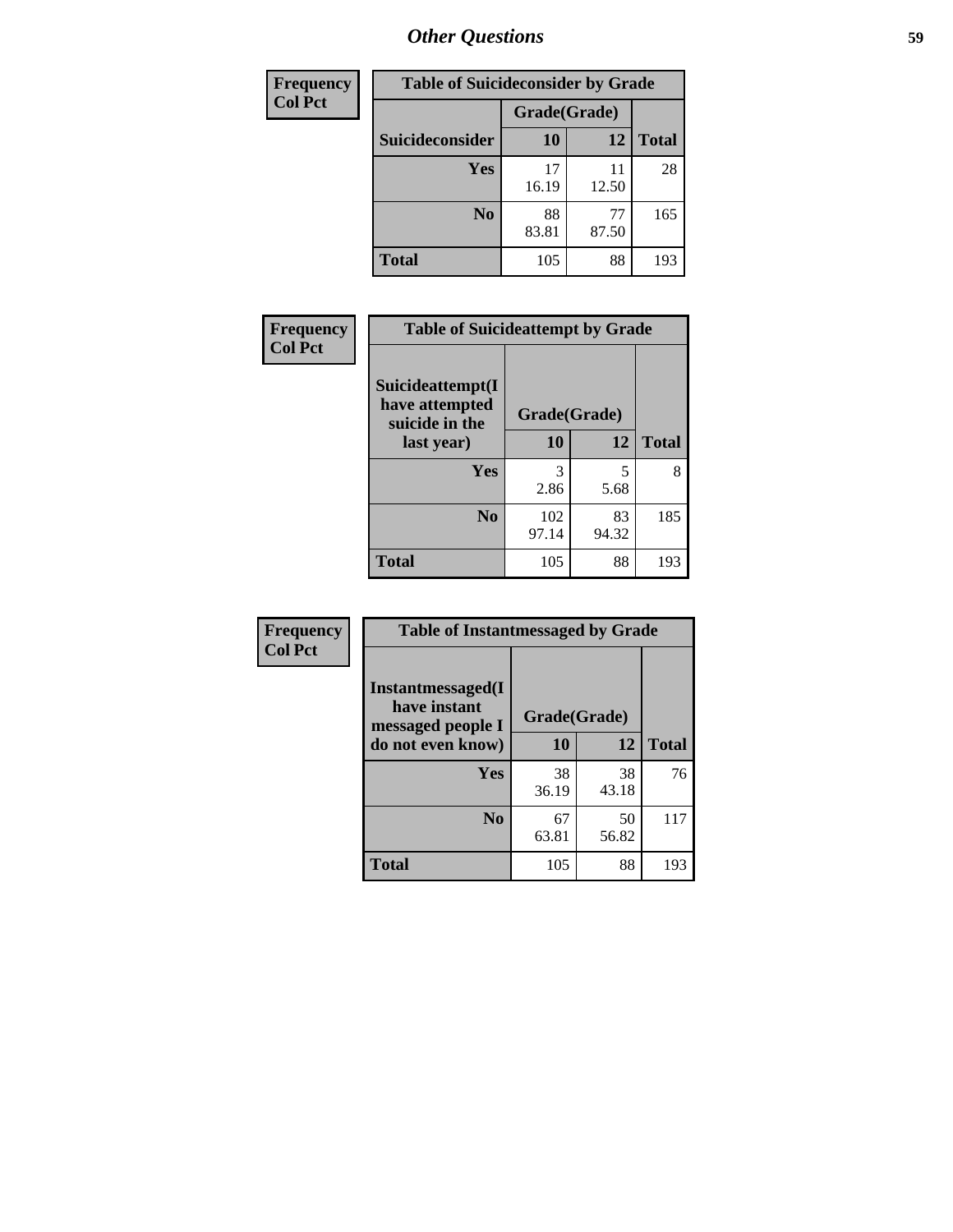| Frequency      | <b>Table of Getsalong by Grade</b>                                          |             |             |              |  |  |  |
|----------------|-----------------------------------------------------------------------------|-------------|-------------|--------------|--|--|--|
| <b>Col Pct</b> | <b>Getsalong</b> (I get<br>along with other<br>Grade(Grade)<br>students and |             |             |              |  |  |  |
|                | adults)                                                                     | 10          | 12          | <b>Total</b> |  |  |  |
|                | <b>Strongly Agree</b>                                                       | 53<br>50.48 | 44<br>50.00 | 97           |  |  |  |
|                | <b>Somewhat Agree</b>                                                       | 39<br>37.14 | 41<br>46.59 | 80           |  |  |  |
|                | <b>Somewhat Disagree</b>                                                    | 8<br>7.62   | 3<br>3.41   | 11           |  |  |  |
|                | <b>Strongly Disagree</b>                                                    | 5<br>4.76   | 0<br>0.00   | 5            |  |  |  |
|                | Total                                                                       | 105         | 88          | 193          |  |  |  |

| Frequency      | <b>Table of Safehome by Grade</b> |                           |                                     |              |  |  |  |
|----------------|-----------------------------------|---------------------------|-------------------------------------|--------------|--|--|--|
| <b>Col Pct</b> | Safehome(I feel<br>safe at home)  | Grade(Grade)<br><b>10</b> | 12                                  | <b>Total</b> |  |  |  |
|                | <b>Strongly Agree</b>             | 70<br>66.67               | 66<br>75.00                         | 136          |  |  |  |
|                | <b>Somewhat Agree</b>             | 25<br>23.81               | 15<br>17.05                         | 40           |  |  |  |
|                | <b>Somewhat Disagree</b>          | 6.67                      | 5<br>5.68                           | 12           |  |  |  |
|                | <b>Strongly Disagree</b>          | 3<br>2.86                 | $\mathcal{D}_{\mathcal{L}}$<br>2.27 | 5            |  |  |  |
|                | <b>Total</b>                      | 105                       | 88                                  | 193          |  |  |  |

| Frequency      |                                                                                     | <b>Table of Adulttalk by Grade</b> |             |              |
|----------------|-------------------------------------------------------------------------------------|------------------------------------|-------------|--------------|
| <b>Col Pct</b> | <b>Adulttalk(I</b><br>know an<br>adult at<br>school that<br>I can talk<br>with if I | Grade(Grade)                       |             |              |
|                | need help)                                                                          | 10                                 | 12          | <b>Total</b> |
|                | <b>Yes</b>                                                                          | 72<br>68.57                        | 68<br>77.27 | 140          |
|                | N <sub>0</sub>                                                                      | 33<br>31.43                        | 20<br>22.73 | 53           |
|                | <b>Total</b>                                                                        | 105                                | 88          | 193          |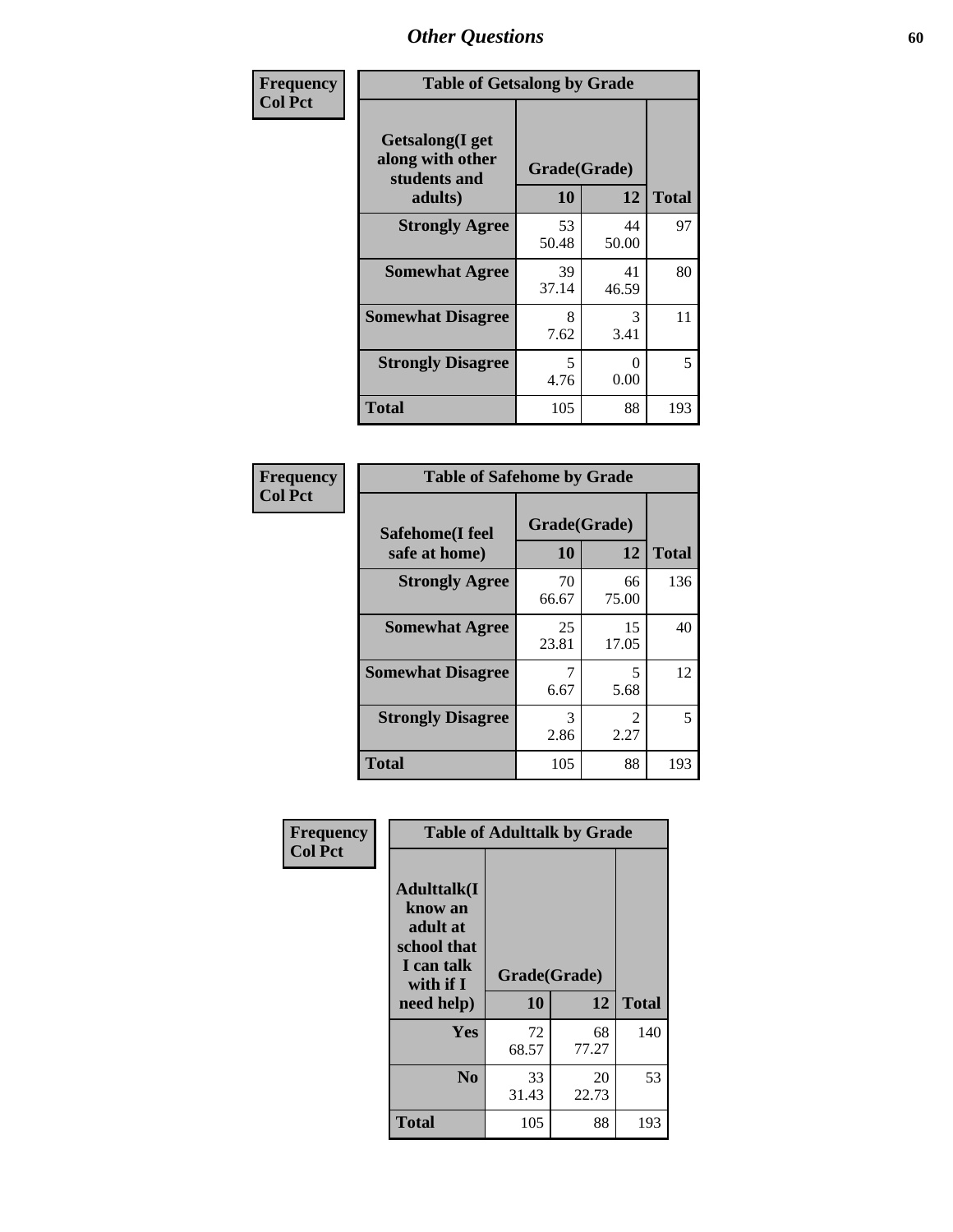**Frequency Row Pct**

| <b>Table of Grade by Tytime</b> |             |                                                                                        |                     |             |             |             |              |  |  |  |
|---------------------------------|-------------|----------------------------------------------------------------------------------------|---------------------|-------------|-------------|-------------|--------------|--|--|--|
|                                 |             | Tvtime(On an average school day,<br>how much unsupervised time do I spend watching TV) |                     |             |             |             |              |  |  |  |
|                                 |             | <b>Less that</b>                                                                       |                     | $2 - 3$     | $4 - 5$     | $6+$        |              |  |  |  |
| Grade(Grade)   None             |             |                                                                                        | hour/day   hour/day | hours/day   | hours/day   | hours/day   | <b>Total</b> |  |  |  |
| 10                              | 22<br>20.95 | 13<br>12.38                                                                            | 11<br>10.48         | 29<br>27.62 | 18<br>17.14 | 12<br>11.43 | 105          |  |  |  |
| 12                              | 19<br>21.59 | 18<br>20.45                                                                            | Q<br>10.23          | 25<br>28.41 | 10<br>11.36 | 7.95        | 88           |  |  |  |
| <b>Total</b>                    | 41          | 31                                                                                     | 20                  | 54          | 28          | 19          | 193          |  |  |  |

**Frequency Row Pct**

| <b>Table of Grade by Computertime</b> |             |                                                                                                                              |             |             |      |           |     |  |  |
|---------------------------------------|-------------|------------------------------------------------------------------------------------------------------------------------------|-------------|-------------|------|-----------|-----|--|--|
|                                       |             | Computertime (On an average school day,<br>how much unsupervised time do I spend on the computer)                            |             |             |      |           |     |  |  |
| Grade(Grade)                          | None        | <b>Less that</b><br>$2 - 3$<br>$4 - 5$<br>$6+$<br>hour/day   hour/day<br>hours/day<br>hours/day<br>hours/day<br><b>Total</b> |             |             |      |           |     |  |  |
| 10                                    | 28<br>26.67 | 22<br>20.95                                                                                                                  | 18<br>17.14 | 25<br>23.81 | 7.62 | 4<br>3.81 | 105 |  |  |
| 12                                    | 18<br>20.45 | 23<br>19<br>11<br>10<br>7.95<br>26.14<br>21.59<br>11.36<br>12.50                                                             |             |             |      |           |     |  |  |
| <b>Total</b>                          | 46          | 45                                                                                                                           | 29          | 44          | 18   | 11        | 193 |  |  |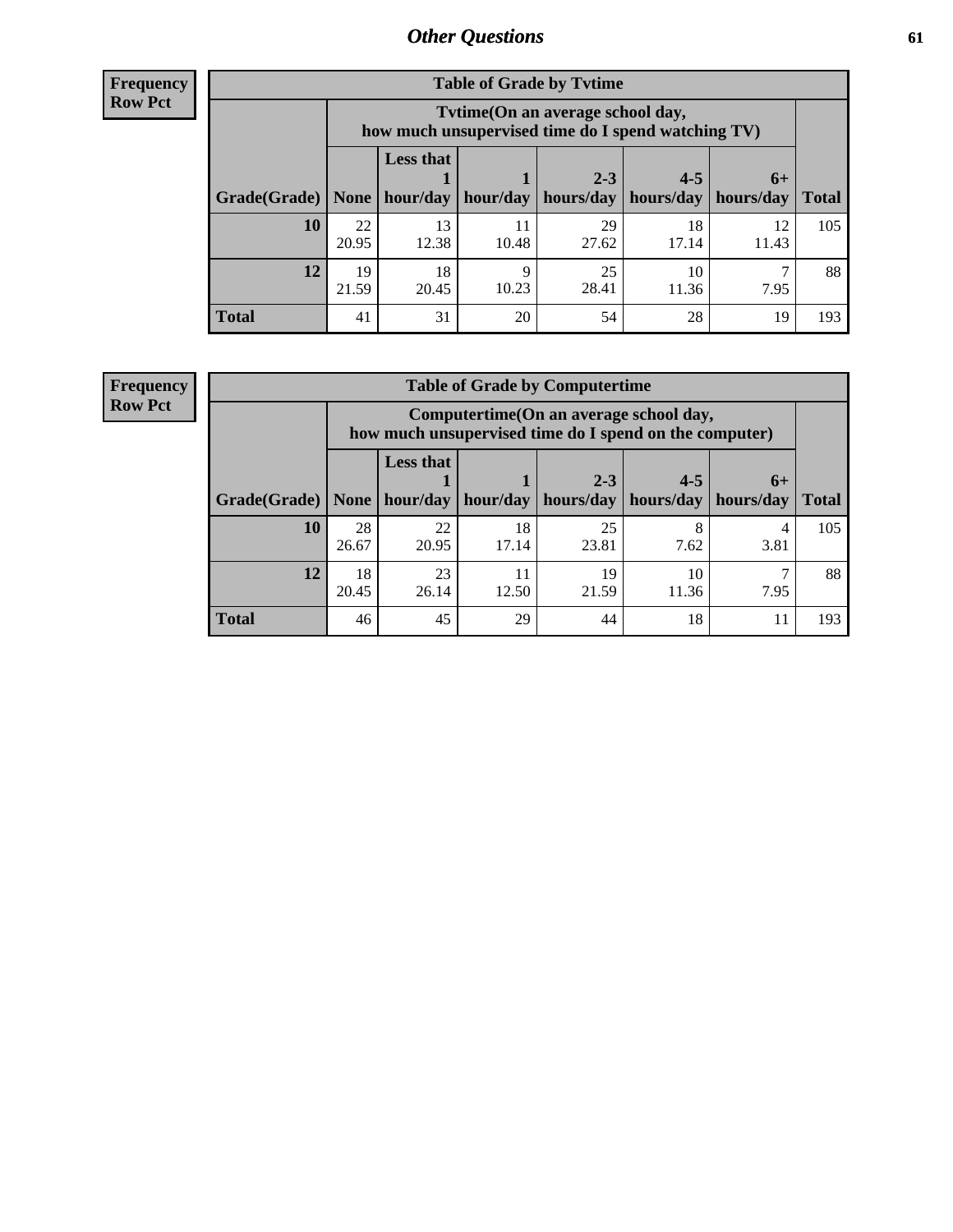#### *Questions about Driving Laws* **62** *Driving Questions were asked only of high school students.*

| <b>Frequency</b> |
|------------------|
| <b>Row Pct</b>   |

| <b>Table of Grade by License1</b> |                                                    |                                                                                                                                           |                |           |               |              |  |  |  |
|-----------------------------------|----------------------------------------------------|-------------------------------------------------------------------------------------------------------------------------------------------|----------------|-----------|---------------|--------------|--|--|--|
|                                   |                                                    | License1(During the first 6 months of driving<br>with a provisional license,<br>the only passengers who can ride with the<br>driver are:) |                |           |               |              |  |  |  |
| Grade(Grade)                      | <b>Parent or</b><br><b>Guardian</b>                | Family<br><b>Members</b>                                                                                                                  | <b>Friends</b> | Anyone    | Don't<br>Know | <b>Total</b> |  |  |  |
| 10                                | 42<br>40.00                                        | 37<br>35.24                                                                                                                               | 4<br>3.81      | 8<br>7.62 | 14<br>13.33   | 105          |  |  |  |
| 12                                | 25<br>48<br>28.41<br>1.14<br>7.95<br>7.95<br>54.55 |                                                                                                                                           |                |           |               |              |  |  |  |
| Total                             | 67                                                 | 85                                                                                                                                        | 5              | 15        | 21            | 193          |  |  |  |

| Frequency      |              | <b>Table of Grade by License2</b>                                                                        |                  |                  |                                                      |                      |              |  |  |
|----------------|--------------|----------------------------------------------------------------------------------------------------------|------------------|------------------|------------------------------------------------------|----------------------|--------------|--|--|
| <b>Row Pct</b> |              | License2(17 yr old drivers with a<br>provisional driver's license cannot<br>drive between the hours of:) |                  |                  |                                                      |                      |              |  |  |
|                | Grade(Grade) | <b>Midnight</b><br>to 6am                                                                                | 1am<br>to<br>5am | 1am<br>to<br>6am | N <sub>0</sub><br>curfew<br>for $17$<br>year<br>olds | Don't<br><b>Know</b> | <b>Total</b> |  |  |
|                | 10           | 54<br>51.43                                                                                              | 12<br>11.43      | 8<br>7.62        | 6<br>5.71                                            | 25<br>23.81          | 105          |  |  |
|                | 12           | 74<br>84.09                                                                                              | 3<br>3.41        | 4<br>4.55        | 1.14                                                 | 6<br>6.82            | 88           |  |  |
|                | <b>Total</b> | 128                                                                                                      | 15               | 12               | 7                                                    | 31                   | 193          |  |  |

| Frequency      |              | <b>Table of Grade by License3</b>                                                               |             |            |           |             |               |              |  |  |
|----------------|--------------|-------------------------------------------------------------------------------------------------|-------------|------------|-----------|-------------|---------------|--------------|--|--|
| <b>Row Pct</b> |              | License3(For drivers under the age of<br>21,<br>what level of alcohol is considered<br>$DUI$ ?) |             |            |           |             |               |              |  |  |
|                | Grade(Grade) | Any<br><b>Amount</b>                                                                            | 0.02        | 0.04       | 0.06      | 0.08        | Don't<br>know | <b>Total</b> |  |  |
|                | 10           | 26<br>24.76                                                                                     | 16<br>15.24 | 10<br>9.52 | 2<br>1.90 | 14<br>13.33 | 37<br>35.24   | 105          |  |  |
|                | 12           | 30<br>34.09                                                                                     | 14<br>15.91 | 8<br>9.09  | 6<br>6.82 | 8<br>9.09   | 22<br>25.00   | 88           |  |  |
|                | <b>Total</b> | 56                                                                                              | 30          | 18         | 8         | 22          | 59            | 193          |  |  |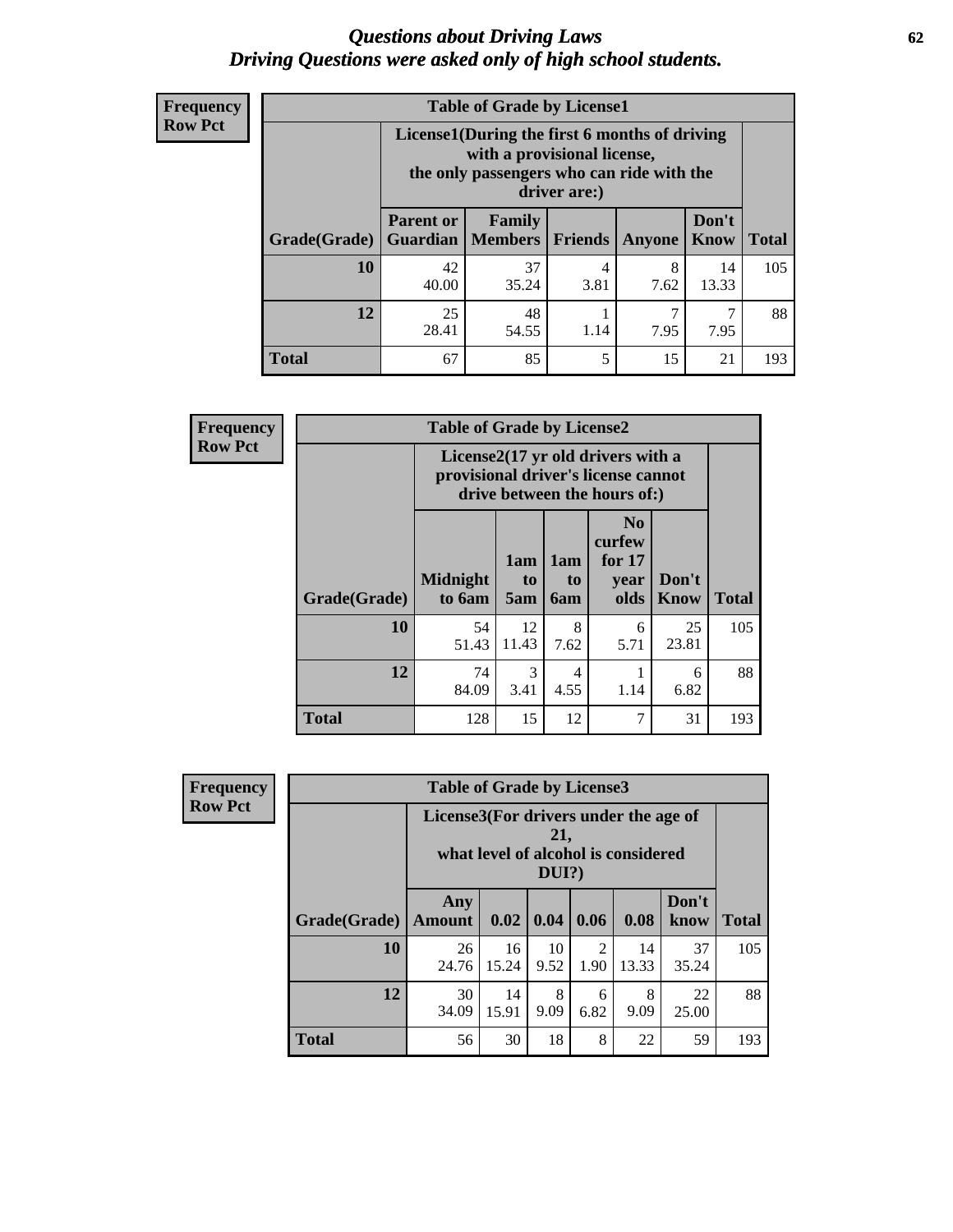#### *Questions about Driving Laws* **63** *Driving Questions were asked only of high school students.*

**Frequency Row Pct**

| <b>Table of Grade by License4</b> |             |                                                                                                                                                                                                                                                                                       |             |           |           |             |     |  |
|-----------------------------------|-------------|---------------------------------------------------------------------------------------------------------------------------------------------------------------------------------------------------------------------------------------------------------------------------------------|-------------|-----------|-----------|-------------|-----|--|
|                                   |             | License4(A driver under 21 automatically<br>loses his/her license if caught exceeding the<br>posted speet limit by:)<br>Can't<br>lose<br><b>Depends</b><br>license<br>$15+$<br>$25+$<br>$35+$<br>Don't<br>for<br><b>on</b><br>speeding<br><b>Total</b><br>mph<br>know<br>mph<br>judge |             |           |           |             |     |  |
| Grade(Grade)                      | mph         |                                                                                                                                                                                                                                                                                       |             |           |           |             |     |  |
| 10                                | 23<br>21.90 | 14<br>13.33                                                                                                                                                                                                                                                                           | 11<br>10.48 | 7<br>6.67 | 7<br>6.67 | 43<br>40.95 | 105 |  |
| 12                                | 17<br>19.32 | 23<br>9<br>11<br>24<br>4<br>26.14<br>10.23<br>4.55<br>12.50<br>27.27                                                                                                                                                                                                                  |             |           |           |             |     |  |
| <b>Total</b>                      | 40          | 37                                                                                                                                                                                                                                                                                    | 20          | 18        | 11        | 67          | 193 |  |

| Frequency      | <b>Table of Grade by License5</b> |             |                                                                                                                                      |                     |              |
|----------------|-----------------------------------|-------------|--------------------------------------------------------------------------------------------------------------------------------------|---------------------|--------------|
| <b>Row Pct</b> |                                   |             | License5(A)<br>Georgia teenager<br>with family<br>connections or a<br>good lawyer can<br>break a teen<br>driving law and<br>license) | keep their driver's |              |
|                | Grade(Grade)                      | Yes         | N <sub>0</sub>                                                                                                                       | Don't<br>know       | <b>Total</b> |
|                | 10                                | 6<br>5.71   | 60<br>57.14                                                                                                                          | 39<br>37.14         | 105          |
|                | 12                                | 19<br>21.59 | 45<br>51.14                                                                                                                          | 24<br>27.27         | 88           |
|                | Total                             | 25          | 105                                                                                                                                  | 63                  | 193          |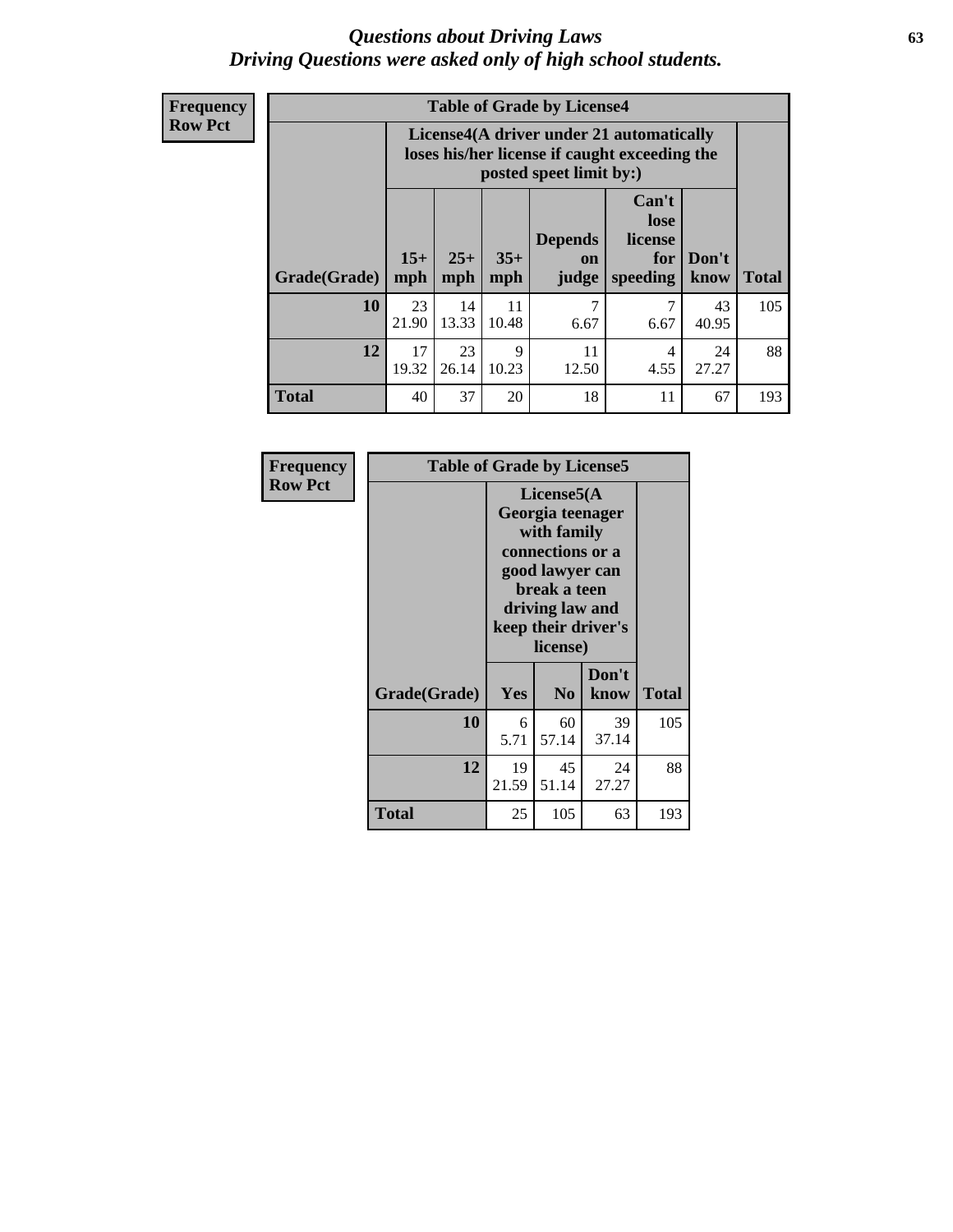#### *Questions about Driving Laws* **64** *Driving Questions were asked only of high school students.*

| <b>Frequency</b> | <b>Table of Grade by License6</b> |                                                                                                                                                 |                |               |              |
|------------------|-----------------------------------|-------------------------------------------------------------------------------------------------------------------------------------------------|----------------|---------------|--------------|
| <b>Row Pct</b>   |                                   | License <sub>6</sub> (I know a<br>friend or<br>classmate that<br>broke a teen<br>driving law,<br>but was allowed to<br>keep his/her<br>license) |                |               |              |
|                  | Grade(Grade)                      | <b>Yes</b>                                                                                                                                      | N <sub>0</sub> | Don't<br>know | <b>Total</b> |
|                  | 10                                | 26<br>24.76                                                                                                                                     | 50<br>47.62    | 29<br>27.62   | 105          |
|                  | 12                                | 31<br>37<br>20<br>22.73<br>35.23<br>42.05                                                                                                       |                |               | 88           |
|                  | <b>Total</b>                      | 57                                                                                                                                              | 87             | 49            | 193          |

| <b>Frequency</b> | <b>Table of Grade by License7</b> |                                                                             |                                                                                               |                                                   |                        |              |  |
|------------------|-----------------------------------|-----------------------------------------------------------------------------|-----------------------------------------------------------------------------------------------|---------------------------------------------------|------------------------|--------------|--|
| <b>Row Pct</b>   |                                   |                                                                             | License7(A student under the age of 18 cam loser<br>his/her driving privileges if he or she:) |                                                   |                        |              |  |
|                  | Grade(Grade)                      | <b>Have</b><br>more than<br>10<br>unexcused<br>absences<br>per school<br>yr | Drop out<br>without  <br>graduating                                                           | <b>Bring</b><br>alcohol/drugs/weapon<br>to school | All of<br>the<br>above | <b>Total</b> |  |
|                  | <b>10</b>                         | 19<br>18.10                                                                 | 10<br>9.52                                                                                    | 4<br>3.81                                         | 72<br>68.57            | 105          |  |
|                  | 12                                | 12<br>13.64                                                                 | 6<br>6.82                                                                                     | 3<br>3.41                                         | 67<br>76.14            | 88           |  |
|                  | <b>Total</b>                      | 31                                                                          | 16                                                                                            | 7                                                 | 139                    | 193          |  |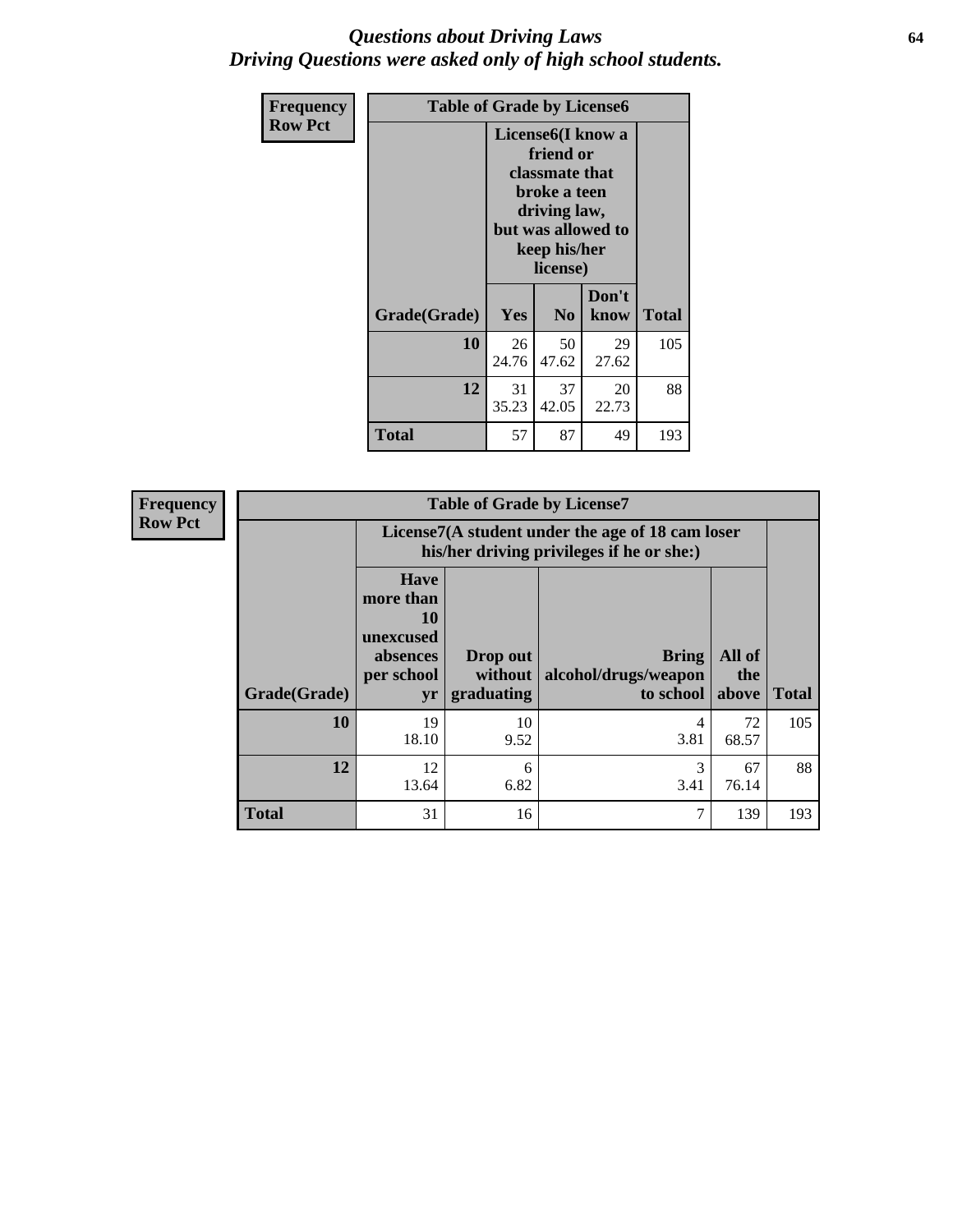# *Select Results by Gender* **65**

| Frequency      | <b>Table of SchoolClimate2 by Gender</b>          |                                 |             |                |
|----------------|---------------------------------------------------|---------------------------------|-------------|----------------|
| <b>Col Pct</b> | SchoolClimate2(I<br>feel successful at<br>school) | Gender(Gender)<br><b>Female</b> | <b>Male</b> | <b>Total</b>   |
|                | <b>Strongly Agree</b>                             | 45<br>42.45                     | 34<br>39.08 | 79             |
|                | <b>Somewhat Agree</b>                             | 51<br>48.11                     | 45<br>51.72 | 96             |
|                | <b>Somewhat Disagree</b>                          | 6.60                            | 4<br>4.60   | 11             |
|                | <b>Strongly Disagree</b>                          | 3<br>2.83                       | 4<br>4.60   | $\overline{7}$ |
|                | <b>Total</b>                                      | 106                             | 87          | 193            |

| <b>Frequency</b> | <b>Table of SchoolClimate6 by Gender</b>                 |                                 |              |     |  |
|------------------|----------------------------------------------------------|---------------------------------|--------------|-----|--|
| <b>Col Pct</b>   | <b>SchoolClimate6(Teachers</b><br>treat me with respect) | Gender(Gender)<br><b>Female</b> | <b>Total</b> |     |  |
|                  | <b>Strongly Agree</b>                                    | 42<br>39.62                     | 36<br>41.38  | 78  |  |
|                  | <b>Somewhat Agree</b>                                    | 41<br>38.68                     | 34<br>39.08  | 75  |  |
|                  | <b>Somewhat Disagree</b>                                 | 15<br>14.15                     | 13<br>14.94  | 28  |  |
|                  | <b>Strongly Disagree</b>                                 | 8<br>7.55                       | 4<br>4.60    | 12  |  |
|                  | <b>Total</b>                                             | 106                             | 87           | 193 |  |

| <b>Frequency</b> | <b>Table of SchoolClimate8 by Gender</b>                                             |                                 |              |     |
|------------------|--------------------------------------------------------------------------------------|---------------------------------|--------------|-----|
| <b>Col Pct</b>   | <b>SchoolClimate8(Students</b><br>are frequently<br>recognized for good<br>behavior) | Gender(Gender)<br><b>Female</b> | <b>Total</b> |     |
|                  |                                                                                      |                                 | <b>Male</b>  |     |
|                  | <b>Strongly Agree</b>                                                                | 25<br>23.58                     | 13<br>14.94  | 38  |
|                  | <b>Somewhat Agree</b>                                                                | 43<br>40.57                     | 37<br>42.53  | 80  |
|                  | <b>Somewhat Disagree</b>                                                             | 21<br>19.81                     | 25<br>28.74  | 46  |
|                  | <b>Strongly Disagree</b>                                                             | 17<br>16.04                     | 12<br>13.79  | 29  |
|                  | Total                                                                                | 106                             | 87           | 193 |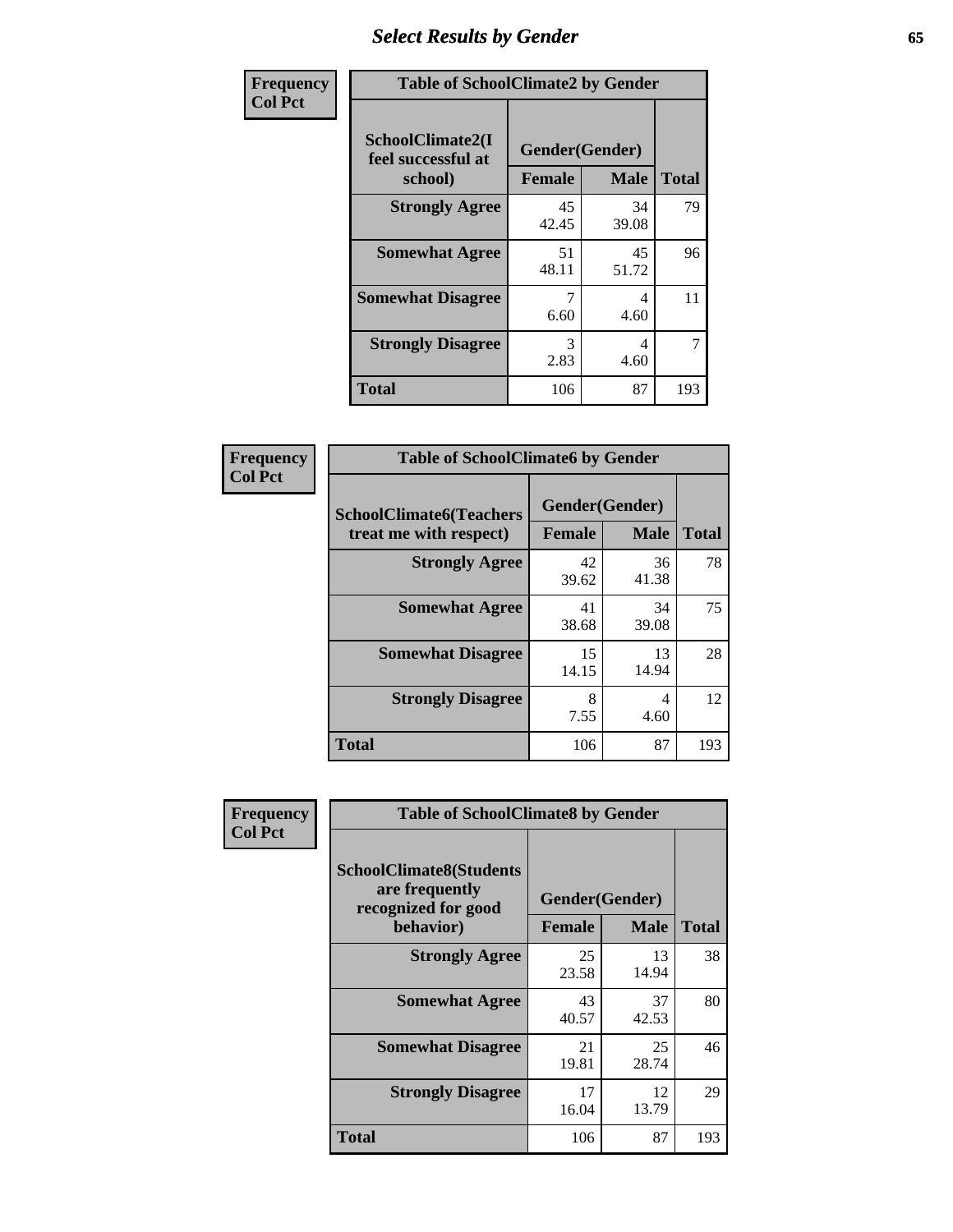# *Select Results by Gender* **66**

| <b>Frequency</b> | <b>Table of Gender by Dropout</b> |                                                                        |                |              |
|------------------|-----------------------------------|------------------------------------------------------------------------|----------------|--------------|
| <b>Row Pct</b>   |                                   | Dropout(I<br>have<br>thought<br>about<br>dropping<br>out of<br>school) |                |              |
|                  | Gender(Gender)                    | Yes                                                                    | N <sub>0</sub> | <b>Total</b> |
|                  | <b>Female</b>                     | 31<br>29.25                                                            | 75<br>70.75    | 106          |
|                  | <b>Male</b>                       | 34<br>39.08                                                            | 53<br>60.92    | 87           |
|                  | <b>Total</b>                      | 65                                                                     | 128            | 193          |

| <b>Frequency</b> | <b>Table of Gender by Dropoutreason</b> |                                                                     |              |                          |                                |              |              |
|------------------|-----------------------------------------|---------------------------------------------------------------------|--------------|--------------------------|--------------------------------|--------------|--------------|
| <b>Row Pct</b>   |                                         | Dropoutreason (If I dropped out the<br>reason would most likely be) |              |                          |                                |              |              |
|                  | <b>Gender(Gender)</b>                   | Won't<br><b>Drop</b><br>out                                         | <b>Bored</b> | Family<br><b>Reasons</b> | <b>Being</b><br><b>Bullied</b> | <b>Other</b> | <b>Total</b> |
|                  | <b>Female</b>                           | 61<br>57.55                                                         | 16<br>15.09  | $\mathbf Q$<br>8.49      | っ<br>1.89                      | 18<br>16.98  | 106          |
|                  | <b>Male</b>                             | 41<br>47.13                                                         | 14<br>16.09  | 4<br>4.60                | 5.75                           | 23<br>26.44  | 87           |
|                  | <b>Total</b>                            | 102                                                                 | 30           | 13                       | 7                              | 41           | 193          |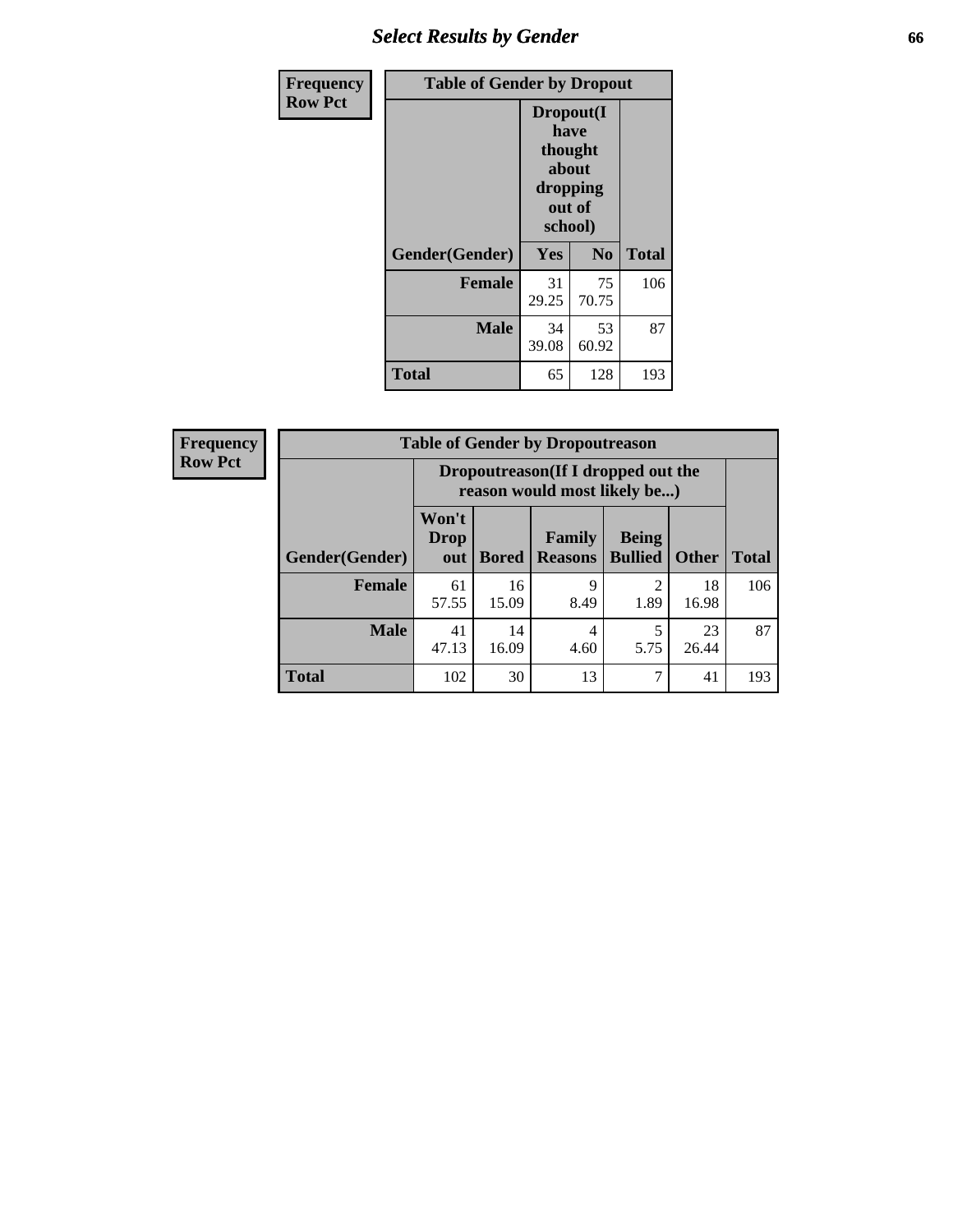*School Safety* **67**

| Frequency      | <b>Table of Gender by Bullied2</b> |                 |                |              |  |
|----------------|------------------------------------|-----------------|----------------|--------------|--|
| <b>Row Pct</b> |                                    | <b>Bullied2</b> |                |              |  |
|                | Gender(Gender)                     | Yes             | N <sub>0</sub> | <b>Total</b> |  |
|                | <b>Female</b>                      | Q<br>8.49       | 97<br>91.51    | 106          |  |
|                | <b>Male</b>                        | 12<br>13.79     | 75<br>86.21    | 87           |  |
|                | <b>Total</b>                       | 21              | 172            | 193          |  |

| Frequency      | <b>Table of Gender by Bulliedothers2</b> |                       |                |              |
|----------------|------------------------------------------|-----------------------|----------------|--------------|
| <b>Row Pct</b> |                                          | <b>Bulliedothers2</b> |                |              |
|                | Gender(Gender)                           | Yes                   | N <sub>0</sub> | <b>Total</b> |
|                | <b>Female</b>                            | 5<br>4.72             | 101<br>95.28   | 106          |
|                | <b>Male</b>                              | 8.05                  | 80<br>91.95    | 87           |
|                | Total                                    | 12                    | 181            | 193          |

| Frequency      | <b>Table of Gender by Weaponschool2</b> |                      |                |              |
|----------------|-----------------------------------------|----------------------|----------------|--------------|
| <b>Row Pct</b> |                                         | <b>Weaponschool2</b> |                |              |
|                | Gender(Gender)                          | Yes                  | N <sub>0</sub> | <b>Total</b> |
|                | <b>Female</b>                           | 1.89                 | 104<br>98.11   | 106          |
|                | <b>Male</b>                             | 4.60                 | 83<br>95.40    | 87           |
|                | <b>Total</b>                            | 6                    | 187            | 193          |

| Frequency      | <b>Table of Gender by Absentunsafe2</b> |               |                |              |
|----------------|-----------------------------------------|---------------|----------------|--------------|
| <b>Row Pct</b> |                                         | Absentunsafe2 |                |              |
|                | Gender(Gender)                          | Yes           | N <sub>0</sub> | <b>Total</b> |
|                | <b>Female</b>                           | 4.72          | 101<br>95.28   | 106          |
|                | <b>Male</b>                             | 5.75          | 82<br>94.25    | 87           |
|                | <b>Total</b>                            | 10            | 183            | 193          |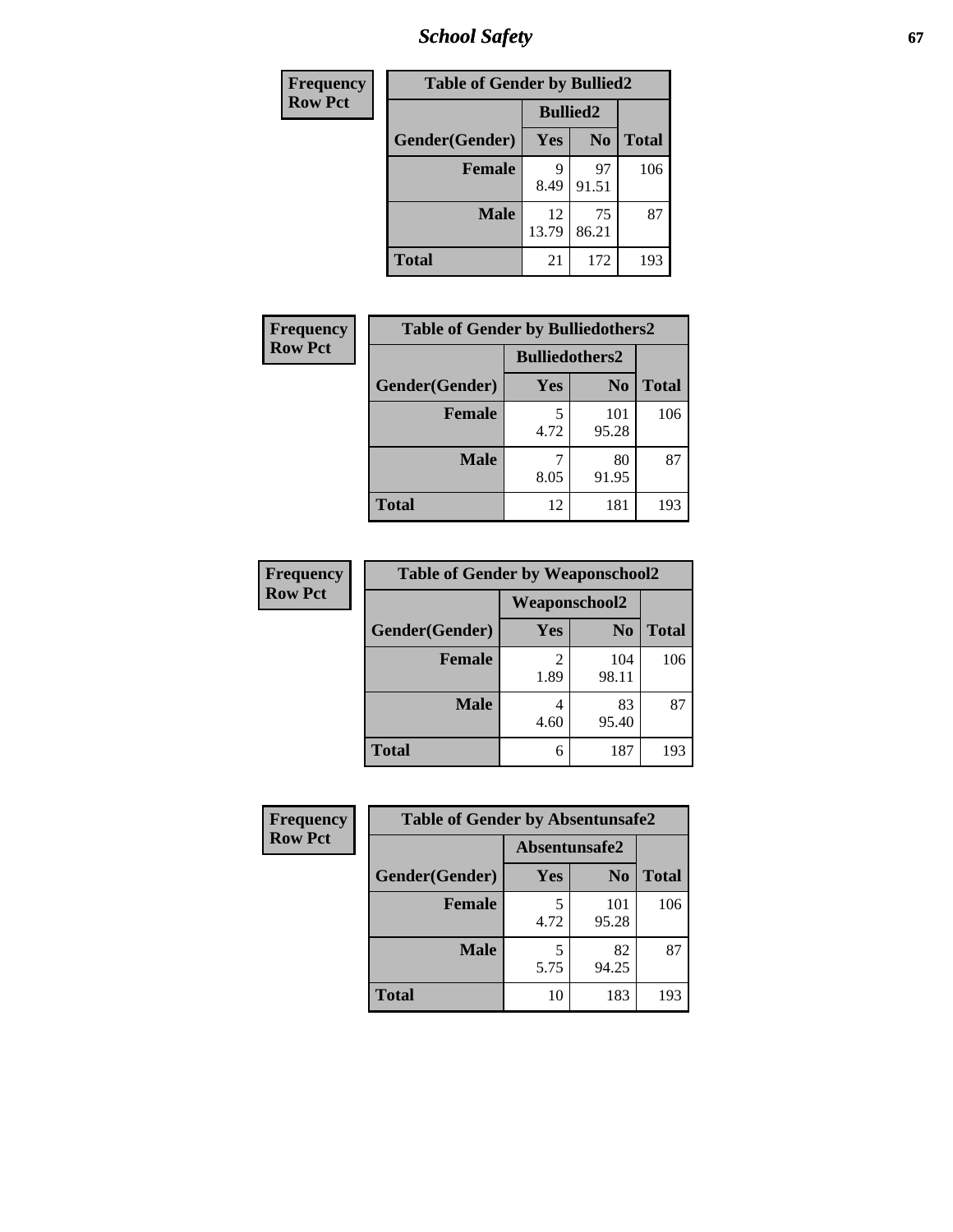*School Safety* **68**

| Frequency      | <b>Table of Gender by Gangself</b> |                                                                                                |                |              |
|----------------|------------------------------------|------------------------------------------------------------------------------------------------|----------------|--------------|
| <b>Row Pct</b> |                                    | Gangself(I<br>have<br>participated<br>in illegal gang<br>activities in<br>the past 30<br>days) |                |              |
|                | Gender(Gender)                     | Yes                                                                                            | N <sub>0</sub> | <b>Total</b> |
|                | <b>Female</b>                      | 6<br>5.66                                                                                      | 100<br>94.34   | 106          |
|                | <b>Male</b>                        | 5<br>5.75                                                                                      | 82<br>94.25    | 87           |
|                | <b>Total</b>                       | 11                                                                                             | 182            | 193          |

| Frequency      | <b>Table of Gender by Gangpeers</b> |                                                                                                                             |                |              |
|----------------|-------------------------------------|-----------------------------------------------------------------------------------------------------------------------------|----------------|--------------|
| <b>Row Pct</b> |                                     | <b>Gangpeers</b> (I<br>have friends<br>who have<br>participated<br>in illegal gang<br>activities in<br>the past 30<br>days) |                |              |
|                | Gender(Gender)                      | Yes                                                                                                                         | N <sub>0</sub> | <b>Total</b> |
|                | <b>Female</b>                       | 20<br>18.87                                                                                                                 | 86<br>81.13    | 106          |
|                | <b>Male</b>                         | 21<br>24.14                                                                                                                 | 66<br>75.86    | 87           |
|                | <b>Total</b>                        | 41                                                                                                                          | 152            | 193          |

| Frequency      | <b>Table of Gender by Pickedon2</b> |             |                |              |
|----------------|-------------------------------------|-------------|----------------|--------------|
| <b>Row Pct</b> |                                     | Pickedon2   |                |              |
|                | Gender(Gender)                      | Yes         | N <sub>0</sub> | <b>Total</b> |
|                | <b>Female</b>                       | 39<br>36.79 | 67<br>63.21    | 106          |
|                | <b>Male</b>                         | 38<br>43.68 | 49<br>56.32    | 87           |
|                | <b>Total</b>                        | 77          | 116            | 193          |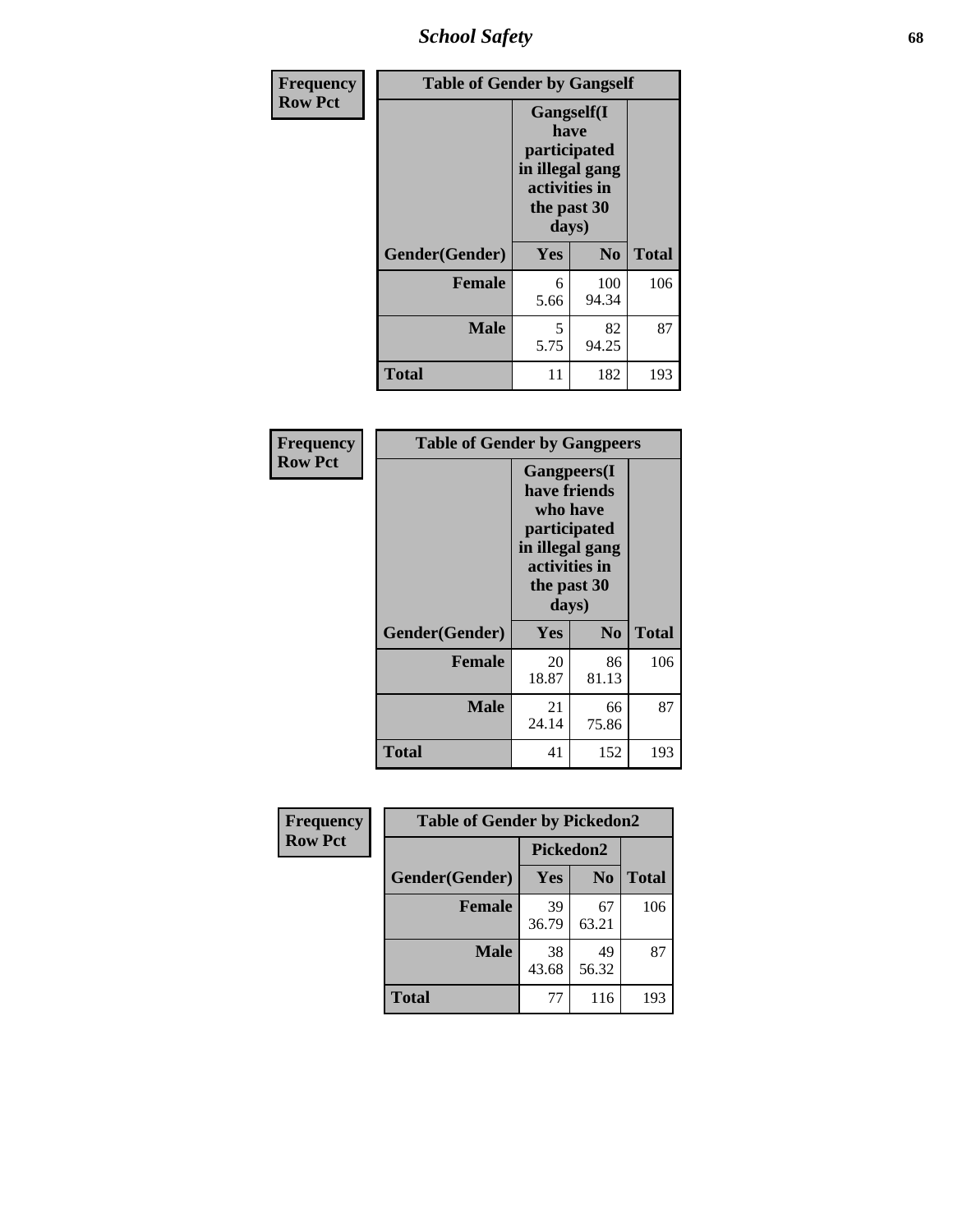*School Safety* **69**

| <b>Frequency</b> | <b>Table of Gender by Safeschool2</b> |             |                |              |
|------------------|---------------------------------------|-------------|----------------|--------------|
| <b>Row Pct</b>   |                                       | Safeschool2 |                |              |
|                  | Gender(Gender)                        | <b>Yes</b>  | N <sub>0</sub> | <b>Total</b> |
|                  | <b>Female</b>                         | 55<br>51.89 | 51<br>48.11    | 106          |
|                  | <b>Male</b>                           | 49<br>56.32 | 38<br>43.68    | 87           |
|                  | <b>Total</b>                          | 104         | 89             | 193          |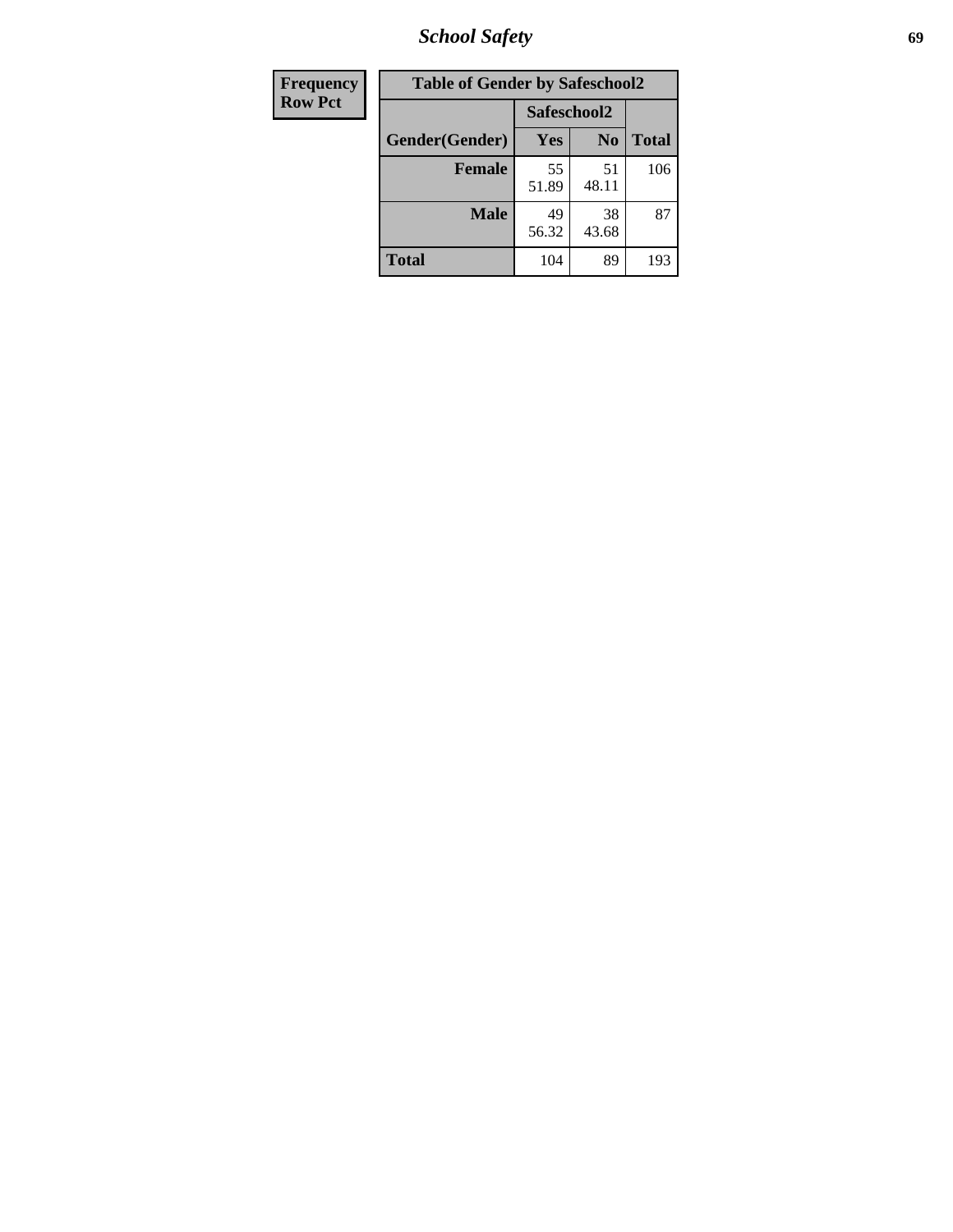# *Incidence of Drug Use* **70**

| <b>Frequency</b> | <b>Table of Gender by AlcoholAlt</b> |                                          |                |              |
|------------------|--------------------------------------|------------------------------------------|----------------|--------------|
| <b>Row Pct</b>   |                                      | AlcoholAlt(Alcohol<br>use, past 30 days) |                |              |
|                  | Gender(Gender)                       | Yes                                      | N <sub>0</sub> | <b>Total</b> |
|                  | <b>Female</b>                        | 20<br>18.87                              | 86<br>81.13    | 106          |
|                  | <b>Male</b>                          | 21<br>24.14                              | 66<br>75.86    | 87           |
|                  | <b>Total</b>                         | 41                                       | 152            | 193          |

| <b>Frequency</b> | <b>Table of Gender by TobaccoAny</b> |                                          |                |              |
|------------------|--------------------------------------|------------------------------------------|----------------|--------------|
| <b>Row Pct</b>   |                                      | TobaccoAny(Tobacco<br>use, past 30 days) |                |              |
|                  | Gender(Gender)                       | Yes                                      | N <sub>0</sub> | <b>Total</b> |
|                  | <b>Female</b>                        | 16<br>15.09                              | 90<br>84.91    | 106          |
|                  | <b>Male</b>                          | 18<br>20.69                              | 69<br>79.31    | 87           |
|                  | <b>Total</b>                         | 34                                       | 159            | 193          |

| <b>Frequency</b> | <b>Table of Gender by MarijuanaAlt</b>       |             |                |              |
|------------------|----------------------------------------------|-------------|----------------|--------------|
| <b>Row Pct</b>   | MarijuanaAlt(Marijuana<br>use, past 30 days) |             |                |              |
|                  | Gender(Gender)                               | <b>Yes</b>  | N <sub>0</sub> | <b>Total</b> |
|                  | <b>Female</b>                                | 14<br>13.21 | 92<br>86.79    | 106          |
|                  | <b>Male</b>                                  | 11<br>12.64 | 76<br>87.36    | 87           |
|                  | <b>Total</b>                                 | 25          | 168            | 193          |

| <b>Frequency</b> | <b>Table of Gender by OtherDrugAny</b> |                                                      |                |              |
|------------------|----------------------------------------|------------------------------------------------------|----------------|--------------|
| <b>Row Pct</b>   |                                        | <b>OtherDrugAny(Other</b><br>drug use, past 30 days) |                |              |
|                  | Gender(Gender)                         | <b>Yes</b>                                           | N <sub>0</sub> | <b>Total</b> |
|                  | <b>Female</b>                          | 6.60                                                 | 99<br>93.40    | 106          |
|                  | <b>Male</b>                            | 10<br>11.49                                          | 77<br>88.51    | 87           |
|                  | <b>Total</b>                           | 17                                                   | 176            | 193          |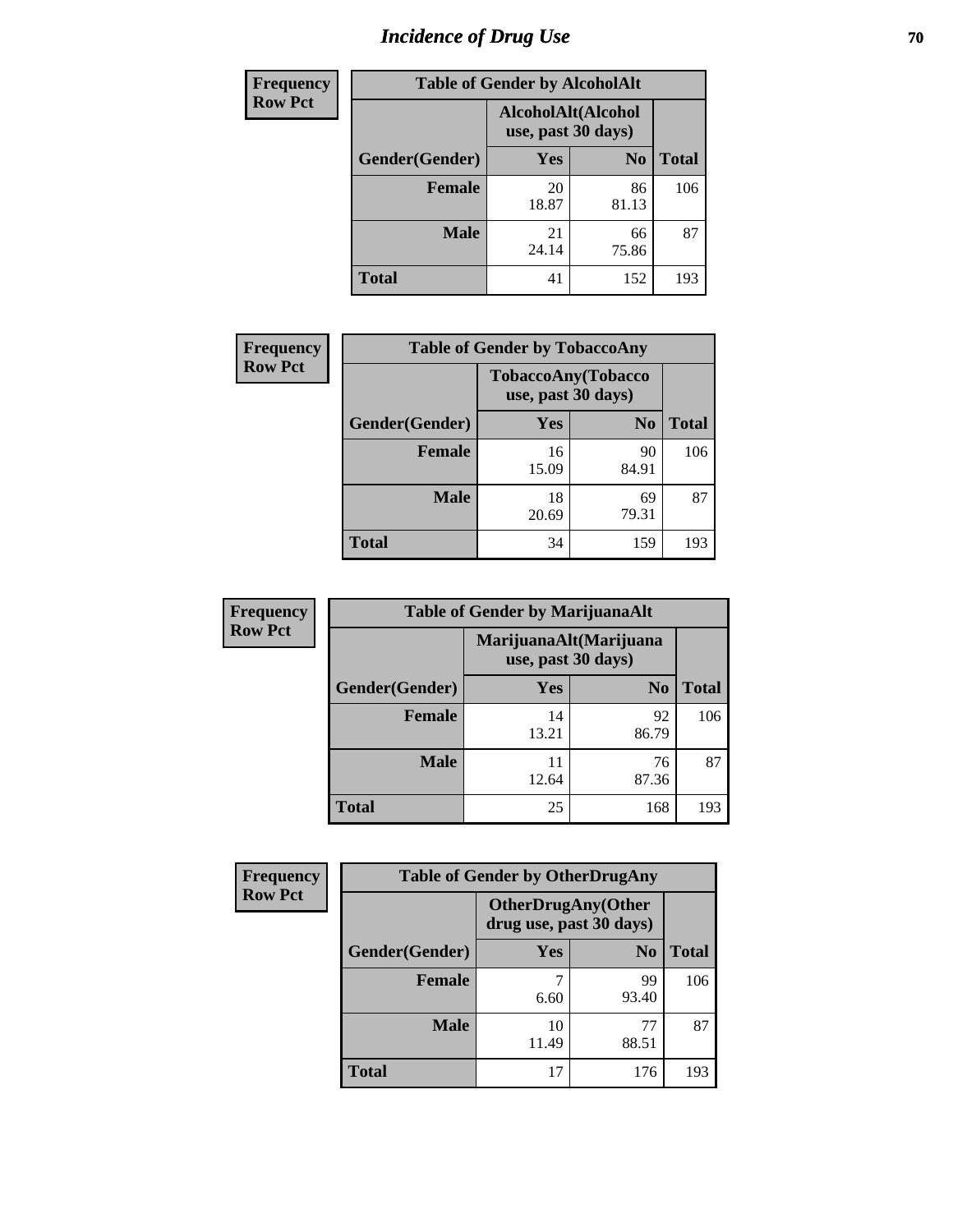### *Average Age at Onset of Use* **71** *Results for "Average Age at Onset of Use" questions exclude students who said they did not use that substance*

#### **Gender=Female**

| <b>Variable</b>    | <b>Label</b>                                                       | <b>Mean</b> |
|--------------------|--------------------------------------------------------------------|-------------|
| Alcoholinit2       | I started using alcohol when I was                                 | 14.25       |
| Cigarettesinit2    | I started smoking tobacco when I was                               | 13.57       |
| Smokelessinit2     | I started chewing tobacco when I was                               | 14.25       |
| Marijuanainit2     | I started using marijuana when I was                               | 14.44       |
| Cocaineinit2       | I started using cocaine when I was                                 | 14.00       |
| Inhalantsinit2     | I started using inhalants when I was                               |             |
| Steroidsinit2      | I started using steroids when I was                                |             |
| Ecstasyinit2       | I started using ecstasy when I was                                 | 13.67       |
| Methinit2          | I started using methamphetamines when I was                        | 14.00       |
| Hallucinogensinit2 | I started using hallucinogens when I was                           | 16.00       |
| Prescription in t2 | I started using prescription drugs not prescribed to me when I was | 13.13       |

#### **Gender=Male**

| <b>Variable</b>    | Label                                                              | <b>Mean</b> |
|--------------------|--------------------------------------------------------------------|-------------|
| Alcoholinit2       | I started using alcohol when I was                                 | 13.28       |
| Cigarettesinit2    | I started smoking tobacco when I was                               | 13.42       |
| Smokelessinit2     | I started chewing tobacco when I was                               | 13.06       |
| Marijuanainit2     | I started using marijuana when I was                               | 14.39       |
| Cocaineinit2       | I started using cocaine when I was                                 | 12.33       |
| Inhalantsinit2     | I started using inhalants when I was                               | 14.00       |
| Steroidsinit2      | I started using steroids when I was                                | 15.00       |
| Ecstasyinit2       | I started using ecstasy when I was                                 | 15.25       |
| Methinit2          | I started using methamphetamines when I was                        | 15.33       |
| Hallucinogensinit2 | I started using hallucinogens when I was                           | 13.67       |
| Prescriptioninit2  | I started using prescription drugs not prescribed to me when I was | 12.63       |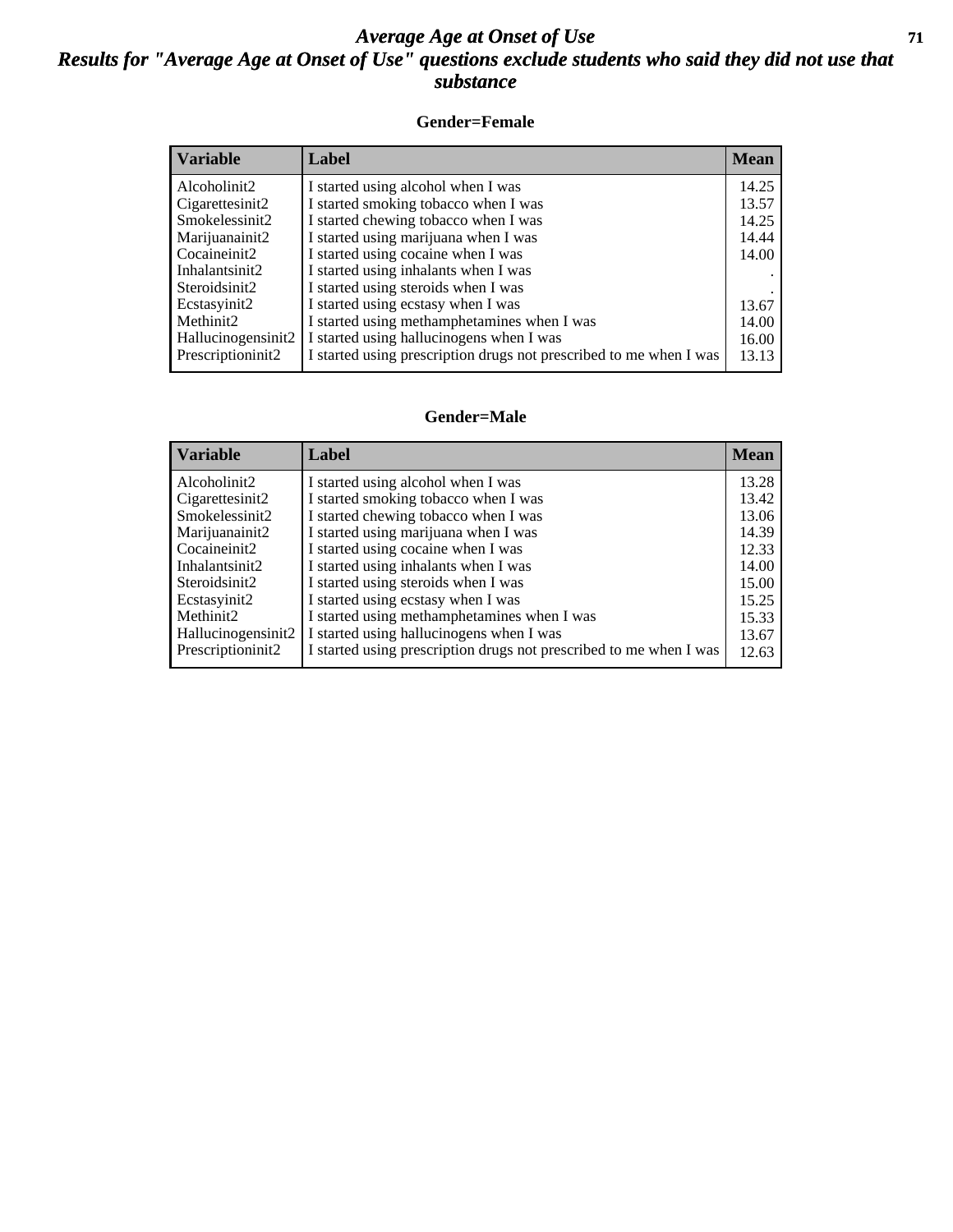# *I Think These Drugs are Harmful* **72**

| <b>Frequency</b> | <b>Table of Gender by Alcoholharmdich</b> |                  |                               |              |
|------------------|-------------------------------------------|------------------|-------------------------------|--------------|
| <b>Row Pct</b>   |                                           | think alcohol is | Alcoholharmdich(I<br>harmful) |              |
|                  | Gender(Gender)                            | <b>Yes</b>       | N <sub>0</sub>                | <b>Total</b> |
|                  | <b>Female</b>                             | 82<br>77.36      | 24<br>22.64                   | 106          |
|                  | <b>Male</b>                               | 71<br>81.61      | 16<br>18.39                   | 87           |
|                  | <b>Total</b>                              | 153              | 40                            | 193          |

| Frequency      | <b>Table of Gender by Tobaccoharmdich</b> |                  |                               |              |
|----------------|-------------------------------------------|------------------|-------------------------------|--------------|
| <b>Row Pct</b> |                                           | think tobacco is | Tobaccoharmdich(I<br>harmful) |              |
|                | Gender(Gender)                            | <b>Yes</b>       | N <sub>0</sub>                | <b>Total</b> |
|                | <b>Female</b>                             | 97<br>91.51      | 9<br>8.49                     | 106          |
|                | <b>Male</b>                               | 84<br>96.55      | 3<br>3.45                     | 87           |
|                | <b>Total</b>                              | 181              | 12                            | 193          |

| Frequency      | <b>Table of Gender by Marijuanaharmdich</b> |                                                       |                |              |  |
|----------------|---------------------------------------------|-------------------------------------------------------|----------------|--------------|--|
| <b>Row Pct</b> |                                             | Marijuanaharmdich(I<br>think marijuana is<br>harmful) |                |              |  |
|                | Gender(Gender)                              | <b>Yes</b>                                            | N <sub>0</sub> | <b>Total</b> |  |
|                | <b>Female</b>                               | 82<br>77.36                                           | 24<br>22.64    | 106          |  |
|                | <b>Male</b>                                 | 63<br>72.41                                           | 24<br>27.59    | 87           |  |
|                | <b>Total</b>                                | 145                                                   | 48             | 193          |  |

| Frequency      | <b>Table of Gender by Otherdrugharmdich</b> |                                                          |                |              |  |
|----------------|---------------------------------------------|----------------------------------------------------------|----------------|--------------|--|
| <b>Row Pct</b> |                                             | Otherdrugharmdich(I<br>think other drugs are<br>harmful) |                |              |  |
|                | Gender(Gender)                              | <b>Yes</b>                                               | N <sub>0</sub> | <b>Total</b> |  |
|                | <b>Female</b>                               | 99<br>93.40                                              | 7<br>6.60      | 106          |  |
|                | <b>Male</b>                                 | 84<br>96.55                                              | 3<br>3.45      | 87           |  |
|                | <b>Total</b>                                | 183                                                      | 10             | 193          |  |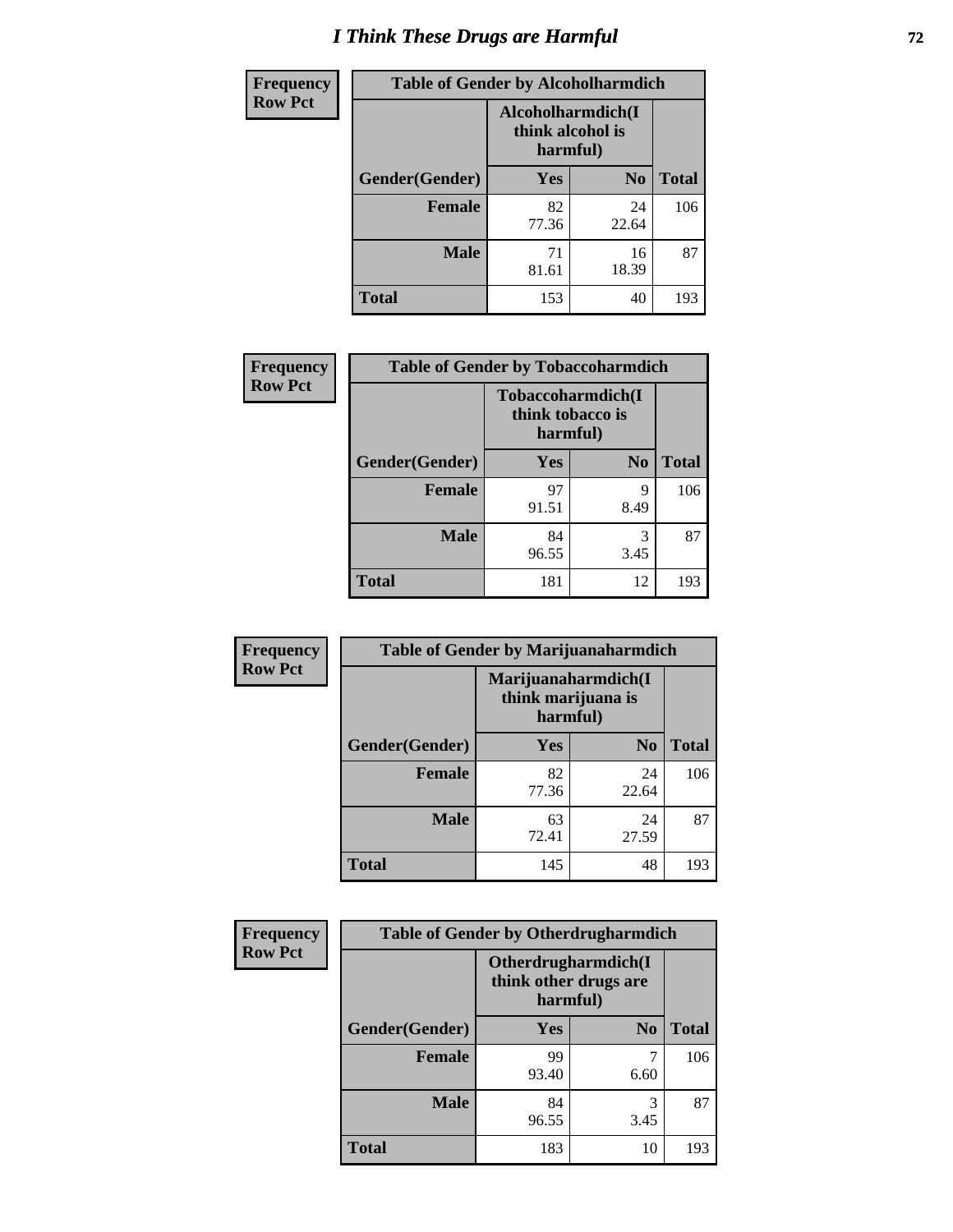| <b>Frequency</b> | <b>Table of Gender by Alcohollocation1</b> |                                                               |             |              |
|------------------|--------------------------------------------|---------------------------------------------------------------|-------------|--------------|
| <b>Row Pct</b>   |                                            | <b>Alcohollocation1(Places</b><br><b>Friends Use Alcohol)</b> |             |              |
|                  | Gender(Gender)                             |                                                               | Do Not Use  | <b>Total</b> |
|                  | <b>Female</b>                              | 60<br>56.60                                                   | 46<br>43.40 | 106          |
|                  | <b>Male</b>                                | 58<br>66.67                                                   | 29<br>33.33 | 87           |
|                  | <b>Total</b>                               | 118                                                           | 75          | 193          |

| <b>Frequency</b> | <b>Table of Gender by Alcohollocation2</b> |                                                               |             |              |
|------------------|--------------------------------------------|---------------------------------------------------------------|-------------|--------------|
| <b>Row Pct</b>   |                                            | <b>Alcohollocation2(Places</b><br><b>Friends Use Alcohol)</b> |             |              |
|                  | Gender(Gender)                             |                                                               | Home        | <b>Total</b> |
|                  | <b>Female</b>                              | 72<br>67.92                                                   | 34<br>32.08 | 106          |
|                  | <b>Male</b>                                | 44<br>50.57                                                   | 43<br>49.43 | 87           |
|                  | <b>Total</b>                               | 116                                                           | 77          | 193          |

| Frequency      | <b>Table of Gender by Alcohollocation3</b> |                                                               |               |              |
|----------------|--------------------------------------------|---------------------------------------------------------------|---------------|--------------|
| <b>Row Pct</b> |                                            | <b>Alcohollocation3(Places</b><br><b>Friends Use Alcohol)</b> |               |              |
|                | Gender(Gender)                             |                                                               | <b>School</b> | <b>Total</b> |
|                | <b>Female</b>                              | 104<br>98.11                                                  | 2<br>1.89     | 106          |
|                | <b>Male</b>                                | 75<br>86.21                                                   | 12<br>13.79   | 87           |
|                | <b>Total</b>                               | 179                                                           | 14            | 193          |

| <b>Frequency</b> | <b>Table of Gender by Alcohollocation4</b> |                                                               |             |              |
|------------------|--------------------------------------------|---------------------------------------------------------------|-------------|--------------|
| <b>Row Pct</b>   |                                            | <b>Alcohollocation4(Places</b><br><b>Friends Use Alcohol)</b> |             |              |
|                  | Gender(Gender)                             |                                                               | Car         | <b>Total</b> |
|                  | <b>Female</b>                              | 96<br>90.57                                                   | 10<br>9.43  | 106          |
|                  | <b>Male</b>                                | 68<br>78.16                                                   | 19<br>21.84 | 87           |
|                  | <b>Total</b>                               | 164                                                           | 29          | 193          |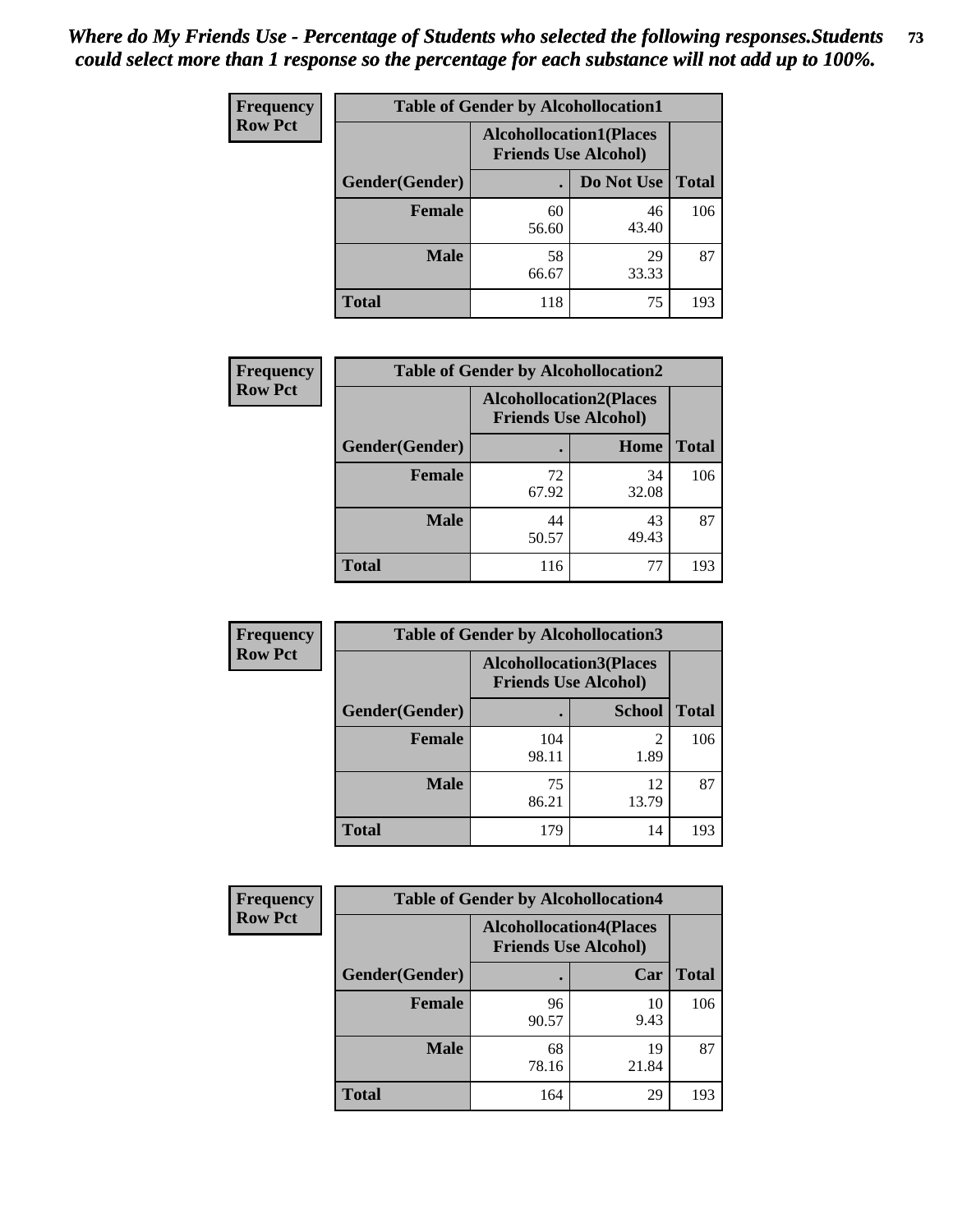| <b>Frequency</b> | <b>Table of Gender by Alcohollocation5</b> |                                                                |                                 |              |
|------------------|--------------------------------------------|----------------------------------------------------------------|---------------------------------|--------------|
| <b>Row Pct</b>   |                                            | <b>Alcohollocation5</b> (Places<br><b>Friends Use Alcohol)</b> |                                 |              |
|                  | Gender(Gender)                             |                                                                | <b>Friend's</b><br><b>House</b> | <b>Total</b> |
|                  | <b>Female</b>                              | 58<br>54.72                                                    | 48<br>45.28                     | 106          |
|                  | <b>Male</b>                                | 39<br>44.83                                                    | 48<br>55.17                     | 87           |
|                  | <b>Total</b>                               | 97                                                             | 96                              | 193          |

| Frequency      | <b>Table of Gender by Alcohollocation6</b> |                                                               |              |              |
|----------------|--------------------------------------------|---------------------------------------------------------------|--------------|--------------|
| <b>Row Pct</b> |                                            | <b>Alcohollocation6(Places</b><br><b>Friends Use Alcohol)</b> |              |              |
|                | Gender(Gender)                             |                                                               | <b>Other</b> | <b>Total</b> |
|                | <b>Female</b>                              | 76<br>71.70                                                   | 30<br>28.30  | 106          |
|                | <b>Male</b>                                | 53<br>60.92                                                   | 34<br>39.08  | 87           |
|                | <b>Total</b>                               | 129                                                           | 64           | 193          |

| Frequency      | <b>Table of Gender by Tobaccolocation1</b> |                                                               |             |              |  |
|----------------|--------------------------------------------|---------------------------------------------------------------|-------------|--------------|--|
| <b>Row Pct</b> |                                            | <b>Tobaccolocation1(Places</b><br><b>Friends Use Tobacco)</b> |             |              |  |
|                | <b>Gender</b> (Gender)                     |                                                               | Do Not Use  | <b>Total</b> |  |
|                | Female                                     | 33<br>31.13                                                   | 73<br>68.87 | 106          |  |
|                | <b>Male</b>                                | 49<br>56.32                                                   | 38<br>43.68 | 87           |  |
|                | <b>Total</b>                               | 82                                                            | 111         | 193          |  |

| <b>Frequency</b> | <b>Table of Gender by Tobaccolocation2</b> |                                                               |             |              |
|------------------|--------------------------------------------|---------------------------------------------------------------|-------------|--------------|
| <b>Row Pct</b>   |                                            | <b>Tobaccolocation2(Places</b><br><b>Friends Use Tobacco)</b> |             |              |
|                  | Gender(Gender)                             |                                                               | Home        | <b>Total</b> |
|                  | Female                                     | 79<br>74.53                                                   | 27<br>25.47 | 106          |
|                  | <b>Male</b>                                | 47<br>54.02                                                   | 40<br>45.98 | 87           |
|                  | <b>Total</b>                               | 126                                                           | 67          | 193          |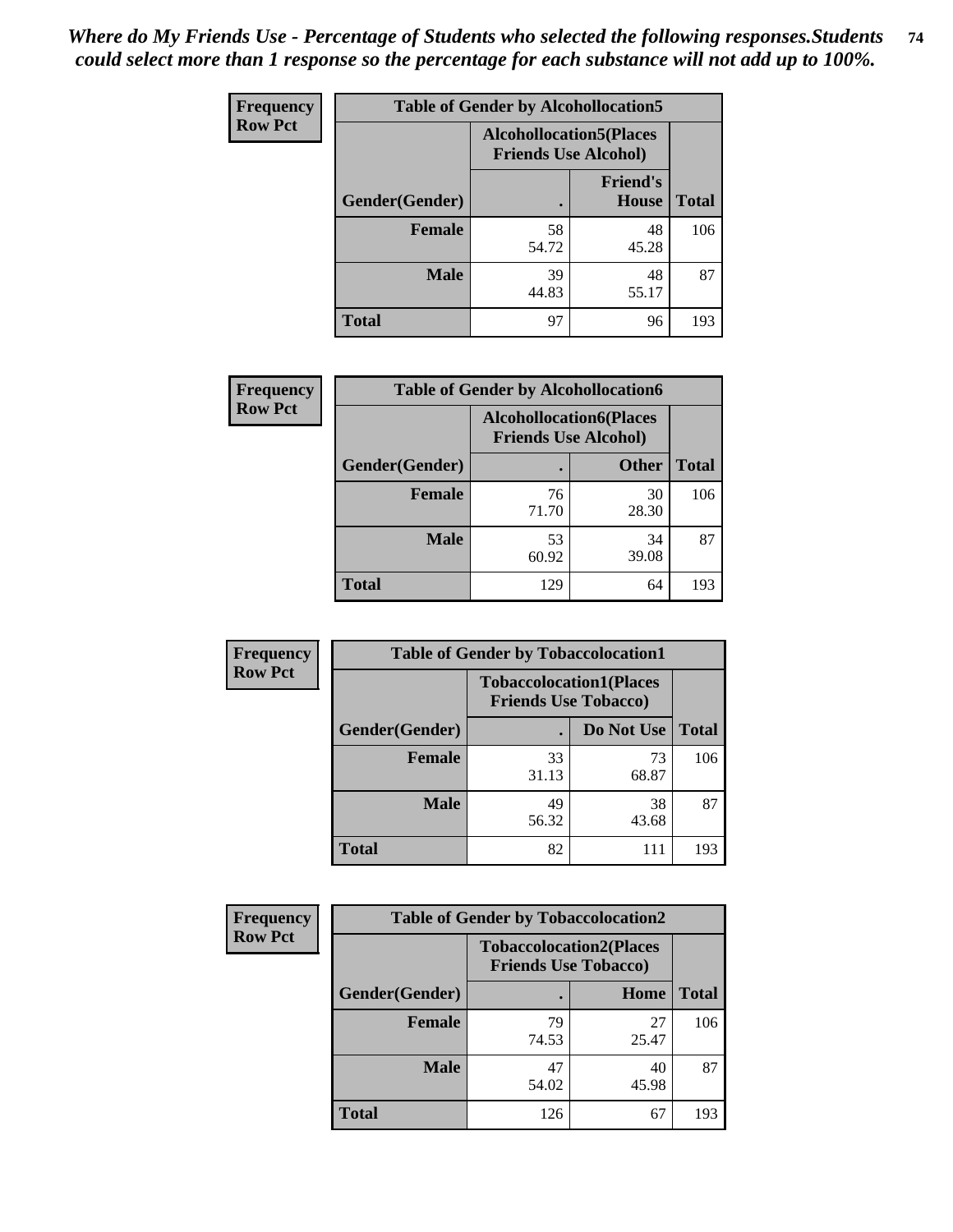| <b>Frequency</b> | <b>Table of Gender by Tobaccolocation3</b> |                                                               |               |              |
|------------------|--------------------------------------------|---------------------------------------------------------------|---------------|--------------|
| <b>Row Pct</b>   |                                            | <b>Tobaccolocation3(Places</b><br><b>Friends Use Tobacco)</b> |               |              |
|                  | Gender(Gender)                             |                                                               | <b>School</b> | <b>Total</b> |
|                  | <b>Female</b>                              | 97<br>91.51                                                   | Q<br>8.49     | 106          |
|                  | <b>Male</b>                                | 56<br>64.37                                                   | 31<br>35.63   | 87           |
|                  | Total                                      | 153                                                           | 40            | 193          |

| <b>Frequency</b> | <b>Table of Gender by Tobaccolocation4</b> |                             |                                |              |
|------------------|--------------------------------------------|-----------------------------|--------------------------------|--------------|
| <b>Row Pct</b>   |                                            | <b>Friends Use Tobacco)</b> | <b>Tobaccolocation4(Places</b> |              |
|                  | Gender(Gender)                             |                             | Car                            | <b>Total</b> |
|                  | <b>Female</b>                              | 84<br>79.25                 | 22<br>20.75                    | 106          |
|                  | <b>Male</b>                                | 52<br>59.77                 | 35<br>40.23                    | 87           |
|                  | <b>Total</b>                               | 136                         | 57                             | 193          |

| <b>Frequency</b> | <b>Table of Gender by Tobaccolocation5</b> |                                                               |                          |              |
|------------------|--------------------------------------------|---------------------------------------------------------------|--------------------------|--------------|
| <b>Row Pct</b>   |                                            | <b>Tobaccolocation5(Places</b><br><b>Friends Use Tobacco)</b> |                          |              |
|                  | Gender(Gender)                             |                                                               | <b>Friend's</b><br>House | <b>Total</b> |
|                  | <b>Female</b>                              | 75<br>70.75                                                   | 31<br>29.25              | 106          |
|                  | <b>Male</b>                                | 47<br>54.02                                                   | 40<br>45.98              | 87           |
|                  | <b>Total</b>                               | 122                                                           | 71                       | 193          |

| Frequency      | <b>Table of Gender by Tobaccolocation6</b> |                                                               |              |              |
|----------------|--------------------------------------------|---------------------------------------------------------------|--------------|--------------|
| <b>Row Pct</b> |                                            | <b>Tobaccolocation6(Places</b><br><b>Friends Use Tobacco)</b> |              |              |
|                | Gender(Gender)                             |                                                               | <b>Other</b> | <b>Total</b> |
|                | Female                                     | 85<br>80.19                                                   | 21<br>19.81  | 106          |
|                | <b>Male</b>                                | 53<br>60.92                                                   | 34<br>39.08  | 87           |
|                | <b>Total</b>                               | 138                                                           | 55           | 193          |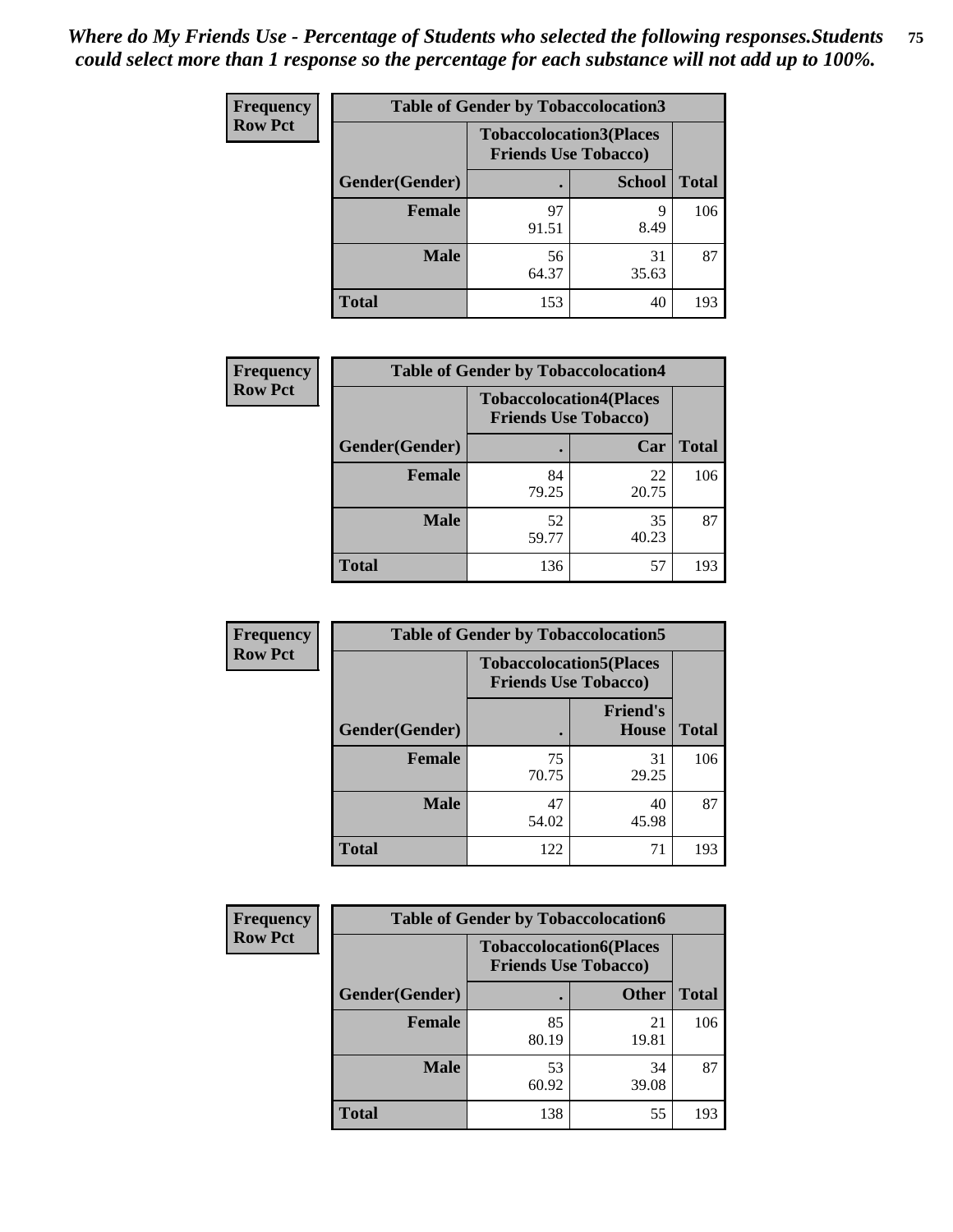| <b>Frequency</b> | <b>Table of Gender by Marijuanalocation1</b> |                                |                                  |              |
|------------------|----------------------------------------------|--------------------------------|----------------------------------|--------------|
| <b>Row Pct</b>   |                                              | <b>Friends Use Marijuana</b> ) | <b>Marijuanalocation1(Places</b> |              |
|                  | Gender(Gender)                               |                                | Do Not Use                       | <b>Total</b> |
|                  | <b>Female</b>                                | 38<br>35.85                    | 68<br>64.15                      | 106          |
|                  | <b>Male</b>                                  | 41<br>47.13                    | 46<br>52.87                      | 87           |
|                  | <b>Total</b>                                 | 79                             | 114                              | 193          |

| <b>Frequency</b> | <b>Table of Gender by Marijuanalocation2</b> |                                                                    |             |              |
|------------------|----------------------------------------------|--------------------------------------------------------------------|-------------|--------------|
| <b>Row Pct</b>   |                                              | <b>Marijuanalocation2(Places</b><br><b>Friends Use Marijuana</b> ) |             |              |
|                  | <b>Gender</b> (Gender)                       |                                                                    | Home        | <b>Total</b> |
|                  | <b>Female</b>                                | 85<br>80.19                                                        | 21<br>19.81 | 106          |
|                  | Male                                         | 57<br>65.52                                                        | 30<br>34.48 | 87           |
|                  | <b>Total</b>                                 | 142                                                                | 51          | 193          |

| <b>Frequency</b> | <b>Table of Gender by Marijuanalocation3</b> |             |                                                                    |              |  |
|------------------|----------------------------------------------|-------------|--------------------------------------------------------------------|--------------|--|
| <b>Row Pct</b>   |                                              |             | <b>Marijuanalocation3(Places</b><br><b>Friends Use Marijuana</b> ) |              |  |
|                  | Gender(Gender)                               |             | <b>School</b>                                                      | <b>Total</b> |  |
|                  | Female                                       | 98<br>92.45 | 8<br>7.55                                                          | 106          |  |
|                  | <b>Male</b>                                  | 74<br>85.06 | 13<br>14.94                                                        | 87           |  |
|                  | <b>Total</b>                                 | 172         | 21                                                                 | 193          |  |

| <b>Frequency</b> | <b>Table of Gender by Marijuanalocation4</b> |                                |                                  |              |  |
|------------------|----------------------------------------------|--------------------------------|----------------------------------|--------------|--|
| <b>Row Pct</b>   |                                              | <b>Friends Use Marijuana</b> ) | <b>Marijuanalocation4(Places</b> |              |  |
|                  | Gender(Gender)                               |                                | Car                              | <b>Total</b> |  |
|                  | Female                                       | 87<br>82.08                    | 19<br>17.92                      | 106          |  |
|                  | <b>Male</b>                                  | 60<br>68.97                    | 27<br>31.03                      | 87           |  |
|                  | <b>Total</b>                                 | 147                            | 46                               | 193          |  |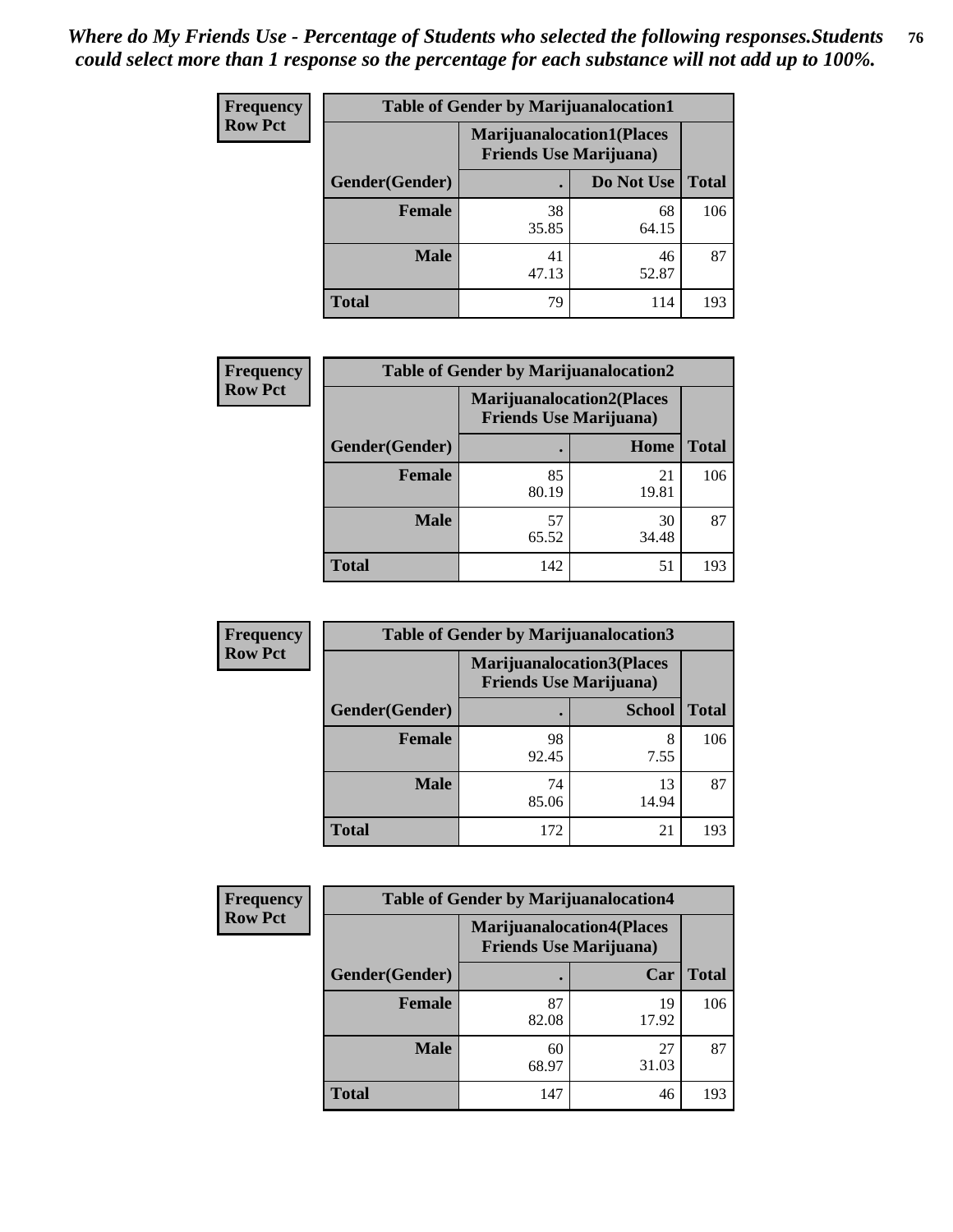| Frequency      | <b>Table of Gender by Marijuanalocation5</b> |                                                                    |                                 |              |
|----------------|----------------------------------------------|--------------------------------------------------------------------|---------------------------------|--------------|
| <b>Row Pct</b> |                                              | <b>Marijuanalocation5(Places</b><br><b>Friends Use Marijuana</b> ) |                                 |              |
|                | Gender(Gender)                               |                                                                    | <b>Friend's</b><br><b>House</b> | <b>Total</b> |
|                | Female                                       | 71<br>66.98                                                        | 35<br>33.02                     | 106          |
|                | <b>Male</b>                                  | 56<br>64.37                                                        | 31<br>35.63                     | 87           |
|                | <b>Total</b>                                 | 127                                                                | 66                              | 193          |

| <b>Frequency</b> | <b>Table of Gender by Marijuanalocation6</b> |                                |                                  |              |
|------------------|----------------------------------------------|--------------------------------|----------------------------------|--------------|
| <b>Row Pct</b>   |                                              | <b>Friends Use Marijuana</b> ) | <b>Marijuanalocation6(Places</b> |              |
|                  | <b>Gender</b> (Gender)                       |                                | <b>Other</b>                     | <b>Total</b> |
|                  | <b>Female</b>                                | 88<br>83.02                    | 18<br>16.98                      | 106          |
|                  | <b>Male</b>                                  | 60<br>68.97                    | 27<br>31.03                      | 87           |
|                  | <b>Total</b>                                 | 148                            | 45                               | 193          |

| <b>Frequency</b> | <b>Table of Gender by Otherdruglocation1</b> |                                                                                |             |              |
|------------------|----------------------------------------------|--------------------------------------------------------------------------------|-------------|--------------|
| <b>Row Pct</b>   |                                              | <b>Otherdruglocation1(Places</b><br><b>Friends Use Other Illegal</b><br>Drugs) |             |              |
|                  | Gender(Gender)                               |                                                                                | Do Not Use  | <b>Total</b> |
|                  | Female                                       | 19<br>17.92                                                                    | 87<br>82.08 | 106          |
|                  | <b>Male</b>                                  | 21<br>24.14                                                                    | 66<br>75.86 | 87           |
|                  | <b>Total</b>                                 | 40                                                                             | 153         | 193          |

| Frequency      | <b>Table of Gender by Otherdruglocation2</b> |                                                                                |             |              |
|----------------|----------------------------------------------|--------------------------------------------------------------------------------|-------------|--------------|
| <b>Row Pct</b> |                                              | <b>Otherdruglocation2(Places</b><br><b>Friends Use Other Illegal</b><br>Drugs) |             |              |
|                | Gender(Gender)                               |                                                                                | Home        | <b>Total</b> |
|                | <b>Female</b>                                | 96<br>90.57                                                                    | 10<br>9.43  | 106          |
|                | <b>Male</b>                                  | 71<br>81.61                                                                    | 16<br>18.39 | 87           |
|                | <b>Total</b>                                 | 167                                                                            | 26          | 193          |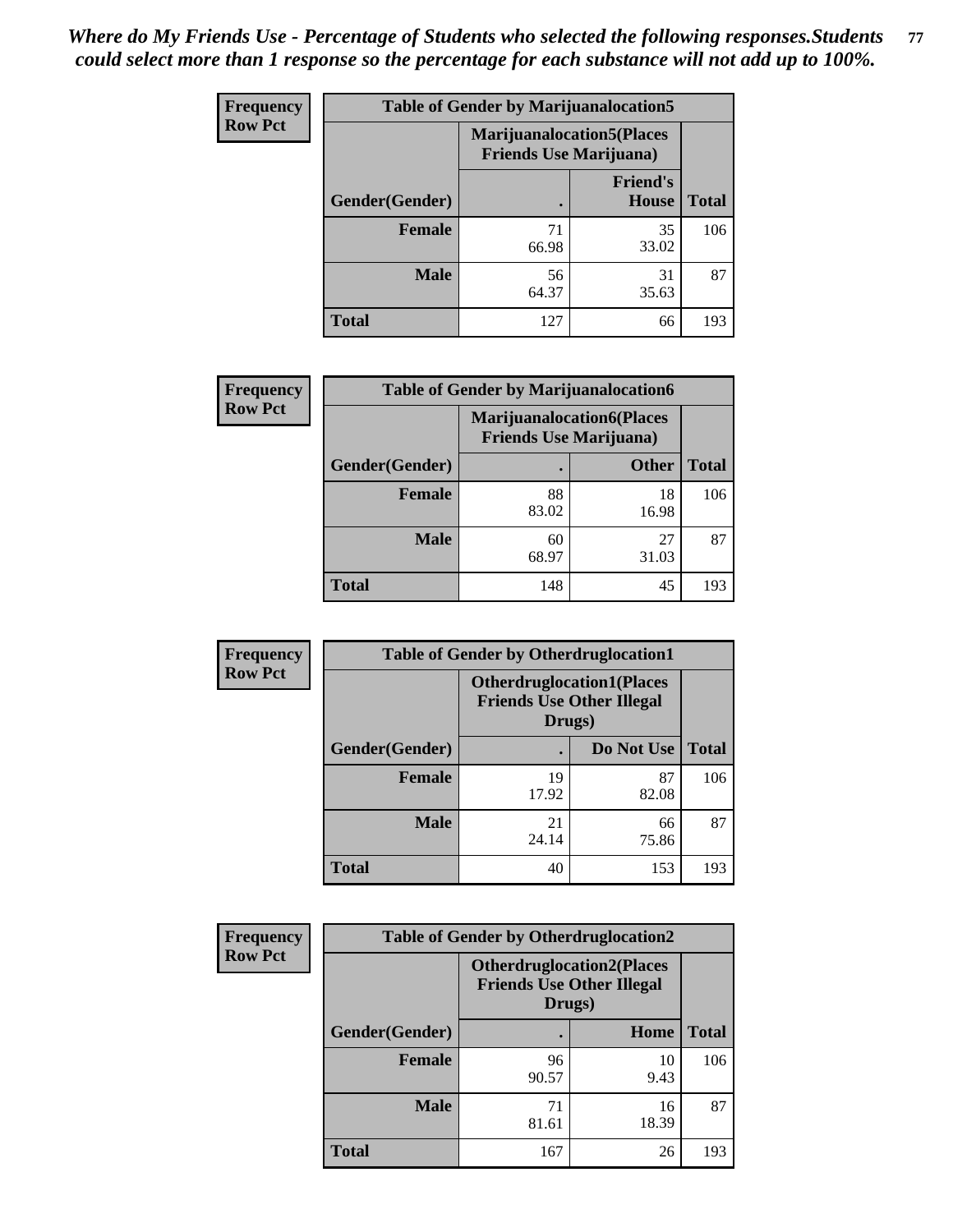| Frequency      | <b>Table of Gender by Otherdruglocation3</b> |                                                                                |               |              |
|----------------|----------------------------------------------|--------------------------------------------------------------------------------|---------------|--------------|
| <b>Row Pct</b> |                                              | <b>Otherdruglocation3(Places</b><br><b>Friends Use Other Illegal</b><br>Drugs) |               |              |
|                | Gender(Gender)                               |                                                                                | <b>School</b> | <b>Total</b> |
|                | <b>Female</b>                                | 100<br>94.34                                                                   | 6<br>5.66     | 106          |
|                | <b>Male</b>                                  | 77<br>88.51                                                                    | 10<br>11.49   | 87           |
|                | <b>Total</b>                                 | 177                                                                            | 16            | 193          |

| Frequency      | <b>Table of Gender by Otherdruglocation4</b> |                                                                                |             |              |
|----------------|----------------------------------------------|--------------------------------------------------------------------------------|-------------|--------------|
| <b>Row Pct</b> |                                              | <b>Otherdruglocation4(Places</b><br><b>Friends Use Other Illegal</b><br>Drugs) |             |              |
|                | Gender(Gender)                               |                                                                                | Car         | <b>Total</b> |
|                | Female                                       | 98<br>92.45                                                                    | 8<br>7.55   | 106          |
|                | <b>Male</b>                                  | 72<br>82.76                                                                    | 15<br>17.24 | 87           |
|                | <b>Total</b>                                 | 170                                                                            | 23          | 193          |

| Frequency      | <b>Table of Gender by Otherdruglocation5</b> |                                                                                |                                 |              |
|----------------|----------------------------------------------|--------------------------------------------------------------------------------|---------------------------------|--------------|
| <b>Row Pct</b> |                                              | <b>Otherdruglocation5(Places</b><br><b>Friends Use Other Illegal</b><br>Drugs) |                                 |              |
|                | Gender(Gender)                               |                                                                                | <b>Friend's</b><br><b>House</b> | <b>Total</b> |
|                | <b>Female</b>                                | 94<br>88.68                                                                    | 12<br>11.32                     | 106          |
|                | <b>Male</b>                                  | 70<br>80.46                                                                    | 17<br>19.54                     | 87           |
|                | <b>Total</b>                                 | 164                                                                            | 29                              | 193          |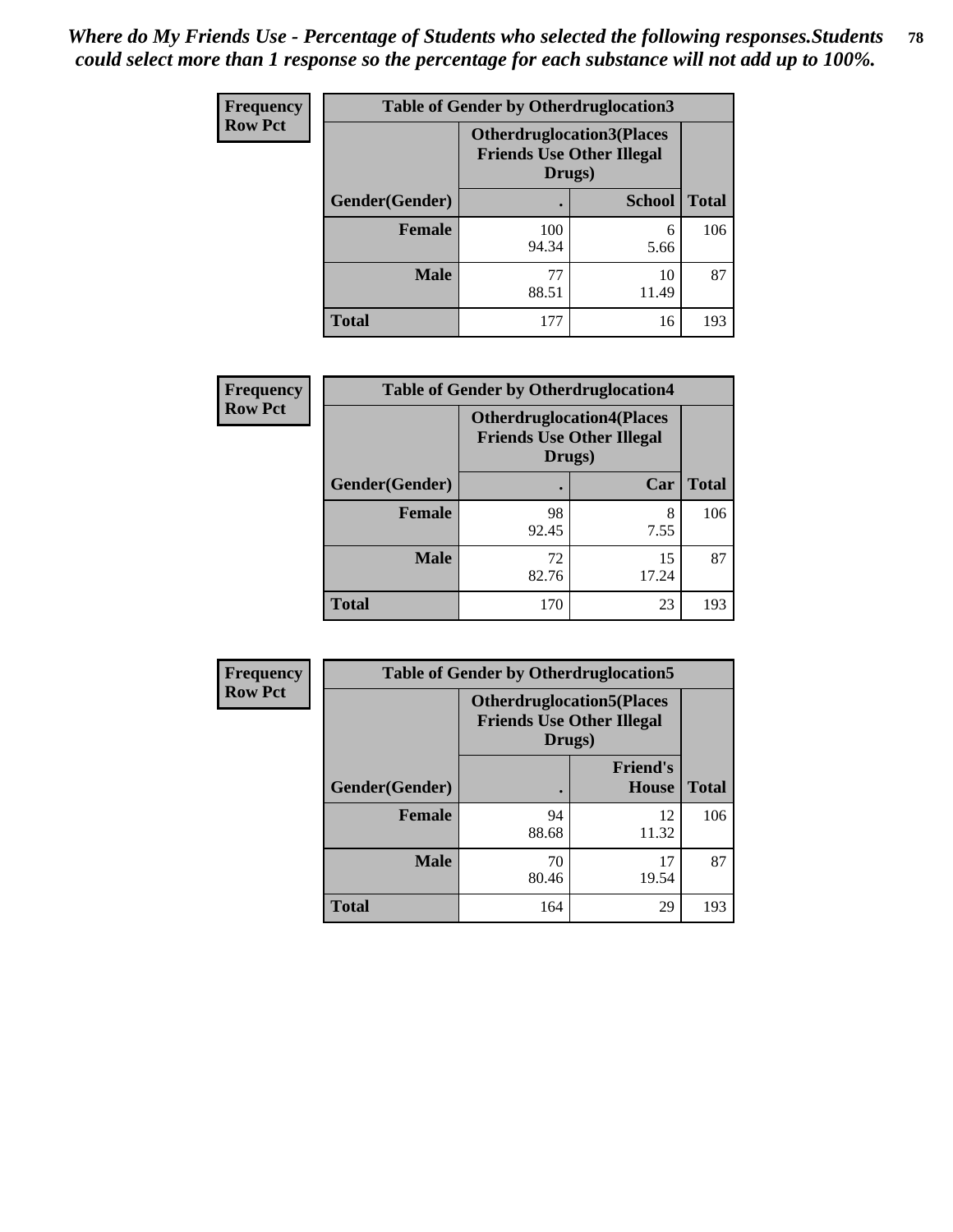| <b>Frequency</b> | <b>Table of Gender by Otherdruglocation6</b> |                                            |                                  |              |
|------------------|----------------------------------------------|--------------------------------------------|----------------------------------|--------------|
| <b>Row Pct</b>   |                                              | <b>Friends Use Other Illegal</b><br>Drugs) | <b>Otherdruglocation6(Places</b> |              |
|                  | Gender(Gender)                               |                                            | <b>Other</b>                     | <b>Total</b> |
|                  | Female                                       | 97<br>91.51                                | 9<br>8.49                        | 106          |
|                  | <b>Male</b>                                  | 71<br>81.61                                | 16<br>18.39                      | 87           |
|                  | <b>Total</b>                                 | 168                                        | 25                               | 193          |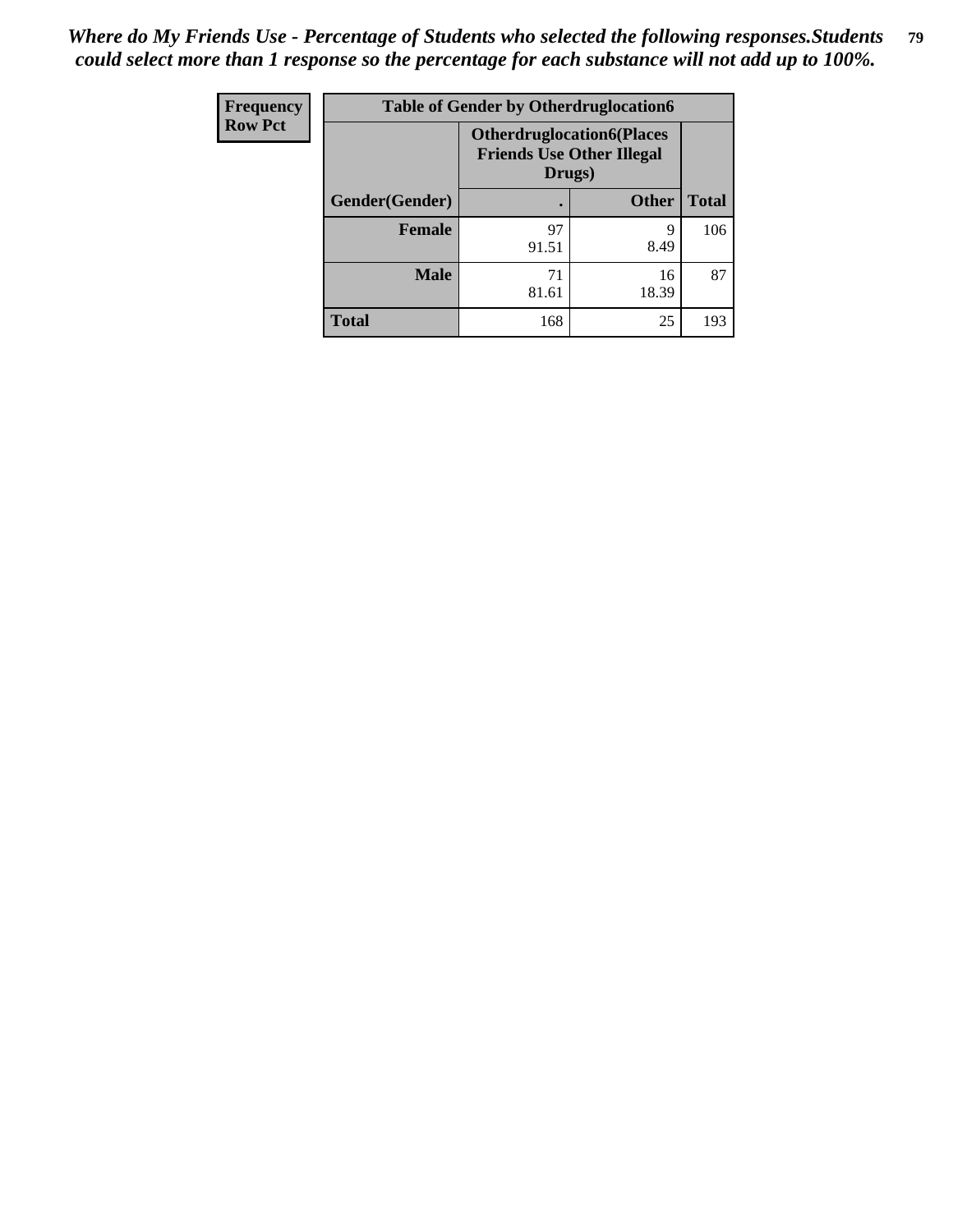| <b>Frequency</b> | <b>Table of Gender by Alcoholtime1</b> |                                                          |                      |              |
|------------------|----------------------------------------|----------------------------------------------------------|----------------------|--------------|
| <b>Row Pct</b>   |                                        | <b>Alcoholtime1(Times</b><br><b>Friends Use Alcohol)</b> |                      |              |
|                  | Gender(Gender)                         | $\bullet$                                                | Do Not<br><b>Use</b> | <b>Total</b> |
|                  | <b>Female</b>                          | 61<br>57.55                                              | 45<br>42.45          | 106          |
|                  | <b>Male</b>                            | 59<br>67.82                                              | 28<br>32.18          | 87           |
|                  | <b>Total</b>                           | 120                                                      | 73                   | 193          |

| Frequency      | <b>Table of Gender by Alcoholtime2</b> |                                                          |                            |              |
|----------------|----------------------------------------|----------------------------------------------------------|----------------------------|--------------|
| <b>Row Pct</b> |                                        | <b>Alcoholtime2(Times</b><br><b>Friends Use Alcohol)</b> |                            |              |
|                | Gender(Gender)                         |                                                          | <b>On Way</b><br>to School | <b>Total</b> |
|                | <b>Female</b>                          | 102<br>96.23                                             | 4<br>3.77                  | 106          |
|                | <b>Male</b>                            | 77<br>88.51                                              | 10<br>11.49                | 87           |
|                | <b>Total</b>                           | 179                                                      | 14                         | 193          |

| Frequency      | <b>Table of Gender by Alcoholtime3</b> |                                                          |                                |              |
|----------------|----------------------------------------|----------------------------------------------------------|--------------------------------|--------------|
| <b>Row Pct</b> |                                        | <b>Alcoholtime3(Times</b><br><b>Friends Use Alcohol)</b> |                                |              |
|                | Gender(Gender)                         |                                                          | <b>During</b><br><b>School</b> | <b>Total</b> |
|                | <b>Female</b>                          | 103<br>97.17                                             | 3<br>2.83                      | 106          |
|                | <b>Male</b>                            | 76<br>87.36                                              | 11<br>12.64                    | 87           |
|                | <b>Total</b>                           | 179                                                      | 14                             | 193          |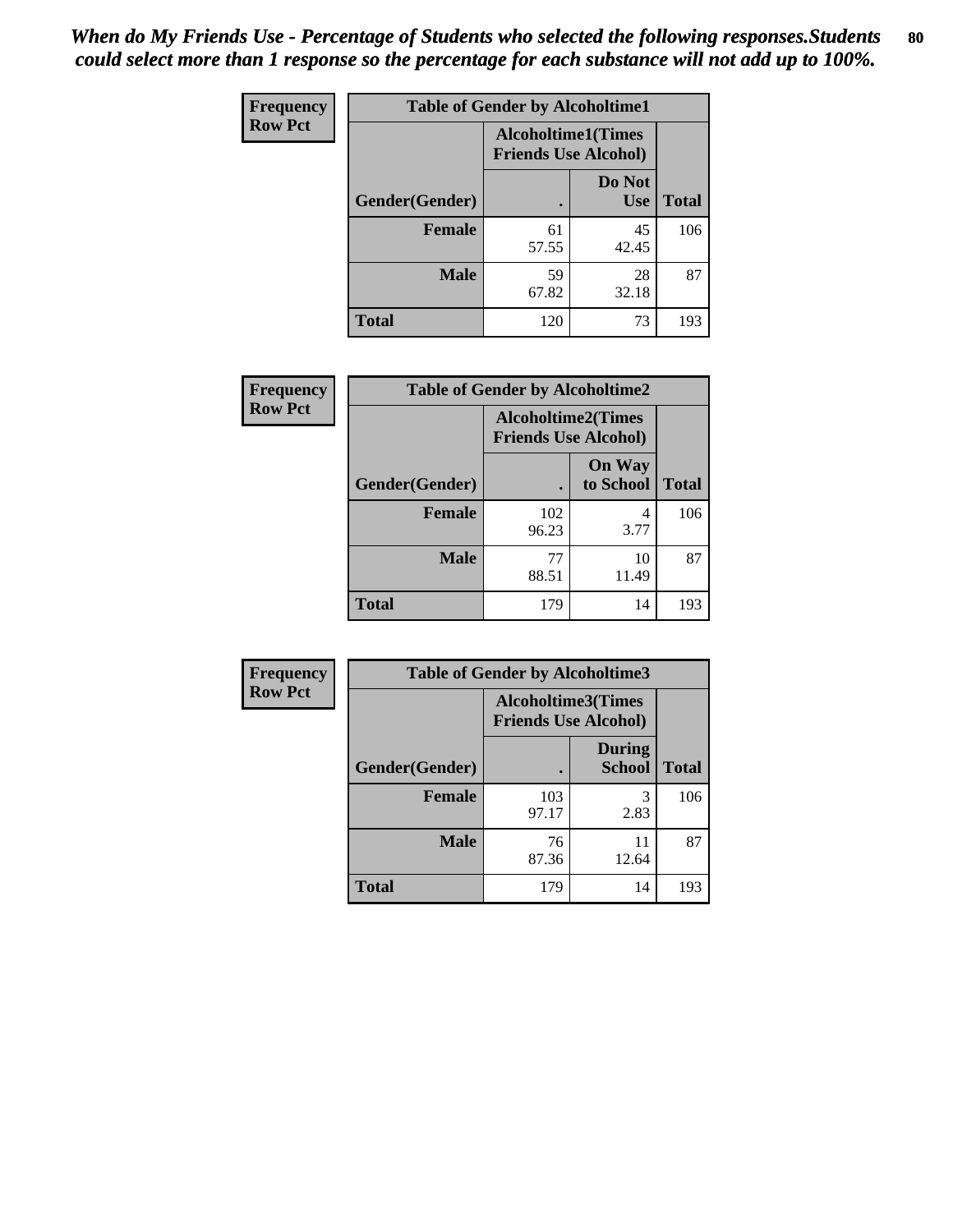*When do My Friends Use - Percentage of Students who selected the following responses.Students could select more than 1 response so the percentage for each substance will not add up to 100%.* **81**

| <b>Frequency</b> | <b>Table of Gender by Alcoholtime4</b> |                                                          |                                                |              |
|------------------|----------------------------------------|----------------------------------------------------------|------------------------------------------------|--------------|
| <b>Row Pct</b>   |                                        | <b>Alcoholtime4(Times</b><br><b>Friends Use Alcohol)</b> |                                                |              |
|                  | Gender(Gender)                         |                                                          | <b>On Way</b><br>Home<br>From<br><b>School</b> | <b>Total</b> |
|                  | <b>Female</b>                          | 102<br>96.23                                             | 4<br>3.77                                      | 106          |
|                  | <b>Male</b>                            | 75<br>86.21                                              | 12<br>13.79                                    | 87           |
|                  | <b>Total</b>                           | 177                                                      | 16                                             | 193          |

| <b>Frequency</b> | <b>Table of Gender by Alcoholtime5</b> |                                                           |             |              |
|------------------|----------------------------------------|-----------------------------------------------------------|-------------|--------------|
| <b>Row Pct</b>   |                                        | <b>Alcoholtime5</b> (Times<br><b>Friends Use Alcohol)</b> |             |              |
|                  | Gender(Gender)                         |                                                           | Weeknights  | <b>Total</b> |
|                  | <b>Female</b>                          | 83<br>78.30                                               | 23<br>21.70 | 106          |
|                  | <b>Male</b>                            | 61<br>70.11                                               | 26<br>29.89 | 87           |
|                  | <b>Total</b>                           | 144                                                       | 49          | 193          |

| <b>Frequency</b> | <b>Table of Gender by Alcoholtime6</b> |             |                                                           |              |
|------------------|----------------------------------------|-------------|-----------------------------------------------------------|--------------|
| <b>Row Pct</b>   |                                        |             | <b>Alcoholtime6</b> (Times<br><b>Friends Use Alcohol)</b> |              |
|                  | Gender(Gender)                         |             | <b>Weekends</b>                                           | <b>Total</b> |
|                  | <b>Female</b>                          | 46<br>43.40 | 60<br>56.60                                               | 106          |
|                  | <b>Male</b>                            | 28<br>32.18 | 59<br>67.82                                               | 87           |
|                  | <b>Total</b>                           | 74          | 119                                                       | 193          |

| <b>Frequency</b> | <b>Table of Gender by Tobaccotime1</b> |                                                          |                      |              |
|------------------|----------------------------------------|----------------------------------------------------------|----------------------|--------------|
| <b>Row Pct</b>   |                                        | <b>Tobaccotime1(Times</b><br><b>Friends Use Tobacco)</b> |                      |              |
|                  | Gender(Gender)                         |                                                          | Do Not<br><b>Use</b> | <b>Total</b> |
|                  | <b>Female</b>                          | 36<br>33.96                                              | 70<br>66.04          | 106          |
|                  | <b>Male</b>                            | 48<br>55.17                                              | 39<br>44.83          | 87           |
|                  | <b>Total</b>                           | 84                                                       | 109                  | 193          |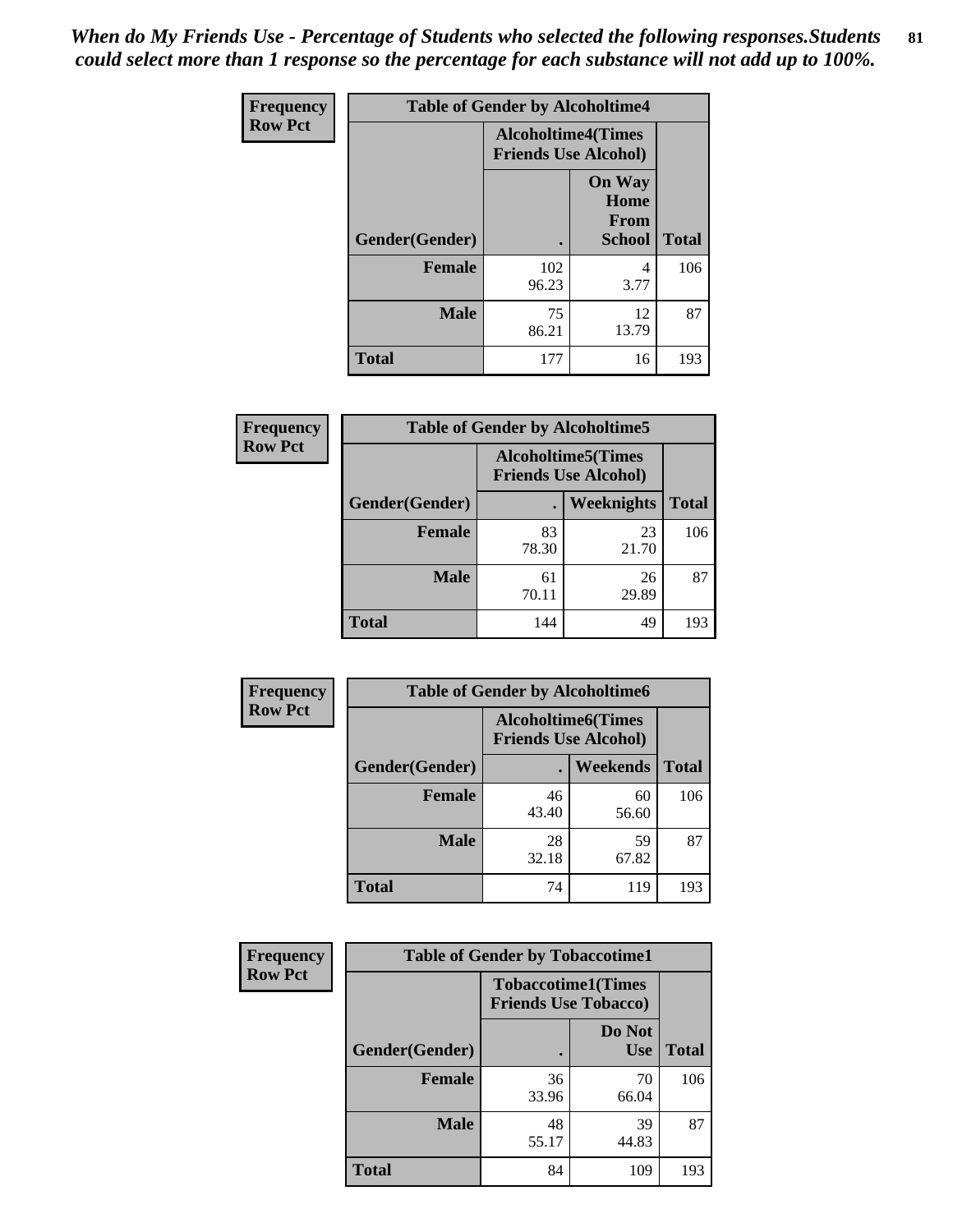| <b>Frequency</b> | <b>Table of Gender by Tobaccotime2</b> |                                                          |                            |              |
|------------------|----------------------------------------|----------------------------------------------------------|----------------------------|--------------|
| <b>Row Pct</b>   |                                        | <b>Tobaccotime2(Times</b><br><b>Friends Use Tobacco)</b> |                            |              |
|                  | Gender(Gender)                         |                                                          | <b>On Way</b><br>to School | <b>Total</b> |
|                  | <b>Female</b>                          | 90<br>84.91                                              | 16<br>15.09                | 106          |
|                  | <b>Male</b>                            | 55<br>63.22                                              | 32<br>36.78                | 87           |
|                  | <b>Total</b>                           | 145                                                      | 48                         | 193          |

| <b>Frequency</b> | <b>Table of Gender by Tobaccotime3</b> |                                                          |                                |              |
|------------------|----------------------------------------|----------------------------------------------------------|--------------------------------|--------------|
| <b>Row Pct</b>   |                                        | <b>Tobaccotime3(Times</b><br><b>Friends Use Tobacco)</b> |                                |              |
|                  | Gender(Gender)                         |                                                          | <b>During</b><br><b>School</b> | <b>Total</b> |
|                  | <b>Female</b>                          | 100<br>94.34                                             | 6<br>5.66                      | 106          |
|                  | <b>Male</b>                            | 63<br>72.41                                              | 24<br>27.59                    | 87           |
|                  | <b>Total</b>                           | 163                                                      | 30                             | 193          |

| <b>Frequency</b> | <b>Table of Gender by Tobaccotime4</b> |                                                          |                                                       |              |
|------------------|----------------------------------------|----------------------------------------------------------|-------------------------------------------------------|--------------|
| <b>Row Pct</b>   |                                        | <b>Tobaccotime4(Times</b><br><b>Friends Use Tobacco)</b> |                                                       |              |
|                  | Gender(Gender)                         |                                                          | <b>On Way</b><br>Home<br><b>From</b><br><b>School</b> | <b>Total</b> |
|                  | <b>Female</b>                          | 102<br>96.23                                             | 4<br>3.77                                             | 106          |
|                  | <b>Male</b>                            | 75<br>86.21                                              | 12<br>13.79                                           | 87           |
|                  | <b>Total</b>                           | 177                                                      | 16                                                    | 193          |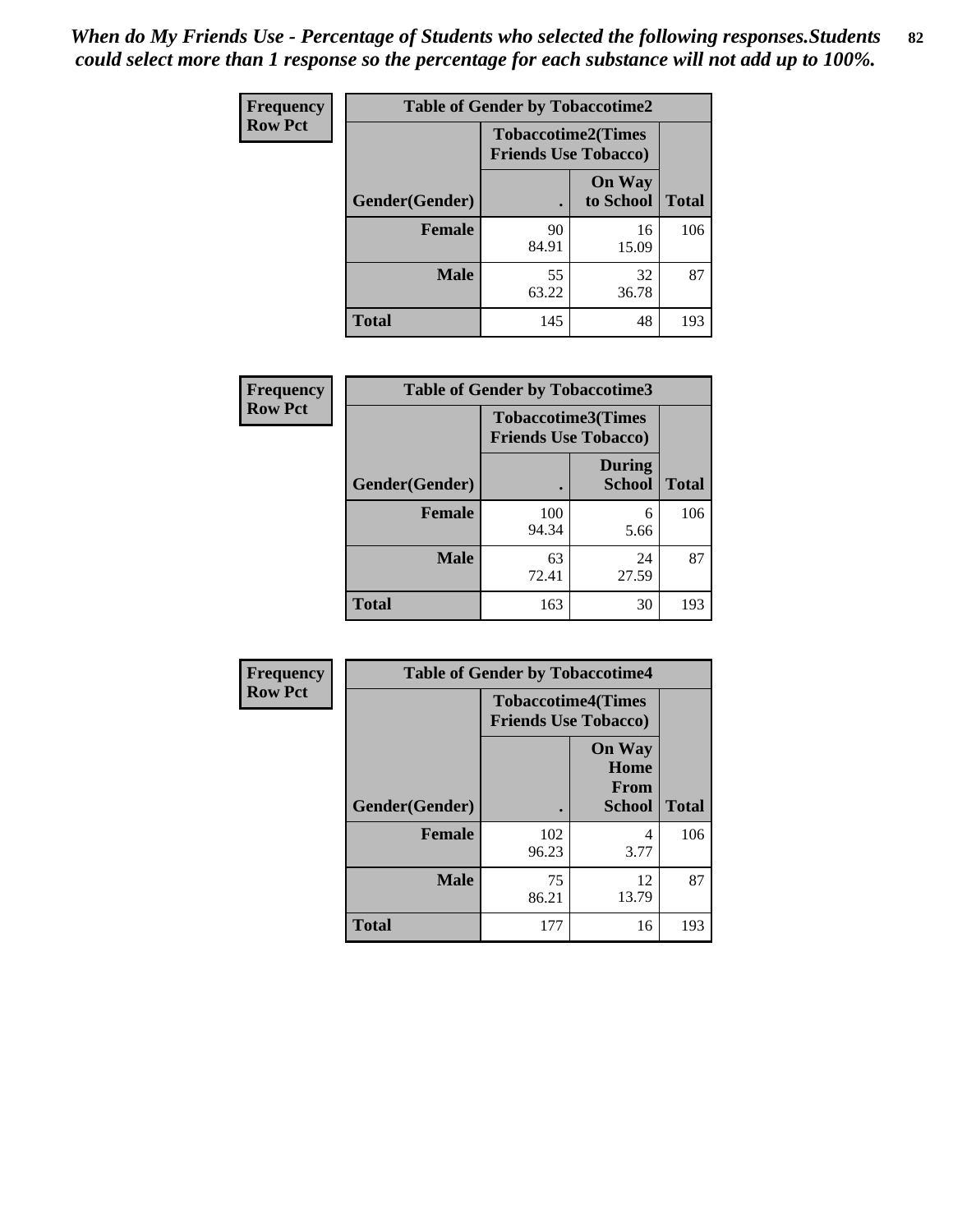| <b>Frequency</b> | <b>Table of Gender by Tobaccotime5</b> |             |                                                           |              |  |
|------------------|----------------------------------------|-------------|-----------------------------------------------------------|--------------|--|
| <b>Row Pct</b>   |                                        |             | <b>Tobaccotime5</b> (Times<br><b>Friends Use Tobacco)</b> |              |  |
|                  | <b>Gender</b> (Gender)                 |             | <b>Weeknights</b>                                         | <b>Total</b> |  |
|                  | <b>Female</b>                          | 75<br>70.75 | 31<br>29.25                                               | 106          |  |
|                  | <b>Male</b>                            | 44<br>50.57 | 43<br>49.43                                               | 87           |  |
|                  | Total                                  | 119         | 74                                                        | 193          |  |

| <b>Frequency</b> | <b>Table of Gender by Tobaccotime6</b> |                                                          |                 |              |
|------------------|----------------------------------------|----------------------------------------------------------|-----------------|--------------|
| <b>Row Pct</b>   |                                        | <b>Tobaccotime6(Times</b><br><b>Friends Use Tobacco)</b> |                 |              |
|                  | Gender(Gender)                         |                                                          | <b>Weekends</b> | <b>Total</b> |
|                  | Female                                 | 71<br>66.98                                              | 35<br>33.02     | 106          |
|                  | <b>Male</b>                            | 45<br>51.72                                              | 42<br>48.28     | 87           |
|                  | <b>Total</b>                           | 116                                                      | 77              | 193          |

| <b>Frequency</b> | <b>Table of Gender by Marijuanatime1</b> |                                                               |             |              |
|------------------|------------------------------------------|---------------------------------------------------------------|-------------|--------------|
| <b>Row Pct</b>   |                                          | <b>Marijuanatime1(Times</b><br><b>Friends Use Marijuana</b> ) |             |              |
|                  | Gender(Gender)                           |                                                               | Do Not Use  | <b>Total</b> |
|                  | <b>Female</b>                            | 41<br>38.68                                                   | 65<br>61.32 | 106          |
|                  | <b>Male</b>                              | 40<br>45.98                                                   | 47<br>54.02 | 87           |
|                  | <b>Total</b>                             | 81                                                            | 112         | 193          |

| <b>Frequency</b> | <b>Table of Gender by Marijuanatime2</b> |                                                               |                            |              |
|------------------|------------------------------------------|---------------------------------------------------------------|----------------------------|--------------|
| <b>Row Pct</b>   |                                          | <b>Marijuanatime2(Times</b><br><b>Friends Use Marijuana</b> ) |                            |              |
|                  | Gender(Gender)                           |                                                               | On Way to<br><b>School</b> | <b>Total</b> |
|                  | <b>Female</b>                            | 93<br>87.74                                                   | 13<br>12.26                | 106          |
|                  | <b>Male</b>                              | 69<br>79.31                                                   | 18<br>20.69                | 87           |
|                  | <b>Total</b>                             | 162                                                           | 31                         | 193          |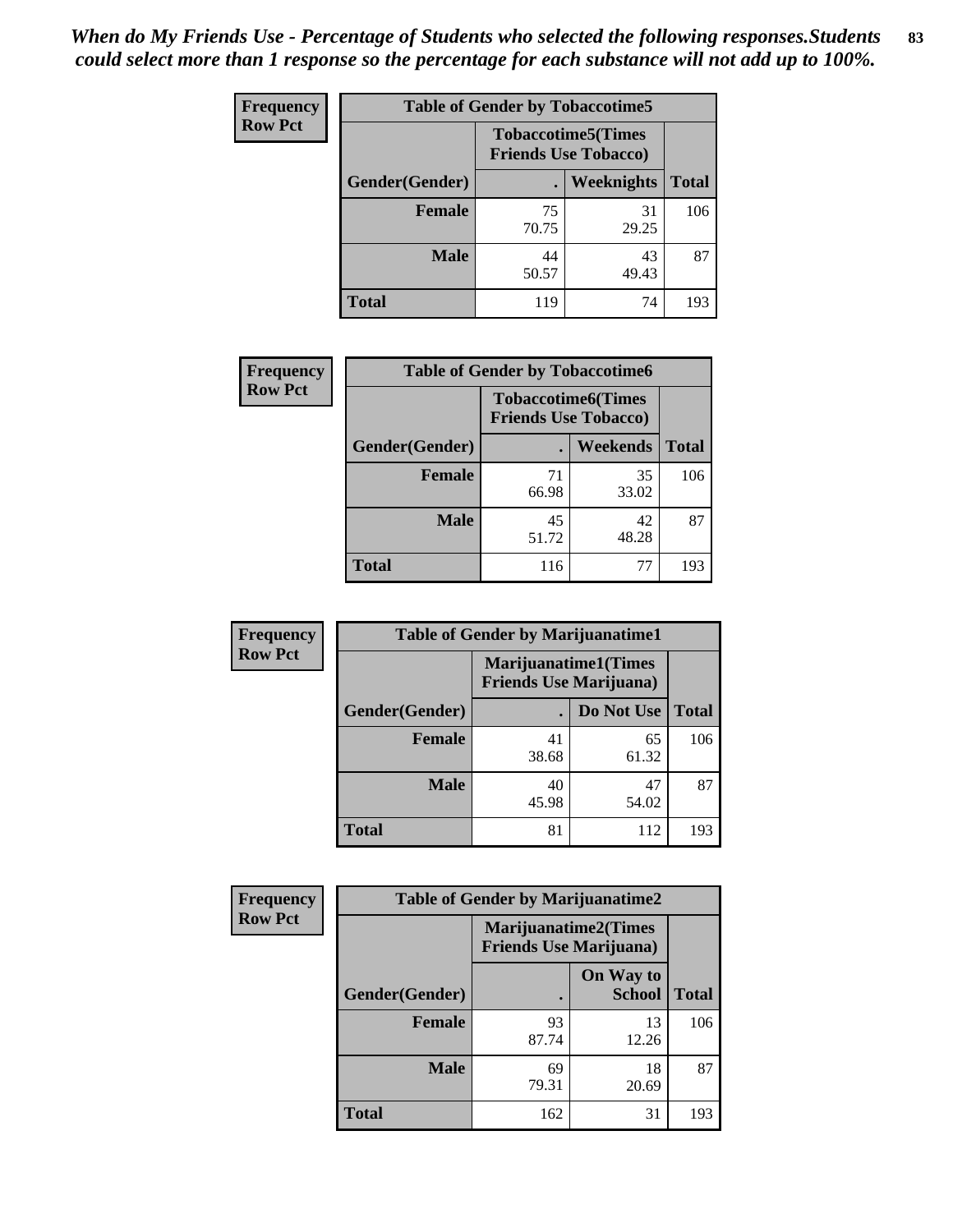| <b>Frequency</b> | <b>Table of Gender by Marijuanatime3</b> |                                |                                |              |
|------------------|------------------------------------------|--------------------------------|--------------------------------|--------------|
| <b>Row Pct</b>   |                                          | <b>Friends Use Marijuana</b> ) | Marijuanatime3(Times           |              |
|                  | <b>Gender</b> (Gender)                   |                                | <b>During</b><br><b>School</b> | <b>Total</b> |
|                  | Female                                   | 103<br>97.17                   | 2.83                           | 106          |
|                  | <b>Male</b>                              | 78<br>89.66                    | 9<br>10.34                     | 87           |
|                  | <b>Total</b>                             | 181                            | 12                             | 193          |

| Frequency      | <b>Table of Gender by Marijuanatime4</b> |                                                                |                                                       |              |
|----------------|------------------------------------------|----------------------------------------------------------------|-------------------------------------------------------|--------------|
| <b>Row Pct</b> |                                          | <b>Marijuanatime4</b> (Times<br><b>Friends Use Marijuana</b> ) |                                                       |              |
|                | Gender(Gender)                           |                                                                | <b>On Way</b><br>Home<br><b>From</b><br><b>School</b> | <b>Total</b> |
|                | <b>Female</b>                            | 89<br>83.96                                                    | 17<br>16.04                                           | 106          |
|                | <b>Male</b>                              | 68<br>78.16                                                    | 19<br>21.84                                           | 87           |
|                | <b>Total</b>                             | 157                                                            | 36                                                    | 193          |

| Frequency      | <b>Table of Gender by Marijuanatime5</b> |                                                                |                   |              |  |
|----------------|------------------------------------------|----------------------------------------------------------------|-------------------|--------------|--|
| <b>Row Pct</b> |                                          | <b>Marijuanatime5</b> (Times<br><b>Friends Use Marijuana</b> ) |                   |              |  |
|                | Gender(Gender)                           |                                                                | <b>Weeknights</b> | <b>Total</b> |  |
|                | <b>Female</b>                            | 79<br>74.53                                                    | 27<br>25.47       | 106          |  |
|                | <b>Male</b>                              | 58<br>66.67                                                    | 29<br>33.33       | 87           |  |
|                | <b>Total</b>                             | 137                                                            | 56                | 193          |  |

| Frequency      | <b>Table of Gender by Marijuanatime6</b> |                                                               |                 |              |  |
|----------------|------------------------------------------|---------------------------------------------------------------|-----------------|--------------|--|
| <b>Row Pct</b> |                                          | <b>Marijuanatime6(Times</b><br><b>Friends Use Marijuana</b> ) |                 |              |  |
|                | Gender(Gender)                           |                                                               | <b>Weekends</b> | <b>Total</b> |  |
|                | <b>Female</b>                            | 68<br>64.15                                                   | 38<br>35.85     | 106          |  |
|                | <b>Male</b>                              | 50<br>57.47                                                   | 37<br>42.53     | 87           |  |
|                | <b>Total</b>                             | 118                                                           | 75              | 193          |  |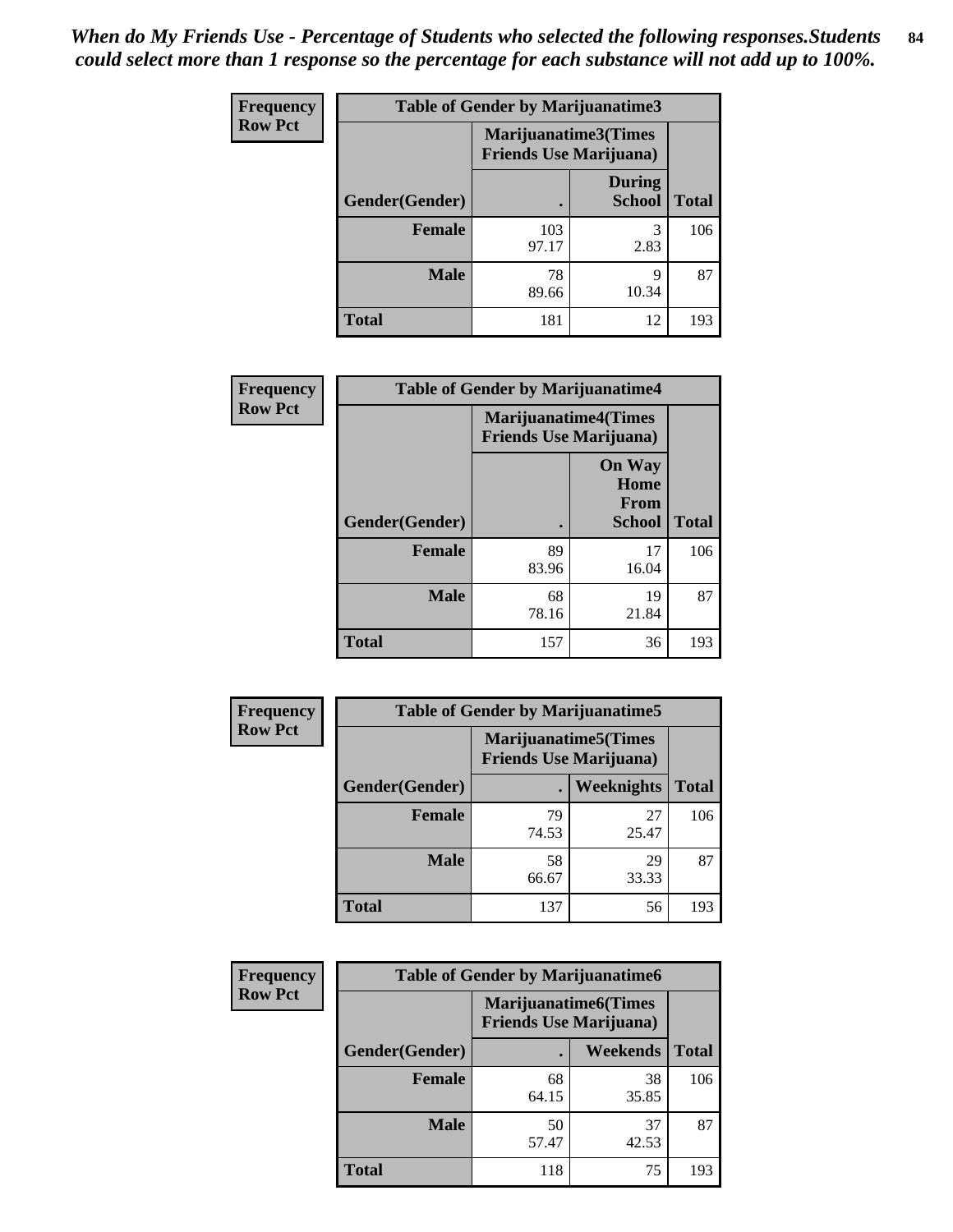*When do My Friends Use - Percentage of Students who selected the following responses.Students could select more than 1 response so the percentage for each substance will not add up to 100%.* **85**

| <b>Frequency</b> | <b>Table of Gender by Otherdrugtime1</b> |                                                                                    |                    |     |
|------------------|------------------------------------------|------------------------------------------------------------------------------------|--------------------|-----|
| <b>Row Pct</b>   |                                          | <b>Otherdrugtime1</b> (Times<br><b>Friends Use Other</b><br><b>Illegal Drugs</b> ) |                    |     |
|                  | Gender(Gender)                           |                                                                                    | Do Not Use   Total |     |
|                  | <b>Female</b>                            | 19<br>17.92                                                                        | 87<br>82.08        | 106 |
|                  | <b>Male</b>                              | 20<br>22.99                                                                        | 67<br>77.01        | 87  |
|                  | <b>Total</b>                             | 39                                                                                 | 154                | 193 |

| Frequency      | <b>Table of Gender by Otherdrugtime2</b> |                                                                                   |                            |              |
|----------------|------------------------------------------|-----------------------------------------------------------------------------------|----------------------------|--------------|
| <b>Row Pct</b> |                                          | <b>Otherdrugtime2(Times</b><br><b>Friends Use Other</b><br><b>Illegal Drugs</b> ) |                            |              |
|                | Gender(Gender)                           |                                                                                   | On Way to<br><b>School</b> | <b>Total</b> |
|                | <b>Female</b>                            | 102<br>96.23                                                                      | 4<br>3.77                  | 106          |
|                | <b>Male</b>                              | 76<br>87.36                                                                       | 11<br>12.64                | 87           |
|                | <b>Total</b>                             | 178                                                                               | 15                         | 193          |

| <b>Frequency</b> | <b>Table of Gender by Otherdrugtime3</b> |                                                                                   |                                |              |
|------------------|------------------------------------------|-----------------------------------------------------------------------------------|--------------------------------|--------------|
| <b>Row Pct</b>   |                                          | <b>Otherdrugtime3(Times</b><br><b>Friends Use Other</b><br><b>Illegal Drugs</b> ) |                                |              |
|                  | Gender(Gender)                           | $\bullet$                                                                         | <b>During</b><br><b>School</b> | <b>Total</b> |
|                  | <b>Female</b>                            | 104<br>98.11                                                                      | $\mathfrak{D}$<br>1.89         | 106          |
|                  | <b>Male</b>                              | 77<br>88.51                                                                       | 10<br>11.49                    | 87           |
|                  | <b>Total</b>                             | 181                                                                               | 12                             | 193          |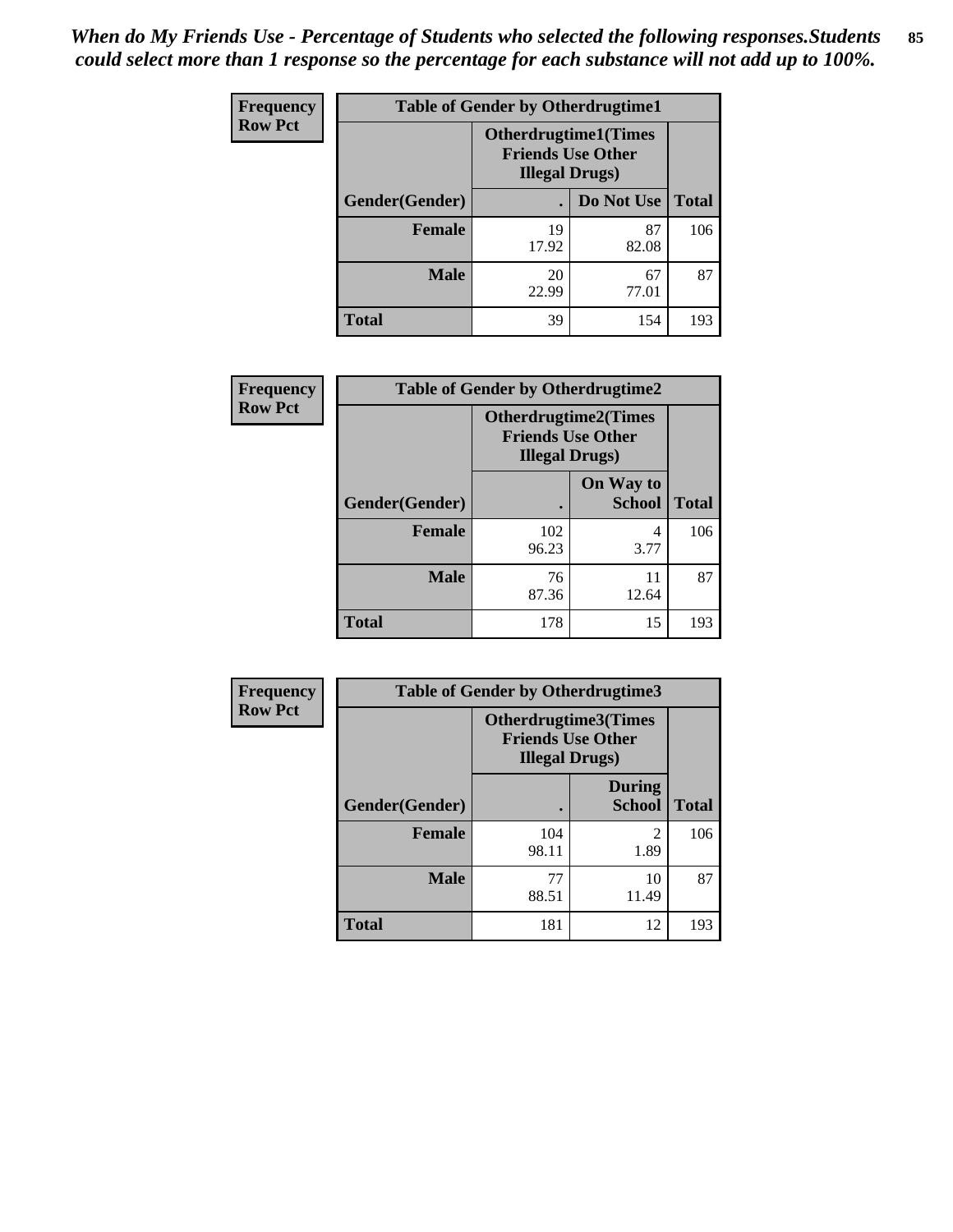*When do My Friends Use - Percentage of Students who selected the following responses.Students could select more than 1 response so the percentage for each substance will not add up to 100%.* **86**

| <b>Frequency</b> | <b>Table of Gender by Otherdrugtime4</b> |                                                    |                                                |              |
|------------------|------------------------------------------|----------------------------------------------------|------------------------------------------------|--------------|
| <b>Row Pct</b>   |                                          | <b>Friends Use Other</b><br><b>Illegal Drugs</b> ) | <b>Otherdrugtime4(Times</b>                    |              |
|                  | Gender(Gender)                           |                                                    | <b>On Way</b><br>Home<br><b>From</b><br>School | <b>Total</b> |
|                  | <b>Female</b>                            | 102<br>96.23                                       | 4<br>3.77                                      | 106          |
|                  | <b>Male</b>                              | 77<br>88.51                                        | 10<br>11.49                                    | 87           |
|                  | <b>Total</b>                             | 179                                                | 14                                             | 193          |

| Frequency      | <b>Table of Gender by Otherdrugtime5</b> |                                                                                    |             |              |
|----------------|------------------------------------------|------------------------------------------------------------------------------------|-------------|--------------|
| <b>Row Pct</b> |                                          | <b>Otherdrugtime5</b> (Times<br><b>Friends Use Other</b><br><b>Illegal Drugs</b> ) |             |              |
|                | Gender(Gender)                           |                                                                                    | Weeknights  | <b>Total</b> |
|                | <b>Female</b>                            | 92<br>86.79                                                                        | 14<br>13.21 | 106          |
|                | <b>Male</b>                              | 69<br>79.31                                                                        | 18<br>20.69 | 87           |
|                | <b>Total</b>                             | 161                                                                                | 32          | 193          |

| <b>Frequency</b> | <b>Table of Gender by Otherdrugtime6</b> |                                                                                   |             |              |  |
|------------------|------------------------------------------|-----------------------------------------------------------------------------------|-------------|--------------|--|
| <b>Row Pct</b>   |                                          | <b>Otherdrugtime6(Times</b><br><b>Friends Use Other</b><br><b>Illegal Drugs</b> ) |             |              |  |
|                  | Gender(Gender)                           |                                                                                   | Weekends    | <b>Total</b> |  |
|                  | <b>Female</b>                            | 86<br>81.13                                                                       | 20<br>18.87 | 106          |  |
|                  | <b>Male</b>                              | 70<br>80.46                                                                       | 17<br>19.54 | 87           |  |
|                  | <b>Total</b>                             | 156                                                                               | 37          | 193          |  |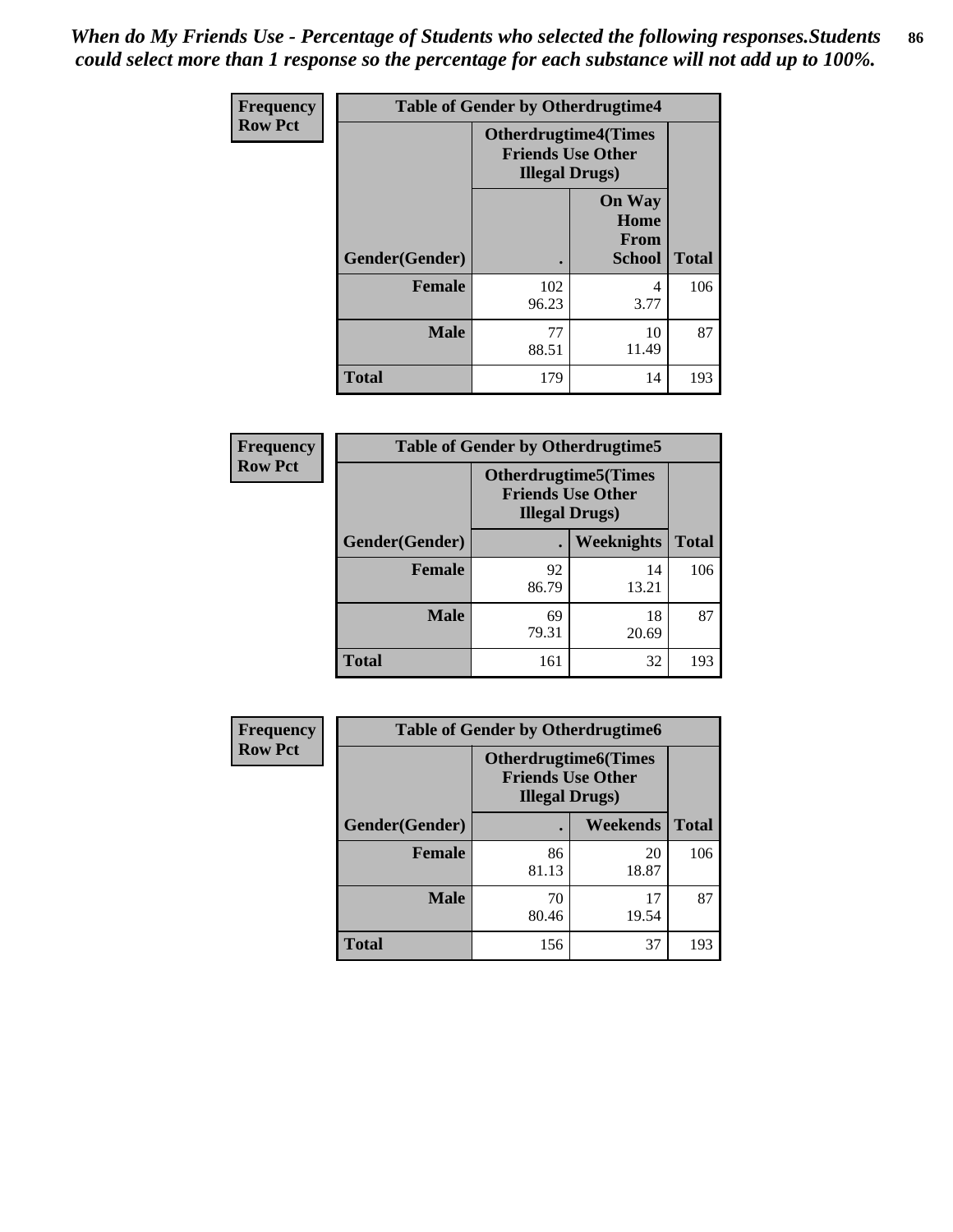# *Other Questions* **87**

| <b>Frequency</b> | <b>Table of Gender by Educationalcohol</b> |                                                                                                                                       |                |              |  |
|------------------|--------------------------------------------|---------------------------------------------------------------------------------------------------------------------------------------|----------------|--------------|--|
| <b>Row Pct</b>   |                                            | <b>Educationalcohol</b> (I<br>have been taught<br>about alcohol,<br>tobacco,<br>and other drugs<br>within the last year<br>at school) |                |              |  |
|                  | Gender(Gender)                             | <b>Yes</b>                                                                                                                            | N <sub>0</sub> | <b>Total</b> |  |
|                  | <b>Female</b>                              | 76<br>71.70                                                                                                                           | 30<br>28.30    | 106          |  |
|                  | <b>Male</b>                                | 47<br>54.02                                                                                                                           | 40<br>45.98    | 87           |  |
|                  | <b>Total</b>                               | 123                                                                                                                                   | 70             | 193          |  |

| Frequency      | <b>Table of Gender by Rodedrinking</b> |                                                                                                                     |                |              |  |
|----------------|----------------------------------------|---------------------------------------------------------------------------------------------------------------------|----------------|--------------|--|
| <b>Row Pct</b> |                                        | Rodedrinking(In<br>the past 30 days I<br>have ridden in a<br>car with a driver<br>who had been<br>drinking alcohol) |                |              |  |
|                | Gender(Gender)                         | Yes                                                                                                                 | N <sub>0</sub> | <b>Total</b> |  |
|                | <b>Female</b>                          | 23<br>21.70                                                                                                         | 83<br>78.30    | 106          |  |
|                | <b>Male</b>                            | 23<br>26.44                                                                                                         | 64<br>73.56    | 87           |  |
|                | <b>Total</b>                           | 46                                                                                                                  | 147            | 193          |  |

| Frequency      | <b>Table of Gender by Drugsschool</b> |                                                                                                                                     |                |              |  |
|----------------|---------------------------------------|-------------------------------------------------------------------------------------------------------------------------------------|----------------|--------------|--|
| <b>Row Pct</b> |                                       | <b>Drugsschool</b> (During<br>the past 12 months,<br>I have been offered,<br>sold,<br>or given illegal drugs<br>on school property) |                |              |  |
|                | Gender(Gender)                        | <b>Yes</b>                                                                                                                          | N <sub>0</sub> | <b>Total</b> |  |
|                | <b>Female</b>                         | 14<br>13.21                                                                                                                         | 92<br>86.79    | 106          |  |
|                | <b>Male</b>                           | 26<br>29.89                                                                                                                         | 61<br>70.11    | 87           |  |
|                | <b>Total</b>                          | 40                                                                                                                                  | 153            | 193          |  |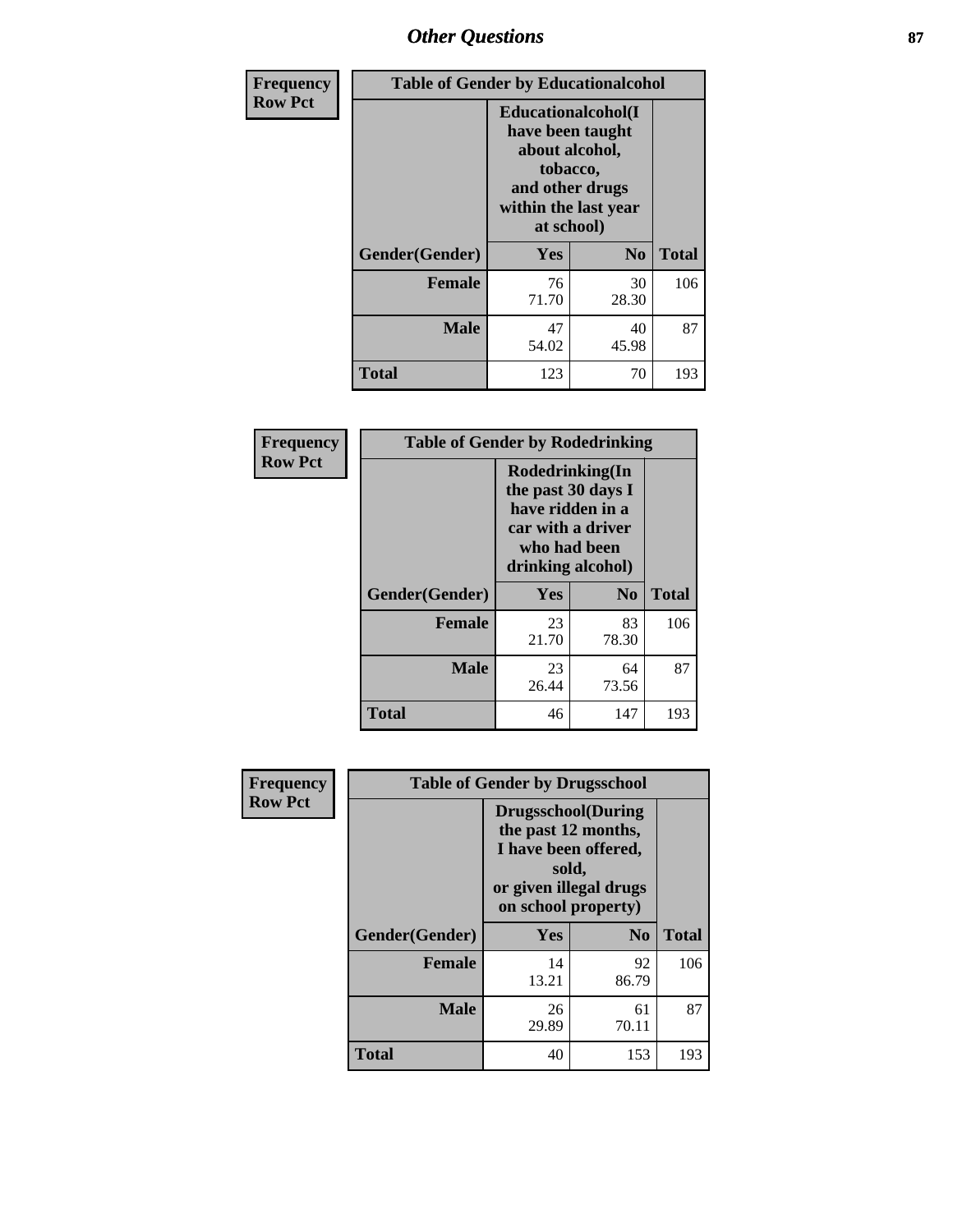# *Other Questions* **88**

**Frequency Row Pct**

| <b>Table of Gender by Bingedrinking</b> |                         |                                                                                                         |                   |                        |                        |                               |                   |              |
|-----------------------------------------|-------------------------|---------------------------------------------------------------------------------------------------------|-------------------|------------------------|------------------------|-------------------------------|-------------------|--------------|
|                                         |                         | Bingedrinking(I have drunk five or more<br>drinks of alcohol at one sitting during the<br>last 30 days) |                   |                        |                        |                               |                   |              |
| <b>Gender</b> (Gender)                  | $\bf{0}$<br><b>Days</b> | 1 or<br>days                                                                                            | 3 to<br>5<br>days | 6 to<br>9<br>days      | 10<br>to<br>19<br>days | <b>20</b><br>to<br>29<br>days | All<br>30<br>days | <b>Total</b> |
| <b>Female</b>                           | 95<br>89.62             | 0.94                                                                                                    | $\overline{2}$    | 5                      | $\overline{2}$         |                               | $\theta$          | 106          |
|                                         |                         |                                                                                                         | 1.89              | 4.72                   | 1.89                   | 0.94                          | 0.00              |              |
| <b>Male</b>                             | 70<br>80.46             | 2<br>2.30                                                                                               | 6<br>6.90         | $\mathfrak{D}$<br>2.30 | 3<br>3.45              | 3<br>3.45                     | 1.15              | 87           |

| Frequency      | <b>Table of Gender by Educationaids</b> |                                                                                                 |                |              |  |
|----------------|-----------------------------------------|-------------------------------------------------------------------------------------------------|----------------|--------------|--|
| <b>Row Pct</b> |                                         | <b>Educationaids</b> (I<br>have been taught<br>about HIV/AIDS<br>at school in the<br>past year) |                |              |  |
|                | Gender(Gender)                          | Yes                                                                                             | N <sub>0</sub> | <b>Total</b> |  |
|                | <b>Female</b>                           | 71<br>66.98                                                                                     | 35<br>33.02    | 106          |  |
|                | <b>Male</b>                             | 44<br>50.57                                                                                     | 43<br>49.43    | 87           |  |
|                | <b>Total</b>                            | 115                                                                                             | 78             | 193          |  |

| <b>Frequency</b> | <b>Table of Gender by Suicideconsider</b> |                 |                |              |  |
|------------------|-------------------------------------------|-----------------|----------------|--------------|--|
| <b>Row Pct</b>   |                                           | Suicideconsider |                |              |  |
|                  | Gender(Gender)                            | Yes             | N <sub>0</sub> | <b>Total</b> |  |
|                  | <b>Female</b>                             | 15<br>14.15     | 91<br>85.85    | 106          |  |
|                  | <b>Male</b>                               | 13<br>14.94     | 74<br>85.06    | 87           |  |
|                  | <b>Total</b>                              | 28              | 165            | 193          |  |